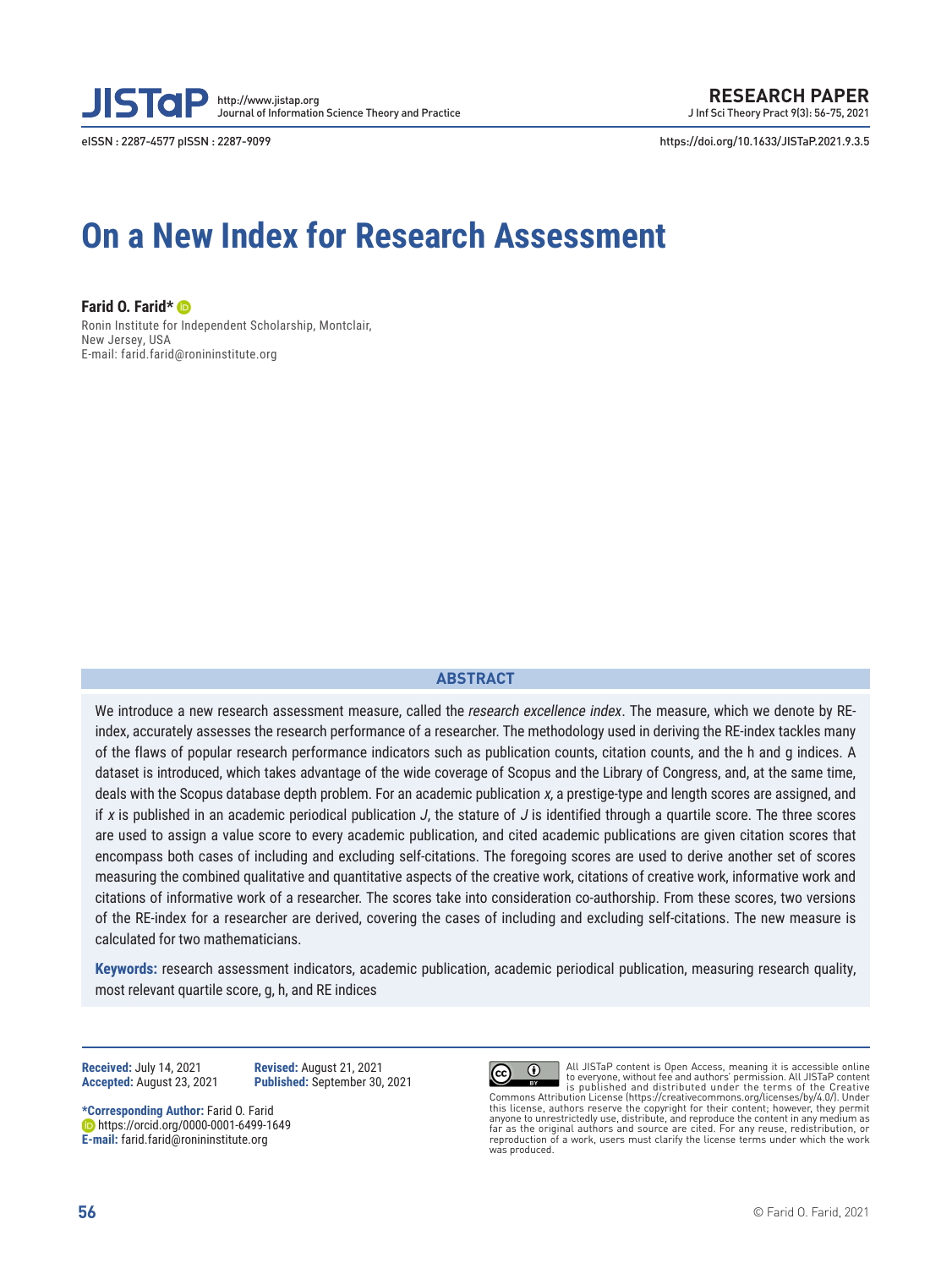### **1. INTRODUCTION**

### 1.1. The Need for the Study

Research performance indicators play an important role in academia. They are supposed to convey the academic standing of researchers to the academic world in large, and they also play a role in the allocation of resources in science policy decisions (Jonkers & Zacharewicz, 2016). Despite their importance, many existing measures of research performance are marred, to varying degrees, with methodological flaws. The main goal of this paper is to derive a new measure for research assessment: the research excellence-index, denoted by RE-index. The measure addresses many of the flaws of three popular research assessment measures: "publication counts," "citation counts," and the h-index (Hirsch, 2005), and a less popular measure, the g-index (Egghe, 2006). To explain the protocol for deriving the RE-index, we first outline the major flaws of the foregoing four research assessment measures.

### 1.2. Earlier Research Assessment Measures

Early attempts to assess research could be traced to Fisher (1959), who suggested the use of number of publications by US companies as a measure for basic research in industry. The measure could also be applied to individual researchers. Measuring research performance by publication counts fails to quantify the quality of research, does not take into account co-authorship and completely ignores research impact. The measure also does not make any distinction between two research papers in the same field; one is 3 pages long and the other is 30 pages long. It is highly likely that the longer paper required much more effort to make than the shorter one. The use of publication counts, with its discount of co-authorship, as a research performance indicator links it to the publish or perish culture (Abelson, 1990), which includes the make up of an enormous amount of joint papers that may induce the fictitious belief of doing great work in research. In reality, Fanelli and Larivière (2016) concluded from statistical studies that, when publications are adjusted for co-authorship, the publication rate of scientists in all disciplines during the twentieth century has not increased overall. What is worse are the tangible practices associated with the publish or perish culture, which fall into the category of academic misconduct; such practices include:

• Unethical practices in authorship of research papers, like the inclusion of "fictitious" authors. A fictitious author could be either a guest author (Biagioli et

al., 2019), a senior faculty member exploiting his/ her graduate students or junior faculty members (Strange, 2008), or a buyer of a paper through the black market (Stone, 2016).

- The proliferation of predatory journals, which offer a quick way for increasing publication counts.
- The emergence of fraudulent claims of authorship in dubious commercial web sites, such as Research-Gate; see https://academia.stackexchange.com/ questions/47481/what-should-i-do-if-someone-isclaiming-my-research-on-researchgate
- Conducting flawed research (Steen, 2011) and creating an "avalanche" of sub-standard papers with poor methods or false discovery rates (Smaldino & McElreath, 2016).
- The formation of "acceptance circles," in which groups of authors implicitly or explicitly agree to favourably review each other's papers (and, may be, harshly review outsiders), so that publication is facilitated by being a member of this circle (Biagioli et al., 2019). This practice together with the massive submission of articles to journals induce misconduct in processing manuscripts submitted for publication and in the peer review process (Colussi, 2018; Shibayama & Baba, 2015). In turn, some mediocre papers may appear in good journals, while good papers are rejected in these journals. The latter situation may contribute to the publication of some quality papers in predatory journals.
- Plagiarism (Honig & Bedi, 2012; Maddox, 1995; Roig, 2010), self-plagiarism (Moskovitz, 2016; Roig, 2010) and covert duplicate publication (Tramèr et al., 1997; von Elm et al., 2004).

Westbrook (1960) advocated the use of citation counts of publications by universities or companies to identify significant research. The indicator could also be used to measure the performance of a researcher. Citation counts have one clear advantage: Citing the work of a researcher, in a supportive way, generally means the impact of the cited work. Garfield (1973) went further to associate high citation counts with distinction in research. However, there are several disadvantages with citation counts; they include "indirect-collective citing" (Száva-Kováts, 2004), "excessive self-citations" (Seeber et al., 2019), "confirmatory bias" (Nickerson, 1998), and bias of theoretical papers for citing similar papers even though the cited theoretical papers depend on data papers (MacRoberts & MacRoberts, 2010). Another misuse of citation counts occurs when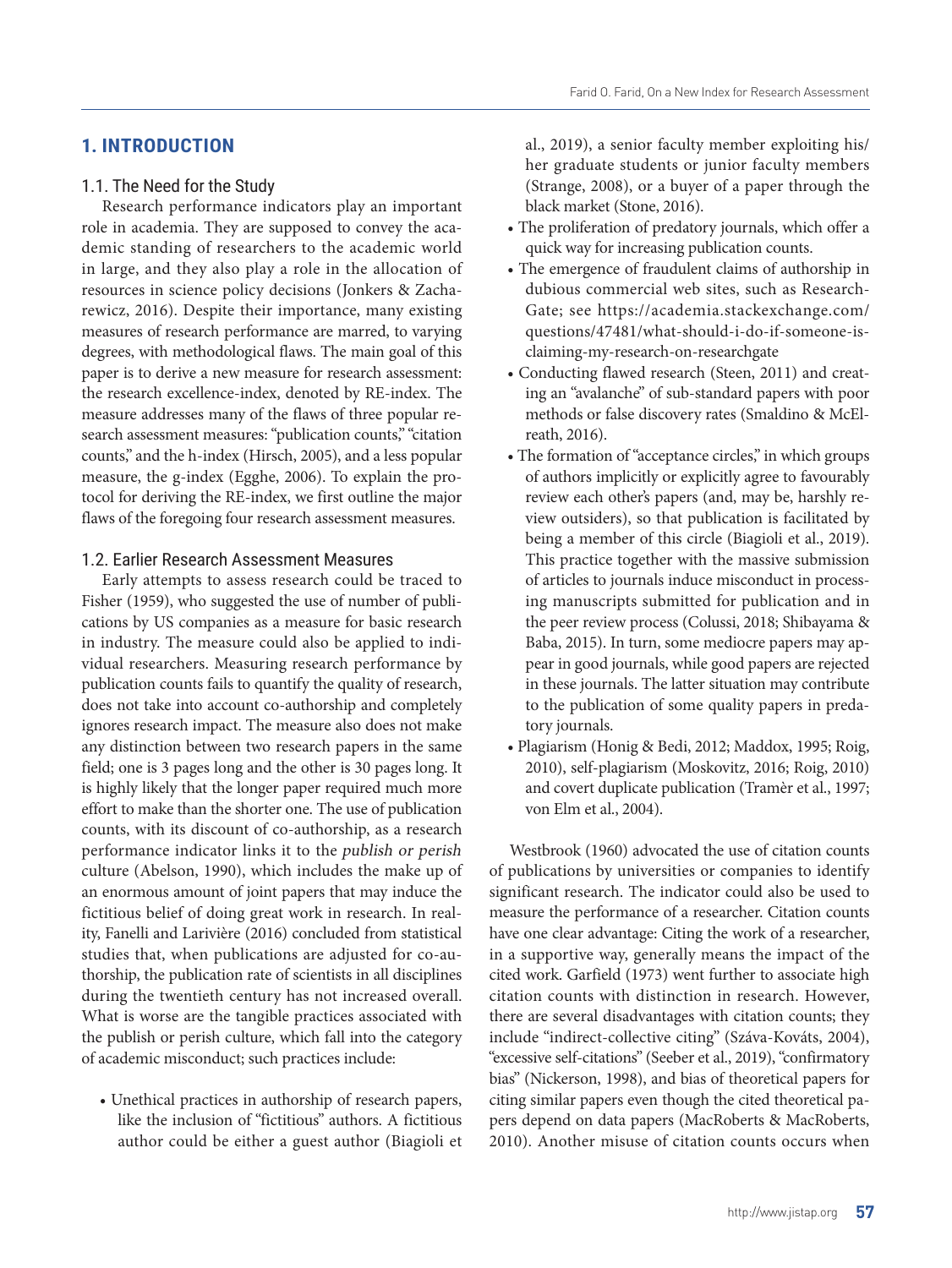departmental faculty members cite each other to improve the reputation of themselves and their academic institute (Biagioli et al., 2019). For more information on problems of citation counts, see MacRoberts and MacRoberts (1986, 2018). There are four additional problems with citation counts that are of particular interest. Firstly, as journals and similar publications differ in stature, so should be the citations appearing in them. But citation counts do not provide a metric to measure the value of a citation. Sec-  $\ldots$ , n}: ondly, the citation counts measure does not take into account co-authorship. Thirdly, citation counts do not take into account citation patterns for different types of publications or fields, which could be very different. Fourthly, citation counts do not make a distinction between critical and supportive citations. A citation is called negative if the citing source finds confirmed errors, false statements, or deceiving statements in the cited source. Any other citation is called nonnegative. So, a subjective statement in the citing source that is in disagreement with the cited source is considered a nonnegative citation. Despite their shortcomings, citation counts should remain a tool in research assessment, but it is important to address their disadvantages. nbers cite each other to improve numbers of papers or citations are very different, examples

A conceivable way of deriving a better research performance indicator could be by devising a mechanism to aggregate publication and citation counts into a single number. This is the idea of the h-index. A more mathematical formulation of the original definition of the index is as follows: Assume that a scientist  $X$  has  $m$  papers  $x_1, \ldots, x_m$  that are ordered in a non-increasing order in terms of citations. For each  $i \in \{1, ..., m\}$ , denote the number of citations of paper  $x_i$  by  $c_i$ . So,  $c_1 \geq ... \geq c_m$ . Furthermore, assume that  $c_1 > 0$ . Define the positive integer *n* by  $n = max\{i \in \{1, ..., m\} : c_i > 0\}$ . Scientist X has the h-index  $k$  if  $k = \max\{i \in \{1, ..., n\} : c_i \geq i\}$ . Due to the simple evaluation of the h-index, it has become popular throughout academia. Despite its popularity, the h-index has several serious shortcomings. First, as the h-index uses the aspects of publication and citation counts in its evaluating mechanism, it inherits, to some degree, their shortcomings, which were described in the preceding two paragraphs. Second, the value of the h-index for a scientist could depend on the dataset used to count the number of publications and citations the scientist has. Third, the h-index may not take into account the overall academic work or its impact (Abramo et al., 2013; Zhang, 2009). Fourth, despite Hirsch's claim (2005) that two researchers with equal h indices could be regarded as comparable in terms of their overall scientific impact, even if their total

lives and their academic institute could be provided to refute this claim; see, for example, rest and their deductions motivate the scientist of provided to relate this chain, see, for entarpy, cRoberts and MacRoberts (1986, its improvement has induced several variants (Alonso et ditional problems with citation al., 2009). A notable improvement of the h-index, which ular interest. Firstly, as journals — we will also consider in the paper, is the g-index (Egghe,  $\text{differ in}$  stature, so should be the  $\quad$  2006). With the same terminology used to define the hiem. But citation counts do not index, a scientist X has the g-index *l* if  $l = max\{i \in \{1,$ ..., n}:  $\sum_{j=1}^{i} c_j \geq i^2$ . It is known that the h-index of a the overall action of problems of borificial claim (2013). The interest in the H fitted and with highest citations could contribute more to the evaluscientist cannot be higher than his/her g-index. The main advantage of the g-index over the h-index is that papers ation of the g-index than the h-index. The g-index is usually a more credible research performance indicator than the h-index for researchers who produce serious research work with substance and impact. However, the g-index is less popular than the h-index, probably because it requires more effort to evaluate. Throughout this paper, we use the phrase academic

Due to the simple evaluation of the h-index, it has become popular throughout academia. Despite its popularity,

publication to mean an intellectual publication that is written on either one main academic field or at least two main academic fields. The latter type is called interdisciplinary. An academic publication could be either a book, a book chapter or a paper. If x is an academic publication, we will always denote the number of authors of  $x$  by  $n(x)$ . A researcher is someone who has at least one academic publication. It is clear that the definition of a researcher may depend on the choice of the database source for academic literature. A perfectionist is a researcher who primarily works on major research problems and produces, throughout his/her academic career, relatively few publications with considerable impact on his/her field(s) of study. (It should be noted that the h-index could be devastating to a perfectionist, due to his/her relatively low number of publications.) By an academic periodical publication, we mean either a scholarly journal, a book series, a conference proceeding, or a trade journal (also known as trade magazine). Sometimes, the expression "scholarly journal" is abbreviated as journal, while keeping trade journal as is. Journals are of two types; single-field and multidisciplinary. A single-field journal is one which publishes articles in only one main academic field, while a multidisciplinary journal is one which publishes either articles in different fields or interdisciplinary articles (or both). Note that a conference proceeding may appear as part of a book series, a special edition of a scholarly journal or a book of essays. Papers in trade journals focus on topics of interest to professionals in a specific industry.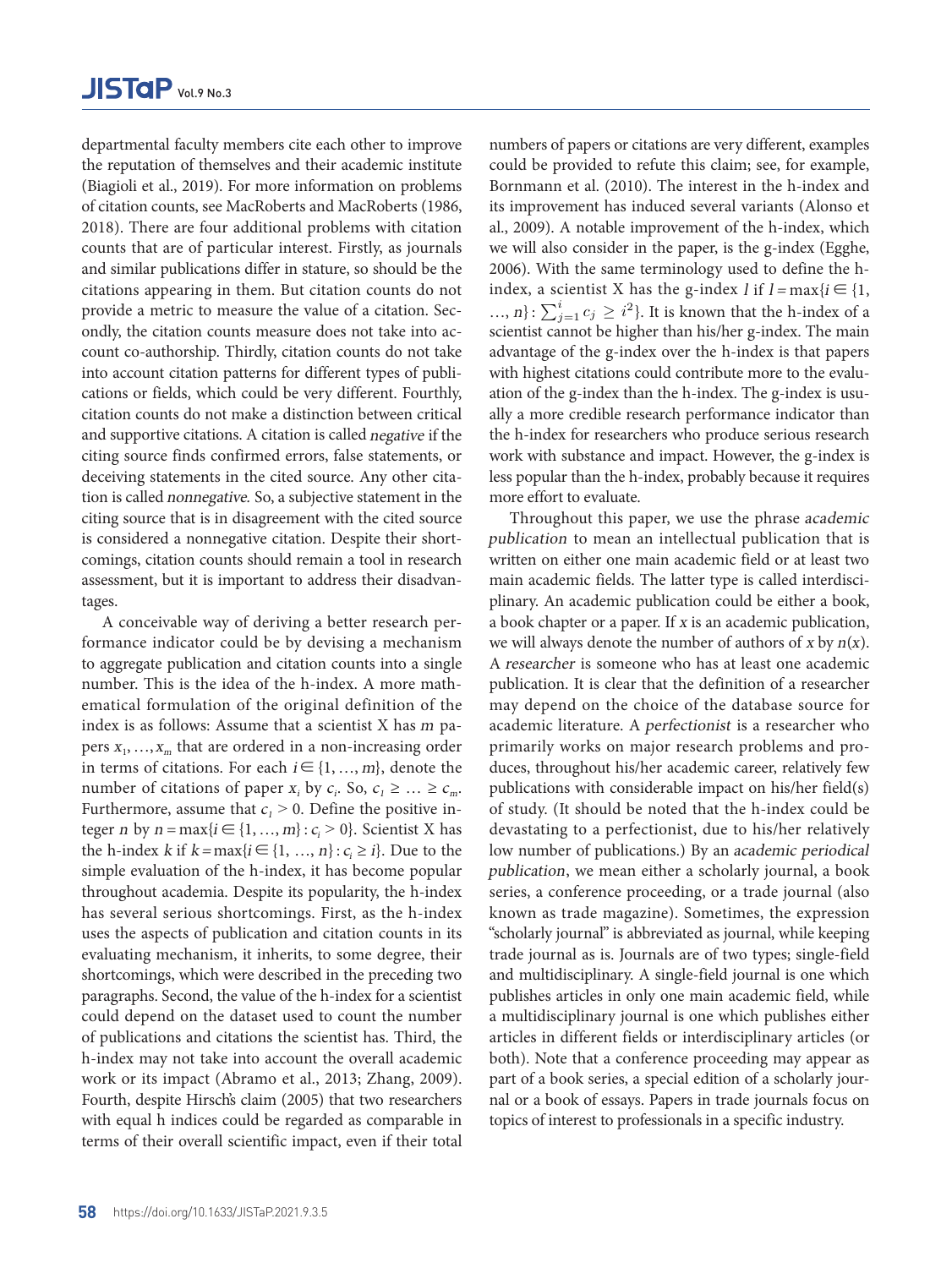### 1.3. Features of the RE-index

Based on the foregoing main flaws of the four research performance indicators: publication counts, citation counts, and the h and g indices, the protocol in deriving the RE-index is introduced through the following eight features:

- **Feature 1.** The RE-index would choose a dataset, which takes advantage of the wide coverage of Scopus and the Library of Congress, and deals at the same time with the Scopus database depth problem.
- **Feature 2.** The RE-index would distinguish between different types of academic publications according to their contributions to research advancement, and would provide a metric, called the prestige-type score, quantifying this distinction between academic publications.
- **Feature 3.** The RE-index would use the SCImago Journal Rank (SJR) scores to introduce a metric, called the (most relevant) quartile score, which measures the research quality of academic periodical publications. The quartile score of an academic periodical publication J at a year t is derived from the most relevant SJR score of *J* to the year *t* (see Definition 3).
- **Feature 4.** The RE-index would take into account the length of academic publications, and would quantify this aspect through a metric, called the length score.
- Feature 5. If x is a paper in an academic periodical publication J, which has a quartile score, the RE-index would assign a value score to x, which is derived from the prestige-type score of x, the quartile score of J and the length score of x. For any academic publication y without an associated quartile score, the RE-index would provide a value score for y, which stems from the prestige-type and length scores of y.
- **Feature 6.** For every cited academic publication x, the RE-index would present a citation value score of x, which is derived from the value score of x and the value score(s) of the citing document(s) of x. Negative citations are discarded in the citation counts of x.
- **Feature 7.** The RE-index would consider co-authorship. In any joint academic publication x, the REindex would assume equal contributions from all authors of  $x$ . If  $x$  is cited, citation credit will be equally distributed among the authors of x.
- **Feature 8.** The RE-index would take into account the overall research record of the researcher and all the nonnegative citations his/her work receives.

Remark 1. (1) None of the measures: h-index, g-index, publication counts, or citation counts, takes into consideration any of Features 1-7, and the latter two measures each consider only one of the two aspects in Feature 8.

(2) The rationale for discarding negative citations in Feature 6 is twofold. A paper retracted as a consequence of receiving one or more negative citations would be eliminated from the researcher's record and so are all citations of the retracted paper. Also, it is illogical to reward a document with a negative citation it received.

(3) Egghe (2008) tackled the issue of co-authorship by introducing two fractional indices for each of the h and g indices. However, these fractional indices do not addresses any of Features 1-6.

### **2. MATERIALS & METHODS**

### 2.1. Feature 1 of the RE-index. Choice of Dataset

Scopus, Web of Science (WOS) and Google Scholar (GS) may not agree on the recognizable academic periodical publications and publishers, and may have different starting years for collecting some data. None of the three datasets provided by the three organizations is free of drawbacks. GS is the most problematic one; it could be tricked by fictitious articles (López-Cózar et al., 2014). Scopus and WOS provide good datasets (see https://instr. iastate.libguides.com/c.php?g=901522&p=6492159). The SJR uses the Scopus data, while the Journal Impact Factor (JIF) uses the WOS data. Scopus and its associated SJR have some advantages over the WOS and the associated JIF; such advantages are listed as follows:

- Scopus covers more peer-reviewed journals and has more interdisciplinary field coverage than WOS has (see https://instr.iastate.libguides.com/ c.php?g=901522&p=6492159).
- Scopus has a more detailed author profile system.
- To the author's best knowledge, there have not been problems with the data supplied by Scopus to calculate the SJR scores. In contrast, the data supplied by Clarivate (previously known as Thompson Scientific), the organisation that operates WOS, yielded different values for metrics from those published by the company, and Clarivate was unable to supply data to support its published impact factor for journals (Rossner et al., 2007).
- The SJR is viewed as a more accurate measure in ranking academic periodical publications than the JIF. The SJR takes into account in its iterative process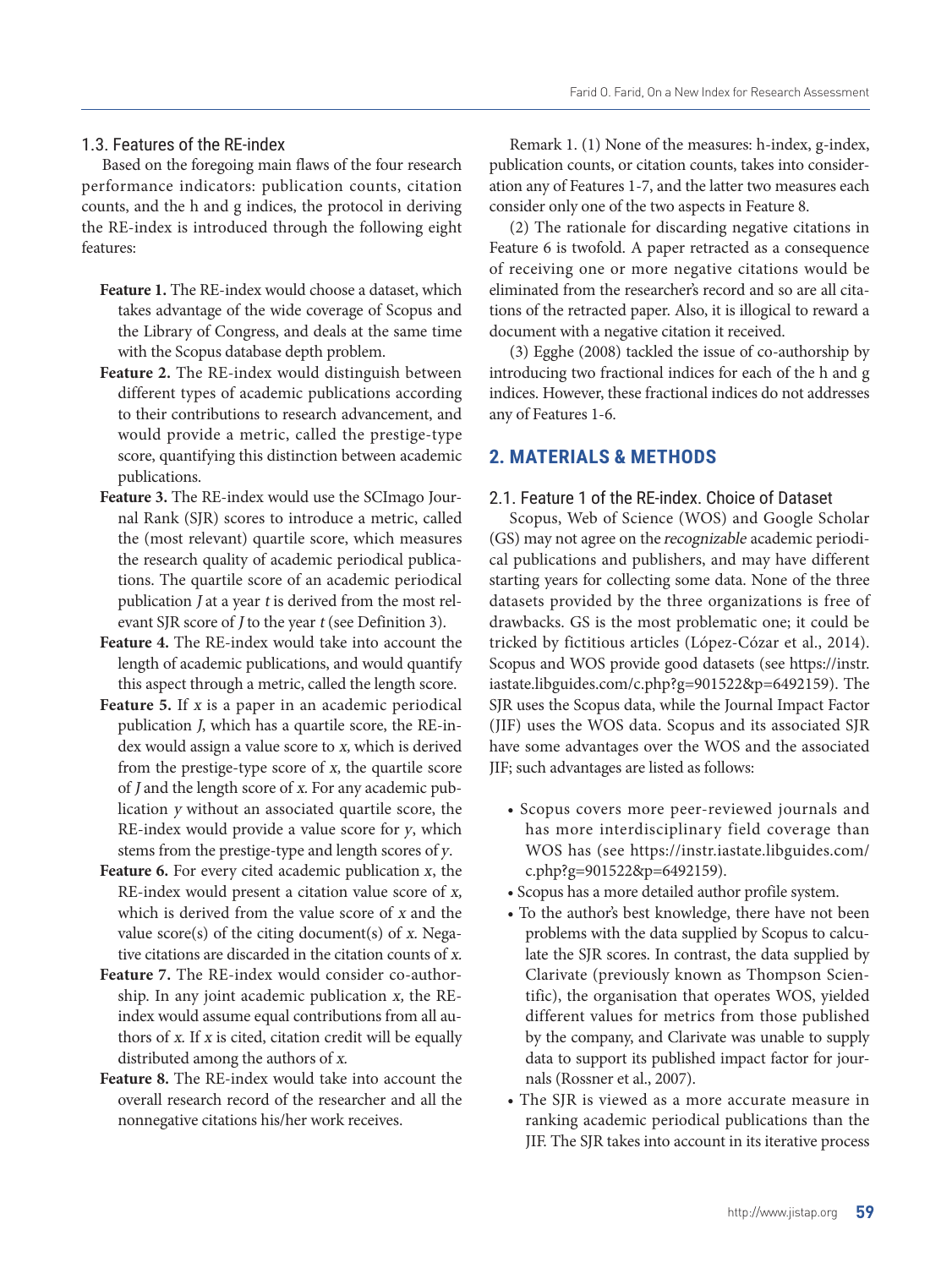the journal prestige (not all citations are considered equal), and excludes a journal's self-citations through each step of the iterative process. Popular journals cited frequently by journals of low prestige have high JIF scores and lower SJR scores, while journals that are prestigious may be cited less, but by more prestigious journals, giving them high SJR scores and lower JIF scores (Butler, 2008). It should be noted that the Eigenfactor score for ranking journals by the WOS has a somehow similar methodology to the SIR score.

• The SJR is an open-access resource, while the JIF requires paid subscription (Falagas et al., 2008). The SIR scores are also available for the last 20 or 21 years.

Scopus has one main drawback; some currently Scopus indexed journals were not indexed prior to the year 1996. These journals include the prestigious math journal Annals of Mathematics. Consequently, Andrew Wiles' 1995 paper in the journal, which proved Fermat's Last Theorem, does not appear in his Scopus profile (see https://www. scopus.com/authid/detail.uri?authorId=24281995700). In contrast, the WOS has a database going back to the year 1945 (Burnham, 2006). Scopus is dealing with the depth problem; it indicates that it added 7.5 million pre-1996 article abstracts to its database, and that some of its records go back to the year 1788 (see https://www.elsevier.com/ solutions/scopus/how-scopus-works/content). Scopus has another minor problem; a few journals have discontinuity in their coverage by Scopus.

Academic books will be considered in the evaluation of the RE-index. Scopus mainly indexes academic periodical publications, and the WOS database of books is not as extensive as the one in the Library of Congress. The dataset we use in this paper (see Definition 1) includes all the data in the Library of Congress and Scopus, and would deal at the same time with the depth problem in the Scopus dataset. Throughout the paper, the ranking year means the year at which the ranking formulas and research assessment indicators are calculated. If the ranking year is the current year, we use the phrase "the current ranking year".

**Definition 1.** Let t be the ranking year. The dataset at the year t that we use in the paper, denoted by  $D(t)$ , is made up of the data in the following three items:

(i) All the data in either the Library of Congress or Scopus that are gathered up to the year t.

(ii) Any academic publication in a publishing venue J

at a year  $t_0$ ,  $t_0 < t$ , if *J* is indexed in the Web of Science Core Collection and *J* is (was) indexed in Scopus at a year  $t_1$  satisfying  $t_0 < t_1 \leq t$ .

(iii) Any citation if both the citing and cited sources are in  $D(t)$  by virtue of items (i) or (ii).

(iv) All available SJR scores for all possible years.

When there is no need to emphasize the year t at which the dataset is considered, we write  $D$  instead of  $D(t)$ . From now on, we assume that all academic publications and citations we consider in this paper are in the dataset D.

Remark 2. (1) An example illustrating item (iii) of Definition 1 is given here: A citation at a year  $t_2$ ,  $t_2 < t$ , where the citing source is indexed either in the Library of Congress or in Scopus at the year  $t_2$ , and the cited source, published in the year  $t_3$ , is indexed in the Web of Science Core Collection and was (is) indexed in Scopus at a year  $t_4$ with  $t_2 < t_4 \leq t$ .

(2) The dataset  $D$  would enable the inclusion of many credible papers, like Wiles' 1995 paper in Annals of Mathematics, and four good research papers by C. Peligrad; see Section 3.

(3) Let s and t be two years with  $s < t$ . If there were no retracted papers in the intervening years, then from the fact that the number of academic publications keeps rising with time and Definition 1, it is seen that  $D(s)$  would be a proper subset of  $D(t)$ .

(4) The reason for stating item (iv) in Definition 1 is that the SCImago Research Group seems to keep the SJR scores and associated quartile rankings for about 20 or 21 years; see subsection 2.3.

### 2.2. Feature 2 for the RE-index and the Prestige-type Score

Although the original definitions of the h and g indices confine the cited work of a researcher to his/her papers, it seems nowadays that the evaluations of the two indices include all academic publications in the counting of the cited and citing sources. However, no distinctions are made between different types of academic publications or academic periodical publications. This is a disadvantage for the following three reasons:

**Reason 1:** Different types of papers and academic periodical publications may have different impact on research. Springer (see https://www.springer.com/gp/authorseditors/authorandreviewertutorials/writing-a-journalmanuscript/types-of-journal-articles/10285504) classifies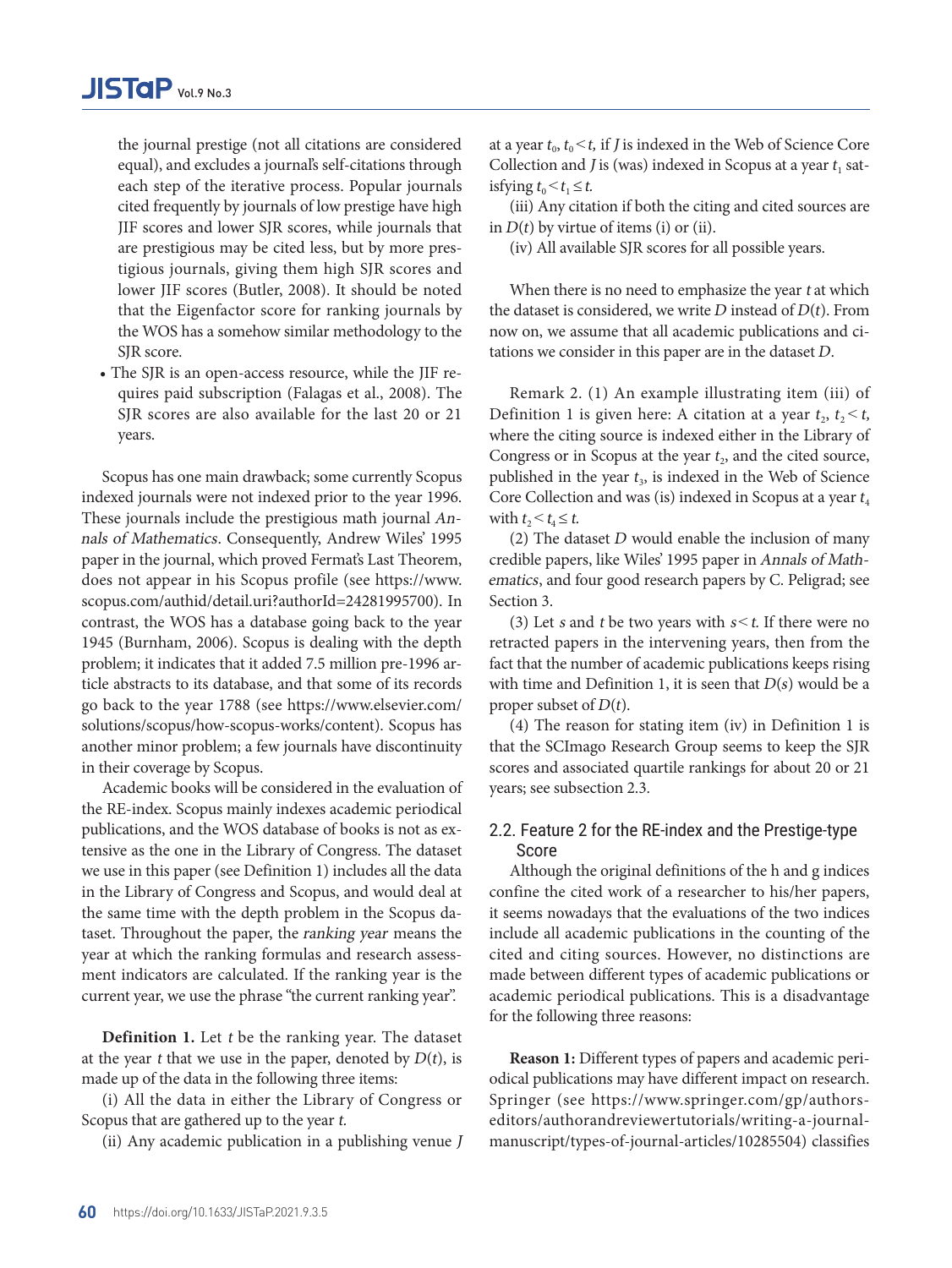papers into five main categories: "research papers," "case studies," "methods," "review (survey) papers," and "letters." This classification would be adopted. A research paper contributes new results or findings to its topic (or topics) of investigation, while a review paper generally summarises the existing literature on a topic with the goal of explaining the current state of understanding on the topic. Case studies, which appear in scholarly journals in biological sciences and medicine, are equally important to research papers, as they report the occurrence of previously unknown or emerging pathologies; see, for example, https://academic.oup.com/clinchem. Case studies also have a prominent place in some scholarly journals in social sciences; see, for example, https://journals.sagepub. com/home/qix. Methods are articles that present experimental methods, tests or procedures. An article in this category should describe a demonstrable advance on what is currently available.

Research papers, case studies and methods appearing in scholarly journals and book series are at the forefront of research advancement. The web site: https:// en.wikipedia.org/wiki/Conference\_proceeding indicates that conference proceedings related to computer science, which include subjects like electronic engineering, are viewed in high regard in academia. This is in contrast to conference proceedings in other fields. Furthermore, the web site: https://www.scimagojr.com/journalrank. php?area=1700&type=all shows that computer science conference proceedings could be ranked among the top overall research publications in the field, which include the four categories: journals, book series, conference proceedings, and trade journals. In contrast, among 2,796 publications in mathematics recognized by Scopus, none of the top 100 publications is a conference proceeding; see the web site: https://www.scimagojr.com/journalrank. php?area=2600&type=all. Similarly, among 7,125 publications in medicine indexed by Scopus, none of the top 100 publications is a conference proceeding; see the web site: https://www.scimagojr.com/journalrank.php?area=2700. Note that the acceptance rate in some conference proceedings related to computer science might be as low as 10%; see the web site https://academia.stackexchange.com/ questions/18349/difference-between-conference-paperand-journal-paper.

There is no general consensus on whether papers in trade journals are peer reviewed. On one hand, the web site: https://guides.lib.utexas.edu/popularscholarlytrade views trade journals as being non-peer reviewed. On the other hand, the trade journal "IEEE Geoscience and Remote Sensing Magazine" asserts that articles in the journal are peer reviewed; see https://ieeexplore.ieee.org/xpl/ aboutJournal.jsp?punumber=6245518. This seems to be supported by the web site: https://www.scimagojr.com/ journalrank.php?area=2200, which ranks the trade journal as #41 among 6,335 publications in the field of engineering.

Other categories of papers and academic periodical publications have the following drawbacks:

(i) Review papers could play a negative role in citation counts. An article x might cite a review paper containing references where the original research was made, but these articles containing the original research are not cited in x.

(ii) Most letters have very little impact on the advancement of research. To the author's best knowledge, a letter to an editor contains brief comments on a paper. This seems not to represent any significant advance in research, otherwise, it would have been submitted as a paper.

(iii) Research papers, case studies and methods appearing in conference proceedings that are not related to computer science often contain partial results, and they do not usually go through the presumed rigorous peer-review process that papers submitted to scholarly journals, book series or computer science-related conference proceedings go through. In addition, a paper x in a conference proceeding, not related to computer science, may induce either a more completed article, a variant of x or a covert duplicate publication of x.

**Reason 2:** Citation patterns for different types of academic publications could be very different. Some argue that academic publications, which cite more references (like review papers), get themselves many citations (Webster et al., 2009), and citation counts (alone) are not indicative of research impact.

**Reason 3:** The impact of different types of books need to be specified. From now on, the phrase "comprehensively-authored academic book" is used to mean either a monograph or a textbook, with the author (authors) being responsible for the entire contents of the book. Note that a monograph can be made of chapters or papers with different authors (see, for example, Meteorological Monographs of the American Meteorological Society), but this type of monographs represents a very small percentage of monographs. A typical monograph is an academic book written on a single specialized topic with usually one author, and it is devoted mainly to research works. Other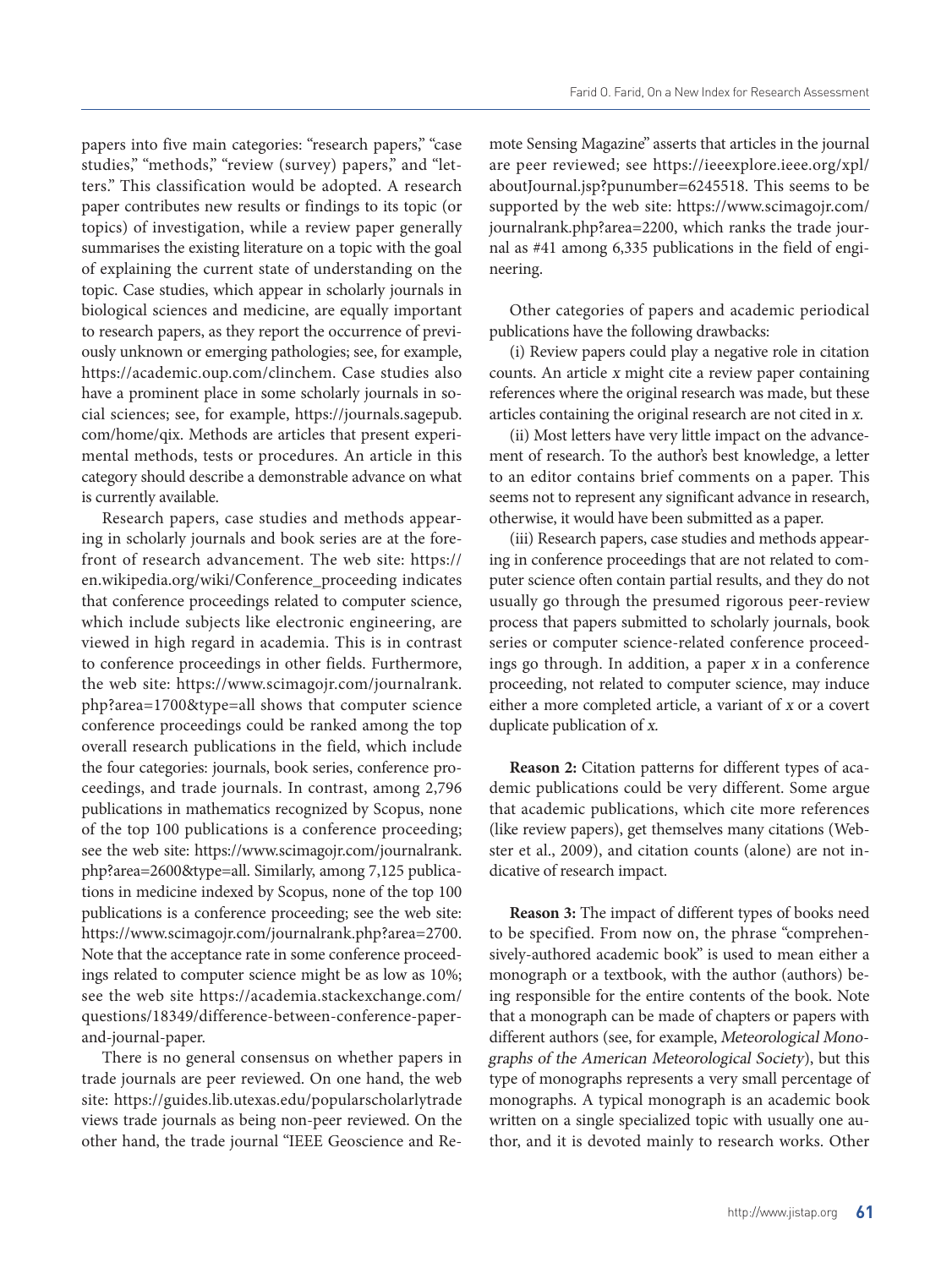academic books include books of essays (also known as edited books), handbooks, and reference books. A book of essays could be a conference proceeding, a collection of book chapters or a collection of new articles written, in honoring an eminent scholar, by colleagues or former students of the scholar with the articles reflecting a theme in which the scholar was interested. We are not considering here a book of essays that is made up of collected, previous works by an eminent scholar, since such books are repetitive of previous works. Comprehensively-authored academic books contain authoritative information, including comprehensive accounts of past or developing research, overviews, and experts' views on topics. Book chapters are also important for learning and research, but their contribution to research seems to be smaller than comprehensively-authored academic books, and this may reflect on decisions of promotion and tenure. Note that monographs and book chapters could both appear in book series, which are academic periodical publications.

Reasons 1-3 entail the creation of a ranking of academic publications that is based on their types. This is done in Definition 2. To simplify the definition, some notation are introduced. Let  $S_1$  and  $S_2$  be 2 subsets of a set S. The union of  $S_1$  and  $S_2$  is denoted by  $S_1 \cup S_2$ , and their intersection is denoted by  $S_1 \cap S_2$ . We denote the set difference between  $S_1$  and  $S_2$  by  $S_1\backslash S_2$ . The empty set is denoted by  $\emptyset$ . We use the symbol  $B_1$  to mean the set of all comprehensivelyauthored academic books. The set of book chapters found in books of essays is denoted by  $B_{21}$ . We denote by  $B_{22}$  the set of articles written, in honoring an eminent scholar, that are not parts of conferences or similar gatherings but could be found in books of essays. The set of handbooks and reference books is denoted by  $B_{23}$  and the set made up of chapters or papers found in monographs is denoted by  $B_{24}$ . We write  $B_{21} \cup B_{22} \cup B_{23} \cup B_{24}$  as  $B_2$ . The set of papers presented in conferences and similar gatherings, not related to computer science, that could be found in books of essays is denoted by  $B_3$ . We define a trade journal to be vigorously reviewed if its SJR score puts it in the top 50% of all publications (journals, book series, conference proceedings, and trade journals). We denote the set of vigorously reviewed trade journals by TJ<sup>+</sup>. The set of all other trade journals is denoted by TJ−. Papers appearing in scholarly journals, book series or conference proceedings could be partitioned according to the Springer classification. Table 1 explains this. We denote by **PJ** the set of all papers in scholarly journals. The set of all papers in book series is denoted by **PBS**. By **PCP-CS**, we mean the set of all papers presented in conferences or similar gatherings related to computer science, and **PCP-NCS** denotes the set of all papers presented in conferences or similar gatherings that are not related to computer science.

In Table 1, the intersection of a column and a row represents a set of academic publications. For example,  $P_{\text{ccs}}$  is the set of case studies presented in conferences or similar gatherings related to computer science. The symbol N/A means not applicable. Note that  $P_{res} \cap (P_{rb} \cup P_{ri}) \neq \emptyset$ , since conference papers could appear in book series or in special editions of scholarly journals. Similar observations could be made for every  $Z \in \{P_{ccs}, P_{mcs}, P_{mcs}, P_{cncs}\}$ P<sub>mncs</sub>} with the corresponding first two sets belonging to the same column of Z.

and **Definition 2.** The set of all academic publications in the the dataset  $D$  (see Definition 1) is denoted by  $AP$ . The set lar, AP is partitioned into the four mutually disjoint sets  $W_1$ , but  $\ldots$ ,  $W_4$  defined by: set AP is partitioned into the four mutually disjoint sets W1,..., W4 defined by:

$$
\begin{array}{lll} \mathcal{W}_1 &=& \left[\left(P_{rj} \cup P_{rb}\right) \backslash P_{rncs}\right] \cup \left[\left(P_{cj} \cup P_{cb}\right) \backslash P_{cncs}\right] \cup \left[\left(P_{mj} \cup P_{mb}\right) \backslash P_{mncs}\right] \\ &&\\ \mathcal{W}_2 &=& P_{sj} \cup P_{sb} \cup B_2,\\ \mathcal{W}_3 &=& P_{rncs} \cup P_{cncs} \cup P_{mncs} \cup B_3 \cup TJ_-,\\ \mathcal{W}_4 &=& P_{lj}. \end{array} \tag{1}
$$

| Classification | Research papers  | Case studies      | <b>Methods</b>    | <b>Survey papers</b> | <b>Letters</b> |
|----------------|------------------|-------------------|-------------------|----------------------|----------------|
| PJ             |                  | ci                | $P_{mj}$          | P<br>si              |                |
| <b>PBS</b>     | $P_{rb}$         | $P_{cb}$          | $P_{mb}$          | $P_{sb}$             | N/A            |
| PCP-CS         | $P_{\text{rcs}}$ | $P_{\rm ccs}$     | $P_{\text{mcs}}$  | N/A                  | N/A            |
| PCP-NCS        | D<br>rncs        | $P_{\text{cncs}}$ | $P_{\text{mncs}}$ | N/A                  | N/A            |

**Table 1.** Papers notation

PJ, the set of all papers in scholarly journals; PBS, the set of all papers in book series; PCP-CS, the set of all papers presented in conferences or similar gatherings related to computer science; PCP-NCS, the set of all papers presented in conferences or similar<br>conferences or similar gatherings related to computer science; PCP-NCS, the set of all paper  $S<sub>1</sub>$  suppression  $S<sub>2</sub>$  at a year to unavailable. This could on undefine  $S<sub>1</sub>$ gatherings that are not related to computer science; N/A, not applicable.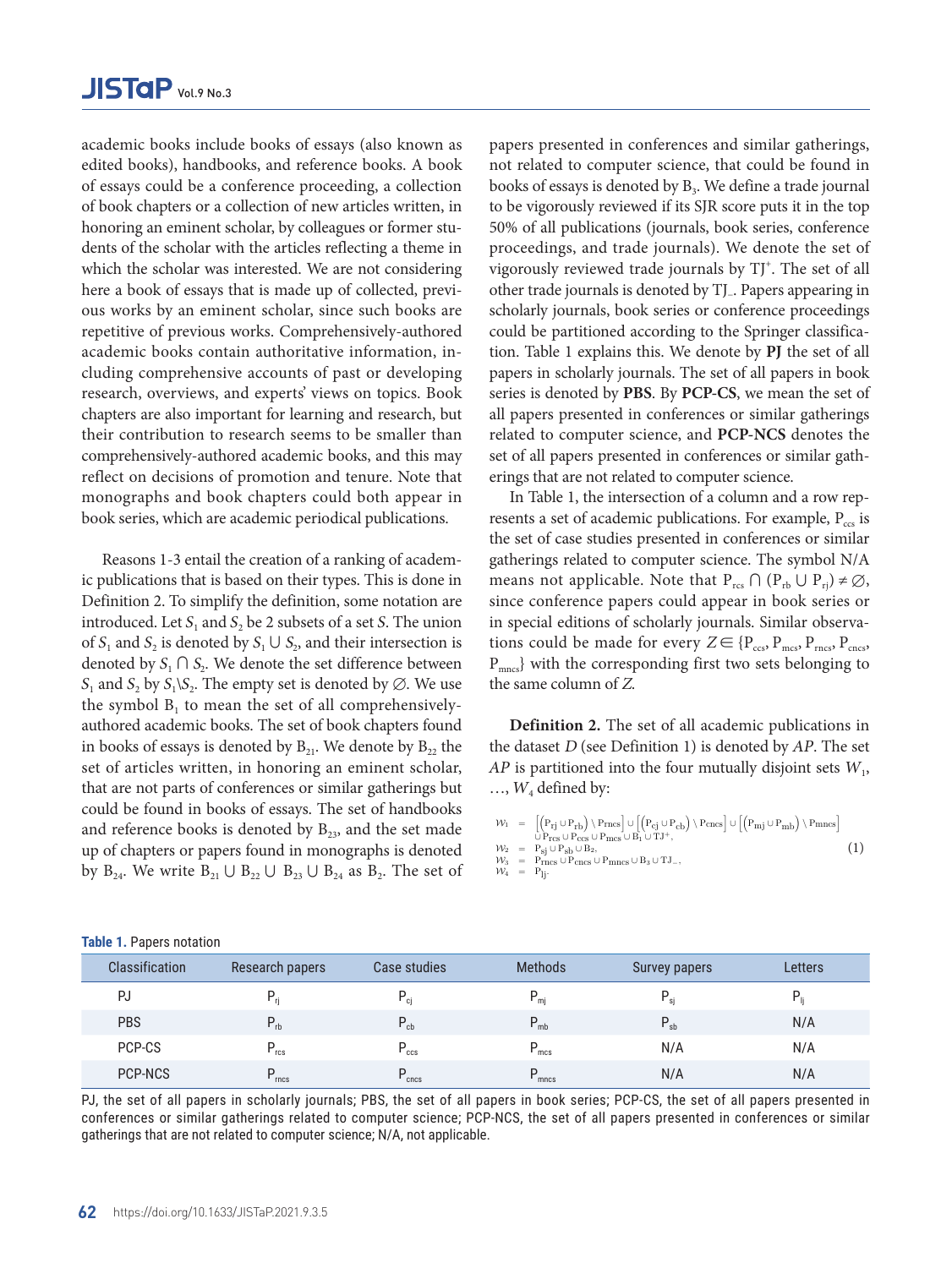Note that  $W_1$  is not a disjoint union of seven sets. For example, the intersection  $P_{res} \cap B_1$  is not an empty set, since there are papers in conference proceedings related to computer science that are published in books of essays. Similarly, the set  $W_3$  is not a disjoint union of five sets.

For each  $k \in \{1, ..., 4\}$ , we assign the rank k, called the prestige-type ranking, to the set  $W_k$ . We introduce a function  $\omega$ :  $AP \rightarrow \{1, \frac{3}{4}, \frac{1}{2}, \frac{1}{4}\}$  as follows: For every  $k \in \{1, 2, 3, 4\}$ and every  $x \in W_k$ , we define  $\omega(x)$  by

$$
\omega(x) = (5 - k)/4. \tag{2}
$$

The number  $\omega(x)$  is called the prestige-type score of x.

### 2.3. Feature 3 of the RE-index and the Quartile Score

Research quality is classified into three categories: cognitive quality, methodological quality, and esthetic quality (Moed et al., 1985). Papers in academic periodical publications with high SJR scores usually excel in at least one of these three categories. So, it is tempting to use the SJR score as a measure of research quality. But among many fields that encompass applied and pure subjects (like mathematics), there is a discrepancy in citation patterns between different subjects in any of these fields, with applied subjects or subjects that are closely linked to applied fields drawing more citations than pure subjects of the field. Such discrepancy could be reduced with the use of the SJR-induced quartile ranking, since, virtually in any field with applied and pure subjects, there are several Q1 academic periodical publications which mainly publish articles in pure subjects of the field. (Another advantage  $\frac{1}{\sqrt{2}}$ of the quartile rankings is that they have lower probabilities of variation from a year to the next than the SJR scores. This could make the evaluation of the RE-index less complicated over two successive years; see Section 3.) Quantifying research quality could be done through the introduction of a metric based on the quartile rankings of academic periodical publications. There is still a problem with this approach; it is the fact that the SJR score of an academic periodical publication  $J$  at a year  $t_0$  may be either undefined or unavailable. This could be because either J is (was) not indexed in Scopus at the year  $t_0$  (despite being possibly indexed in the database D), or J was indexed  $q(l, t, s) = (5 - k)/4$ . (3) in Scopus at the year  $t_0$  but the SJR of J at the year  $t_0$  is no longer available. The problem could be tackled by intro-<br> ducing the notion of the most relevant SJR score of J to the year  $t_0$  (see Definition 3). If the SJR score of an academic periodical publication J indexed in Scopus at a year s is available, we denote this score by SJR(J, s).  $\lim_{n \to \infty} \frac{d}{dx} \int_{-\infty}^{\infty} \frac{d}{dx} \int_{-\infty}^{\infty} \frac{d}{dx} \int_{-\infty}^{\infty} \frac{d}{dx} \int_{-\infty}^{\infty} \frac{d}{dx} \int_{-\infty}^{\infty} \frac{d}{dx} \int_{-\infty}^{\infty} \frac{d}{dx} \int_{-\infty}^{\infty} \frac{d}{dx} \int_{-\infty}^{\infty} \frac{d}{dx} \int_{-\infty}^{\infty} \frac{d}{dx} \int_{-\infty}^{\infty} \frac{d}{dx} \int_{-\infty}^{\infty} \$ 

**Definition 3.** Let t be the ranking year, and suppose that *J* is an academic periodical publication.

(i) Let  $T^{-}(t)$  be the set of all years *s* such that *s* ≤ *t*, *J* was indexed in Scopus at the year  $s$  and  $SIR(J, s)$  is available. Assume that  $T^{-}(t)$  is nonempty. The most relevant SJR score of *J* to the year *t* is defined to be SJR(*J*,  $t_1$ ), where  $t_1 = \max\{s : s \in T^-(t)\}.$ 

(ii) Let  $t_0$  be a year satisfying  $t_0 \leq t$ , and suppose that J was operational at the year  $t_0$ . Let  $T^+(t_0)$  be the set of all years *s* such that  $t_0 \leq s \leq t$ , *J* was indexed in Scopus at the year *s* and SJR(*J*, *s*) is available. Assume that  $T^+(t_0)$  is nonempty. The most relevant SJR score of *J* to the year  $t_0$  is defined to be SJR(*J*,  $t_2$ ), where  $t_2 = \min\{s : s \in T^+(t_0)\}.$ 

The definition of the most relevant quartile score of an academic periodical publication to a given year is given next.

**Definition 4.** Let  $\hat{t}$  be the ranking year, and let  $y$  be an arbitrary year satisfying  $y \leq \hat{t}$ . Denote by J(y) the set of all scholarly journals at the year y. Let  $J_M(y)$  be the subset of J(y) consisting of multidisciplinary journals. For every field F, denote by J(F,  $y$ ) the subset of J( $y$ ) consisting of  $\frac{1}{2}$  be the ranking  $\frac{1}{2}$  is the main,  $\frac{1}{2}$  be an arbitrary  $\frac{1}{2}$  is the main, of all papers published in any journal in electrolary in the dominant field of all papers published in any journal in than pure subjects of the  $J(F, y)$ . Let F be the collection of all fields. It is clear that

$$
\mathbf{J}(y) = \mathbf{J}_{\mathbf{M}}(y) \bigcup \left( \bigcup_{F \in \mathcal{F}} \mathbf{J}(F, y) \right).
$$

at they have lower prob- Define the partition  $\Omega(J(y))$  of  $J(y)$  by  $\Omega(J(y)) =$ r to the next than the SJR  $\{J_M(y)\} \cup \{J(F, y) : F \in F\}$ . Let t be a year satisfying  $t \leq \hat{t}$ , and valuation of the RE-index let  $J_1(t) \in \Omega(J(t))$ . Suppose that  $J \in J_1(t)$ . Assume that the The most relevant  $T_{\text{max}}$  and  $T_{\text{max}}$  is defined by  $T_{\text{max}}$  to the year t, can be determined by  $T_{\text{max}}$  and  $T_{\text{max}}$  and  $T_{\text{max}}$  and  $T_{\text{max}}$  and  $T_{\text{max}}$  and  $T_{\text{max}}$  and  $T_{\text{max}}$  and  $T_{\text{max}}$  and  $T_{\text{max$ as explained in Definition 3; denote this score by SJR(J, For the quartile rankings of  $s$ ) for some year s. Suppose that, among the SJR scores of the entities in J1(s), the score SJR(J, s) indicates that J is in  $\text{Li}(s)$ t that the SJR score of an quartile k for some  $k \in \{1, 2, 3, 4\}$ . The most relevant quartile score of the journal *J* to the year *t*, denoted by  $q$ (*J*, *t*, *s*), is defined by

$$
q(J, t, s) = (5 - k)/4.
$$
 (3)

Formula (3) represents the methodology of quantifying Example 1 Feature 4 of the Re-index and the Length Score of the Length Score of the Length Score of the Length Score of the Length Score of the Length Score of the most studies are confirmed a most studies of the Length S  $\Re$  score of an academic relevant quartile score of a book series, a conference proed in Scopus at a year s is ceeding or a trade journal to a given year. (The SCImago  $\sum_{n=1}^{\infty}$ y SJR(J, s). The same same of the same type and provide the quartile ranking of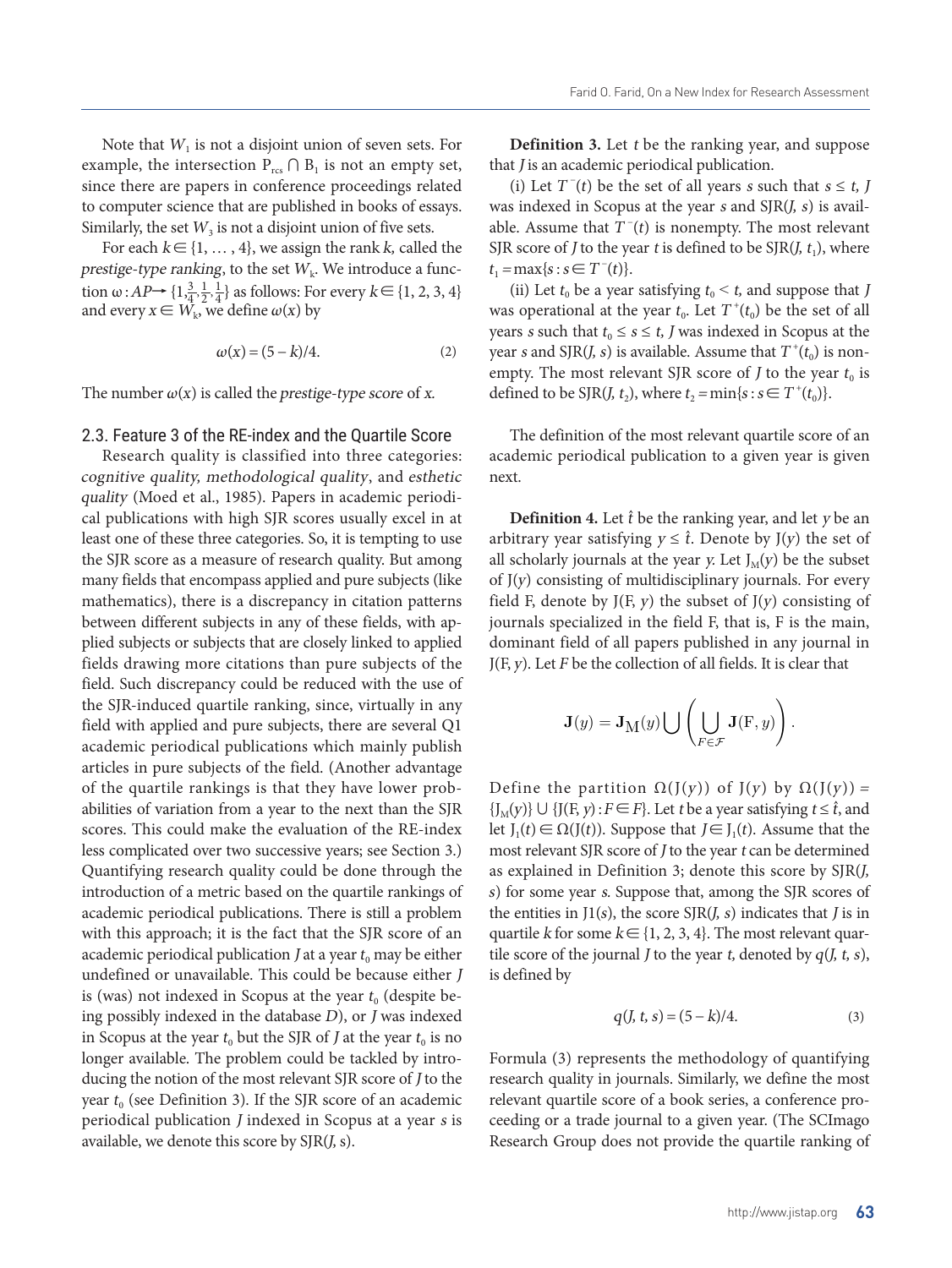a conference proceeding, but it could be determined from the SJR scores.)

Remark 3. Let  $t_0$  be a year, and let *J* be an academic periodical publication with which the most relevant SJR score of *J* to the year  $t_0$  can be determined. We will assume henceforth that the first time the most relevant SJR score of *J* to the year  $t_0$  was calculated, say at a year t, would always represent the most relevant SJR score of J to the year  $t_0$  at any subsequent year  $t'$  of  $t$ .

### 2.4. Feature 4 of the RE-index and the Length Score

Research papers, case studies or methods can considerably vary in length. The length of any of these papers is usually indicative of the number of results or their complexity (or both). Suppose that  $x_1$  and  $x_2$  are two papers in the same field, and that they are of the same type and prestige-type score (see (1) and (2)). In addition, assume that  $x_1$  and  $x_2$  appeared, respectively, in journals  $J_1$  and  $J_2$  with the same research quality (see (3)). Furthermore, suppose that  $x_1$  is 3 pages long and that  $x_2$  is 30 pages long. It would not be fair to equate the effort in producing  $x_1$ , which probably lasted for few weeks, to the effort in producing  $x_2$ , which probably lasted for a year or more. Some may argue that papers, short, medium, or long appearing in a journal should be considered of equal value, but such perception is not well-thought. This is because one main criterion for the appearance of a paper in a given journal could be its quality rather than its length. Furthermore, papers of different quality or length could appear in the same journal because different reviewers could have, for a (see Definition 2), we denote the number of p variety of reasons, different standards. As citation counts by  $I(x)$ . If x is a book, it is highly likely that  $I(x)$  and play a role in the derivation of the RE-index, it is natural author conducted a survey of articles' length i to investigate the relation between the length of a cited document and the number of citations it draws. In the articles' length. Based on the survey, a partition o field of medicine, a study (Falagas et al., 2013) found that, four sets in terms of documents length is given as with the exclusion of review articles, experimental stud-<br> $\mathcal{M}_{\text{eff}}$  ( $\mathcal{M}_{\text{eff}}$  =  $\mathcal{M}_{\text{eff}}$  =  $\mathcal{M}_{\text{eff}}$  =  $\mathcal{M}_{\text{eff}}$  =  $\mathcal{M}_{\text{eff}}$  =  $\mathcal{M}_{\text{eff}}$  =  $\mathcal{M}_{\text{eff}}$  =  $\mathcal{M}_{\text{eff}}$  =  $\mathcal{M}_{\text{eff}}$  =  $\mathcal$ ies, and meta analyses, longer articles in five top ranking  $\mathcal{N}_1 = \{x \in \mathcal{AP} : \ell(x) \geq 30\},\$ journals are cited more than shorter articles. The findings  $\mathcal{N}_i = \{x \in \mathcal{AP} : 40 - 10i \leq \ell(x) < 50 - 10i\}, \quad \text{(4)}$ should not be surprising, but the study did not deal with  $i = 2, 3, \mathcal{N}_4 = \{x \in \mathcal{AP} : \ell(x) < 10\}.$ a larger sample of journals, and it is confined to the field and the partition (4) of AP is given next. of medicine. The whole picture among all fields of human A score for academic pu knowledge is different; there is a phenomenon, in which short papers could be cited in some fields more than long papers with a great deal of substance. To elaborate, the author brings two examples, including a personal one:  $x_i$  by  $\alpha_i$  is a book, it is a book, it is a book, it is a book, it is an author conducted a survey of articles' length in  $\alpha_i$  $\alpha$ , and fittia analyses, fought affilies in the top failuring

(1) Some top ranking journals (by any methodology),  $\binom{1}{1}$  boint top runking journals  $\binom{5}{7}$  any interfedency,  $\binom{5}{7}$  and  $\binom{6}{x}$  of the Rature, severely restrict the number of pages for papers published in the journals (in the case of Nature, the  $v(x) = (5$ 

upper bound of five pages is usually given for papers appearing in the journal). Such high ranking journals must attract large number of citations, regardless of the methodology of ranking the journals. It is highly doubtful that significant research in some, and probably many, fields could be given within a five page limit, taking into consideration the introductory and the references parts in the papers. A substantial paper in mathematics would require much more than five pages to include essential proofs, calculations, concepts or notions.

(2) Farid's paper (1991) is one of only three relatively "light weight" papers, in terms of substance that the author has. In contrast, the rest of the author's papers are longer and most of them are substantial, including Farid (1998). But the shorter, less significant paper has drawn more citations than the longer paper with more substance!

The phenomenon described by the preceding two examples, which contradict the findings in (Falagas et al., 2013), could be partially attributed to the methodologies used in many research performance indicators, as they do not reward the hard, serious research work done in long papers, and this may reduce the incentives for some readers to spend many hours reading and understanding such long papers. So, some substantial papers in some fields, like mathematics, could be ignored. The RE-index tries to re-invigorate interest in longer papers by considering the articles' length in determining their value scores.

The foregoing discussion stipulates the inclusion of documents length in the determination of their values and th could appear in the the values of the citations they receive. For every  $x \in AP$ ewers could have, for a (see Definition 2), we denote the number of pages of x rds. As citation counts by  $I(x)$ . If x is a book, it is highly likely that  $I(x) \ge 30$ . The  $\frac{f(t)}{g(t)}$ , it a set book, it is highly likely did  $f(t) \geq 56$ . The author conducted a survey of articles' length in several fields to determine what suitable bounds could be set for articles' length. Based on the survey, a partition of  $AP$  into et al., 2013) found that, four sets in terms of documents length is given as follows: the values of the citations they receive  $\frac{1}{2}$ , we define the number of pages of pages of pages of pages of pages of pages of pages of pages of pages of pages of pages of pages of pages of pages of pages of pages of p  $RF\text{-index}$  it is natural author conducted a survey of articles' leg of foregoing discussion stipulates the inclusion of documents length in the interval of documents of the set for the values of the citations the citations that is considered the consequence of  $\Lambda$  D into the number of  $\Lambda$  D into the number of  $\Lambda$  D into the number of  $\Lambda$  D into the number of pages of pages of pages of pages of p  $x_1 \sin \alpha$  is a book, it includes the author of a survey of a survey of a survey of a survey of a survey of a survey of a survey of a survey of a survey of a survey of a survey of a survey of a survey of a survey of a surv

$$
\mathcal{N}_1 = \{x \in \mathcal{AP} : \ell(x) \ge 30\},\
$$

$$
\mathcal{N}_i = \{x \in \mathcal{AP} : 40 - 10i \le \ell(x) < 50 - 10i\}, \quad (4)
$$

$$
i = 2, 3, \mathcal{N}_4 = \{x \in \mathcal{AP} : \ell(x) < 10\}.
$$

Definition 5. Define a function ν : AP −→ {1, <sup>3</sup> A score for academic publications that is based on the  $\mathcal{L}(x)$  $\frac{d}{dx}$  an field of function  $\frac{d}{dx}$  are  $\frac{d}{dx}$  function (4) of  $AP$  is given next. <sup>4</sup> } as follows: For every k ∈ {1, 2, 3, 4} and every x ∈ Nk,

**Definition 5.** Define a function  $v : AP \rightarrow \{1, \frac{3}{4}, \frac{1}{2}, \frac{1}{4}\}$  as  $\begin{array}{ll}\n\text{S.} & \text{Demll} \text{S.} & \text{Demll} \text{S.} & \text{Demll} \text{S.} & \text{Demll} \text{S.} & \text{Demll} \text{S.} \\
\text{S.} & \text{S.} & \text{S.} & \text{S.} & \text{S.} \\
\text{S.} & \text{S.} & \text{S.} & \text{S.} & \text{S.} \\
\text{S.} & \text{S.} & \text{S.} & \text{S.} & \text{S.} \\
\text{S.} & \text{S.} & \text{S.} & \text{S.} & \text$ fine  $v(x)$  by

where 
$$
y(x) = \frac{5 - k}{4}
$$
.

\n(5)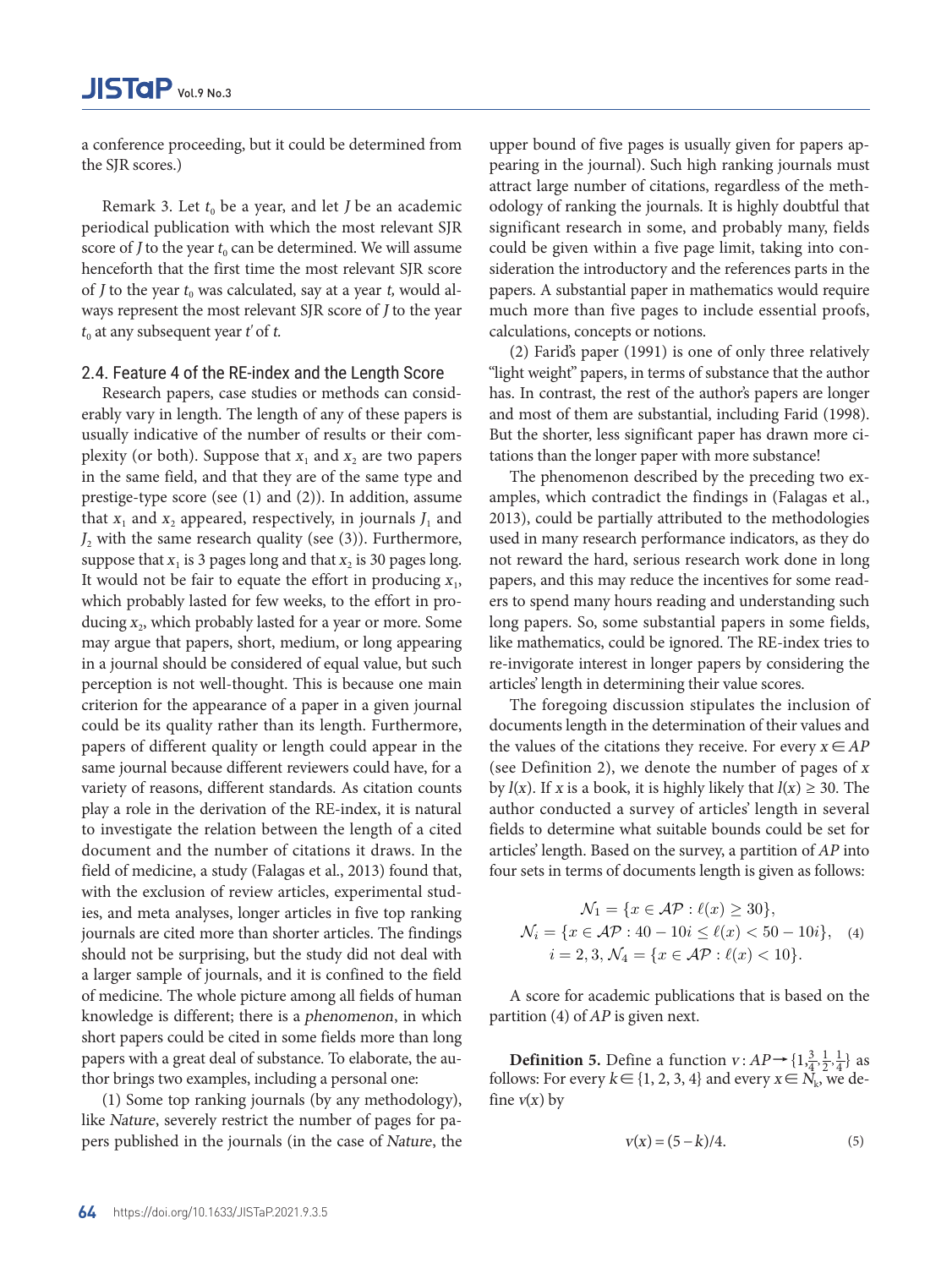The number  $v(x)$  is called the *length score* of  $x$ .

2.5. Feature 5 of the RE-index and the Value Score for *tifying triple* of  $x_m$ . (To t an Academic Publication

N1 = {x ∈ AP : {x}, Ni = 30}, Ni = 3, N4 = 2, 3, N4 = {x}, i = 3, N4 = {x}, i = 2, 3, N4 = {x}, i = 2, 10}. I = {x}, i = {x}, i = {x}, i = {x}, i = {x}, i = {x}, i = {x}, i = {x}, i = {x}, i = {x}, i = {x}, i = {x}, i = {

In Actual Transmitter **Contraction**<br> **Definition 6.** (i) Suppose that x is a paper that was of all possible identifyin published in an academic periodical publication J at a year t. In addition, assume that the most relevant SJR score of  $J$  VS( $x$ to the year  $t$  can be determined; denote it by  $SIR(I, t, s)$  for some year s. The value score of x, denoted by  $VS(x)$ , is the arithmetic mean of the prestige-type score  $\omega(x)$  of x, the  $\cdots$   $\cdots$  is a research pa length score  $v(x)$  of x and the quartile score  $q(J, t, s)$ . This related to compute is shown from the following diagram: special edition of x and the special edition of

$$
\begin{cases}\n\omega(x) & \searrow \\
\nu(x) & \to \text{sum} \\
q(J, t, s) & \nearrow\n\end{cases} \rightarrow \text{arithmetic mean} = \text{VS}(x).
$$

So,

$$
VS(x) = [\omega(x) + v(x) + q(l, t, s)]/3.
$$
 (6) It is essential to der

Dividing  $\omega(x) + v(x) + q(J, t, s)$  in (6) by 3 is for normalization. Remark 3 explains why  $V(x)$  was not associated with time.

(ii) Suppose that  $y \in AP$  (see Definition 2) and that y they only publish paper. has an undefined or unavailable most relevant SJR score. In of publications and cit The value score of  $y$ , denoted by  $VS(y)$ , is the arithmetic mean of  $\omega(y)$  and  $v(y)$ , that is,

$$
VS(y) = [\omega(y) + v(y)]/2.
$$
 (7)

But in few cases, it could be a paper; for example, y could — (The preceding examp be a conference paper that appeared in a book, which is frequently since the quantity of  $\alpha$ indexed by the Library of Congress but not indexed by still depends to a consi x ⊆ Njm for some intervals of the intervals of the intervals of the intervals of the intervals of the intervals but less extreme examples could happen more frequently.)  $t_{\text{max}}$  the logic behind the methemotical est un of formula. Outsinelly, the none Note that in item (ii), y is usually different from a paper. Scopus.

The logic behind the mathematical set-up of formula  $\qquad$  Originally, the research  $\qquad$  is mathematical set-up of formula  $(6)$  is given in Remark 4. A similar reasoning could be tified by the number 9 ticles with the same fields covered. The remark focuses on given for formula (7). Note that two papers are compared if they are either in the same field or interdisciplinary arthe case of two papers in the same field. The other case is similarly discussed.

> Remark 4. Let  $x_1$  and  $x_2$  be two papers in the same field F, and let  $m \in \{1, 2\}$ . Assume that  $x_m$  appeared in the academic periodical publication  $J_m$  at the year  $t_m$ , and that the most relevant SJR score of  $J_m$  to the year  $t_m$  is well-defined, and it indicates that  $J_m$  is in quartile  $k_m$  for some  $k_m \in \{1, ..., 4\}$ . Fur-

thermore, assume that  $x_m \in W_{im} \cap N_{im}$  for some  $i_m, j_m \in \{1, \}$  $\ldots$ , 4} (see (1) and (3)). The triple  $(i_m, j_m, k_m)$  is called the *iden*tifying triple of  $x_m$ . (To the author's best knowledge, there are no letters that are 10 pages long or more. So, the total number of all possible identifying triples of a paper is 52 rather than 64.) Formula (6) is made so that if  $i_1 + j_1 + k_1 = i_2 + i_3 + k_2$ , then  $VS(x_1) = VS(x_2)$ . So, for example, papers  $x_1$  and  $x_2$  with the following data have the same value scores:

- $x_1$  is a research paper, presented in a conference not related to computer science, and it appeared in a special edition of a journal of quartile 3. The length  $l(x_1)$  of  $x_1$  satisfies  $10 \le l(x_1) < 20$ .
- $x_2$  is a review paper that appeared in a journal of quartile 4, and the length  $l(x_2)$  of  $x_2$  satisfies  $10 \le l(x_2)$  < 20.

### 2.6. Feature 6 of the RE-index, Research Impact and the Citation Score

 $\alpha$  value for each change. as follows: Researchers  $X_1$  and  $X_2$  work in the same field, The mathematical set-up of the mathematical set-up of formula (6) is given in Remark 4. A similar researcher  $VS(y) = [\omega(y) + v(y)]/2.$  (7)  $X_1$  publishes in Q1 journals and his/her publications are  $\alpha$ rticles with the same fields covered. The remarks focus on the same field. The same field of two papers in the same field. The other two papers in the same field. The other two papers in the same field. The other two It is essential to derive a metric that would provide a value for each citation. Otherwise, it is possible to see two researchers of different stature in the same field with identical h or g indices. An extreme type scenario is described they only publish papers, and they have the same number of publications and citations, and when publications for both researchers are ordered in a non-increasing order in terms of citations, the two researchers have identicited in Q1 journals, while researcher  $X$ , publishes in Q4 journals and his/her publications are cited in Q4 journals. (The preceding example could occur but cannot happen frequently since the quartile score based on the SJR scores still depends to a considerable extent on citations counts.

> Originally, the research impact of an article was identified by the number of citations it receives. But, as indicated in the Introduction, citation counts are marred with several disadvantages. A possible improvement of identifying research impact is to use weighted citations. This stems from the fact that citing articles appear in journals of different stature and could have different citation patterns. There are two well-known schools of thought in regard to the use of weighted citations: They are "the citing article impact" (Giuffrida et al., 2019) and "the citing journal ranking" (Davis, 2008; Yan & Ding, 2010). The two approaches have their merits and drawbacks. The first approach is supported by the fact that among many jour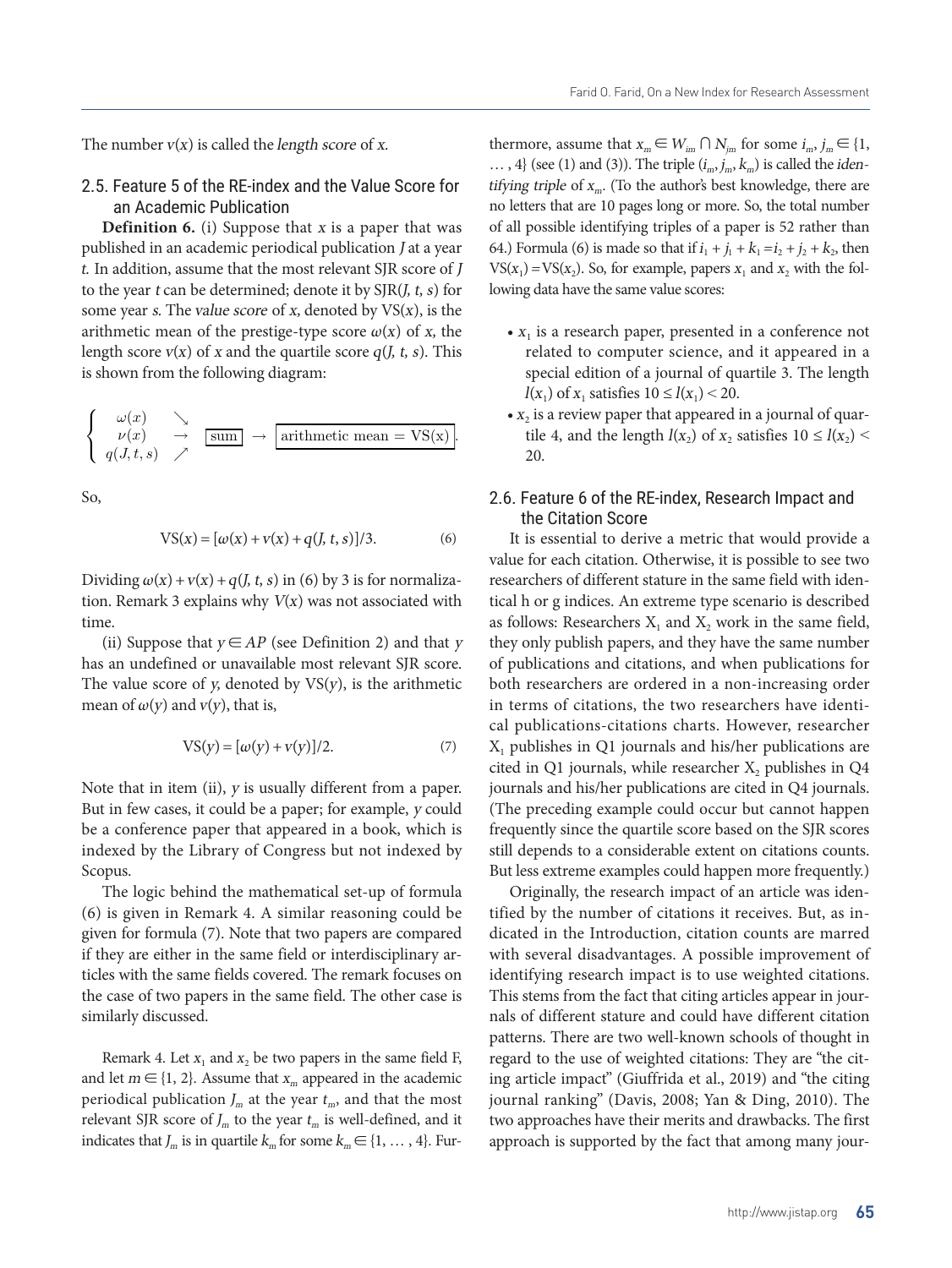nals, a small percentage of articles in any of these journals Remark 5. The inclusion contributes to most citations received by the journal; see Callaway (2016). However, defining the citing article im-<br>high value score. Such pro pact by the citation counts it receives, or a variant of it, paper, a short paper with does not necessarily indicate a high academic significance; many citations, or is publifor example, the citing article could be a review paper — with low SJR scores. For drawing many citations, a paper that drew many negative  $V S(x) V S(y)$  could be view citations (if such citations are counted) or an article that  $VS(y)$ . Also, formula (8) say was published in an average journal and was mainly cited<br>by papers in similarly average journals. These disadvan-<br> $m > 1 \Longrightarrow CS(x, t) > (VS(x, t))$ by papers in similarly average journals. These disadvan- $m > 1 \Longrightarrow CS(x, t) > (VS(x, t))$ tages may prompt the adoption of the citing journal ranking approach as a more appropriate choice for evaluating So, the use of addition is research impact. But a high ranking of the citing journal, tary operation representing based on citation counts, could have been influenced by year *t*. Defining  $CS(x, t)$  based on citation counts, could have been influenced by articles in applied subjects or review articles, or by exces-<br>and  $VS(y)$ ,  $y \in C^*(x, t)$ , or sive journal self-citation. Using a different citation-based choice. Such formulation c methodology in ranking journals, such as the Eigenfactor adjusted value score of at l methodology, may not necessarily lead to very different of the fact that  $VS(x)$  and  $V$ findings. Davis (2008) deduced that, among 171 journals (6) and (7). (Even if we di in medicine, a journal ranking based on the Eigenfactor bot an academic publication yields very little differences from a journal ranking based less than 1.) Divisions or on citation counts.  $\alpha$  identified and the fact that city articles and the fact that city  $\beta$  originally, the number of an articles appear of an article was identified by the number of an article was identified by the number of an article on citation counts. and VS(y),  $y \in C^{\dagger}(x, t)$ , are inappropriate operations to  $\alpha$  and  $\alpha$  ( $\alpha$ ) of  $\alpha$  is a satisfied (x1) of  $\alpha$  satisfies 10  $\alpha$  satisfies 10  $\alpha$  $\text{e}$ extreme extreme extreme extreme extreme extreme extreme extreme extreme extreme extreme extreme extreme extreme extreme extreme extreme extreme extreme extreme extreme extreme extreme extreme extreme extreme extrem

The methodology we use in evaluating research impact define  $CS(x, t)$ . has profound differences from the two foregoing methodologies (see Definition 7). The value of a citation that a 2.7. Feature 7 of the REcited document x receives is derived from the value scores The inclusion of co-au cited document x receives is derived from the value scores of the citing document and that of x. As indicated in Sec-<br>is essential for academic tion 1, only nonnegative citations are counted. Consider the following exsuch documental steelwest or by excessive form the value secrets. The methodology is different control.  $\alpha$  average journal and was mainly considered by papers in similar  $\alpha$  and  $\alpha$  and  $\alpha$  in  $\alpha$ the adoption of the citizens is derived from the value scores. The medision of co-au

**Definition 7.** Let t be a given year. Suppose that X is a have the same bounds for researcher with respect to the dataset  $D(t)$  (see Definition e peared in journals with the 1). We denote by  $AP(X, t)$  the set of all  $x \in D(t)$  such that a 1-author paper while y researcher X is an author of x. Let  $x \in AP(X, t)$ . The set of two papers may be considered that  $x \in AP(X, t)$ . The set of all  $y \in D(t)$  such that y recorded a nonnegative citation of to be of equal value, it wo x is denoted by  $C^{\dagger}$ (x, t). We denote by  $C^{\dagger}$ (x, t) the set of all sign the same credit to the  $z \in C^{\dagger}(x, t)$  such that X is not an author of z. The citation y. The set of 1-author arti score of x at the year t, denoted by  $CS(x, t)$ , is defined by Waltman (2012) indicate  $\frac{1}{2}$  sector of  $\pi$  at *xore* of *x* at the year *t*, denoted by C<sub>2</sub>(*x*, *t*), is defined by  $\frac{1}{2}$  wall that  $\frac{1}{2}$  is denoted by C<sub>2</sub>

$$
CS(x,t) = VS(x) \sum_{y \in C^+(x,t)} VS(y).
$$
 (8)

Also, the citation score, excluding self-citations, of x at the Statistics and that year *t*, denoted by  $CS_{\rm esc}(x, t)$ , is defined by  $\begin{array}{ccc} \text{in the } 1990\text{'s.} & \text{i.c.} \end{array}$ 

$$
\text{CS}_{\text{esc}}(x,t) = \text{VS}(x) \sum_{z \in \mathcal{C}^-(x,t)} \text{VS}(z). \tag{9}
$$

The reasoning for the set-up of  $\delta$ ) is given hext. A short phrases that  $\delta$ similar argument is made for (9). Our methodology to a The reasoning for the set-up of (8) is given next. A similar argument is made for  $\alpha$ The reasoning for the set-up of (8) is given next. A

ny of these journals Remark 5. The inclusion of  $VS(x)$  in (8) is to tackle the problem of x getting many citations despite not having a high value score. Such problem may arise if  $x$  is a review r a variant of it, paper, a short paper with catchy phrases that attracted many citations, or is published and highly cited in journals be a review paper with low SJR scores. For each  $y \in C^+(x, t)$ , the product lrew many negative  $V S(x) V S(y)$  could be viewed as the adjusted value score of at the many conditions,  $V(S(y))$ ,  $V(S(y))$ ,  $S(Y)$  is published and the map matrix cited in  $S(Y)$ . The conditions,  $S(Y)$ ,  $S(Y)$ ,  $S(Y)$ ,  $S(Y)$ ,  $S(Y)$ ,  $S(Y)$ ,  $S(Y)$ ,  $S(Y)$ ,  $S(Y)$ ,  $S(Y)$ ,  $S(Y)$ ,  $S(Y)$ ,  $S(Y)$ ,  $S(Y)$ ,  $S(Y)$ ,  $S(Y)$ ,  $t_{\rm y}$  or an article that  $v_{\rm y}$ ,  $v_{\rm y}$ ,  $v_{\rm x}$ , formula (8) satisfies the following condition.

$$
m > 1 \Longrightarrow CS(x, t) > (VS(x))(VS(y))
$$
 for every  $y \in C^+(x, t)$ .

So, the use of addition is a suitable choice for an elementary operation representing the citation value of x at the year t. Defining  $CS(x, t)$  by a product of the terms  $VS(x)$ and VS(y),  $y \in C^{\dagger}(x, t)$ , or a variant of it, is not a suitable choice. Such formulation could make  $CS(x, t)$  less than the adjusted value score of at least one of  $y \in C^{\dagger}(x, t)$  by virtue of the fact that  $VS(x)$  and  $VS(y)$  could be both in  $(0, 1)$ ; see (6) and (7). (Even if we did not normalize the value score of an academic publication, its value score could still be less than 1.) Divisions or subtractions of the terms  $VS(x)$ define  $CS(x, t)$ .

### 2.7. Feature 7 of the RE-index

 $VS(y)$ . (8) tions. In mathematics and statistics, Grossman (2005) in the 1990's. I conducted a 2017 survey of 25 journals in Remark 5. The inclusion of VS(x) in (8) is to tackle the problem of x getting many citations despite not having tion 1, only nonnegative citations are counted.<br>two research papers in the same field. The two papers indexed in the WOS in the year 2011 were joint publica-<br>
∴ for nearly 90% of all research papers in Mathematics and VS(*z*). (9) scores (based on the 2016 SJR), with a total of 3,127 papers The inclusion of co-authorship in research assessment is essential for academic integrity. To explain this, let us consider the following example: Assume that x and y are have the same bounds for articles length (see (3)) and appeared in journals with the same quartile ranking, but x is a 1-author paper while y has four authors. Although the two papers may be considered, with the use of a metric, to be of equal value, it would be a travesty of justice to assign the same credit to the author of x and each author of y. The set of 1-author articles is becoming more distinct. Waltman (2012) indicated that 89% of all publications showed that back in the 1940's, 1-author papers accounted Statistics and that the percentage dropped to around 60% "mathematics & statistics" from all four journal quartile surveyed. The survey seems to indicate that the dwindling trend of the percentage of 1-author research papers is continuing unabated.

Our methodology to address co-authorship is to as-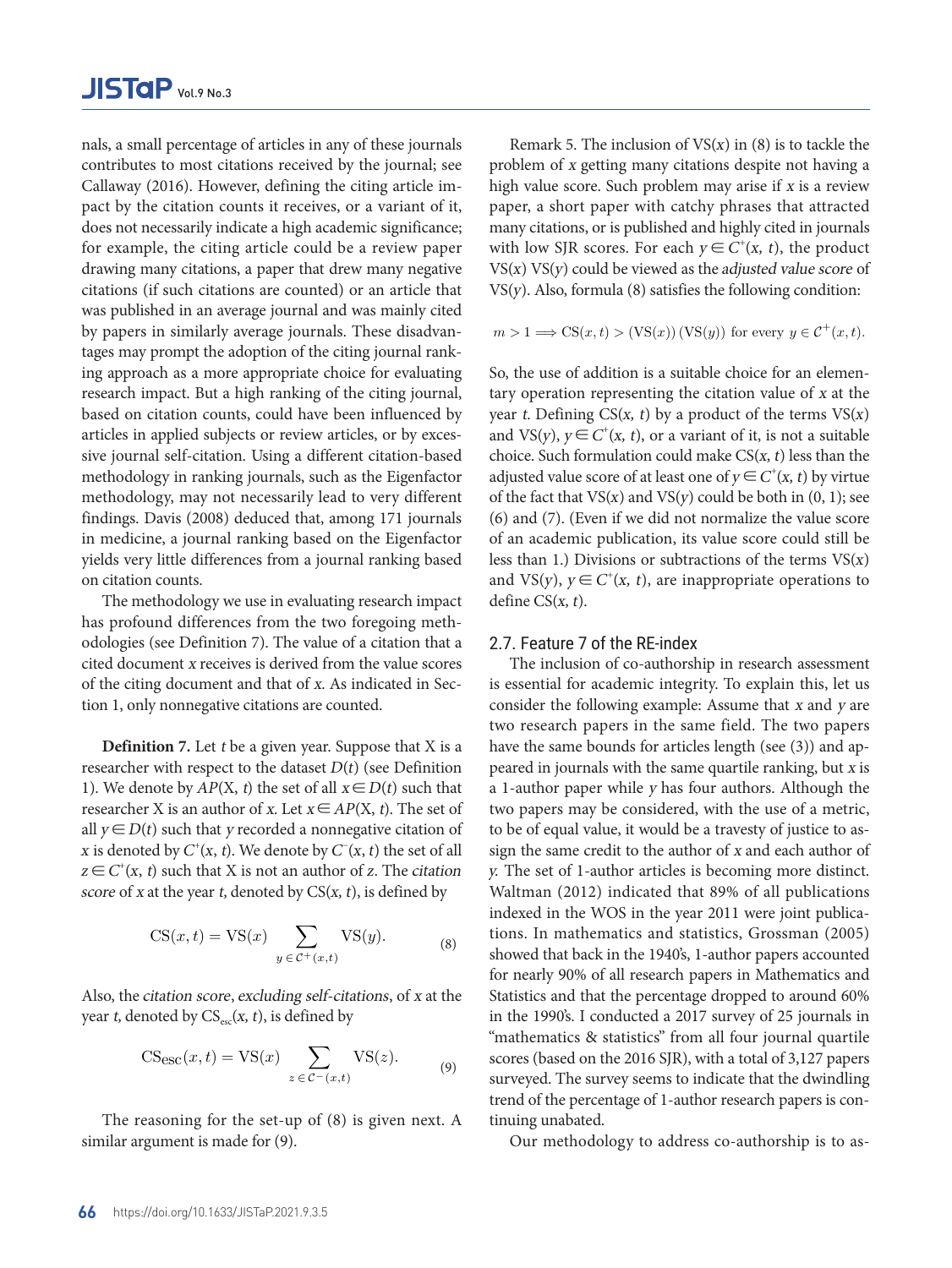sume equal contributions from all authors in a joint academic publication, and thus we distribute the credit of publication equally among the authors of the joint academic publication. This assumption may not always represent the actual contributions of the authors, but, due to the complexity of the interrelation that may exist between all or some of the authors in a joint paper, it may be difficult or even impossible to get credible information about the actual contribution of each author. Having said that, we believe that the proposed assumption of equal contributions from all authors reduces the unfairness that results from discounting the aspect of co-authorship altogether in research assessment. Some scholarly journals require authors of joint publications to declare individual contributions. This is supposed to remedy the problem of determining the actual contribution of each author, but there is no guarantee that such declarations are accurate, and journals may never be able to verify the accuracy of such declarations. Vavryčuk (2018) introduced a combined weighted counting scheme for the contributions of authors in joint papers. The scheme provides the seemingly sensible suggestion of giving a bonus to the corresponding author if the authors are listed in alphabetical order. However, there are situations where the corresponding author changed after the paper was accepted for publication. Vavryčuk (2018) also suggests giving a bonus to the first author and corresponding author if the authors are not listed in alphabetical order. But, because of possible coercive practices by some senior authors, such bonuses might not, in some cases, be fair to the other authors. The consideration of co-authorship also applies to citation credit. If a joint academic publication is cited, equal distribution of citation credit would be allocated to the authors of the cited document.

### 2.8. Feature 8 of the RE-index: Inclusion of the Overall Researcher Record

Researchers, who are perfectionists, usually make significant contributions to research. In fairness to them, all the citations they get should be taken into account. If all scholars followed the methodology of the h-index, we may never have researchers who would tackle the hard problems that each may require devoting several years of hard work. The author also shares the belief of some researchers, who emphasize the need to consider the overall research record and impact of each scholar. The elimina- formulation of (10). tion of some citations in the calculation of the h-index makes it susceptible to slight changes, and may result in the index being inconsistent in comparing scholars in the If CP(X, t)  $\alpha$  of  $\alpha$  and  $\alpha$  and  $\alpha$  its  $\alpha$  of an according publication measures its quality of an action measures its quality of an action measures its quality of an action measures its quality, the value of  $\alpha$ 

same field over different instants of time; see the first two examples in Waltman and van Eck (2012).

### **3. RESULTS**

We use the formulas developed in the previous section together with the notions of equal authors contributions and equal citation credit distribution in joint academic publications to introduce several scores measuring the combined quantitative and qualitative aspects for both a researcher's publications and the citations he/she receives. From these scores, we derive two versions of the RE-index, with one version including self-citations and the other excluding them (see (17) and (18)). We assume throughout the first four subsections of Section 3 that  $t$  is the ranking year, and X is a researcher with respect to the dataset  $D(t)$ . So,  $AP(X, t) \neq \emptyset$  (see Definition 7). To simplify terminology, we introduce some notation. The set of all  $x \in AP(X)$ , <sup>t</sup>) such that x is either a research paper, a case study, or a method is called the set of creative publications of X up till the year t, and is denoted by  $CP(X, t)$ . We write  $AP(X, t)$  $CP(X, t)$  as  $IP(X, t)$ , and call it the set of informative publications of X up till the year  $t$ . We chose to write  $AP(X,$ t) as the disjoint union of  $CP(X, t)$  and  $IP(X, t)$  because research papers, case studies and methods signify the creativity aspect of the researcher.

g author if the authors are The cardinality of a nonempty set S is denoted by card S. parties in the diality are the cast and the set of concerning the set of an academic publica-<br>r. But, because of possible Recall that the number of authors of an academic publication x is denoted by  $n(x)$ .  $\mathbf{r}_k$ ,  $\mathbf{r}_k$ , the set of  $\mathbf{r}_k$  the set of  $\mathbf{r}_k$  and  $\mathbf{r}_k$  is the set of  $\mathbf{r}_k$  up time  $\mathbf{r}_k$ . the distribution of  $\sum_{i=1}^{\infty}$  and  $\sum_{i=1}^{\infty}$  are distribution of  $\sum_{i=1}^{\infty}$ 

### lso applies to citation 3.1. Scores of the Creative Publications and Their **Citations**

Assume that  $CP(X, t)$  is nonempty, and write the set as  $\{x_1, \ldots, x_k\}$ . The *creative work score* of researcher X at the year  $t$ , denoted by  $CWS(X, t)$ , is the sum of the "adjusted"  $x:$  Inclusion of the Overall to co-authorship" value scores of  $x_1, \ldots, x_k$ , that is,

$$
\mathbf{CWS}(\mathbf{X}, t) = \sum_{i=1}^{K} \frac{\mathbf{VS}(x_i)}{n(x_i)}.
$$
 (10)

odology of the h-index, we If  $CP(X, t) = \emptyset$ , we set **CWS** $(X, t) = 0$ . As the value score tho would tackle the hard of an academic publication measures its quality, the score ares the belief of some re- tative aspects of the creative publications of a researcher. leed to consider the overall helmark 6 provides more information about the algebraic **CWS**(X, t) measures the combined quantitative and qualiformulation of (10).

> (see Definition 7), and write the set as  $\{y_1, \ldots, y_L\}$ . The Suppose that  $\{y \in CP(X, t) : C^*(y, t) \neq \emptyset\}$  is nonempty (see Definition 7), and write the set as  $y_1, \ldots, y_L$ . The creative work citation score of researcher X at the year t,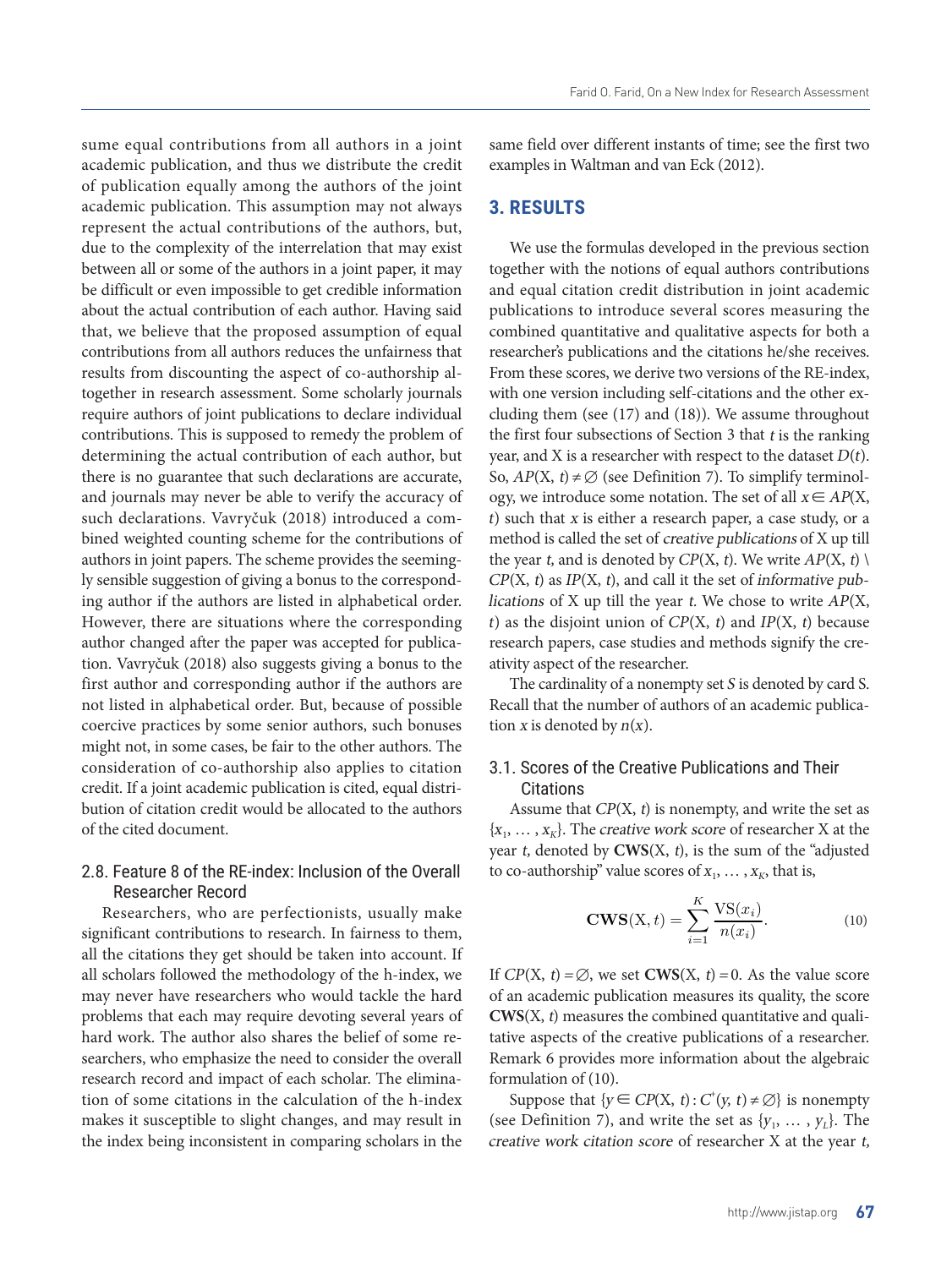3.1 Scores of the Creative Publications and their Citations

denoted by  $CWCS(X, t)$ , is the sum of the "adjusted to coauthorship" citation scores of  $y_1, ..., y_L$ , that is,<br> **IWS**(X, t)  $\mathbf{r}$  are information about the algebraic formulation about the algebraic formulation of  $\mathbf{r}$ .

$$
\text{CWCS}(X, t) = \sum_{i=1}^{L} \frac{CS(y_i, t)}{n(y_i)}.
$$
\n(11)\nIf  $IP(X, t) = \emptyset$ , we set  $IWS(X, t) = 0$ . The score  $IWS(X, t)$ 

n(xi) . (10) . (10) . (10) . (10) . (10) . (10) . (10) . (10) . (10) . (10) . (10) . (10) . (10) . (10) . (10)

If  $\{y \in CP(X, t): C^*(y, t) \neq \emptyset\}$  is empty, we set **CWCS**(X, pects of the informative pro $t$ ) = 0. The score CWCS(X, t) measures the combined Assume that {v quantitative and qualitative aspects of the research impact<br>of the second  $\{v_1, v_2, v_3, v_4, v_5, v_6, v_7, v_8, v_9, v_1, v_2, v_3, v_4, v_5, v_6, v_7, v_8, v_9, v_1, v_2, v_3, v_4, v_1, v_2, v_3, v_4, v_5, v_6, v_7, v_7, v_8, v_9, v_1, v_2, v_3, v_4,$ of the researchers creative publications.  $\alpha$  at the self-citation score of researcher  $\alpha$ ,  $\alpha$ ,  $\alpha$ ,  $\alpha$ ,  $\alpha$ ,  $\alpha$ ,  $\alpha$ ,  $\alpha$ ,  $\alpha$ ,  $\alpha$ ,  $\alpha$ ,  $\alpha$ ,  $\alpha$ ,  $\alpha$ ,  $\alpha$ ,  $\alpha$ ,  $\alpha$ ,  $\alpha$ ,  $\alpha$ ,  $\alpha$ ,  $\alpha$ ,  $\alpha$ , of the researcher's creative publications. The set as  ${\rm citation\ score}$  of research  ${\rm c}$  $\mathcal{L}(\mathcal{L} = \mathcal{L}(\mathbf{P}(\mathbf{Y},\cdot),\mathcal{L}(\mathcal{L})))$ If  $\{y \in CP(X, t): C(y, t) \neq \emptyset\}$  is empty, we set CWCS(X, exects of the informative

Assume that  $\{z \in CP(X, t): C(z, t) \neq \emptyset\}$  is nonempty, **IWCS** $(X, t)$ , is the sum of denoted by CWCSesc(X, t), is the sum of the "adjusted to<br>
co-authorship" citation scores excluding self-citations of  $\mathbf{IWCS}(X,t) = \sum_{n=0}^{N} \frac{CS(v_i, t)}{n(v_i)}$ . (15) score excluding self-citations of researcher X at the year t, co-authorship" citation scores, excluding self-citations, of  $n(v_i)$   $\sum_{i=1}^{\infty} n(v_i)$  $z_1, \ldots, z_{L1}$ , that is, and write the set as  $\{z_1, \ldots, z_{L1}\}\$ . The creative work citation citation scores of  $v_1$  $Z_1, \ldots, Z_{L1}$ , that is,<br> $I_f^f(x \subset \text{ID}(X, t), C^f(x))$  $v = \sum_{k=1}^{\infty}$  is non-verticely of  $v = \sum_{k=1}^{\infty}$ .

$$
\text{CWCS}_{\text{esc}}(\mathbf{X}, t) = \sum_{i=1}^{L_1} \frac{\text{CS}_{\text{esc}}(z_i, t)}{n(z_i)}.
$$
 (12)  $t$ ) = 0. The score  
quantitative and c

If  $\{z \in CP(X, t): C^-(z, t) \neq \emptyset\}$  is empty, we set **CWCS**esc(X, Suppose that  $\{\omega \in IP(X, t)\}$ quantitative and qualitative aspects of the research impact  $\frac{m}{\pi}$  citation score excluding s quantiture and qu t) = 0. The score **CWCS**esc(X, t) measures the combined and write the set as  $\{\omega_1, \ldots, \omega_n\}$  $\ddot{\phantom{a}}$ quantitative and quantative aspects of the research in the change change of the researcher's creative publications when self-citations the year  $t$ , denoted by IV tions can be provided for formulas (11) and (12), and for the next set of formulas (14)-(16). are excluded. blications when self-citations the

are excluded.<br>The logic behind the mathematical set-up of formula citations, of  $\omega_1, \ldots, \omega_{N1}$ ,  $M_{\rm H}$  Multiplying the terms  $\alpha$ can be provided for formulas (11) and (12), and for the **IWCS**<sub>eSC</sub>(X, t) next set of formulas  $(14)-(16)$ . (10) is given in the following remark. Similar explanations  $N_1$  and  $N_2$  (1)  $\lambda$  ,  $\lambda$  , the contract of  $\lambda$ when self-category and self-category are excluded. The logic behind the mathematical set-up of formula (10) is given in the following remark. Similar explana-

K, stems from the notion of equal author contributions in  $t$ ) = 0. The score **IWCS** K, stems from the notion of equal author contributions in  $t$  = 0. The score **IWCSes**<br>joint papers. Also, formula (10) ensures that quantitative and qualitative  $\frac{1}{\cdot}$ Remark 6. In (10), dividing  $VS(x_i)$  by  $n(x_i)$ ,  $i=1, \ldots,$  If {

$$
K > 1 \Longrightarrow \mathbf{CWS}(X, t) > \frac{VS(x_i)}{n(x_i)} \ \forall \ i = 1, ..., K. \tag{13}
$$

 $S.5.1 \text{ HEE-HIUEX}$  is the set as  $V_c$  is non-more of  $V_c$ . The information  $V_c$ Multiplying the terms  $\frac{\text{VS}_{(21)}}{n_{(21)}}$ , ...,  $\frac{\text{VS}_{(28)}}{n_{(25)}}$  is not a proper way The RE-index, including (6) and (7)) and  $n(x_i) \ge 1$  for all  $i = 1, ..., K$ . Using diviof defining **CWS**(X, t), since (13) might not be satisfied in at the year t, denoted by this case. This is by virtue of the facts  $VS(x_i) \in (0, 1]$  (see sions or subtractions to define  $CWS(X, t)$  is invalid.

#### 3.2. Scores of the Informative Publications and Their the year t, denoted by RE **Citations**  $\mathbf{u}_1$  up of the RE-index. A weighted product  $\mathbf{u}_1$  is  $\mathbf{u}_2$  is even  $\mathbf{u}_3$ .  $\mathcal{F}$  as the product of the scores (10), (11), (11), and also shares the same problems of a weighted of a weighted  $\mathcal{L}$  and  $\mathcal{L}$  that it is not logical to represent the  $\mathcal{L}$  the scores (10), (10), (10), (10), (14), (14), (14), (14), (14), (14), (14), (14), (14), (14), (14), (14), (14), (14), (14), (14), (14), (14), (14), ( (1), (14) since the sum could tilt the sum could tilt the sum could tilt the score heavily towards either (11) or  $\alpha$

Suppose that  $IP(X, t)$  is nonempty, and write the set as  $\{u_1, \ldots, u_M\}$ . The *informative work score* of researcher X at the year  $t$ , denoted by **IWS** $(X, t)$ , is the sum of the "adjusted to co-authorship" value scores of  $u_1, \ldots, u_M$ , that is, be less than at least  $\mathbf{R}_{\mathbf{I}}(x, t) - (\mathbf{C}\mathbf{W}\mathbf{J}(x, t), \mathbf{b}) \mathbf{C}\mathbf{W}\mathbf{C}\mathbf{J}\mathbf{S}(\mathbf{C}\mathbf{A}, t)$ ,  $(\mathbf{W}\mathbf{C}\mathbf{J}\mathbf{S}\mathbf{C}\mathbf{A}, t)$ ,  $(\mathbf{W}\mathbf{C}\mathbf{J}\mathbf{S}\mathbf{C}\mathbf{A}, t)$  $s \cos \theta$  is considered to consider  $\mathbf{X}$ with the same field, and selection the selection  $\mathcal{L}$  and selection  $\mathcal{L}$  is the same of the  $\mathcal{L}$  to to topics is to topic topics is to topic to the topics is to topic to the same of the  $\mathcal{L}$ 

$$
IWS(X, t) = \sum_{i=1}^{M} \frac{VS(u_i)}{n(u_i)}.
$$
 (14)

 $\sum_{n=1}^{\infty} \frac{\cos(y_i, t)}{n(y_i)}$ . (11) If IP(X, t) = Ø, we set **IWS**(X, t) = 0. The score **IWS**(X, t)  $z=1$  at the year transfer researcher  $\frac{d}{dx}$  at the year transfer the sum of the  $\frac{d}{dx}$ If  $\{y \in CD(X, t), C^{\dagger}(x, t) \neq \emptyset\}$  is annot we set CWCS(X, the value of the informative publication of a researcher is empty, we set  $\text{CWCS}(X, \text{ }$  pects of the informative publications of a researcher.

bects of the research impact and write the set as  $\{v_1, \ldots, v_N\}$ . The informative work ) measures the combined Assume that  $\{v \in IP(X, t) : C^*(v, t) \neq \emptyset\}$  is nonempty,  $(C(z, t) \neq \emptyset)$  is nonempty, **IWCS**(X, t), is the sum of the "adjusted to co-authorship" citation score of researcher X at the year t, denoted by The creative work citation scores of  $v_1, \ldots, v_N$ , that is,

$$
IWCS(X, t) = \sum_{i=1}^{N} \frac{CS(v_i, t)}{n(v_i)}.
$$
 (15)

 $Z_1, \ldots, Z_{L1}$ , that is,<br> $L_1 \cap Z_2 \neq \emptyset$  is empty, we set **IWCS**(X,  $\frac{1}{2}$  of the researcher's informative publications.  $\text{CWCS}_{\text{esc}}(X, t) = \sum_{i=1}^{\infty} \frac{\cos(\mathbf{x}_i, t)}{n(z_i)}$ . (12)  $t) = 0$ . The score **IWCS**( $X$ ,  $t$ ) measures the combined qualitative and qualitative appects of the research impact of the recently publications  $L_1$   $\alpha$  co-authorship co-authorship city city city is empty, we set  $\alpha$  and  $\alpha$ ,  $\alpha$ ,  $\alpha$ ,  $\alpha$ ,  $\alpha$ ,  $\alpha$ ,  $\alpha$ ,  $\alpha$ ,  $\alpha$ ,  $\alpha$ ,  $\alpha$ ,  $\alpha$ ,  $\alpha$ ,  $\alpha$ ,  $\alpha$ ,  $\alpha$ ,  $\alpha$ ,  $\alpha$ ,  $\alpha$ ,  $\alpha$ ,  $\alpha$ ,  $\alpha$ ,  $\alpha$ ,  $\alpha$  $\frac{1}{\pi}$  . (16)  $I(f \subset ID(X, \Delta) \cap (V, \Delta) \cup (C)$  is extended in  $IMO(X, \Delta)$  $L_1$   $\text{CS}_{\text{ceo}}(z, t)$   $\text{If } \{v \in IP(X, t) : C^+(v, t) \neq \emptyset\} \text{ is empty, we set } \text{IWCS}(X, t)$  $t$ ) = 0. The score **IWCS**(X, t) measures the combined

ematical set-up of formula citations, of  $\omega_1, \dots, \omega_{N1}$ , that is, is the interest of the research impact  $\alpha$  change that  $\alpha$  is nonempty of  $\alpha$ . The sum of the set as  $\alpha$  is nonempty, and write the set as  $\alpha$  is nonempty, and write the set as  $\alpha$  is nonempty of  $\alpha$ . s empty, we set **CWCS**esc(X, Suppose that  $\{\omega \in IP(X, t): C^-(\omega, t) \neq \emptyset\}$  is nonempty, t) measures the combined and write the set as  $\{\omega_1, \dots, \omega_{N1}\}\.$  The informative work is the research impact citation score excluding self-citations of researcher X at<br>isotions when self-citations the wear t-denoted by **IWCSesc(X, t)** is the sum of the citation score excluding self-citations of researcher X at "adjusted to co-authorship" citation scores, excluding self-

$$
IWCS_{\text{esc}}(X, t) = \sum_{i=1}^{N_1} \frac{CS_{\text{esc}}(w_i, t)}{n(w_i)}.
$$
 (16)

function of the researcher's informative publications when self-<br>of the researcher's informative publications when self- $\{VS(x_i) \text{ by } n(x_i), i=1,\ldots, \text{ If } \{\omega \in IP(X, t): C^-(\omega, t) \neq \emptyset\} \text{ is empty, we set **IWCS**esc(X, t) = 0 \}$ and author contributions in  $t = 0$ . The score **IWCS**esc(X, t) measures the combined  $\frac{\partial (x_i)}{\partial t}$   $\forall i = 1, ..., K$ . (13) channot set excluded.  $R(13)$  examples the extension of  $\alpha$ ,  $\beta$  $T_i$   $\forall i = 1, ..., K$ , (13) citations are excluded. quantitative and qualitative aspects of the research impact citations are excluded.

#### $c_{\text{c}}$  in light of the misuse of citations. A weighted sum has its problems as well because assigning weights weights  $c_{\text{c}}$  assigning weights assigning weights assigning weights assigning weights assigning weights  $T_{\text{max}}$  remarks the following behind behind behind behind behind behind be explained similar similar similar similar similar similar similar similar similar similar similar similar similar similar similar similar simila 3.3. The RE-index and the Solid Company of the RE-index state of the Solid Company of the Solid Company of the Solid Company of the Solid Company of the Solid Company of the Solid Company of the Solid Company of the Solid

.,  $\frac{VS_{\text{0xx}}}{P(\text{0xx})}$  is not a proper way The RE-index, including self-citations, of researcher X 3) might not be satisfied in at the year t, denoted by  $RE(X, t)$ , is given by:

ile racts  $v(s(x_i) \in (0, 1])$  (see<br>all  $i = 1, ..., K$ . Using divi-<br>RE(X, t) = (CWS(X, t), CWCS(X, t), IWS(X, t), IWCS(X, t)). (17)

The RE-index, excluding self-citations, of researcher X at e Publications and Their the vear  $t$  denoted by  $DE(X, t)$  is given by: e Publications and Their the year t, denoted by  $RE<sub>1</sub>(X, t)$ , is given by:

> empty, and write the set as  $RE<sub>1</sub>(X, t) = (CWS(X, t), CWS. (X, t), IWS(X, t), IWS. (X, t))$ , (18) country one, or more, or more, or more, or  $\alpha$ ,  $\alpha$ ,  $\alpha$ ,  $\alpha$ ,  $\alpha$ ,  $\alpha$ ,  $\alpha$ ,  $\alpha$ ,  $\alpha$ ,  $\alpha$ ,  $\alpha$ ,  $\alpha$ ,  $\alpha$ ,  $\alpha$ ,  $\alpha$ ,  $\alpha$ ,  $\alpha$ ,  $\alpha$ ,  $\alpha$ ,  $\alpha$ ,  $\alpha$ ,  $\alpha$ ,  $\alpha$ ,  $\alpha$ ,  $\alpha$ ,  $\alpha$ ,  $\alpha$ ,  $\alpha$ ,  $\alpha$ ,  $\alpha$ empty, and write the set as  $RE_1(X, t) = (CWS(X, t), CWCSec(X, t), IWS(X, t), IWCSec(X, t))$ .(18)

> $X$ , t), is the sum of the "ad- $\qquad$  The following remark explains the logic behind (17). scores of  $u_1, \ldots, u_M$ , that is, Formula (18) could be explained similarly.  $\alpha$ , t), is the sum of the "ad-<br>The following remark explains the logic behind (17).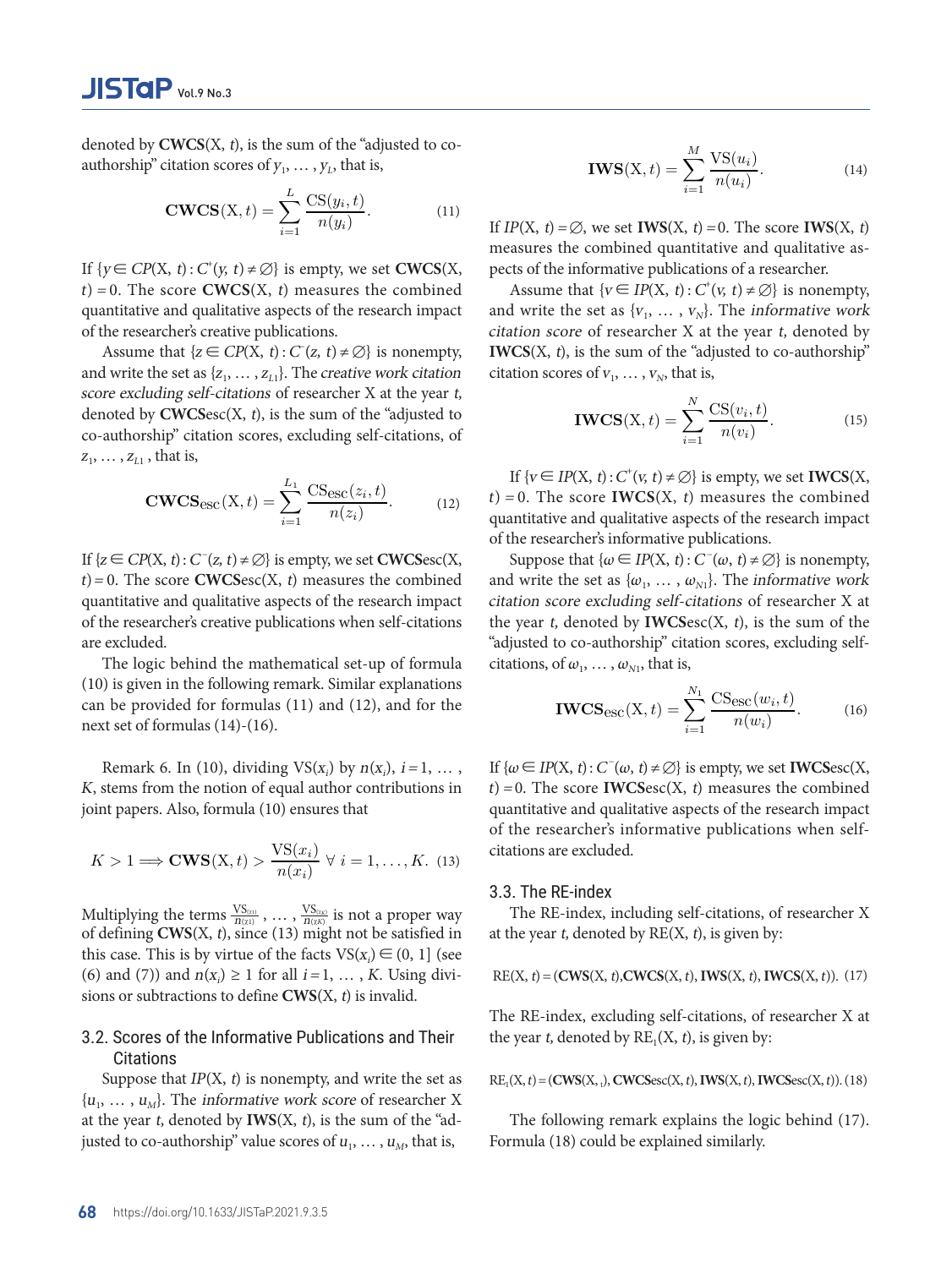Remark 7. We opted not to set the RE-index, including self-citations (see (17)), as the sum of the scores (10), (11), (14) and (15) since the sum could tilt the score heavily towards either (11) or (15) (or both) and this becomes contentious in light of the misuse of citations. A weighted sum has its problems as well because assigning weights should take into consideration the differences in citation patterns among different fields and different subjects within the same field, and selecting weights for interdisciplinary research with their large variety of topics is another problem. Observe that, based on the definitions of a researcher, the sum of the scores (10) and (14) is larger than 0. Note that it is not logical to represent the RE-index as the product of the scores  $(10)$ ,  $(11)$ ,  $(14)$  and  $(15)$  because one, or more, of these scores could be in the interval [0, 1), and, in this case, the RE-index would be less than at least one of these four scores. This situation is problematic since it could either lead to having an RE-index of 0 or downgrade the contribution of at least one of the scores (10), (11), (14) and (15) into the make up of the RE-index. A weighted product is even more problematic as it inherits the problems with defining the RE-index as the product of the scores (10), (11), (14) and (15), and also shares the same problems of a weighted sum. Formula (17) has the clear advantage in identifying each of the scores (10), (11), (14) and (15), and this is constructive because different researchers may pursue different forms of research work; some scholars publish mainly books, which translates to possibly high **IWCS**(X, t) score and low **CWS**(X, t) and **CWCS**(X, t) scores; some researchers produce many papers with many collaborators, which could translate to relatively average to high **CWS**(X, t) and **CWCS**(X, t) scores; while others publish a relatively small number of substantial papers with significant impact, which translates to relatively low to medium **CWS**(X, t) score and high **CWCS**(X, <sup>t</sup>) score. All of the foregoing characterizations of high and low scores are relative to the field(s) of the researcher. Observe that if a researcher publishes mainly research papers, case studies or methods, then his/her **IWS**(X, t) and **IWCS**(X, t) scores could be very small or zero.

It should be noted that the RE-index is harder to calculate than the other research performance indicators discussed in the paper. But research assessment is a serious issue that should not be addressed by an easy-to-calculate index that is marred with numerous flaws.

The following notation is used in the following remark. For a square real matrix  $A = (a_{ij})$  of order *n*, we denote the  $n \times n$  diagonal matrix whose  $i$  – th diagonal entry is  $a_{ii}$ ,  $i = 1, ..., n$ , by  $D(A)$ .

Remark 8. We observe that the two versions of the RE-index could be represented using matrices. We focus our attention of the version defined by (17), and use the notation of subsections 3.1 and 3.2. Notice that  $K \geq L$  and  $M \ge N$ , and since X is a researcher, we have max $\{K, M\} \ge 0$ . Let  $Q = \max\{K, M\}$ . Define the  $4 \times Q$  score matrix  $S = S(X, t) = (s_{ii})$  of researcher X at the time t by

• First row of S: Case 1.  $CP(X, t) \neq \emptyset$ :  $s_{1j} = VS(x_j)$  if  $1 \leq j \leq K$ ;  $s_{1j} = 0$  if  $K < j \leq Q$ . Case 2.  $CP(X, t) = \emptyset$ :  $s_{1j} = 0$  for all  $j = 1, ..., Q$ . • Second row of S: Case 1.  $\{y \in CP(X, t) : C^+(y, t) \neq \emptyset\} \neq \emptyset$ :  $s_{2j} = CS(y_j, t)$ if 1 ≤ j ≤ L;  $s_{2i}$  = 0 if L < j ≤ Q. Case 2.  $\{y \in CP(X, t): C^+(y, t) \neq \emptyset\} = \emptyset$ :  $s_{2j} = 0$  for all  $j = 1, \ldots, Q$ . • Third row of S: Case 1. *IP*(X, *t*) ≠ ∅:  $s_{3j}$  = VS( $u_j$ ) if  $1 \le j \le M$ ;  $s_{3j}$  = 0 if *M*  $\leq j \leq Q$ . Case 2. IP(X, t) =  $\emptyset$ :  $s_{3j} = 0$  for all j = 1, ..., Q. • Fourth row of S: Case 1.  $\{v \in IP(X, t) : C^+(v, t) \neq \emptyset\} \neq \emptyset$ :  $s_{4j} = CS(v_j, t)$  if 1  $\leq j \leq N$ ;  $s_{4j} = 0$  if  $N < j \leq Q$ . Case 2.  $\{v \in IP(X, t) : C^+(v, t) \neq \emptyset\} = \emptyset$ :  $s_{4j} = 0$  for all  $j = 1, \ldots, Q$ .

Also, define the  $Q \times 4$  authors-counting matrix  $C = C(X,$  $t$ ) = ( $c_{ii}$ ) of researcher X at the time t by

• First column of C: Case 1. *CP*(*X*, *t*) ≠  $\emptyset$  : *c*<sub>i1</sub> = 1/n(*x*<sub>i</sub>) if 1 ≤ *i* ≤ *K*; *c*<sub>i1</sub> = 0 if *K* < *i* ≤Q. Case 2.  $CP(X, t) = \emptyset$ :  $c_{i1} = 0$  for all  $i = 1, ..., Q$ . • Second column of C: Case 1.  $\{y \in CP(X, t) : C^+(y, t) \neq \emptyset\} \neq \emptyset$ :  $c_{i2} = 1/n(y_i)$  if  $1 \leq$  $i \leq L$ ;  $c_{i2} = 0$  if  $L < i \leq Q$ . Case 2.  $CP(X, t) = \emptyset$ :  $c_{i2} = 0$  for all  $i = 1, ..., Q$ . • Third column of C: Case 1. *IP*(X, *t*) ≠ ∅ :  $c_{i3} = 1/n(u_i)$  if  $1 \le i \le M$ ;  $c_{i3} = 0$  if  $M < i$ ≤Q. Case 2.  $IP(X, t) = \emptyset$ :  $c_{i3} = 0$  for all  $i = 1, ..., Q$ . • Fourth column of C: Case 1.  $\{v \in IP(X, t) : C^{\dagger}(v, t) \neq \emptyset\} \neq \emptyset$ :  $c_{i4} = 1/n(v_i)$  if  $1 \leq i$  $\leq N; c_{i4} = 0 \text{ if } N \leq i \leq Q.$ Case 2.  $\{v \in IP(X, t) : C^{\dagger}(v, t) \neq \emptyset\} = \emptyset : c_{i4} = 0$  for all  $i = 1$ ,  $\dots$ , Q.

Denote the diagonal matrix  $D(SC)$  by  $E = (e_{ij})$ . Then the RE-index, including self-citations, of researcher X at the year *t*, is the quadruple  $(e_{11}, e_{22}, e_{33}, e_{44})$ .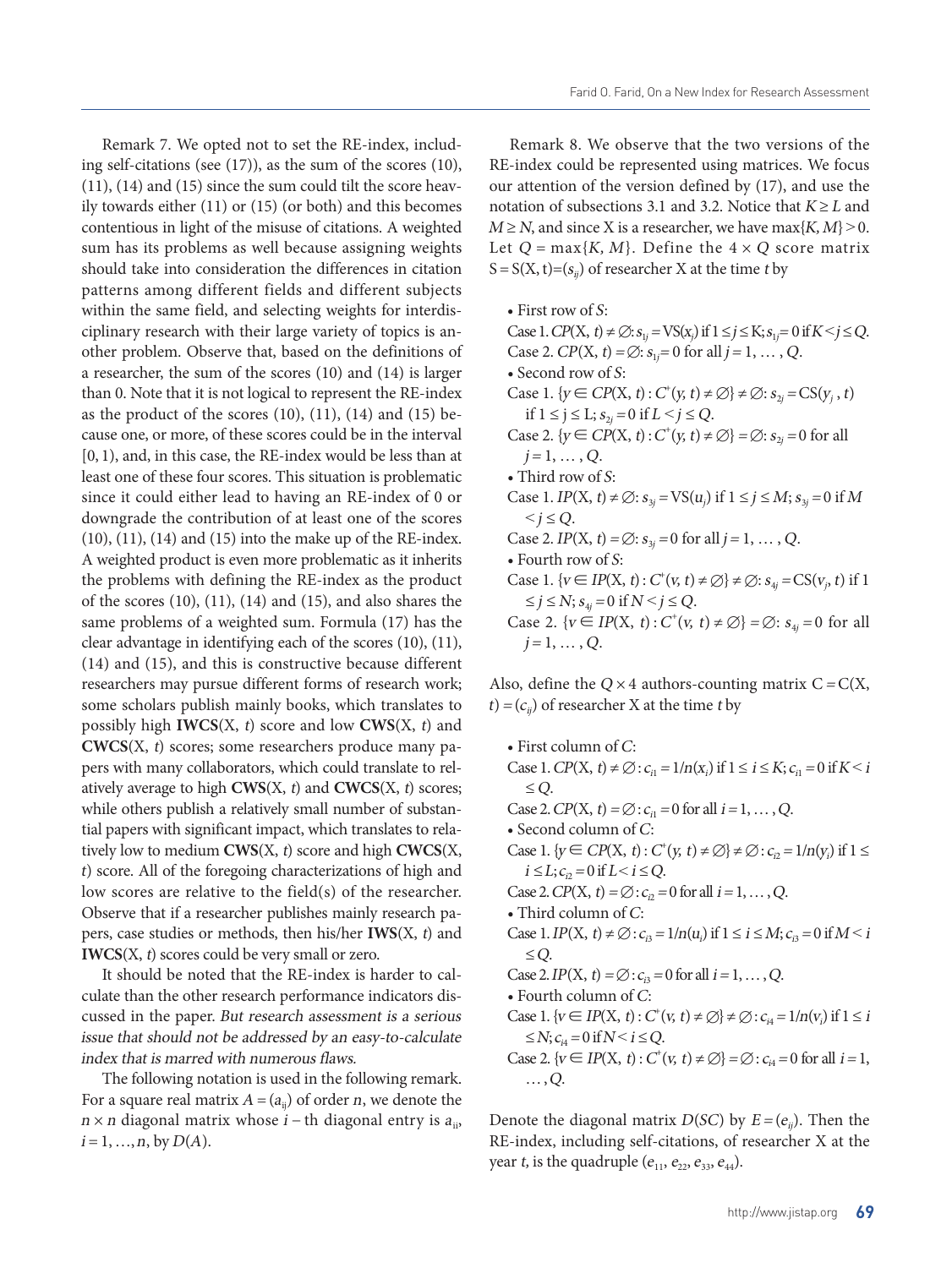# 3.4. Other Indices

Assume that  $CP(X, t) \neq \emptyset$ , and that card  $CP(X, t) = K$ . The creative work index of researcher X at the year t, de-<br>Assume that CPC(X, & Zsido noted by  $\text{CWI}(X, t)$ , is the pair:

$$
CWI(X, t) = \left(K, \frac{CWS(X, t)}{K}\right).
$$
 (19)

Note that the largest possible value of  $CWS(X, t)$  is K. The ference on Operator second coordinate in the pair on the right hand side of  $(19)$  lane (Romania), Jun  $\frac{1}{1}$ quality and the share of the number of 1-author publica- Vol. 2, pp. 259-268). could be regarded as indicative of the creative publications tions in  $CP(X, t)$ .

> 14 quotient of the total number of self-citations of all publica-The self-citation index of researcher X at the year t, denoted by **SCI**(X, t), is the percentage corresponding to the tions in  $AP(X, t)$ , divided by the total number of citations of all publications in  $AP(X, t)$ .

### 3.5. An Application

We provide an illustration of the theory developed in the paper by estimating the two versions of the RE-index for the two mathematicians Costel Peligrad and myself in the year 2019. The dataset D, introduced in Section 2, will prove its advantage in addressing the aspect of fairness in the research assessment process. We abbreviate researchers C. Peligrad and F. O. Farid by the letters P and F, respectively. Since the ranking year t is the year 2019, we omit t from the formulas containing it in the previous subsections in Section 3. So, for example, the creative work score of C. Peligrad at the year 2019 is written as **CWS**(P).

### 3.5.1. Outline of the Research Work of C. Peligrad

Scopus, up till the end of the year 2019, indexed 28 publications of C. Peligrad, and has 95 citations credited to his work. The dataset  $D$  we use adds six more credible publications of C. Peligrad, and brings a total of 142 citations credited to his work by the end of the year 2019, including 31 self-citations. The six additional papers are as follows:

- Szymanski, W., & Peligrad, C. (1994). Saturated actions of finite dimensional Hopf\*-algebras on C\* algebras. Mathematica Scandinavica, 75, 217-239.
- Gootman, E. C., Lazar, A. J., & Peligrad, C. (1994). Spectra for compact group actions. Journal of Operator Theory, 31(2), 381-399.
- Peligrad, C. (1975). Invariant subspaces of von Neu-

mann algebras. Acta Scientiarum Mathematicarum (Szeged), 37(3-4), 273-277.

- Peligrad, C., & Zsido, L. (1973). A Riesz decomposition theorem in W\*-algebras. Acta Scientiarum Mathematicarum (Szeged), 34, 317-322.
- e Peligrad, C. (1981). Derivations of C<sup>\*</sup>-Algebras which<br>
(19) are invariant under an automorphism group. Topics in Modern Operator Theory, 5th International Conference on Operator Theory, Timisoara and Herculane (Romania), June 2-12, 1980 (part of the Book Series: Operator theory: Advances and applications, Vol. 2, pp. 259-268).
- tions in  $CP(X, t)$ .  $\bullet$  Peligrad C. (1982). Derivations of C\*-algebras which are invariant under an automorphism group. II. Invariant Subspaces and Other Topics, 6th International Conference on Operator Theory, Timisoara and Herculane (Romania), June 1-11, 1981 (part of the Book Series: Operator theory: Advances and applications, Vol. 6, pp. 181-194).

The first four papers were published in journals that were not indexed in Scopus at the times of publication, but the journals are indexed in the Web of Science Core Collection and are now indexed by Scopus. The remaining two papers are conference papers that appeared in the Book Series: Operator theory: Advances and applications, which is listed in the Library of Congress. Among the 34 papers of C. Peligrad, 26 papers are cited. Some calculations show that

$$
CWS(P) = 287/18 ≈ 15.94, CWCS(P) ≈ 50.5, (20)
$$
  
\n
$$
CWCSesc(P) ≈ 37.91, (21)
$$

and **. Then from (17) and (20), we** get RE(P) ≈ (15.94, 50.5, 0, 0), and from (18), (20) and (21), we obtain  $RE_1(P) \approx (15.94, 37.91, 0, 0)$ .

### 3.5.2. Outline of the Research Work of F. O. Farid

Scopus, up till the end of the year 2019, indexed 18 publications of F. O. Farid, and has 140 citations credited to his record. We were only able to verify the existence of 133 citations of the researcher that could be included in the dataset D, including 14 self-citations. Among the 18 papers of the author, 15 papers are cited. Some calculations show that

$$
CWS(F) = 497/48 \approx 10.35, CWCS(F) \approx 48.02,
$$
 (22)  
 
$$
CWCS_{\text{esc}}(F) \approx 38.86,
$$
 (23)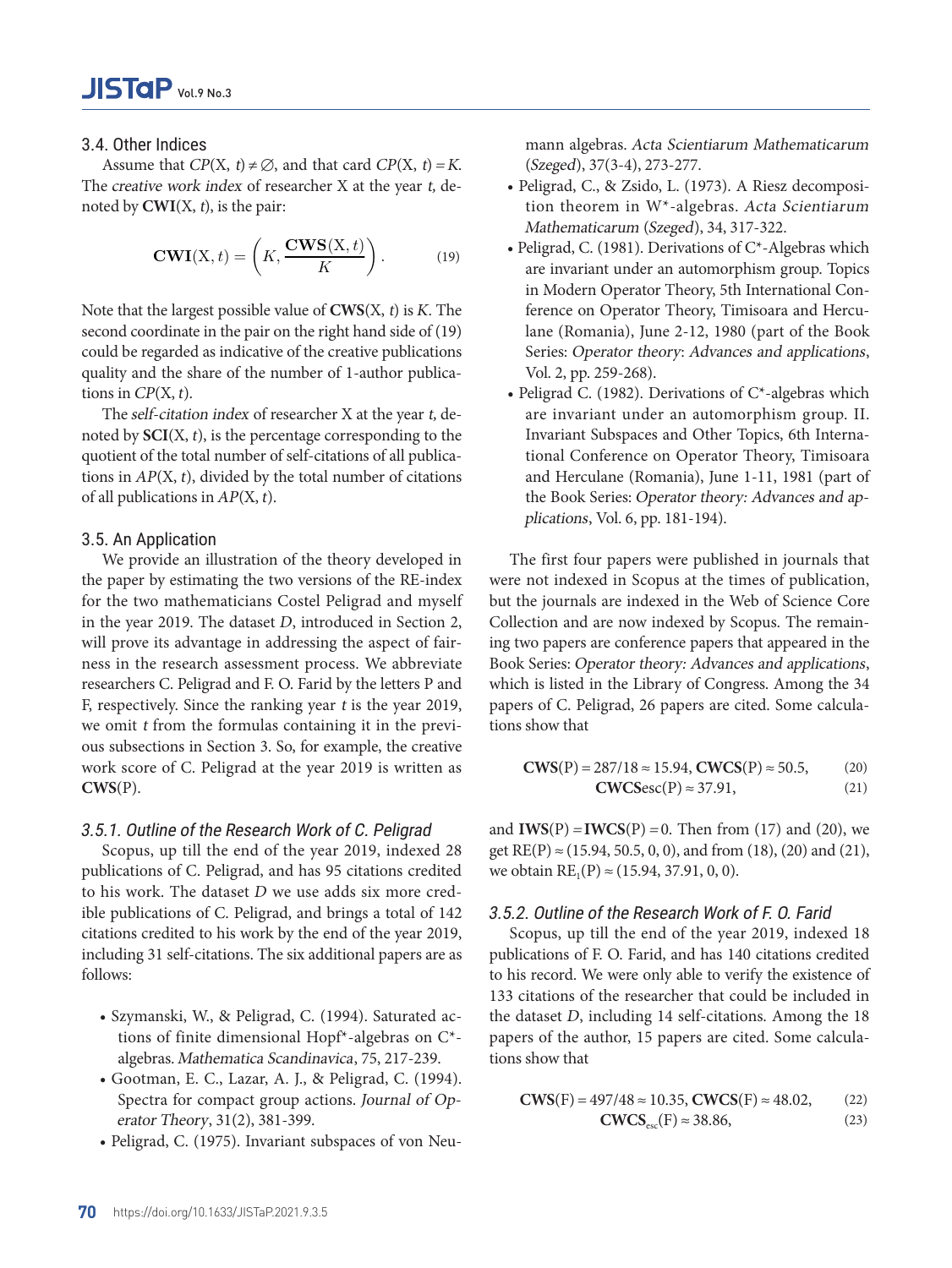and **. Then from (17) and (22), we** get  $RE(F) \approx (10.35, 48.02, 0, 0)$ , and from (18), (22) and (23), we obtain  $RE_1(F) \approx (10.35, 38.86, 0, 0)$ .

### 3.5.3. Geometric Interpretations of the Creative Work Scores and Creative Work Citation Scores for C. Peligrad and F. O. Farid

The academic publications of Peligrad are ordered as follows: The cited publications (there are 26 publications of them) are ordered in a non-increasing order in terms of the adjusted to co-authorship citation scores. The remaining eight publications are ordered in a non-increasing order in terms of the adjusted to co-authorship value scores. A similar ordering is used for Farid; see Fig. 1-4. Note that 0 in each of the four figures represents the origin for the vertical axis  $x = 1$ .

In Fig. 1, the area  $A_1$  of the region bounded by the broken line, the vertical lines  $x = 1$  and  $x = 35$ , and the  $x - axis (y = 0)$  represents **CWS**(P). The second coordinate in  $CWI(P)$  (see (19)) is the quotient of  $A_1$  divided by 34. In Fig. 2, the area  $A_2$  of the region bounded by the broken line, the vertical lines  $x = 1$  and  $x = 27$ , and the  $x - axis$ represents **CWCS**(P). Similar observations apply to Fig. 3 and 4.

### 3.5.4. Comparison of Some Research Performance Indices for C. Peligrad and F. O. Farid

In Table 2, we provide the research performance indicators: publication counts adjusted to co-authorship (abbreviated as publication counts adj.), citation counts, the h-index, the fractional h-index (abbreviated as frac. h index), the g-index and the fractional g-index (abbreviated as frac. g index) and the two versions of the RE-index for the researchers C. Peligrad and F. O. Farid.

Remark 9. (i) Although Farid has an advantage over Peligrad in some aspects of research, such as the number of long papers for both 1-author and multiple author



**Fig. 2.** Creative work citation score of Peligrad.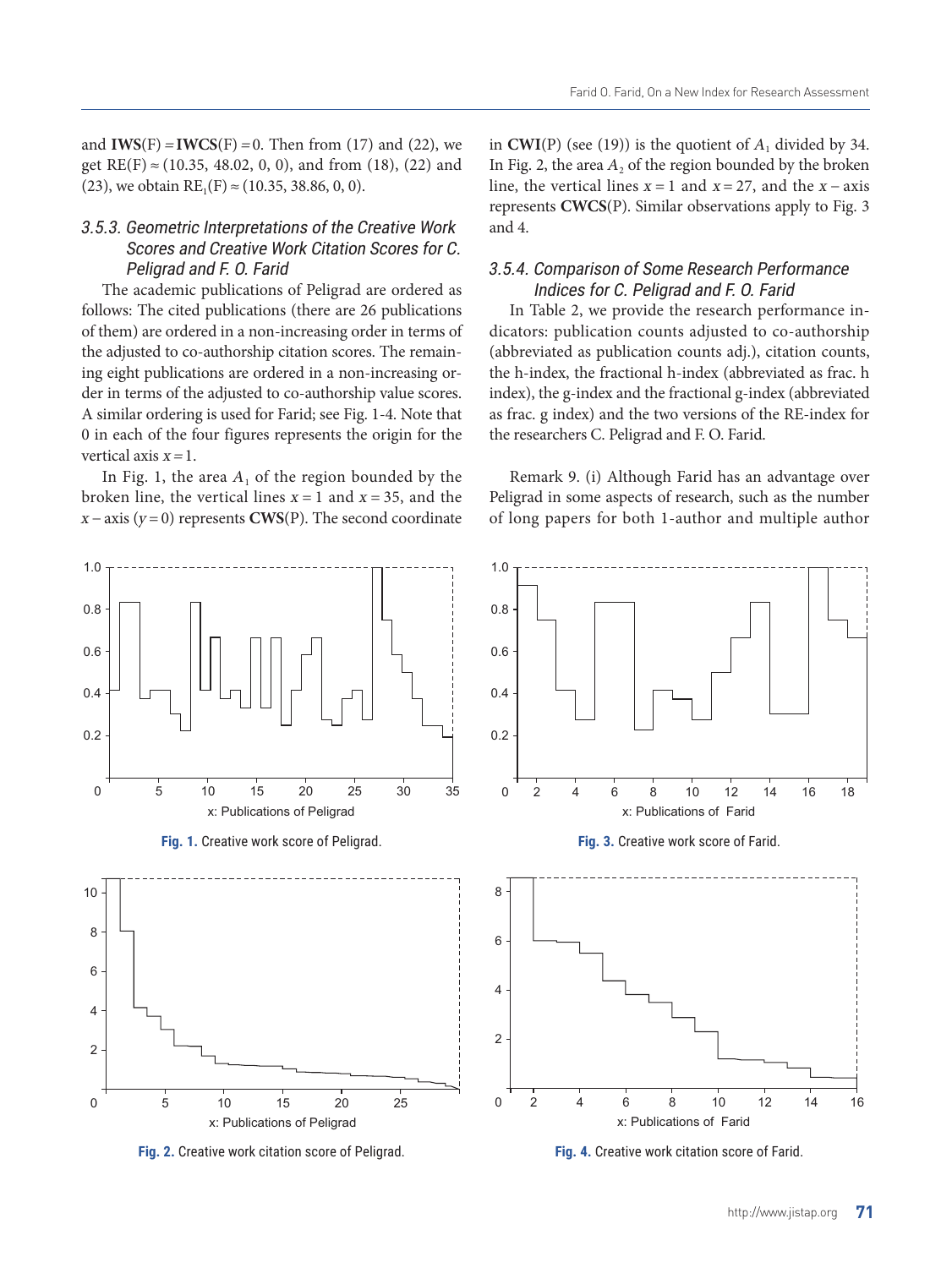**Table 2.** Indices charts

|          | <b>Publication</b><br>counts adj. | <b>Citation counts</b> | h-index | trac.<br>h-index | g-index | frac. g-index | RE-index<br>Self-citations              | RE-index<br>No self-citations |
|----------|-----------------------------------|------------------------|---------|------------------|---------|---------------|-----------------------------------------|-------------------------------|
| Peligrad | 22.66                             | 142                    |         |                  | 10      |               | (15.94, 50.5, 0, 0)                     | (15.94, 37.91, 0, 0)          |
| Farid    | 13.08                             | 133                    |         |                  |         |               | $(10.35,48.02,0,0)$ $(10.35,38.86,0,0)$ |                               |

**Table 3.** Top quartile journals

|          | Q1 (cited) Q1 (un-cited) Q2 (cited) Q2 (un-cited) |    |  |
|----------|---------------------------------------------------|----|--|
| Peligrad |                                                   | 10 |  |
| Farid    |                                                   | 10 |  |

papers and percentage of self-citations (see item (ii)), it would not be fair that any research performance indicator would overall rank Peligrad lower than Farid; this is the case with the h and g indices and the fractional h-index. It should be noted that Peligrad has been producing high quality research for about 47 years, compared to the approximately 31 years Farid has been doing research. Also, Table 3 clearly indicates that Peligrad has an advantage in the number of papers in the top two quartile ranking journals (Q1 and Q2). We believe that the RE-index clarifies the points of strength for each researcher and ranks Peligrad in a higher stature than Farid (mainly due to age difference).

(ii) Table 2 shows that, in regard to publication counts adjusted to co-authorship, Farid's score represents about 57.72% of Peligrad's score, while Farid's **CWS**(F) represents about 64.93% of Peligrad's **CWS**(P) (see (20) and (22)). Part of the discrepancy between the two percentages stems from the fact that Farid's record has a higher percentage of long papers (papers of 30 or more pages) and papers of above average length (papers of 20 pages or more) than Peligrad's record has. About 22.22% of Farid's papers are long papers and 55.56% of his papers are above average in length, while Peligrad has one long paper representing about 2.94% of his total number of papers, and he has four papers that are above average in length representing about 11.76% of his total number of papers. In addition, Farid has two long 1-author papers and five 1-author papers that are above average in length, while Peligrad has a single 1-author paper that is above average in length. It is clear from (20)-(23) that **CWCS**(F) represents about 95.11% of Peligrad's **CWCS**(P), while the **CWCS**esc(F) score is higher than **CWCS**esc(P). Note that Peligrad's selfcitation index is approximately 21.83%, while Farid's selfcitation index is approximately 10.53%.

## **4. DISCUSSION**

We outline the main attributes of the methodology used in deriving the RE-index, which distinguishes the index from the four popular research performance measures: the h-index, g-index, publication counts, and citation counts:

(i) The dataset D introduced in subsection 2.1 takes advantage of the current, wide coverage of Scopus and the Library of Congress, and at the same time deals with the depth problem in the Scopus database. This would allow the inclusion of many good research papers that are not included in the Scopus database, such as Andrew Wiles' paper which proved Fermat's Last Theorem, and four papers by Costel Peligrad; see subsection 3.5.

(ii) The methodology in deriving the RE-index makes two main distinctions among academic publications. One distinction is based on the type of the academic publication, where we adopt the Springer classification of papers into five categories, and classify books into several categories. We provide a ranking of academic publications based on their types, and associate such ranking with a score: the prestige-type score. Another distinction we make for academic publications is done through classifying them into creative and informative publications.

(iii) We use the SJR scores for academic periodical publications to classify each of their four categories (journals, book series, conferences & proceedings, and trade journals) into four quartile rankings, and introduce the most relevant quartile score to a given year, which measures the stature of an academic periodical publication.

(iv) We consider the length of academic publications as indicative of the number of results or their complexity (or both). We introduce a classification of academic publications that is based on their length, and associate this classification with a score: the length score.

(v) For every academic publication x, we introduce the value score  $VS(x)$  of x. If x is cited, the citation scores (8) and (9) measure the qualitative aspect of the research impact of x in the cases of including and excluding selfcitations, respectively.

(vi) We take into consideration co-authorship. In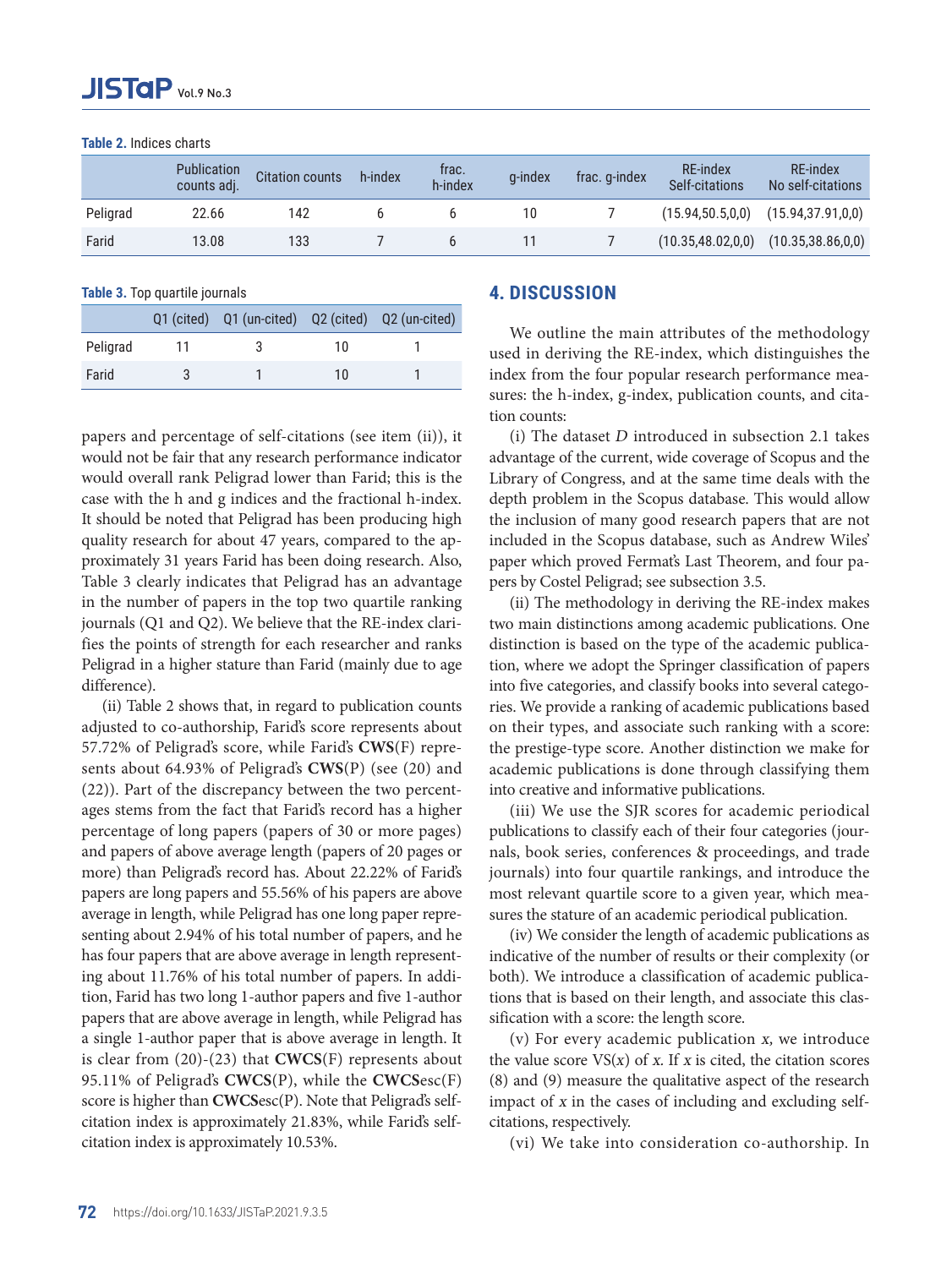deriving formulas  $(10)-(12)$  and  $(14)-(16)$ , we apply the notions of equal author contributions, and equal distribution of citation credit in joint academic publications. The rationale for the method was explained in subsection 2.7.

(vii) The creative work score **CWS**(X, t) of researcher X at the year t blends the qualitative and quantitative aspects of the creative work of the researcher into a single score. A similar observation applies to the informative work score  $$ 

(viii) When self-citations are included, the creative work citation score **CWCS**(X, t) of researcher X at the year t merges the qualitative and quantitative aspects for the research impact of the creative work of the researcher into a single score. Similar observations apply to the scores  $CWCSec(X, t)$ ,  $IWCS(X, t)$  and  $IWCSesc(X, t)$ .

(ix) The formulation of each of the two versions of the RE-index as a quadruple of four scores (see (17) and (18)) has the constructive approach of identifying each of the four scores that make up both versions of the index. This, in turn, provides an accurate outlook of the type of research activity the researcher has been engaged in.

(x) The second coordinate in the creative work index (see (19)) is indicative of the quality of the creative publications by the researcher and the share of 1-author publications among the total number of creative publications the researcher has.

### **5. CONCLUSION**

It is the author's opinion that the methodology used to establish the two versions of the RE-index makes the measure a fair and objective tool for assessing researchers within the same subject of a given field. The other six measures in Table 2 have their flaws in addressing this issue. The use of formula (3) as a normalizing factor in measuring research quality among different subjects of the same field and its use in the derivation of the REindex may reduce the discrepancy in comparing researchers in different subjects of the same field, but they may not eliminate completely such discrepancy by virtue of the fact that publication and citation rates could still differ among different subjects of the same field. The author considered normalizing techniques among different fields, but opted not to do so for two main reasons: (i) There is an availability issue for citations data in a given field at a given year; for example, if we are trying to find a citation average of articles in journals in a given field 25 years ago, this might not be available in databases for citations. Using the most relevant citation averages techniques for comparing many

different fields involves extensive, complex estimations that do not justify the end goal. (ii) Setting a citations average for interdisciplinary articles may be extremely difficult. As a result, the RE-index should not be used in comparing researchers from different fields.

### **ACKNOWLEDGMENTS**

The author would like to thank the reviewers for their careful reading of the manuscript and useful suggestions that improved the exposition of the paper. The author would also like to thank Professor K. Eckert for his useful suggestions during the final typesetting process.

### **CONFLICTS OF INTEREST**

No potential conflict of interest relevant to this article was reported.

### **SUPPLEMENTAL MATERIALS**

Supplemental materials are available from [https://doi.](https://doi.org/10.1633/JISTaP.2021.9.3.5) [org/10.1633/JISTaP.2021.9.3.5](https://doi.org/10.1633/JISTaP.2021.9.3.5)

### **REFERENCES**

- Abelson, P. (1990). Mechanisms for evaluating scientific information and the role of peer review. Journal of the American Society for Information Science, 41(3), 216-222. [https://doi.](https://doi.org/10.1002/(SICI)1097-4571(199004)41:3%3C216::AID-ASI13%3E3.0.CO;2-6) [org/10.1002/\(SICI\)1097-4571\(199004\)41:3%3C216::AID-](https://doi.org/10.1002/(SICI)1097-4571(199004)41:3%3C216::AID-ASI13%3E3.0.CO;2-6)[ASI13%3E3.0.CO;2-6](https://doi.org/10.1002/(SICI)1097-4571(199004)41:3%3C216::AID-ASI13%3E3.0.CO;2-6).
- Abramo, G., D'Angelo, C. A., & Viel, F. (2013). Assessing the accuracy of the h- and g-indexes for measuring researchers' productivity. Journal of the American Society for Information Science and Technology, 64(6), 1224-1234. [https://doi.](https://doi.org/10.1002/asi.22828) [org/10.1002/asi.22828](https://doi.org/10.1002/asi.22828).
- Alonso, S., Cabrerizo, F. J., Herrera-Viedma, E., & Herrera, F. (2009). h-Index: A review focused in its variants, computation and standardization for different scientific fields. Journal of Informetrics, 3(4), 273-289. [https://doi.org/10.1016/](https://doi.org/10.1016/j.joi.2009.04.001) [j.joi.2009.04.001](https://doi.org/10.1016/j.joi.2009.04.001).
- Biagioli, M., Kenney, M., Martin, B. R., & Walsh, J. P. (2019). Academic misconduct, misrepresentation and gaming: A reassessment. Research Policy, 48(2), 401-413. [https://doi.](https://doi.org/10.1016/j.respol.2018.10.025) [org/10.1016/j.respol.2018.10.025](https://doi.org/10.1016/j.respol.2018.10.025).
- Bornmann, L., Mutz, R., & Daniel, H.-D. (2010). The h index research output measurement: Two approaches to enhance its accuracy. Journal of Informetrics, 4(3), 407-414. [https://](https://doi.org/10.1016/j.joi.2010.03.005) [doi.org/10.1016/j.joi.2010.03.005](https://doi.org/10.1016/j.joi.2010.03.005).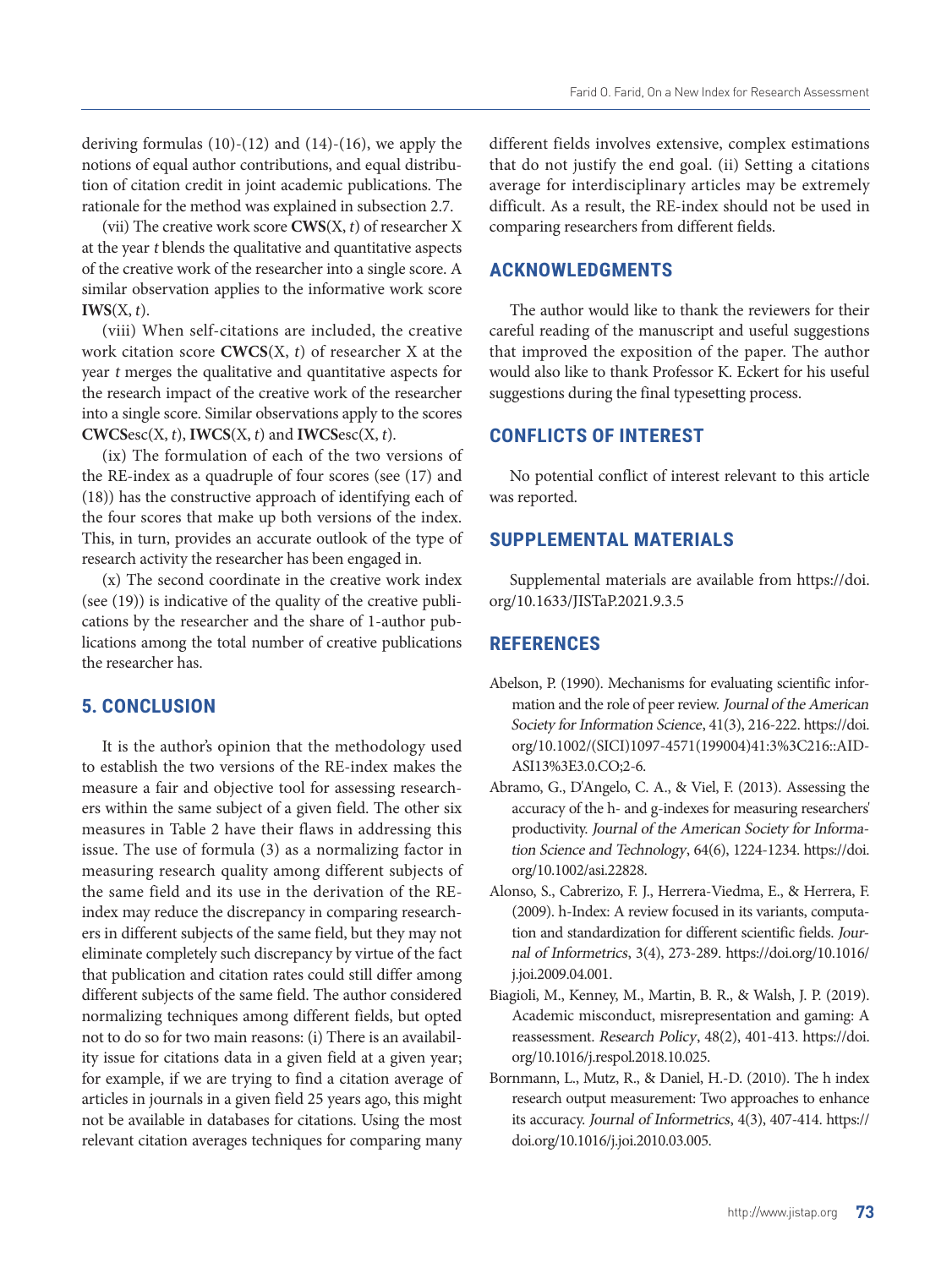- Burnham, J. F. (2006). Scopus database: A review. Biomedical Digital Libraries, 3, 1. [https://doi.org/10.1186/1742-5581-3-](https://doi.org/10.1186/1742-5581-3-1) [1.](https://doi.org/10.1186/1742-5581-3-1)
- Butler, D. (2008). Free journal-ranking tool enters citation market. Nature, 451(7174), 6. <https://doi.org/10.1038/451006a>.
- Callaway, E. (2016). Publishing elite turns against impact factor. Nature, 535(7611), 210-211. [https://www.proquest.](https://www.proquest.com/docview/1804902988) [com/docview/1804902988](https://www.proquest.com/docview/1804902988).
- Colussi, T. (2018). Social ties in academia: A friend is a treasure. The Review of Economics and Statistics, 100(1), 45- 50. [https://doi.org/10.1162/REST\\_a\\_00666](https://doi.org/10.1162/REST_a_00666).
- Davis, P. M. (2008). Eigenfactor: Does the principle of repeated improvement result in better estimates than raw citation counts? Journal of the American Society for Information Science and Technology, 59(13), 2186-2188. [https://doi.](https://doi.org/10.1002/asi.20943) [org/10.1002/asi.20943.](https://doi.org/10.1002/asi.20943)
- Egghe, L. (2006). An improvement of the h-index: The gindex. ISSI Newsletter, 2(1), 8-9. [https://www.issi-society.](https://www.issi-society.org/media/1182/newsletter05.pdf) [org/media/1182/newsletter05.pdf](https://www.issi-society.org/media/1182/newsletter05.pdf).
- Egghe, L. (2008). Mathematical theory of the h- and g-index in case of fractional counting of authorship. Journal of the American Society for Information Science and Technology, 59(10), 1608-1616. <https://doi.org/10.1002/asi.20845>.
- Falagas, M. E., Kouranos, V. D., Arencibia-Jorge, R., & Karageorgopoulos, D. E. (2008). Comparison of SCImago journal rank indicator with journal impact factor. FASEB Journal, 22(8), 2623-2628. [https://doi.org/10.1096/fj.08-107938.](https://doi.org/10.1096/fj.08-107938)
- Falagas, M. E., Zarkali, A., Karageorgopoulos, D. E., Bardakas, V., & Mavros, M. N. (2013). The impact of article length on the number of future citations: A bibliometric analysis of general medicine journals. PLoS One, 8(2), e49476. [https://](https://doi.org/10.1371/journal.pone.0049476) [doi.org/10.1371/journal.pone.0049476](https://doi.org/10.1371/journal.pone.0049476).
- Fanelli, D., & Larivière, V. (2016). Researchers' individual publication rate has not increased in a century. PLoS One, 11(3), e0149504.<https://doi.org/10.1371/journal.pone.0149504>.
- Farid, F. O. (1991). Spectral properties of perturbed linear operators and their application to infinite matrices. Proceedings of the American Mathematical Society, 112(4), 1013-1022. [https://www.ams.org/journals/proc/1991-112-04/S0002-](https://www.ams.org/journals/proc/1991-112-04/S0002-9939-1991-1057943-2/S0002-9939-1991-1057943-2.pdf) [9939-1991-1057943-2/S0002-9939-1991-1057943-2.pdf.](https://www.ams.org/journals/proc/1991-112-04/S0002-9939-1991-1057943-2/S0002-9939-1991-1057943-2.pdf)
- Farid, F. O. (1998). Topics on a generalization of Gershgorin's theorem. Linear Algebra and its Applications, 268, 91-116. [https://doi.org/10.1016/S0024-3795\(97\)00030-X](https://doi.org/10.1016/S0024-3795(97)00030-X).
- Fisher, J. C. (1959). Basic research in industry: A count of scientific publications suggests the extent of U.S. industry's effort in basic research. Science, 129(3364), 1653-1657. [https://](https://doi.org/10.1126/science.129.3364.1653) [doi.org/10.1126/science.129.3364.1653](https://doi.org/10.1126/science.129.3364.1653).
- Garfield, E. (1973). Citation and distinction. Nature, 242, 485. <https://doi.org/10.1038/242485a0>.
- Giuffrida, C., Abramo, G., & D'Angelo, C. A. (2019). Are all citations worth the same? Valuing citations by the value of the citing items. Journal of Informetrics, 13(2), 500-514. <https://doi.org/10.1016/j.joi.2019.02.008>.
- Grossman, J. W. (2005). Patterns of research in mathematics. Notices of the American Mathematical Society, 52(1), 35-41. [https://www.ams.org/journals/notices/200501/fea](https://www.ams.org/journals/notices/200501/fea-grossman.pdf?adat=January 2005&trk=200501fea-grossman&cat=feature&galt=feature)[grossman.pdf?adat=January%202005&trk=200501fea](https://www.ams.org/journals/notices/200501/fea-grossman.pdf?adat=January 2005&trk=200501fea-grossman&cat=feature&galt=feature)[grossman&cat=feature&galt=feature](https://www.ams.org/journals/notices/200501/fea-grossman.pdf?adat=January 2005&trk=200501fea-grossman&cat=feature&galt=feature).
- Hirsch, J. E. (2005). An index to quantify an individual's scientific research output. Proceedings of the National Academy of Sciences of the United States of America, 102(46), 16569- 16572.<https://doi.org/10.1073/pnas.0507655102>.
- Honig, B., & Bedi, A. (2012). The fox in the hen house: A critical examination of plagiarism among members of the academy of management. Academy of Management Learning & Education, 11(1), 101-123. [https://doi.org/10.5465/](https://doi.org/10.5465/amle.2010.0084) [amle.2010.0084](https://doi.org/10.5465/amle.2010.0084).
- [Jonkers, K., & Zacharewicz, T. \(2016\).](https://doi.org/10.2760/70120) Research performance [based funding systems: A comparative assessment](https://doi.org/10.2760/70120). EUR [27837. Publications Office of the European Union](https://doi.org/10.2760/70120).
- López-Cózar, E. D., Robinson-García, N., & Torres-Salinas, D. (2014). The Google scholar experiment: How to index false papers and manipulate bibliometric indicators. Journal of the Association for Information Science and Technology, 65(3), 446-454. [https://doi.org/10.1002/asi.23056.](https://doi.org/10.1002/asi.23056)
- MacRoberts, M. H., & MacRoberts, B. R. (1986). Quantitative measures of communication in science: A study of the formal level. Social Studies of Science, 16(1), 151-172. [https://](https://doi.org/10.1177%2F030631286016001008) [doi.org/10.1177%2F030631286016001008](https://doi.org/10.1177%2F030631286016001008).
- MacRoberts, M. H., & MacRoberts, B. R. (2010). Problems of citation analysis: A study of uncited and seldom-cited influences. Journal of the American Society for Information Science and Technology, 61(1), 1-12. [https://doi.org/10.1002/](https://doi.org/10.1002/asi.21228) [asi.21228.](https://doi.org/10.1002/asi.21228)
- MacRoberts, M. H., & MacRoberts, B. R. (2018). The mismeasure of science: Citation analysis. Journal of the Association for Information Science and Technology, 69(3), 474-482. <https://doi.org/10.1002/asi.23970>.
- Maddox, J. (1995). Plagiarism is worse than mere theft. Nature, 376(6543), 721.<https://doi.org/10.1038/376721a0>.
- Moed, H. F., Burger, W. J. M., Frankfort, J. G., & Van Raan, A. F. J. (1985). The use of bibliometric data for the measurement of university research performance. Research Policy, 14(3), 131-149. [https://doi.org/10.1016/0048-7333\(85\)90012-5.](https://doi.org/10.1016/0048-7333(85)90012-5)
- Moskovitz, C. (2016). Self-plagiarism, text recycling, and science education. BioScience, 66(1), 5-6. [https://doi.](https://doi.org/10.1093/biosci/biv160) [org/10.1093/biosci/biv160](https://doi.org/10.1093/biosci/biv160).
- Nickerson, R. S. (1998). Confirmation bias: A ubiqui-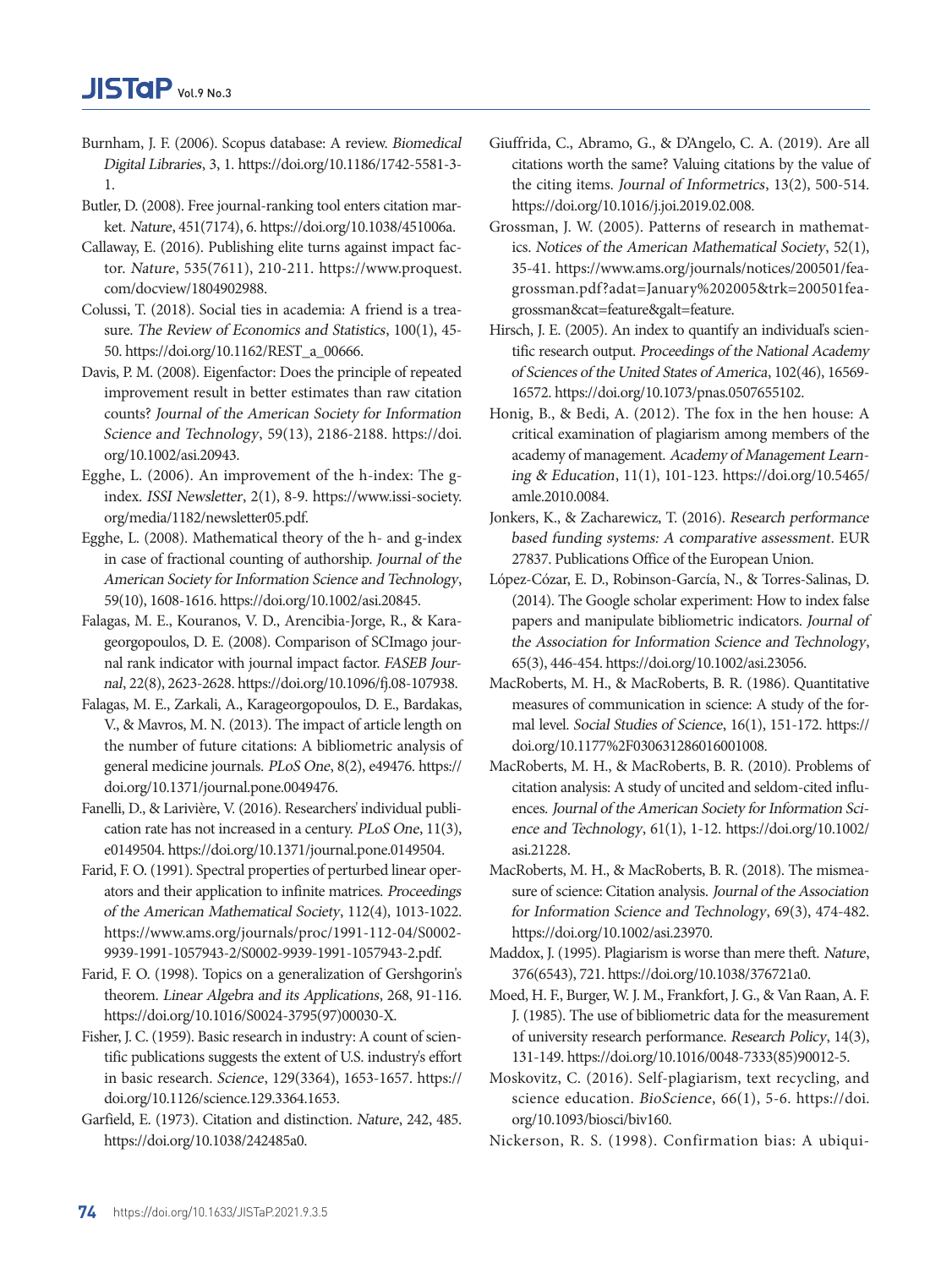tous phenomenon in many guises. Review of General Psychology, 2(2), 175-220. [https://doi.org/10.1037%](https://doi.org/10.1037%2F1089-2680.2.2.175) [2F1089-2680.2.2.175](https://doi.org/10.1037%2F1089-2680.2.2.175).

- Roig, M. (2010). Plagiarism and self-plagiarism: What every author should know. Biochemia Medica, 20(3), 295-300. [https://doi.org/10.11613/BM.2010.037.](https://doi.org/10.11613/BM.2010.037)
- Rossner, M., Van Epps, H., & Hill, E. (2007). Show me the data. Journal of Cell Biology, 179(6), 1091-1092. [https://doi.](https://doi.org/10.1083/jcb.200711140) [org/10.1083/jcb.200711140](https://doi.org/10.1083/jcb.200711140).
- Seeber, M., Cattaneo, M., Meoli, M., & Malighetti, P. (2019). Self-citations as strategic response to the use of metrics for career decisions. Research Policy, 48(2), 478-491. [https://](https://doi.org/10.1016/j.respol.2017.12.004) [doi.org/10.1016/j.respol.2017.12.004](https://doi.org/10.1016/j.respol.2017.12.004).
- Shibayama, S., & Baba, Y. (2015). Dishonest conformity in peer review. Prometheus, 33(3), 215-233. [https://doi.org/10.1080](https://doi.org/10.1080/08109028.2015.1114745) [/08109028.2015.1114745.](https://doi.org/10.1080/08109028.2015.1114745)
- Smaldino, P. E., & McElreath, R. (2016). The natural selection of bad science. Royal Society Open Science, 3(9), 160384. [https://doi.org/10.1098/rsos.160384.](https://doi.org/10.1098/rsos.160384)
- Steen, R. G. (2011). Retractions in the medical literature: How many patients are put at risk by flawed research? Journal of Medical Ethics, 37(11), 688-692. [https://doi.org/10.1136/](https://doi.org/10.1136/jme.2011.043133) [jme.2011.043133.](https://doi.org/10.1136/jme.2011.043133)
- Stone, R. (2016). In Iran, a shady market for papers flourishes. Science (New York, N.Y.), 353(6305), 1197. [https://doi.](https://doi.org/10.1126/science.353.6305.1197) [org/10.1126/science.353.6305.1197](https://doi.org/10.1126/science.353.6305.1197).
- Strange, K. (2008). Authorship: Why not just toss a coin? American Journal of Physiology. Cell Physiology, 295(3), C567- C575.<https://doi.org/10.1152/ajpcell.00208.2008>.
- Száva-Kováts, E. (2004). The false 'Ortega Hypothesis': A literature science case study. Journal of Information Science, 30(6), 496-508. [https://doi.org/10.1177%2F0165551504047823.](https://doi.org/10.1177%2F0165551504047823)

Tramèr, M. R., Reynolds, D. J., Moore, R. A., & McQuay, H. J.

(1997). Impact of covert duplicate publication on meta-analysis: A case study. BMJ (Clinical research ed.), 315(7109), 635-640.<https://doi.org/10.1136/bmj.315.7109.635>.

- Vavryčuk, V. (2018). Fair ranking of researchers and research teams. PLoS One, 13(4), e0195509. [https://doi.org/10.1371/](https://doi.org/10.1371/journal.pone.0195509) [journal.pone.0195509](https://doi.org/10.1371/journal.pone.0195509).
- von Elm, E., Poglia, G., Walder, B., & Tramèr, M. R. (2004). Different patterns of duplicate publication: An analysis of articles used in systematic reviews. JAMA, 291(8), 974-980. [https://doi.org/10.1001/jama.291.8.974.](https://doi.org/10.1001/jama.291.8.974)
- Waltman, L. (2012). An empirical analysis of the use of alphabetical authorship in scientific publishing. Journal of Informetrics, 6(4), 700-711. [https://doi.org/10.1016/](https://doi.org/10.1016/j.joi.2012.07.008) [j.joi.2012.07.008](https://doi.org/10.1016/j.joi.2012.07.008).
- Waltman, L., & van Eck, N. J. (2012). The inconsistency of the h-index. Journal of the American Society for Information Science and Technology, 63(2), 406-415. [https://doi.](https://doi.org/10.1002/asi.21678) [org/10.1002/asi.21678.](https://doi.org/10.1002/asi.21678)
- Webster, G. D., Jonason, P. K., & Schember, T. O. (2009). Hot topics and popular papers in evolutionary psychology: Analyses of title words and citation counts in evolution and human behavior, 1979-2008. Evolutionary Psychology, 7(3), 348-362. [https://doi.org/10.1177/147470490900700301.](https://doi.org/10.1177/147470490900700301)
- Westbrook, J. H. (1960). Identifying significant research. Science (New York, N.Y.), 132(3435), 1229-1234. [https://doi.](https://doi.org/10.1126/science.132.3435.1229) [org/10.1126/science.132.3435.1229](https://doi.org/10.1126/science.132.3435.1229).
- Yan, E., & Ding, Y. (2010). Weighted citation: An indicator of an article's prestige. Journal of the American Society for Information Science and Technology, 61(8), 1635-1643. [https://](https://doi.org/10.1002/asi.21349) [doi.org/10.1002/asi.21349](https://doi.org/10.1002/asi.21349).
- Zhang, C. T. (2009). The e-index, complementing the h-index for excess citations. PLoS One, 4(5), e5429. [https://doi.](https://doi.org/10.1371/journal.pone.0005429) [org/10.1371/journal.pone.0005429](https://doi.org/10.1371/journal.pone.0005429).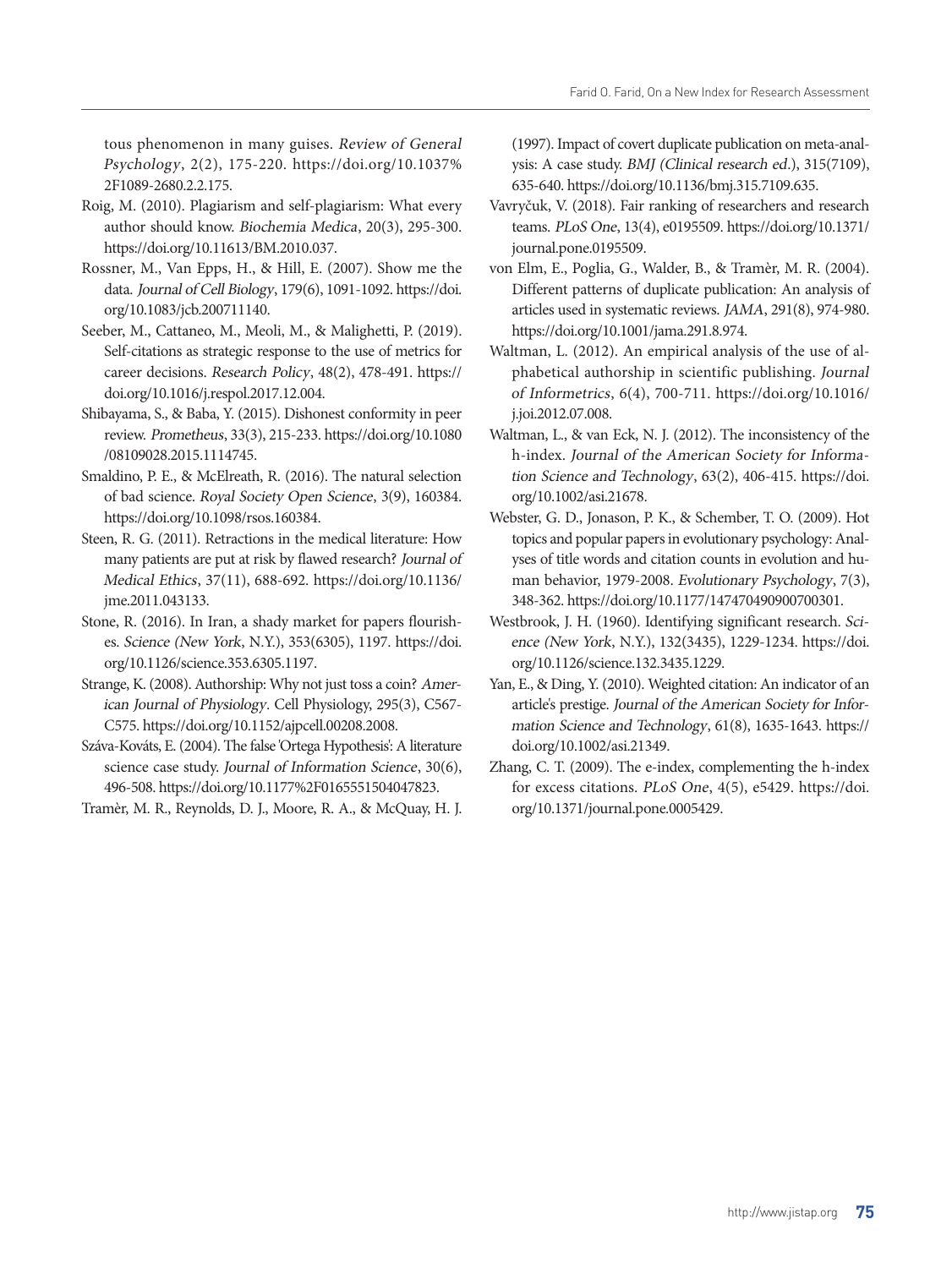### Appendix

### Details of the Research Works of C. Peligrad and F. O. Farid.

Notation used: Here the ranking year t is the year 2019. To simplify notation, we omit t from the formulas containing it in Sections 2 and 3 of the paper. We also abbreviate researchers C. Peligrad and F. O. Farid by the letters P and F, respectively. So, if x is an academic publication that C. Peligrad authored, its citation score and citation score, excluding self-citations, at the year 2019 are denoted by  $\text{CS}(P)$  and  $\text{CS}_{\text{esc}}(P)$ , respectively. Also, the creative work score of C. Peligrad at the year 2019 is denoted by CWS(P). For each researcher, the publications are listed as follows: The cited publications are ordered in a non-increasing order in terms of the adjusted to co-authorship citation scores. The remaining publications are ordered in a non-increasing order in terms of the adjusted to co-authorship value scores. Recall that for an academic publication x, the number of authors of x is denoted by  $n(x)$ . For each researcher, we denote his publications by the symbols  $x_1, x_2, \ldots$  Also, for each cited paper  $x_j$ , the documents citing  $x_j$  are denoted by  $y_{1j}, y_{2j}, \ldots$ , starting with the first one appearing in the citations list and progressing downward.

In some older papers for both researchers, we use the phrase "closest available SJR year" to mean the following: If a paper x was published at a journal J in a year t and  $t < 2019$ , then

$$
s = \min\{\tau : \tau \text{ is a year satisfying } t \leq \tau < 2019, \text{ SJR}(J, \tau) \text{ is available}\}\
$$

is the closest available year at which the SJR score of the journal J is recorded. (We assume that the set, for which the minimum is taken in the preceding formula, is nonempty.) To simplify notation, the most relevant quartile score  $q(J, t, s)$  (see equation (3) in the paper) of the journal J at which the paper x was published is denoted by  $q(x)$ . So, for example, for paper  $x_1$  authored by R. Longo and C. Peligrad,  $q(J, 1984, 1999)$  is simply written as  $q(x_1)$ , where J is "Journal of Functional Analysis". Note that, by the end of the year 2019 and even until April 2020, the SJR scores for academic periodical publications at the year 2019 were not available. During the making of the main contents of the paper, the most recent available SJR scores we could find are for the year 2018 (this applies to Farid's paper in 2019).

In the list of citations of papers by each researcher, we use the phrase "closest available SJR year" to mean the following: If a citing paper y was published at a journal  $J_1$  in a year  $t_1$  and  $t_1 < 2019$ , then

$$
s_1 = \min\{\tau : \tau \text{ is a year satisfying } t_1 \leq \tau < 2019, \text{ SJR}(J_1, \tau) \text{ is available}\}
$$

is the closest available year at which the SJR score of the journal  $J_1$  is recorded. (We assume that the set, for which the minimum is taken in the preceding formula, is nonempty.) To simplify notation, the most relevant quartile score  $q(J_1, t_1, s_1)$  of the journal  $J_1$  at which the paper y was published is denoted by  $q(y)$ . Citations, up till the end of the year 2019, are listed after verifying if they could be included in the dataset  $D$  defined in subsection 2.1 of the paper.

#### Details of the Research Work of C. Peligrad

Paper  $x_1$ : Longo, R., & Peligrad, C. (1984). Noncommutative topological dynamics and compact actions on C\*-algebras. Journal of Functional Analysis, 58, 157-174. Closest available SJR year is 1999. (Q1). Number of self-citations is 3.

#### Citations

1. Accardi, L., & Mukhamedov, F. (2009). A note on noncommutative unique ergodicity and weighted means. Linear Algebra and its Applications, 430(23), 782-790. (Q2)

2. Benatti, F., & Narnhofer, H. (1991). Strong asymptotic abelianness for entropic K-systems. Communications in Mathematical Physics, 136, 231-250. Closest available SJR year is 1999. (Q1)

3. Bratteli, O., Elliott, G. A., & Robinson, D. W. (1985). Strong topological transitivity and C\*-dynamical systems. Journal of the Mathematical Society of Japan, 37, 115-133. Closest available SJR year is 1999. (Q2)

4. Bratteli, O., & Goodman, F. M. (1985). Derivations tangential to compact group actions: Spectral conditions in the weak closure. Canadian Journal of Mathematics, 37(1), 160-192. Closest available SJR year is 1999. (Q1)

5. Bratteli, O., Elliott, G. A., Evans, D. E., & Kisimoto, A. (1989). Quasi-Product Actions of a Compact Abelian Group on a C\*-Algebra. Tohoku Mathematical Journal, Second Series, 41(1), 133-161. Closest available SJR year is 1999. (Q2)

6. Bratteli, O. (2006). Derivations, dissipations and group actions on C\*-algebras. Lecture Notes in Mathematics. Springer. (Book Series, Monograph, 284 pages). (Q4)

7. Camassa, P., Longo, R., Tanimoto, Y., & Weiner, M. (2012). Thermal states in conformal QFT. II. Communications in Mathematical Physics, 315, 771-802. (Q1)

8. Doplicher, S., & Longo, R. (1984). Standard and split inclusions of von Neumann algebras. Inventiones Mathematicae, 75, 493-536. Closest available SJR year is 1999. (Q1)

9. Duvenhage, R., & Mukhamedov, F. (2014). Relative ergodic properties of C\*-dynamical systems. Infinite Dimensional Analysis,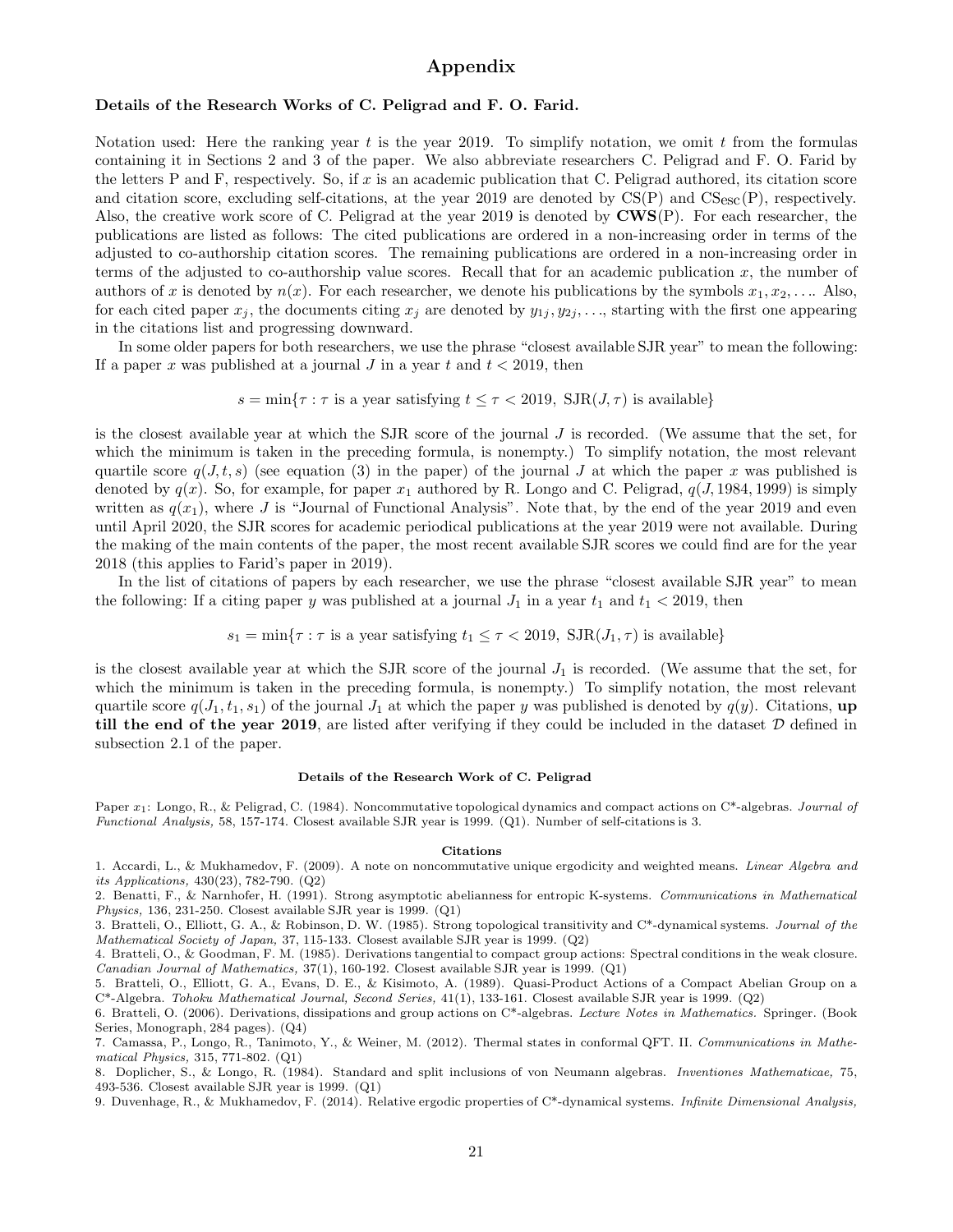Quantum Probability and Related Topics, 17(1), (21 pages). (Q2)

10. Duvenhage, R. V., & Stroh, A. (2016). Disjointness of C-dynamical systems. Houston Journal of Mathematics, 42(1), (25 pages).  $(O3)$ 

11. Emch, G. G. (1992). Kolmogorov flows, dynamical entropies and mechanics. Infinite Dimensional Analysis, Quantum Probability and Related Topics, 125-137. Closest available SJR year is 1999. (Q2)

12. Evans, D. E. (1984). Quantum Dynamical Semigroups, Symmetry Groups, and Locality. Acta Applicandae Mathematicae, 2, 333-352. Closest available SJR year is 1999. (Q3)

13. Evans, D. E., & Kishimoto, A. (1988). Duality for automorphisms on a compact C\*-dynamical system. Ergodic Theory and Dynamical Systems, 8(2), 173-189. Closest available SJR year is 1999. (Q1)

14. Ganiev, I., & Mukhamedov, F. (2014). Measurable bundles of C\*-dynamical systems and its applications. Positivity, 18, 687-702. (Q2)

15. Horuzhy, S. S. (2012). Introduction to algebraic quantum field theory. Kluwer Academic Publishers. (Book, 301 pages).

16. Katayama, Y. (1989). A duality for an action of a countable amenable group on a hyperfinite II-factor. Journal of Operator Theory, 21(2), 297-314. Closest available SJR year is 1999. (Q3)

17. Kishimoto, A., & Robinson, D. W. (1985). Dissipations, derivations, dynamical systems, and asymptotic abelianness. Journal of Operator Theory, 13(2), 237-253. Closest available SJR year is 1999. (Q3)

18. Lee, S. G., & Jang, S. Y. (1990). Topological transitivity of compact actions on C\*-algebras. Proceedings of the American Mathematical Society, 110, 741-744. Closest available SJR year is 1999. (Q2)

19. Longo, R. (1984). Solution of the factorial Stone-Weierstrass conjecture. An application of the theory of standard split W<sup>∗</sup> inclusions. Inventiones Mathematicae, 76, 145-155. Closest available SJR year is 1999. (Q1)

20. Mukherjee, K., & Patri, I. (2018). Automorphisms of compact quantum groups. Proceedings of the London Mathematical Society, 116(2), 330-377. (Q1)

21. Narnhofer, H., & Thirring, W. (1989). Mixing properties of quantum systems. Journal of Statistical Physics, 57, 811-825. Closest available SJR year is 1999. (Q1)

22. Narnhofer, H., & Thirring, W. (1990). Algebraic K-systems. Letters in Mathematical Physics, 20, 231-250. Closest available SJR year is 1999. (Q2)

23. Narnhofer, H., & Thirring, W. (1991). Galilei-invariant quantum field theories with pair interactions: A review. International Journal of Modern Physics A,  $6(17)$ , 2937-2970. Closest available SJR year is 1999. (**Review Paper**) (Q1)

24. Niculescu, C. P., Stroh, A., & Zsido, L. (2003). Noncommutative extensions of classical and multiple recurrence theorems. Journal of Operator Theory, 50(1), 3-52. (Q2)

25. Peligrad, C. (1990). Duality type results and ergodic actions of simple lie groups on operator algebras. Rocky Mountain Journal of Mathematics, 20(2), 503-510. Closest available SJR year is 1999. (Q3)

26. Peligrad, C. (1992). Compact actions commuting with ergodic actions and applications to crossed products. Transactions of the American Mathematical Society, 331, 825-836. (Q1)

27. Peligrad, C. (2011). A Galois correspondence for compact group actions on  $C^*$ -algebras. Journal of Functional Analysis, 261(5), 1227-1235 . (Q1)

28. Pinzari, C. (2007). Embedding ergodic actions of compact quantum groups on C\*-algebras into quotient spaces. International Journal of Mathematics, 18(2), 137-164. (Q1)

29. Rainone, T. (2016). Noncommutative topological dynamics. Proceedings of the London Mathematical Society, 112(5), 903-923. (Q1)

30. Sakai, S. (2008). Operator algebras in dynamical systems. Cambridge University Press. (Book, 232 pages). (Listed in the Library of Congress under the Main title: Operator algebras in dynamical systems : the theory of unbounded derivations in C\*-algebras / Shôichirô Sakai).

31. Shaio, J. (1988). Approximate equivalence for representations of C\*-algebras and C\*-dynamical systems. Journal of Functional Analysis, 79(2), 332-341. Closest available SJR year is 1999. (Q1)

Calculations:  $\ell(x_1) = 18$ ,  $\omega(x_1) = 1$ ,  $\nu(x_1) = 1/2$ ,  $q(x_1) = 1$ , and  $VS(x_1) = \frac{1+0.5+1}{3} = \frac{5}{6}$  (see equation (6) in the paper). We have  $n(x_1) = 2.$ 

 $\ell(y_{11}) = 9, \omega(y_{11}) = 1, \nu(y_{11}) = 1/4, q(y_{11}) = 3/4$ , and  $VS(y_{11}) = (1 + 0.25 + 0.75)/3 = 2/3$ .  $\ell(y_{21}) = 20, \omega(y_{21}) = 1, \nu(y_{21}) = 3/4, q(y_{21}) = 1, \text{ and } \text{VS}(y_{21}) = (1 + 0.75 + 1)/3 = 11/12.$  $\ell(y_{31}) = 19, \omega(y_{31}) = 1, \nu(y_{31}) = 1/2, q(y_{31}) = 3/4$ , and VS $(y_{31}) = (1 + 0.5 + 0.75)/3 = 3/4$ .  $\ell(y_{41}) = 33, \, \omega(y_{41}) = 1, \nu(y_{41}) = 1, q(y_{41}) = 1, \text{ and } \text{VS}(y_{41}) = (1 + 1 + 1)/3 = 1.$  $\ell(y_{51}) = 29, \omega(y_{51}) = 1, \nu(y_{51}) = 3/4, q(y_{51}) = 3/4$ , and  $VS(y_{51}) = (1 + 0.75 + 0.75)/3 = 5/6$ .  $\ell(y_{61}) > 30, \omega(y_{61}) = 1, \nu(y_{61}) = 1, q(y_{61}) = 1/4, \text{ and } \text{VS}(y_{61}) = (1 + 1 + 0.25)/3 = 3/4.$  $\ell(y_{71}) = 32, \ \omega(y_{71}) = 1, \nu(y_{71}) = 1, q(y_{71}) = 1,$  and  $VS(y_{71}) = (1 + 1 + 1)/3 = 1.$  $\ell(y_{81}) = 44, \ \omega(y_{81}) = 1, \nu(y_{81}) = 1, q(y_{81}) = 1, \text{ and } \text{VS}(y_{81}) = (1 + 1 + 1)/3 = 1.$  $\ell(y_{91}) = 21, \ \omega(y_{91}) = 1, \ \nu(y_{91}) = 3/4, q(y_{91}) = 3/4, \text{ and } \text{VS}(y_{91}) = (1 + 0.75 + 0.75)/3 = 5/6.$  $\ell(y_{10,1}) = 25, \omega(y_{10,1}) = 1, \nu(y_{10,1}) = 3/4, q(y_{10,1}) = 1/2, \text{ and } \text{VS}(y_{10,1}) = (1 + 0.75 + 0.5)/3 = 3/4.$  $\ell(y_{11,1}) = 13, \omega(y_{11,1}) = 1, \nu(y_{11,1}) = 1/2, q(y_{11,1}) = 3/4$ , and  $VS(y_{11,1}) = (1 + 0.5 + 0.75)/3 = 3/4$ .  $\ell(y_{12,1}) = 20, \omega(y_{12,1}) = 1, \nu(y_{12,1}) = 3/4, q(y_{12,1}) = 1/2, \text{ and } \text{VS}(y_{12,1}) = (1 + 0.75 + 0.5)/3 = 3/4.$  $\ell(y_{13,1}) = 17, \omega(y_{13,1}) = 1, \nu(y_{13,1}) = 1/2, q(y_{13,1}) = 1,$  and  $VS(y_{13,1}) = (1 + 0.5 + 1)/3 = 5/6.$  $\ell(y_{14,1}) = 16, \omega(y_{14,1}) = 1, \nu(y_{14,1}) = 1/2, q(y_{14,1}) = 3/4, \text{ and } \text{VS}(y_{14,1}) = (1 + 0.5 + 0.75)/3 = 3/4.$  $\ell(y_{15,1}) > 30, \omega(y_{15,1}) = 1, \nu(y_{15,1}) = 1, \text{ and } \text{VS}(y_{15,1}) = (1+1)/2 = 1.$  $\ell(y_{16,1}) = 18$ ,  $\omega(y_{16,1}) = 1$ ,  $\nu(y_{16,1}) = 1/2$ ,  $q(y_{16,1}) = 1/2$ , and VS $(y_{16,1}) = (1 + 0.5 + 0.5)/3 = 2/3$ .  $\ell(y_{17,1}) = 17, \omega(y_{17,1}) = 1, \nu(y_{17,1}) = 1/2, q(y_{17,1}) = 1/2$ , and VS $(y_{17,1}) = (1 + 0.5 + 0.5)/3 = 2/3$ .  $\ell(y_{18,1}) = 4, \omega(y_{18,1}) = 1, \nu(y_{18,1}) = 1/4, q(y_{18,1}) = 3/4$ , and  $VS(y_{18,1}) = (1 + 0.25 + 0.75)/3 = 2/3$ .  $\ell(y_{19,1}) = 11, \, \omega(y_{19,1}) = 1, \nu(y_{19,1}) = 1/2, q(y_{19,1}) = 1, \text{ and } \text{VS}(y_{19,1}) = (1 + 0.5 + 1)/3 = 5/6.$  $\ell(y_{20,1}) = 48$ ,  $\omega(y_{20,1}) = 1$ ,  $\nu(y_{20,1}) = 1$ ,  $q(y_{20,1}) = 1$ , and  $VS(y_{20,1}) = (1 + 1 + 1)/3 = 1$ .  $\ell(y_{21,1}) = 15, \omega(y_{21,1}) = 1, \nu(y_{21,1}) = 1/2, q(y_{21,1}) = 1$ , and  $VS(y_{21,1}) = (1 + 0.5 + 1)/3 = 5/6$ .  $\ell(y_{22,1}) = 20, \omega(y_{22,1}) = 1, \nu(y_{22,1}) = 3/4, q(y_{22,1}) = 3/4$ , and  $VS(y_{22,1}) = (1 + 0.75 + 0.75)/3 = 5/6$ .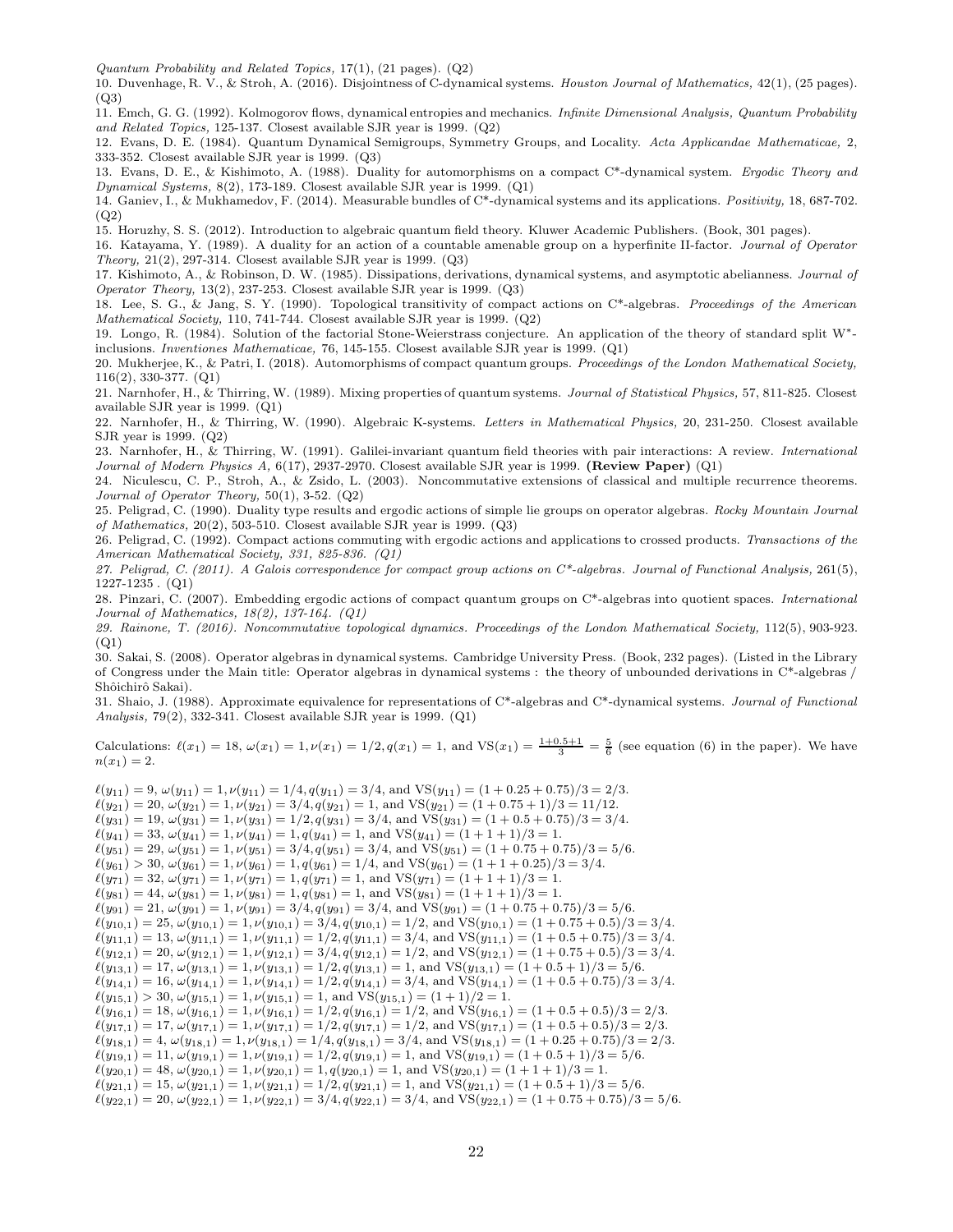$\ell(y_{23,1}) = 34, \omega(y_{23,1}) = 3/4, \nu(y_{23,1}) = 1, q(y_{23,1}) = 1,$  and  $VS(y_{23,1}) = (0.75 + 1 + 1)/3 = 11/12.$  $\ell(y_{24,1}) = 50, \omega(y_{24,1}) = 1, \nu(y_{24,1}) = 1, q(y_{24,1}) = 3/4$ , and  $VS(y_{24,1}) = (1 + 1 + 0.75)/3 = 11/12$ .  $\ell(y_{25,1}) = 8$ ,  $\omega(y_{25,1}) = 1$ ,  $\nu(y_{25,1}) = 1/4$ ,  $q(y_{25,1}) = 1/2$ , and VS $(y_{25,1}) = (1 + 0.25 + 0.5)/3 = 7/12$ .  $\ell(y_{26,1}) = 12, \omega(y_{26,1}) = 1, \nu(y_{26,1}) = 1/2, q(y_{26,1}) = 1, \text{ and } \text{VS}(y_{26,1}) = (1 + 0.5 + 1)/3 = 5/6.$  $\ell(y_{27,1}) = 9, \ \omega(y_{27,1}) = 1, \nu(y_{27,1}) = 1/4, q(y_{27,1}) = 1, \text{ and } \text{VS}(y_{27,1}) = (1 + 0.25 + 1)/3 = 3/4.$  $\ell(y_{28,1}) = 28$ ,  $\omega(y_{28,1}) = 1$ ,  $\nu(y_{28,1}) = 3/4$ ,  $q(y_{28,1}) = 1$ , and  $VS(y_{28,1}) = (1 + 0.75 + 1)/3 = 11/12$ .  $\ell(y_{29,1}) = 21, \omega(y_{29,1}) = 1, \nu(y_{29,1}) = 3/4, q(y_{29,1}) = 1, \text{ and } \text{VS}(y_{29,1}) = (1 + 0.75 + 1)/3 = 11/12.$  $\ell(y_{30,1}) > 30, \, \omega(y_{30,1}) = 1, \, \nu(y_{30,1}) = 1, \text{ and } \text{VS}(y_{30,1}) = (1+1)/2 = 1.$  $\ell(y_{31,1}) = 10, \omega(y_{31,1}) = 1, \nu(y_{31,1}) = 1/2, q(y_{31,1}) = 1, \text{ and } \text{VS}(y_{31,1}) = (1 + 0.5 + 1)/3 = 5/6.$ 

The following table illustrates the value scores of the citing documents and the number of documents attaining such scores.

| $r_{\mathbf{C}}$<br>ʻal<br>u<br>21 U<br>ັ |  | -<br>ь<br>◡<br>v | ິ<br>ບ | ಀ<br>- |  |
|-------------------------------------------|--|------------------|--------|--------|--|
| $n^{\alpha}$<br>ິ                         |  | ີ                |        |        |  |

The scores  $CS(x_1)$  and  $CS(x_1)/n(x_1)$  are given by:

$$
\text{CS}(x_1) = \frac{5}{6} \left[ (6)(1) + (5)(\frac{11}{12}) + (8)(\frac{5}{6}) + (7)(\frac{3}{4}) + (4)(\frac{2}{3}) + \frac{7}{12} \right] = \frac{515}{24} \approx 21.45833333, \text{ and } \frac{\text{CS}(x_1)}{n(x_1)} \approx 10.72916666.
$$

Also,

$$
\text{CS}_{\text{esc}}(x_1) = \frac{1415}{72} \approx 19.65277777 \text{ and } \frac{\text{C} \text{Sec}(x_1)}{n(x_1)} = \frac{1415}{144} \approx 9.826388888.
$$

Paper  $x_2$ : Peligrad, C. (1988). Locally compact group actions on C\*-algebras and compact subgroups. Journal of Functional Analysis, 76(1), 126-139. Closest available SJR year is 1999. (Q1). Number of self-citations is 7.

#### Citations

1. Dumitru, R. (2009). Simple and prime crossed products of C\*-algebras by compact quantum group coactions. Journal of Functional Analysis, 257(5), 1480-1492. (Q1)

2. Dumitru, R., & Peligrad C. (2012). Spectra for compact quantum group coactions and crossed products. Transactions of the American Mathematical Society, 364, 3699-3713. (Q1)

3. Dumitru, R., & Peligrad P. (2013). Nuclear and type I C\*-crossed products. Journal of Operator Theory, 69(1), 287-296. (Q2)

4. Gootman, E. C., Lazar, A. J., & Peligrad, C. (1994). Spectra for compact group actions. Journal of Operator Theory, 31(2), 381-399. Closest available SJR year is 1999. (Q3)

5. Gootman, E. C, & Lazar, A. J. (1996). Spectra for infinite tensor product type actions of compact groups. Canadian Journal of Mathematics, 48(2), 330-342. (Q1)

6. Izuchi, K., & Ohno S. (1994). Selfadjoint commutators and invariant subspaces on the torus. Journal of Operator Theory, 31(1), 189-204. Closest available SJR year is 1999. (Q3)

7. Jang, S. Y. (1997). Spectral subspaces for compact group actions on C\*-algebras. Bulletin of the Korean Mathematical Society, 34(4), 525-533. Closest available SJR year is 2004. (Q4)

8. Osterburg, J., & Peligrad C. (1991). A strong Connes spectrum for finite group actions of simple rings. Journal of Algebra, 142(2), 424-434. Closest available SJR year is 1999. (Q1)

9. Peligrad, C. (1992). Compact actions commuting with ergodic actions and applications to crossed products. Transactions of the American Mathematical Society, 331, 825-836. Closest available SJR year is 1999. (Q1)

10. Peligrad, C., & Zsido, L. (2012). Maximal subalgebras of  $C^*$ -algebras associated with periodic flows. Journal of Functional Analysis, 262(8), 3626-3637. (Q1)

11. Quigg, J. C. (1996). Discrete C<sup>\*</sup>-coactions and C<sup>\*</sup>-algebraic bundles. Journal of the Australian Mathematical Society,  $60(2)$ , 204-221. Closest available SJR year is 1999. (Q3)

12. Szymanski, W., & Peligrad, C. (1994). Saturated actions of finite dimensional Hopf\*-algebras on  $C^*$ -algebras. Mathematica Scandinavica, 75(2), 217-239. Closest available SJR year is 1999. (Q2)

13. Xiaochun, F. (1998). The invariant continuous-trace C\*-algebras by the actions of compact Abelian groups. Chinese Annals of Mathematics, 19: 489-498. Closest available SJR year is 1999. (Q4)

Calculations:  $\ell(x_2) = 14$ ,  $\omega(x_2) = 1$ ,  $\nu(x_2) = 1/2$ ,  $q(x_2) = 1$ , and  $\text{VS}(x_2) = \frac{1+0.5+1}{3} = \frac{5}{6}$ . We have  $n(x_2) = 1$ .

 $\ell(y_{12}) = 13, \, \omega(y_{12}) = 1, \nu(y_{12}) = 1/2, \\ q(y_{12}) = 1, \, \text{and} \, \, \text{VS}(y_{12}) = (1 + 0.5 + 1)/3 = 5/6.$  $\ell(y_{22}) = 15$ ,  $\omega(y_{22}) = 1$ ,  $\nu(y_{22}) = 1/2$ ,  $q(y_{22}) = 1$ , and  $VS(y_{22}) = (1 + 0.5 + 1)/3 = 5/6$ .  $\ell(y_{32}) = 10, \omega(y_{32}) = 1, \nu(y_{32}) = 1/2, q(y_{32}) = 3/4$ , and VS $(y_{32}) = (1 + 0.5 + 0.75)/3 = 3/4$ .  $\ell(y_{42}) = 19, \omega(y_{42}) = 1, \nu(y_{42}) = 1/2, q(y_{42}) = 1/2, \text{ and } \text{VS}(y_{42}) = (1 + 0.5 + 0.5)/3 = 2/3.$  $\ell(y_{52}) = 13, \, \omega(y_{52}) = 1, \, \nu(y_{52}) = 1/2, q(y_{52}) = 1, \, \text{and } \text{VS}(y_{52}) = (1 + 0.5 + 1)/3 = 5/6.$  $\ell(y_{62}) = 16$ ,  $\omega(y_{62}) = 1$ ,  $\nu(y_{62}) = 1/2$ ,  $q(y_{62}) = 1/2$ , and  $VS(y_{62}) = (1 + 0.5 + 0.5)/3 = 2/3$ .  $\ell(y_{72}) = 9, \omega(y_{72}) = 1, \nu(y_{72}) = 1/4, q(y_{72}) = 1/4$ , and  $VS(y_{72}) = (1 + 0.25 + 0.25)/3 = 1/2$ .  $\ell(y_{82}) = 11, \omega(y_{82}) = 1, \nu(y_{82}) = 1/2, q(y_{82}) = 1, \text{ and } \text{VS}(y_{82}) = (1 + 0.5 + 1)/3 = 5/6.$  $\ell(y_{92}) = 12, \omega(y_{92}) = 1, \nu(y_{92}) = 1/2, q(y_{92}) = 1, \text{ and } \text{VS}(y_{92}) = (1 + 0.5 + 1)/3 = 5/6.$  $\ell(y_{10,2}) = 12, \omega(y_{10,2}) = 1, \nu(y_{10,2}) = 1/2, q(y_{10,2}) = 1, \text{ and } \text{VS}(y_{10,2}) = (1 + 0.5 + 1)/3 = 5/6.$  $\ell(y_{11,2}) = 18$ ,  $\omega(y_{11,2}) = 1$ ,  $\nu(y_{11,2}) = 1/2$ ,  $q(y_{11,2}) = 1/2$ , and  $VS(y_{11,2}) = (1 + 0.5 + 0.5)/3 = 2/3$ .  $\ell(y_{12,2}) = 23, \omega(y_{12,2}) = 1, \nu(y_{12,2}) = 3/4, q(y_{12,2}) = 3/4$ , and VS $(y_{12,2}) = (1 + 0.75 + 0.75)/3 = 5/6$ .  $\ell(y_{13,2}) = 10$ ,  $\omega(y_{13,2}) = 1$ ,  $\nu(y_{13,2}) = 1/2$ ,  $q(y_{13,2}) = 1/4$ , and VS $(y_{13,2}) = (1 + 0.5 + 0.25)/3 = 7/12$ .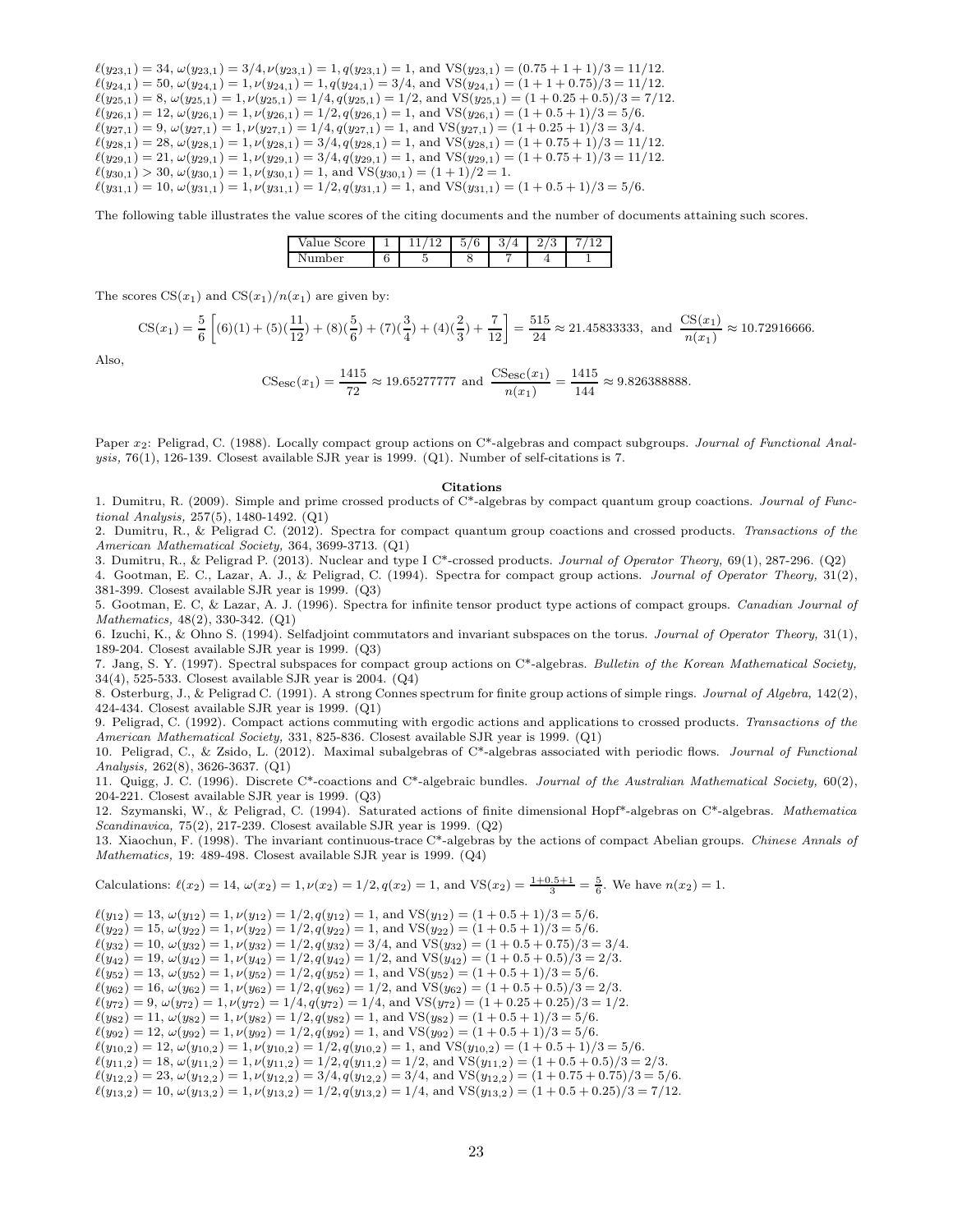The following table illustrates the value scores of the citing documents and the number of documents attaining such scores.

| <b>pre</b><br>'d⊥<br>∼<br>~<br>∼ | ۔<br>◡<br>v | ↶<br>ິ | ಀ |  |
|----------------------------------|-------------|--------|---|--|
| ۱Ar<br>ິ                         |             |        | ಀ |  |

The score  $CS(x_2)$  (=  $CS(x_2)/n(x_2)$ ) is given by:

$$
\text{CS}(x_2) = \frac{\text{CS}(x_2)}{n(x_2)} = \frac{\text{CS}(x_2)}{n(x_2)} = \frac{5}{6} \left[ (7)(\frac{5}{6}) + \frac{3}{4} + (3)(\frac{2}{3}) + \frac{7}{12} + \frac{1}{2} \right] = \frac{145}{18} \approx 8.0555555555.
$$

Also,

$$
\text{CS}_{\text{esc}}(x_2) = \frac{\text{CS}_{\text{esc}}(x_2)}{n(x_2)} = \frac{245}{72} \approx 3.402777777.
$$

Paper x<sub>3</sub>: Peligrad, C. (1980). Reflexive operator algebras on non-commutative hardy spaces. Mathematische Annalen, 253(2), 165-175. Closest available SJR year is 1999. (Q1). Number of self-citations is 1.

#### Citations

1. Bickerton, R. T., & Kakariadis, E. T. A. (2018). Free multivariate w\*-semicrossed products: reflexivity and the bicommutant property. Canadian Journal of Mathematics, 70(6), 1201-1235. (Q1)

2. Helmer, L. (2017). Reflexivity of non-commutative Hardy algebras. Journal of Functional Analysis, 272(7), 2752-2794. (Q1) 3. Ji, G. (2019). Subdiagonal algebras with Beurling type invariant subspaces. Journal of Mathematical Analysis and Applications, 480(2), (16 pages). (Q2)

4. Kakariadis, E. T. A. (2012). Semicrossed products and reflexivity. Journal of Operator Theory, 67(2), 379-395. (Q2)

5. Loginov, A. I., & Shulman, V. S. (1991). Invariant subspaces of operator algebras. Journal of Mathematical Sciences, 54, 1177- 1236. Closest available SJR year is 1999. (Q3)

6. Peligrad, C. (2016). Invariant subspaces of algebras of analytic elements associated with periodic flows on W\*-algebras. Houston Journal of Mathematics, 42(4), 1331-1344. (Q3)

Calculations:  $\ell(x_3) = 11$ ,  $\omega(x_3) = 1$ ,  $\nu(x_3) = 1/2$ ,  $q(x_3) = 1$ , and  $\text{VS}(x_3) = \frac{1+0.5+1}{3} = \frac{5}{6}$ . We have  $n(x_3) = 1$ .

 $\ell(y_{13}) = 35, \ \omega(y_{13}) = 1, \ \nu(y_{13}) = 1, \ q(y_{13}) = 1, \text{ and } \text{VS}(y_{13}) = (1 + 1 + 1)/3 = 1.$  $\ell(y_{23}) = 43, \omega(y_{23}) = 1, \nu(y_{23}) = 1, q(y_{23}) = 1, \text{ and } \text{VS}(y_{23}) = (1 + 1 + 1)/3 = 1.$  $\ell(y_{33}) = 16, \omega(y_{33}) = 1, \nu(y_{33}) = 1/2, q(y_{33}) = 3/4, \text{ and } \text{VS}(y_{33}) = (1 + 0.5 + 0.75)/3 = 3/4.$  $\ell(y_{43}) = 17, \omega(y_{43}) = 1, \nu(y_{43}) = 1/2, q(y_{43}) = 3/4$ , and VS $(y_{43}) = (1 + 0.5 + 0.75)/3 = 3/4$ .  $\ell(y_{53}) = 60, \, \omega(y_{53}) = 1, \, \nu(y_{53}) = 1, \, q(y_{53}) = 1/2, \, \text{and } \text{VS}(y_{53}) = (1 + 1 + 0.5)/3 = 5/6.$  $\ell(y_{63}) = 14, \ \omega(y_{63}) = 1, \ \nu(y_{63}) = 1/2, q(y_{63}) = 1/2, \text{ and } \text{VS}(y_{63}) = (1 + 0.5 + 0.5)/3 = 2/3.$ 

The following table illustrates the value scores of the citing documents and the number of documents attaining such scores.

| `core<br>- Val |  | v |  |
|----------------|--|---|--|
| ۱er<br>мı      |  |   |  |

The score  $CS(x_3)$  (=  $CS(x_3)/n(x_3)$ ) is given by:

$$
\text{CS}(x_3) = \frac{\text{CS}(x_3)}{n(x_3)} = \frac{5}{6} \left[ 2 + \frac{5}{6} + (2)\left(\frac{3}{4}\right) + \frac{2}{3} \right] = \frac{25}{6} \approx 4.166666666.
$$

Also,

$$
\text{CSec}(x_3) = \frac{\text{CSec}(x_3)}{n(x_3)} = \frac{65}{18} \approx 3.611111111.
$$

Paper  $x_4$ : Christensen, E., & Peligrad, C. (1980). Commutants of nest algebras modulo the compact operators. Inventiones Mathematicae, 56(1), 113-116. Closest available SJR year is 1999. (Q1). Number of self-citations is 1.

#### Citations

1. Apostol, C., & Davidson, K. R. (1988). Isomorphisms modulo the compact operators of nest algebras II. Duke Mathematical Journal,  $56(1)$ ,  $101-127$ . Closest available SJR year is 1999. (Q1)

2. Davidson, K. R. (1983). The essential commutant of CSL algebras. Indiana University Mathematics Journal, 32(5), 761-771. Closest available SJR year is 1999. (Q1)

3. Davidson, K. R., & Wagner, B. H. (1984). Automorphisms of quasitriangular algebras. Journal of Functional Analysis, 59, 612-627. Closest available SJR year is 1999. (Q1)

4. Erdos, J. A., & Giotopoulos, S. (1984). On some commutators of operators. Journal of Operator Theory, 12(1), 47-64. Closest available SJR year is 1999. (Q3)

5. Gilfeather, F., & Larson D. R. (1982). Nest-subalgebras of von Neumann algebras: commutants modulo compacts and distance estimates. Journal of Operator Theory, 7(2), 279-302. Closest available SJR year is 1999. (Q3)

6. Gilfeather, F., & Larson, D. R. (1983). Commutants modulo the compact operators of certain CSL algebras II. Integral Equations and Operator Theory, 6, 345-356. Closest available SJR year is 1999. (Q3)

7. Gilfeather, F, & Larson DR. (1983). Nest-subalgebras of von Neumann algebras: Commutants modulo the Jacobson radical.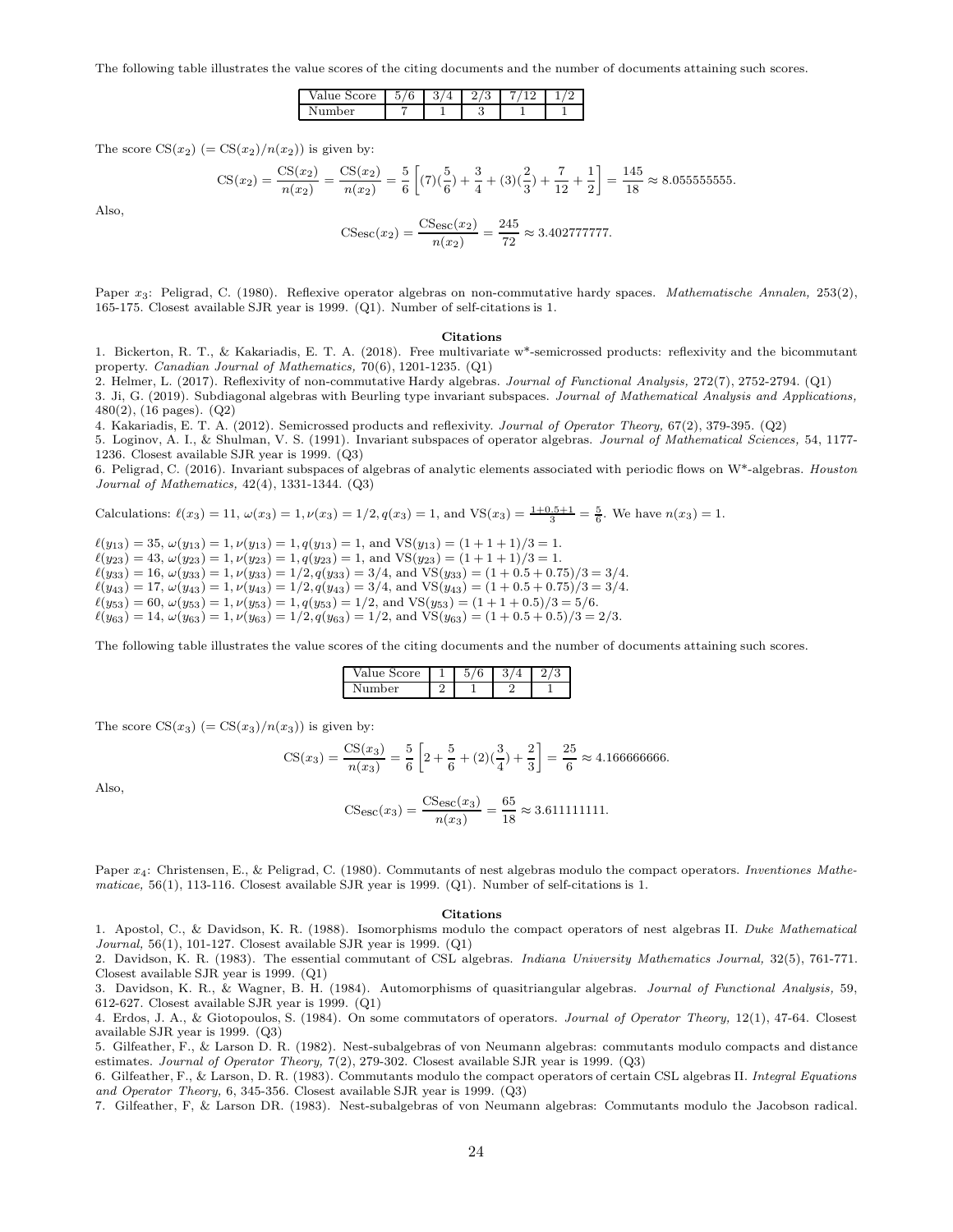Journal of Operator Theory, 10(1), 95-118. Closest available SJR year is 1999. (Q3)

8. Gilfeather, F., Hopenwasser, A., & Larson, D. R. (1984). Reflexive algebras with finite width lattices: tensor products, cohomology, compact perturbations. Journal of Functional Analysis, 55(2), 176-199. Closest available SJR year is 1999. (Q1)

9. Knowles, G. J. (1987). Quotients of nest algebras with trivial commutator. Pacific Journal of Mathematics, 127(1), 121-126. Closest available SJR year is 1999. (Q2)

10. Peligrad, C. (1986). Compact derivations of nest algebras. Proceedings of the American Mathematical Society, 97, 668-672. Closest available SJR year is 1999. (Q2)

11. Wagner, B. (1984). Derivations of quasitriangular algebras. Pacific Journal of Mathematics, 114(1), 243-255. Closest available SJR year is 1999. (Q2)

12. Wagner, B. H. (1991). Quasidiagonal operator algebras. Illinois Journal of Mathematics, 35(3), 451-467. Closest available SJR year is 1999. (Q2)

13. Young, N. J. (1084). Orbits of the unit sphere of  $\mathcal{L}(\mathcal{H}, \mathcal{K})$  under symmetric transformations. Journal of Operator Theory, 11(1), 171-191. Closest available SJR year is 1999. (Q3)

Calculations: 
$$
\ell(x_4) = 4
$$
,  $\omega(x_4) = 1$ ,  $\nu(x_4) = 1/4$ ,  $q(x_4) = 1$ , and  $VS(x_4) = \frac{1+0.25+1}{3} = \frac{3}{4}$ . We have  $n(x_4) = 2$ .

 $\ell(y_{14}) = 27, \omega(y_{14}) = 1, \nu(y_{14}) = 3/4, q(y_{14}) = 1, \text{ and } \text{VS}(y_{14}) = (1 + 0.75 + 1)/3 = 11/12.$  $\ell(y_{24}) = 11, \, \omega(y_{24}) = 1, \nu(y_{24}) = 1/2, q(y_{24}) = 1, \text{ and } \text{VS}(y_{24}) = (1 + 0.5 + 1)/3 = 5/6.$  $\ell(y_{34}) = 16, \omega(y_{34}) = 1, \nu(y_{34}) = 1/2, q(y_{34}) = 1, \text{ and } \text{VS}(y_{34}) = (1 + 0.5 + 1)/3 = 5/6.$  $\ell(y_{44}) = 18$ ,  $\omega(y_{44}) = 1$ ,  $\nu(y_{44}) = 1/2$ ,  $q(y_{44}) = 1/2$ , and VS( $y_{44}$ ) = (1 + 0.5 + 0.5)/3 = 2/3.  $\ell(y_{54}) = 24, \, \omega(y_{54}) = 1, \, \nu(y_{54}) = 3/4, q(y_{54}) = 1/2, \, \text{and } \, \text{VS}(y_{54}) = (1 + 0.75 + 0.5)/3 = 3/4.$  $\ell(y_{64}) = 12, \omega(y_{64}) = 1, \nu(y_{64}) = 1/2, q(y_{64}) = 1/2, \text{ and } \text{VS}(y_{64}) = (1 + 0.5 + 0.5)/3 = 2/3.$  $\ell(y_{74}) = 24, \omega(y_{74}) = 1, \nu(y_{74}) = 3/4, q(y_{74}) = 1/2$ , and VS( $y_{74}$ ) = (1 + 0.75 + 0.5)/3 = 3/4.  $\ell(y_{84}) = 24, \omega(y_{84}) = 1, \nu(y_{84}) = 3/4, q(y_{84}) = 1, \text{ and } \text{VS}(y_{84}) = (1 + 0.75 + 1)/3 = 11/12.$  $\ell(y_{94}) = 6$ ,  $\omega(y_{94}) = 1$ ,  $\nu(y_{94}) = 1/4$ ,  $q(y_{94}) = 3/4$ , and  $VS(y_{94}) = (1 + 0.25 + 0.75)/3 = 2/3$ .  $\ell(y_{10,4}) = 5$ ,  $\omega(y_{10,4}) = 1$ ,  $\nu(y_{10,4}) = 1/4$ ,  $q(y_{10,4}) = 3/4$ , and  $VS(y_{10,4}) = (1 + 0.25 + 0.75)/3 = 2/3$ .  $\ell(y_{11,4}) = 13, \omega(y_{11,4}) = 1, \nu(y_{11,4}) = 1/2, q(y_{11,4}) = 3/4$ , and VS $(y_{11,4}) = (1 + 0.5 + 0.75)/3 = 3/4$ .  $\ell(y_{12,4}) = 17, \omega(y_{12,4}) = 1, \nu(y_{12,4}) = 1/2, q(y_{12,4}) = 3/4$ , and  $VS(y_{12,4}) = (1 + 0.5 + 0.75)/3 = 3/4$ .  $\ell(y_{13,4}) = 21, \omega(y_{13,4}) = 1, \nu(y_{13,4}) = 3/4, q(y_{13,4}) = 1/2, \text{ and } \text{VS}(y_{13,4}) = (1 + 0.75 + 0.5)/3 = 3/4.$ 

The following table illustrates the value scores of the citing documents and the number of documents attaining such scores.

| 'alue Score | u<br>ິ |   | ಀ |
|-------------|--------|---|---|
| er          |        | - |   |

The scores  $CS(x_4)$  and  $CS(x_4)/n(x_4)$  are given by:

$$
CS(x_4) = \frac{3}{4} \left[ (2)\left(\frac{11}{12}\right) + (2)\left(\frac{5}{6}\right) + (5)\left(\frac{3}{4}\right) + (4)\left(\frac{2}{3}\right) \right] = \frac{119}{16} = 7.4375, \text{ and } \frac{CS(x_4)}{n(x_4)} = 3.71875.
$$

Also,

$$
\text{CSec}(x_4) = \frac{111}{16} = 6.9375, \text{ and } \frac{\text{CSec}(x_4)}{n(x_4)} = \frac{111}{32} = 3.46875.
$$

Paper  $x_5$ : Peligrad, C. (1981). Derivations of C\*-Algebras which are invariant under an automorphism group, . Topics in Modern Operator Theory, 5th International Conference on Operator Theory, Timisoara and Herculane (Romania), June 2-12, 1980 (part of the Book Series: Operator theory: Advances and applications, Vol. 2, 259-268).

(Conference paper, not related to computer science). Listed in the Library of Congress. Number of self-citations is 3. Remark: It should be noted that Operator Theory: Advances and Applications is indexed by Scopus in the year 2019. Therefore, the most relevant quartile score of the book series could be determined. Closest available SJR year is 2008. (Q4).

#### Citations

1. Bratteli, O., & Jorgensen, P. E. T. (1982). Unbounded derivations tangential to compact groups of automorphisms. Journal of Functional Analysis, 48(1), 107-133. Closest available SJR year is 1999. (Q1)

2. Bratteli, O., & Evans, D. E. (1983). Dynamical semigroups commuting with compact abelian actions. Ergodic Theory and Dynamical Systems, 3(2), 187-217. Closest available SJR year is 1999. (Q1)

3. Goodman, F., & Jorgensen, P. E. T. (1981). Unbounded derivations commuting with compact group actions. Communications in Mathematical Physics, 82, 399-405. Closest available SJR year is 1999. (Q1)

4. Goodman, F.M., & Jorgensen, P. E. T. (1983). Lie algebras of unbounded derivations. Journal of Functional Analysis, 52(3), 369-384. Closest available SJR year is 1999. (Q1)

5. Goodman, F. M., Jorgensen, P. E. T., & Peligrad, C. (1986). Smooth derivations commuting with Lie group actions. Mathematical Proceedings of the Cambridge Philosophical Society, 99(2), 307-314. Closest available SJR year is 1999. (Q1)

6. Jorgensen, P. E. T. (1982). Extensions of unbounded\*-derivations in UHF C\*-algebras. Journal of Functional Analysis, 45(3), 341-356. Closest available SJR year is 1999. (Q1)

7. Longo, R., & Peligrad, C. (1984). Noncommutative topological dynamics and compact actions on C\*-algebras. Journal of Functional Analysis, 58(2), 157-174. Closest available SJR year is 1999. (Q1)

8. Peligrad, C. (1982). Derivations of C\*-Algebras which are Invariant under an Automorphism Group. II, (Conference paper, not related to computer science). Invariant Subspaces and Other Topics (part of the Book Series: Operator theory: Advances and applications, Vol. 6, 181-194). Closest available SJR year is 2008. (Q4)

9. Sakai, S. (2008). Operator algebras in dynamical systems. Cambridge University Press. (Book, 232 pages). (Listed in the Library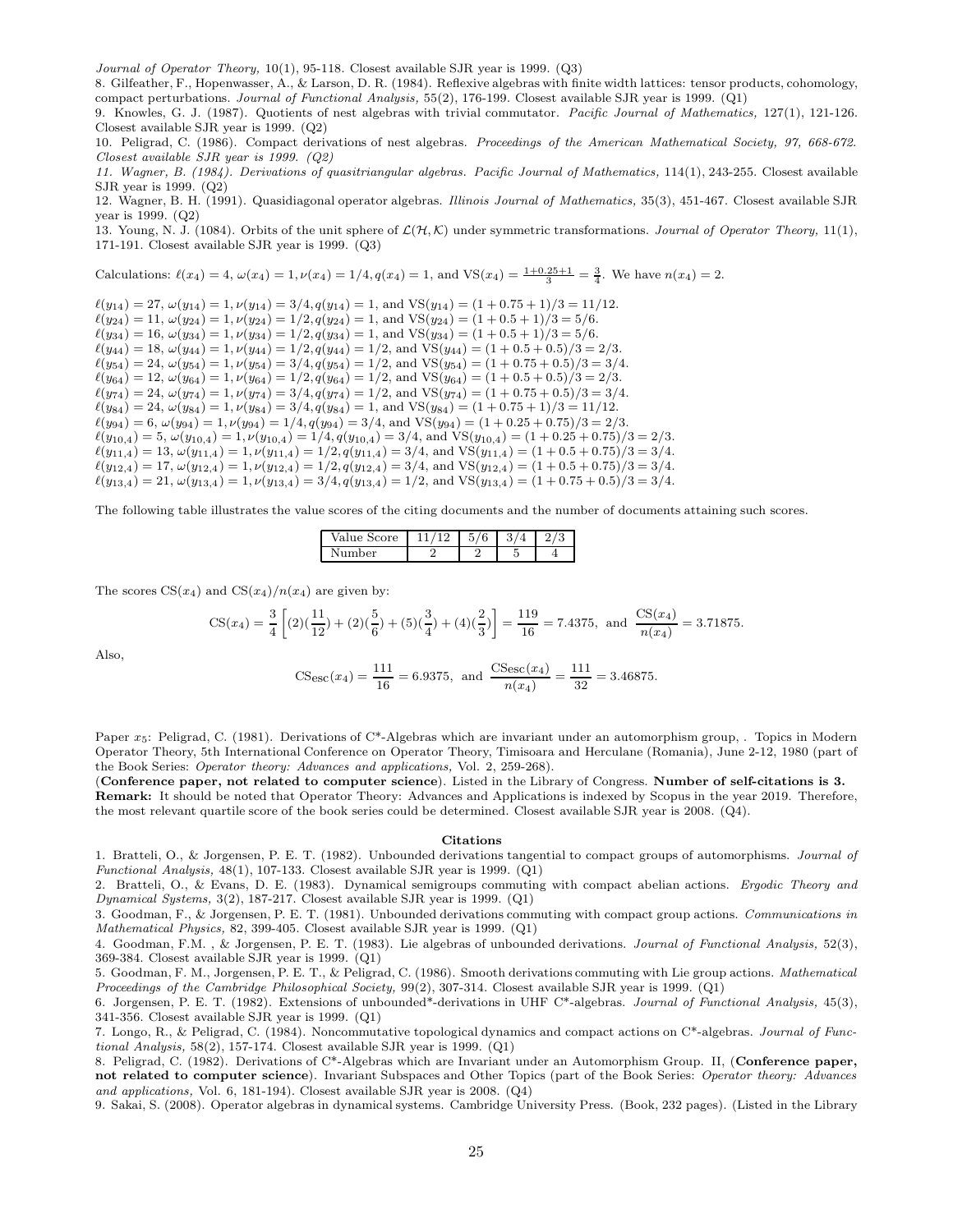of Congress under the Main title: Operator algebras in dynamical systems : the theory of unbounded derivations in C\*-algebras / Shôichirô Sakai).

Calculations:  $\ell(x_5) = 10$ ,  $\omega(x_5) = 1/2$ ,  $\nu(x_5) = 1/2$ ,  $q(x_5) = 1/4$ , and  $VS(x_5) = \frac{0.5 + 0.5 + 0.25}{3} = \frac{5}{12}$ . We have  $n(x_5) = 1$ .

 $\ell(y_{15}) = 27, \ \omega(y_{15}) = 1, \ \nu(y_{15}) = 3/4, q(y_{15}) = 1, \text{ and } \text{VS}(y_{15}) = (1 + 0.75 + 1)/3 = 11/12.$  $\ell(y_{25}) = 31, \, \omega(y_{25}) = 1, \, \nu(y_{25}) = 1, \, q(y_{25}) = 1, \, \text{and } \text{VS}(y_{25}) = (1 + 1 + 1)/3 = 1.$  $\ell(y_{35}) = 7, \omega(y_{35}) = 1, \nu(y_{35}) = 1/4, q(y_{35}) = 1, \text{ and } \text{VS}(y_{35}) = (1 + 0.25 + 1)/3 = 3/4.$  $\ell(y_{45}) = 16, \omega(y_{45}) = 1, \nu(y_{45}) = 1/2, q(y_{45}) = 1, \text{ and } \text{VS}(y_{45}) = (1 + 0.5 + 1)/3 = 5/6.$  $\ell(y_{55}) = 8, \ \omega(y_{55}) = 1, \nu(y_{55}) = 1/4, q(y_{55}) = 1, \text{ and } \text{VS}(y_{55}) = (1 + 0.25 + 1)/3 = 3/4.$  $\ell(y_{65}) = 16, \omega(y_{65}) = 1, \nu(y_{65}) = 1/2, q(y_{65}) = 1, \text{ and } \text{VS}(y_{65}) = (1 + 0.5 + 1)/3 = 5/6.$  $\ell(y_{75}) = 18$ ,  $\omega(y_{75}) = 1$ ,  $\nu(y_{75}) = 1/2$ ,  $q(y_{75}) = 1$ , and  $VS(y_{75}) = (1 + 0.5 + 1)/3 = 5/6$ .  $\ell(y_{85}) = 14, \omega(y_{85}) = 1/2, \nu(y_{85}) = 1/2, q(y_{85}) = 1/4$ , and VS $(y_{85}) = (1 + 0.5 + 0.25)/3 = 5/12$ .  $\ell(y_{95}) > 30$  (Book),  $\omega(y_{95}) = 1, \nu(y_{95}) = 1$ , and VS( $y_{95}$ ) = (1 + 1)/2 = 1.

The following table illustrates the value scores of the citing documents and the number of documents attaining such scores.

| Value Score |  | ບ<br>u |  |
|-------------|--|--------|--|
| Number      |  |        |  |

The score  $CS(x_5)$  (=  $CS(x_5)/n(x_5)$ ) is given by:

$$
\text{CS}(x_5) = \frac{\text{CS}(x_5)}{n(x_5)} = \frac{5}{12} \left[ 2 + \frac{11}{12} + (3)\left(\frac{5}{6}\right) + (2)\left(\frac{3}{4}\right) + \frac{5}{12} \right] = \frac{55}{18} \approx 3.0555555555.
$$

Also,

$$
CS_{\rm esc}(x_5) = \frac{CS_{\rm esc}(x_5)}{n(x_5)} = \frac{20}{9} \approx 2.2222222222.
$$

Paper  $x_6$ : Szymanski, W., & Peligrad, C. (1994). Saturated actions of finite dimensional Hopf\*-algebras on C\*-algebras. Mathematica Scandinavica, 75, 217-239. Closest available SJR year is 1999. (Q2).

#### Citations

1. Dumitru, R. (2009). Simple and prime crossed products of C\*-algebras by compact quantum group coactions. Journal of Functional Analysis, 257(5), 1480-1492. (Q1)

2. Jeong, J. A., & Park, G. H. (2008). Saturated actions by finite-dimensional Hopf\*-algebras on  $C^*$ -algebras. International Journal of Mathematics, 19(2), 125-144. (Q1)

3. Kodaka, K., & Teruya, T. (2009). Inclusions of unital C\*-algebras of index-finite type with depth 2 induced by saturated actions of finite dimensional C\*-Hopf algebras. Mathematica Scandinavica,  $104(2)$ ,  $221-248$ . (Q2)

4. Kodaka, K. (2017). Equivariant Picard groups of C\*-algebras with finite dimensional C\*-Hopf algebra coactions. Rocky Mountain Journal of Mathematics, 47(5), 1565-1615. (Q3)

5. Kodaka, K., & Teruya, T. (2018). The strong Morita equivalence for inclusions of C\*-algebras and conditional expectations for equivalence bimodules. Journal of the Australian Mathematical Society,  $105(1)$ ,  $103-144$ . (Q2)

6. Muger, M. (1998). Quantum Double Actions on Operator Algebras and Orbifold Quantum Field Theories. Communications in Mathematical Physics, 191, 137-181. (Q1)

Calculations: 
$$
\ell(x_6) = 23
$$
,  $\omega(x_6) = 1$ ,  $\nu(x_6) = 3/4$ ,  $q(x_6) = 3/4$ , and  $VS(x_6) = \frac{1+0.75+0.75}{3} = \frac{5}{6}$ . We have  $n(x_7) = 2$ .

 $\ell(y_{16}) = 13, \omega(y_{16}) = 1, \nu(y_{16}) = 1/2, q(y_{16}) = 1, \text{ and } \text{VS}(y_{16}) = (1 + 0.5 + 1)/3 = 5/6.$  $\ell(y_{26}) = 20, \ \omega(y_{26}) = 1, \ \nu(y_{26}) = 3/4, q(y_{26}) = 1, \text{ and } \text{VS}(y_{26}) = (1 + 0.75 + 1)/3 = 11/12.$  $\ell(y_{36}) = 28, \ \omega(y_{36}) = 1, \nu(y_{36}) = 3/4, q(y_{36}) = 3/4, \text{ and } \text{VS}(y_{36}) = (1 + 0.75 + 0.75)/3 = 5/6.$  $\ell(y_{46}) = 51, \, \omega(y_{46}) = 1, \, \nu(y_{46}) = 1, \, q(y_{46}) = 1/2, \, \text{and } \text{VS}(y_{46}) = (1 + 1 + 0.5)/3 = 5/6.$  $\ell(y_{56}) = 42, \ \omega(y_{56}) = 1, \ \nu(y_{56}) = 1, \ q(y_{56}) = 3/4, \text{ and } \text{VS}(y_{56}) = (1 + 1 + 0.75)/3 = 11/12.$  $\ell(y_{66}) = 45, \omega(y_{66}) = 1, \nu(y_{66}) = 1, q(y_{66}) = 1, \text{ and } \text{VS}(y_{66}) = (1 + 1 + 1)/3 = 1.$ 

The following table illustrates the value scores of the citing documents and the number of documents attaining such scores.

| Score.<br>$110 - 5$ |  |     |
|---------------------|--|-----|
| her                 |  | . . |

The scores  $CS(x_6)$  and  $CS(x_6)/n(x_6)$  are given by:

CS(x6) = <sup>5</sup> 6 » 1 + (2)( <sup>11</sup> 12 ) + (3)( <sup>5</sup> 6 ) – = 5 6 » 1 + 13 3 – = ( <sup>5</sup> 6 )( <sup>16</sup> 3 ) = <sup>40</sup> 9 <sup>≈</sup> <sup>4</sup>.444444444, and CS(x6) n(x6) ≈ 2.222222222.

Also, as no self-citations are recorded, we have:

$$
\frac{\text{CS}_{\text{esc}}(x_6)}{n(x_6)} = \frac{\text{CS}(x_6)}{n(x_6)} = \frac{20}{9} \approx 2.2222222222.
$$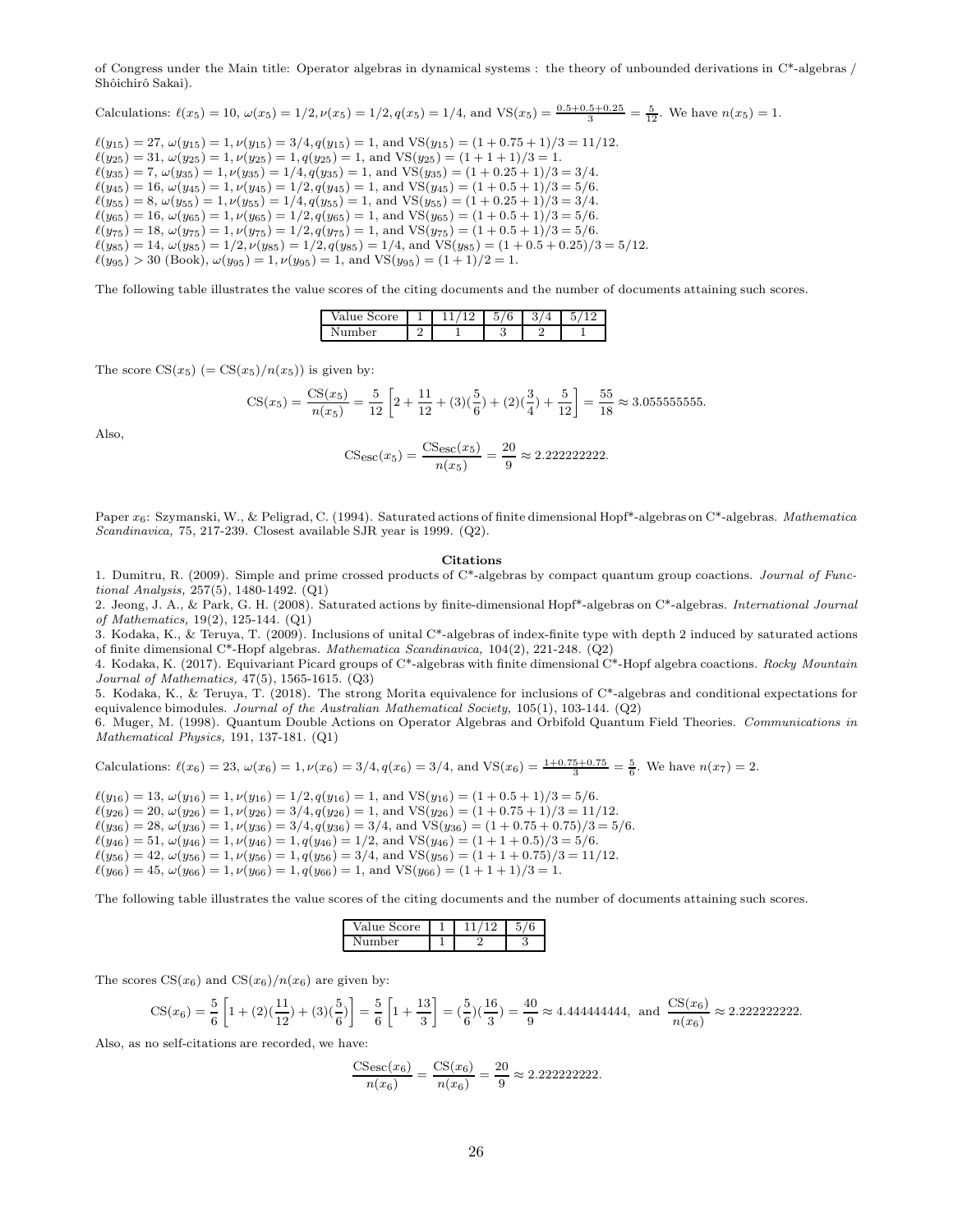Paper  $x_7$ : Merlevede, F., Peligrad, C., & Peligrad, M. (2012). Almost sure invariance principles via martingale approximation. Stochastic Processes and their Applications, 122(1), 170-190. (Q1). Number of self-citations is 1.

#### Citations

1. Barrera, D., Peligrad, C., & Peligrad, M. (2016). On the functional CLT for stationary Markov chains started at a point. Stochastic Processes and their Applications, 126(7), 1885-1900. (Q1)

2. Cuny, C., & Merlevede, F. (2014). On martingale approximations and the quenched weak invariance principle. The Annals of Probability, 42(2), 760-793. (Q1)

3. Cuny, C., & Merlevede, F. (2015). Strong invariance principles with rate for reverse martingale differences and applications. Journal of Theoretical Probability, 28, 137-183. (Q3)

4. Cuny, C., & Lin, M. (2016). Limit theorems for Markov chains by the symmetrization method. Journal of Mathematical Analysis and Applications, 434(1), 52-83. (Q2)

5. Cuny, C., Dedecker, J., & Merlevede, F. (2018). On the Komlos, Major and Tusnady strong approximation for some classes of random iterates. Stochastic Processes and their Applications, 128(4), 1347-1385. (Q1)

6. Dedecker, J., Merlevede, F., & Pene, F. (2013). Rates of convergence in the strong invariance principle for non-adapted sequences. Application to Ergodic automorphisms of the torus. In: High Dimensional Probability VI, part of the Book Series: Progress in probability, 113-138. (Conference Paper). (Q3)

7. Merlevede, F., Peligrad, M., & Utev, S. (2019). Functional Gaussian Approximation for Dependent Structures. (Book, Listed in the Library of Congress).

8. Peligrad, M. (2015). Quenched Invariance Principles via Martingale Approximation. In: Asymptotic Laws and Methods in Stochastics, part of the Book Series: Fields institute communications, pp. 149-165. Listed in Scopus, (Q3)

9. Yang, G., Miao, Y., & Zhang, X. (2013). An invariance principle for the law of the iterated logarithm for vector-valued additive functionals of Markov chains. Mathematical Communications, 18, 79-86. (Q4)

Calculations:  $\ell(x_7) = 21$ ,  $\omega(x_7) = 1$ ,  $\nu(x_7) = 3/4$ ,  $q(x_7) = 1$ , and  $VS(x_7) = \frac{1+0.75+1}{3} = \frac{11}{12}$ . We have  $n(x_7) = 3$ .

 $\ell(y_{17}) = 6$ ,  $\omega(y_{17}) = 1$ ,  $\nu(y_{17}) = 1/4$ ,  $q(y_{17}) = 1$ , and VS( $y_{17}) = (1 + 0.25 + 1)/3 = 3/4$ .  $\ell(y_{27}) = 34, \omega(y_{27}) = 1, \nu(y_{27}) = 1, q(y_{27}) = 1$ , and  $VS(y_{27}) = (1 + 1 + 1)/3 = 1$ .  $\ell(y_{37}) = 47, \, \omega(y_{37}) = 1, \, \nu(y_{37}) = 1, \, q(y_{37}) = 1/2, \, \text{and } \text{VS}(y_{37}) = (1 + 1 + 0.5)/3 = 5/6.$  $\ell(y_{47}) = 32, \omega(y_{47}) = 1, \nu(y_{47}) = 1, q(y_{47}) = 3/4$ , and VS $(y_{47}) = (1 + 1 + 0.75)/3 = 11/12$ .  $\ell(y_{57}) = 39, \omega(y_{57}) = 1, \nu(y_{57}) = 1, q(y_{57}) = 1$ , and VS $(y_{57}) = (1 + 1 + 1)/3 = 1$ .  $\ell(y_{67}) = 26$ ,  $\omega(y_{67}) = 1/2$  (conference paper not related to computer science),  $\nu(y_{67}) = 3/4$ ,  $q(y_{67}) = 1/2$ , and VS( $y_{67}) = 1/2$  $(0.5 + 0.75 + 0.5)/3 = 7/12.$  $\ell(y_{77}) > 30, \omega(y_{77}) = 1, \nu(y_{77}) = 1, \text{ and } \text{VS}(y_{77}) = (1 + 1)/2 = 1.$  $\ell(y_{87}) = 17, \omega(y_{87}) = 3/4$  (Book Chapter),  $\nu(y_{87}) = 1/2, q(y_{87}) = 1/2$ , and VS( $y_{87}) = (0.75 + 0.5 + 0.5)/3 = 7/12$ .  $\ell(y_{97}) = 8, \omega(y_{97}) = 1, \nu(y_{97}) = 1/4, q(y_{97}) = 1/4$ , and  $VS(y_{97}) = (1 + 0.25 + 0.25)/3 = 1/2$ .

The following table illustrates the value scores of the citing documents and the number of documents attaining such scores.

| re<br>∙alu<br>ັ<br>◡<br>ັ             |   | -<br>$\sqrt{2}$<br>U<br>◡ | ູ<br>л. |  |
|---------------------------------------|---|---------------------------|---------|--|
| rer<br>ъ.<br>$\overline{\phantom{a}}$ | ື |                           |         |  |

The scores  $CS(x_7)$  and  $CS(x_7)/n(x_7)$  are given by:

$$
\text{CS}(x_7) = \frac{11}{12} \left[ 3 + \frac{11}{12} + \frac{5}{6} + \frac{3}{4} + (2)\left(\frac{7}{12}\right) + \frac{1}{2} \right] = \frac{473}{72} \approx 6.569444444, \text{ and } \frac{\text{CS}(x_7)}{n(x_7)} \approx 2.189814814.
$$

Also,

$$
\text{CSe}_{\text{SC}}(x_7) = \frac{847}{144}, \text{ and } \frac{\text{CSe}_{\text{SC}}(x_7)}{n(x_7)} = \frac{847}{432} \approx 1.960648148.
$$

Paper x<sub>8</sub>: Gootman, E. C., Lazar, A. J., & Peligrad, C. (1994). Spectra for compact group actions. *Journal of Operator Theory*, 31(2), 381-399. Closest available SJR year is 1999. (Q3). Number of self-citations is 2.

#### Citations

1. Dumitru, R., & Peligrad, C. (2012). Spectra for compact quantum group coactions and crossed products. Transactions of the American Mathematical Society, 364, 3699-3713. (Q1)

2. Gardella, E., Hirshberg, I., & Santiago, L. (2017). Rokhlin dimension: duality, tracial properties, and crossed products. Ergodic Theory and Dynamical Systems, 48 pages. (Q1)

3. Gootman, E. C., & Lazar, A. J. (1996). Spectra for infinite tensor product type actions of compact groups. Canadian Journal of Mathematics, 48(2), 330-342. Closest available SJR year is 1999. (Q1)

4. Leung, C. W., & Ng, C. K. (2003). Invariant ideals of twisted crossed products. Mathematische Zeitschrift, 243, 409-421. (Q1)

5. Osterburg, J., & Yao, X. (1995). Fullness of connes spectra and the connes hopf kernel. Communications in Algebra, 23(3), 1027-1034. Closest available SJR year is 1999. (Q2)

6. Pasnicu, C., & Phillips, N. (2014). Permanence properties for crossed products and fixed point algebras of finite groups. Transactions of the American Mathematical Society, 366, 4625-4648. (Q1)

7. Passer, B. W. (2019). Triviality of equivariant maps in crossed products and matrix algebras. Quarterly Journal of Mathematics, 70(1), 289-303. (Q2)

8. Schwieger, K., & Wagner, S. (2017). Part 1, Free actions of compact Abelian groups on C<sup>∗</sup>-algebras. Advances in Mathematics, 317(7), 224-266. (Q1)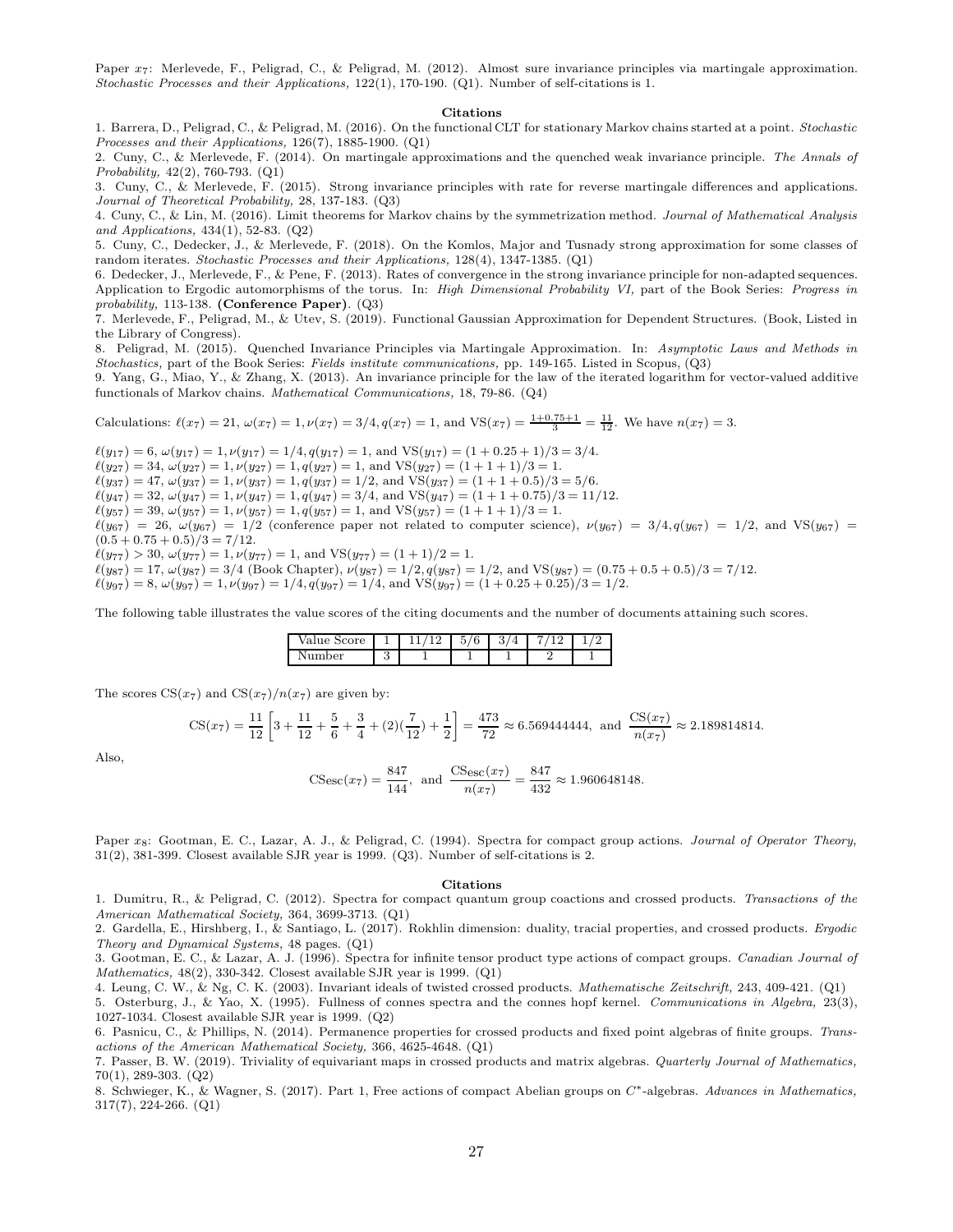9. Szymanski, W., & Peligrad, C. (1994). Saturated actions of finite dimensional Hopf\*-algebras on C\*-algebras. Mathematica Scandinavica, 75(2), 217-239. Closest available SJR year is 1999. (Q2)

Calculations: 
$$
\ell(x_8) = 19
$$
,  $\omega(x_8) = 1$ ,  $\nu(x_8) = 1/2$ ,  $q(x_8) = 1/2$ , and  $VS(x_8) = \frac{1+0.5+0.5}{3} = \frac{2}{3}$ . We have  $n(x_8) = 3$ .

 $\ell(y_{18}) = 15, \omega(y_{18}) = 1, \nu(y_{18}) = 1/2, q(y_{18}) = 1, \text{ and } \text{VS}(y_{18}) = (1 + 0.5 + 1)/3 = 5/6.$  $\ell(y_{28}) = 48, \ \omega(y_{28}) = 1, \nu(y_{28}) = 1, q(y_{28}) = 1, \text{ and } \text{VS}(y_{28}) = (1 + 1 + 1)/3 = 1.$  $\ell(y_{38}) = 13, \, \omega(y_{38}) = 1, \nu(y_{38}) = 1/2, q(y_{38}) = 1, \text{ and } \text{VS}(y_{38}) = (1 + 0.5 + 1)/3 = 5/6.$  $\ell(y_{48}) = 13, \ \omega(y_{48}) = 1, \ \nu(y_{48}) = 1/2, q(y_{48}) = 1, \text{ and } \text{VS}(y_{48}) = (1 + 0.5 + 1)/3 = 5/6.$  $\ell(y_{58}) = 8, \omega(y_{58}) = 1, \nu(y_{58}) = 1/4, q(y_{58}) = 3/4, \text{ and VS}(y_{58}) = (1 + 0.25 + 0.75)/3 = 2/3.$  $\ell(y_{68}) = 24, \omega(y_{68}) = 1, \nu(y_{68}) = 3/4, q(y_{68}) = 1, \text{ and } \text{VS}(y_{68}) = (1 + 0.75 + 1)/3 = 11/12.$  $\ell(y_{78}) = 15, \ \omega(y_{78}) = 1, \nu(y_{78}) = 1/2, q(y_{78}) = 3/4, \text{ and } \text{VS}(y_{78}) = (1 + 0.5 + 0.75)/3 = 3/4.$  $\ell(y_{88}) = 43, \omega(y_{88}) = 1, \nu(y_{88}) = 1, q_{88} = 1, \text{ and } \text{VS}(y_{88}) = (1 + 1 + 1)/3 = 1.$  $\ell(y_{98}) = 23, \omega(y_{98}) = 1, \nu(y_{98}) = 3/4, q(y_{98}) = 3/4$ , and VS( $y_{98}) = (1 + 0.75 + 0.75)/3 = 5/6$ .

The following table illustrates the value scores of the citing documents and the number of documents attaining such scores.

| <sub>re</sub><br>$^{\prime}$ ai |  | 6<br>ь<br>ن | ັ | _ |
|---------------------------------|--|-------------|---|---|
| ۵r                              |  |             |   |   |

The scores  $CS(x_8)$  and  $CS(x_8)/n(x_8)$  are given by:

$$
\text{CS}(x_8) = \frac{2}{3} \left[ 2 + \frac{11}{12} + (4)(\frac{5}{6}) + \frac{3}{4} + \frac{2}{3} \right] = \frac{46}{9} \approx 5.111111111, \text{ and } \frac{\text{CS}(x_8)}{n(x_8)} \approx 1.703703703.
$$

Also,

$$
CS_{\text{esc}}(x_8) = 4
$$
, and  $\frac{CS_{\text{esc}}(x_8)}{n(x_8)} = \frac{4}{3} \approx 1.333333333333$ .

Paper x<sub>9</sub>: Peligrad, C. (1992). Compact actions commuting with ergodic actions and applications to crossed products. Transactions of the American Mathematical Society, 331(2), 825-836. (Q1). Number of self-citations is 2.

#### Citations

1. Dumitru, R., & Peligrad, C. (2012). Spectra for compact quantum group coactions and crossed products. Transactions of the American Mathematical Society, 364(7), 3699-3713. (Q1)

2. Peligrad, C. (2011). A Galois correspondence for compact group actions on C\*-algebras. Journal of Functional Analysis, 261(5), 1227-1235. (Q1)

Calculations: 
$$
\ell(x_9) = 12
$$
,  $\omega(x_9) = 1$ ,  $\nu(x_9) = 1/2$ ,  $q(x_9) = 1$ , and  $VS(x_9) = \frac{1+0.5+1}{3} = \frac{5}{6}$ . We have  $n(x_9) = 1$ .

 $\ell(y_{1,9}) = 15, \omega(y_{1,9}) = 1, \nu(y_{1,9}) = 1/2, q(y_{1,9}) = 1, \text{ and } \text{VS}(y_{1,9}) = (1 + 0.5 + 1)/3 = 5/6.$  $\ell(y_{2,9}) = 9, \omega(y_{2,9}) = 1, \nu(y_{2,9}) = 1/4, q(y_{2,9}) = 1, \text{ and } \text{VS}(y_{2,9}) = (1 + 0.25 + 1)/3 = 3/4.$ 

The score  $CS(x_9)$  (=  $CS(x_9)/n(x_9)$ ) is given by:

$$
\text{CS}(x_9) = \frac{\text{CS}(x_9)}{n(x_9)} = \left(\frac{5}{6}\right) \left[\frac{5}{6} + \frac{3}{4}\right] = \frac{95}{72} \approx 1.319444444.
$$

Also, as all citations are self-citations, we have:

$$
CS_{\rm esc}(x_9) = \frac{CS_{\rm esc}(x_9)}{n(x_9)} = 0.
$$

Paper x10: Peligrad, C. (1982). Derivations of C\*-algebras which are invariant under an automorphism group. II. Invariant Subspaces and Other Topics, 6th International Conference on Operator Theory, Timisoara and Herculane (Romania), June 1-11, 1981 (part of the Book Series: Operator theory: Advances and applications, Vol. 6, 181-194). (Conference paper, not related to computer science). Listed in the Library of Congress. Closest available SJR year is 2008. (Q4). Number of self-citations is 1.

#### Citations

1. Bratteli, O., & Kishimoto, A. (1986). Derivations and free group actions on C\*-algebras. Journal of Operator Theory, 15(2), 377-410. Closest available SJR year is 1999. (Q3)

2. Bratteli, O. (2006). Derivations, dissipations and group actions on  $C^*$ -algebras. Part of the Book Series: Lecture notes in mathematics, 276 pages (Book). (Q4)

3. Dumitru, R., & Peligrad, C. (2007). Compact quantum group actions on  $C^*$ -algebras and invariant derivations. Proceedings of the American Mathematical Society, 135, 3977-3984. (Q2)

4. Goodman, F., & Jorgensen, P. E. T. (1981). Unbounded derivations commuting with compact group actions. Communications in Mathematical Physics, 82, 399-405. Closest available SJR year is 1999. (Q1)

Calculations: 
$$
\ell(x_{10}) = 14
$$
,  $\omega(x_{10}) = 1/2$ ,  $\nu(x_{10}) = 1/2$ ,  $q(x_{10}) = 1/4$ , and  $VS(x_{10}) = \frac{0.5 + 0.5 + 0.25}{3} = \frac{5}{12}$ . We have  $n(x_{10}) = 1$ .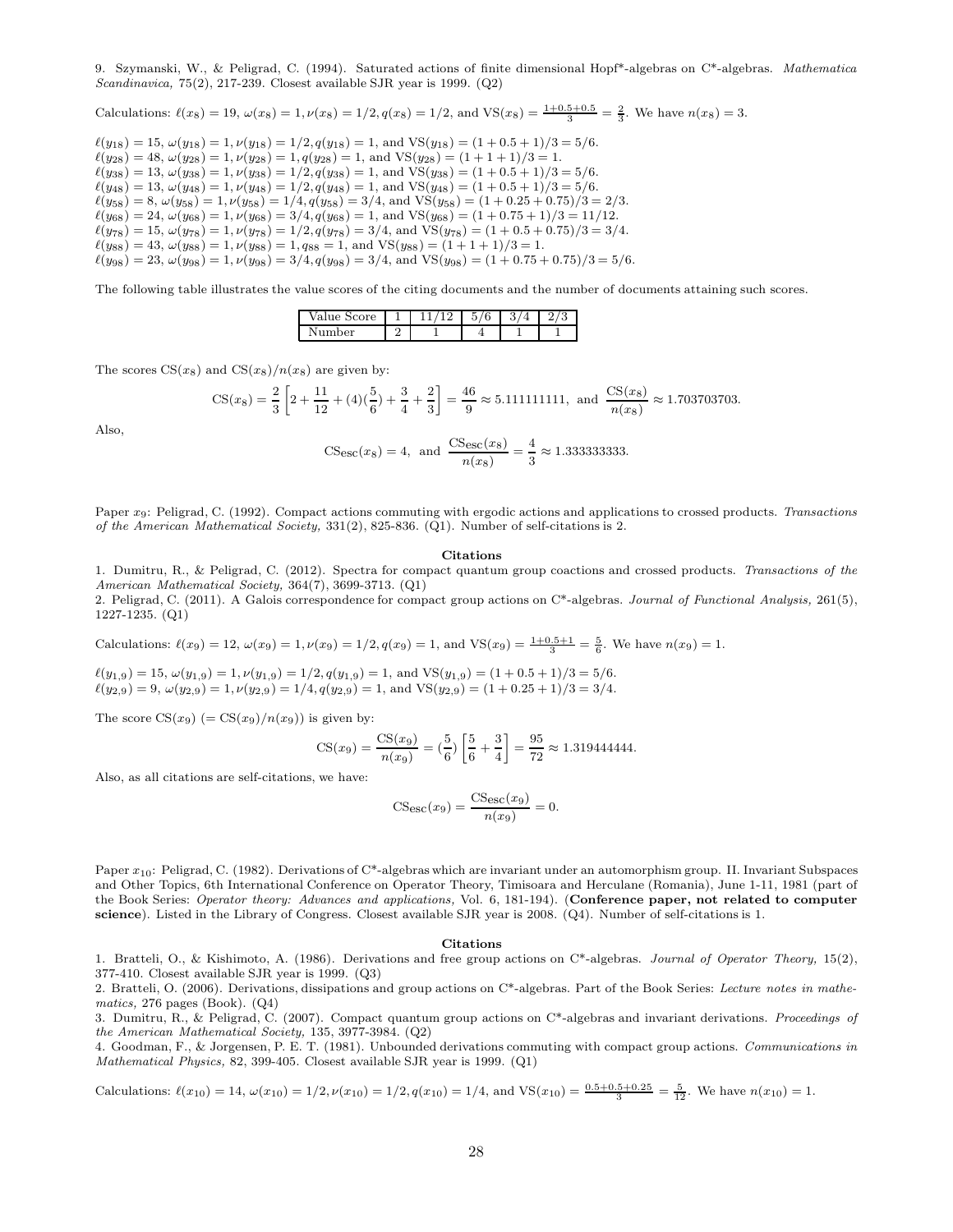$\ell(y_{1,10}) = 34, \omega(y_{1,10}) = 1, \nu(y_{1,10}) = 1, q(y_{1,10}) = 1/2$ , and  $\text{VS}(y_{1,10}) = (1 + 1 + 0.5)/3 = 5/6$ .  $\ell(y_{2,10}) > 30, \omega(y_{2,10}) = 1, \nu(y_{2,10}) = 1, q(y_{2,10}) = 1/4$ , and VS $(y_{2,10}) = (1 + 1 + 0.25)/3 = 3/4$ .  $\ell(y_{3,10}) = 8$ ,  $\omega(y_{3,10}) = 1$ ,  $\nu(y_{3,10}) = 1/4$ ,  $q(y_{3,10}) = 3/4$ , and VS $(y_{3,10}) = (1 + 0.25 + 0.75)/3 = 2/3$ .  $\ell(y_{4,10}) = 7$ ,  $\omega(y_{4,10}) = 1$ ,  $\nu(y_{4,10}) = 1/4$ ,  $q(y_{4,10}) = 1$ , and  $\text{VS}(y_{4,10}) = (1 + 0.25 + 1)/3 = 3/4$ .

The following table illustrates the value scores of the citing documents and the number of documents attaining such scores.

| Value Score | v | ت | ٠ |
|-------------|---|---|---|
| mher<br>N   |   |   |   |

The score  $CS(x_{10})$  (=  $CS(x_{10})/n(x_{10})$ ) is given by:

$$
\text{CS}(x_{10}) = \frac{\text{CS}(x_{10})}{n(x_{10})} = \frac{5}{12} \left[ \frac{5}{6} + (2)(\frac{3}{4}) + \frac{2}{3} \right] = \frac{5}{4} = 1.25.
$$

Also,

$$
CS_{\rm esc}(x_{10}) = \frac{CS_{\rm esc}(x_{10})}{n(x_{10})} = \frac{35}{36} \approx 0.9722222222.
$$

Paper  $x_{11}$ : Peligrad, C. (1979). Invariant subspaces of von Neumann algebras. II. Proceedings of the American Mathematical Society, 73, 346-350. Closest available SJR year is 1999. (Q2).

#### Citations

1. Loginov, A., & Shul'man, V. (1991). Invariant subspaces of operator algebras. Journal of Soviet Mathematics (Continued as: Journal of Mathematical Sciences), 54(5), 1177-1236 . Closest available SJR year is 1999. (Q3)

2. Stratila, S., & Zsido, L. (2019). Lectures on von Neumann algebras. Cambridge University Press. (Book, 427 pages). Listed in the Library of Congress under the title: Lectures on von Neumann algebras / Şerban Valentin Strătilă, László Zsidó.

Calculations: 
$$
\ell(x_{11}) = 5
$$
,  $\omega(x_{11}) = 1$ ,  $\nu(x_{11}) = 1/4$ ,  $q(x_{11}) = 3/4$ , and  $VS(x_{11}) = \frac{1+0.25+0.75}{3} = \frac{2}{3}$ . We have  $n(x_{11}) = 1$ .

 $\ell(y_{1,11}) = 60, \, \omega(y_{1,11}) = 1, \nu(y_{1,11}) = 1, q(y_{1,11}) = 1/2, \text{ and } \text{VS}(y_{1,11}) = (1 + 1 + 0.5)/3 = 5/6.$  $\ell(y_{2,11}) > 30, \, \omega(y_{2,11}) = 1, \, \nu(y_{2,11}) = 1, \, \text{and } \text{VS}(y_{2,11}) = (1+1)/2 = 1.$ 

As there are no self-citations and the number of authors of  $x_{11}$  is 1, we have:

$$
\frac{\text{CS}_{\text{esc}}(x_{11})}{n(x_{11})} = \frac{\text{CS}(x_{11})}{n(x_{11})} = \text{CS}(x_{11}) = \left(\frac{2}{3}\right) \left[1 + \frac{5}{6}\right] = \frac{11}{9} \approx 1.2222222222.
$$

Paper  $x_{12}$ : Peligrad, M., & Peligrad, C. (2011). ON the invariance principle under martingale approximation. Stochastics and Dynamics,  $11(1)$ , 95-105. (Q2). Number of self-citations is 1.

#### Citations

1. Cohen, G., & Conze, J. (2013). The CLT for rotated ergodic sums and related processes. Discrete and Continuous Dynamical Systems-Series A, 33(9), 3981-4002. (Q2)

2. Klicnarova, J., & Volnyz, D. (2013). On Zhao-Woodroofe's condition for martingale approximation. Electronic Communications in Probability, 18, 1-8. (Q2)

3. Merlevede, F., Peligrad, C., & Peligrad, M. (2012). Almost sure invariance principles via martingale approximation. Stochastic Processes and their Applications, 122(1), 170-190. (Q1)

4. Zhang, L., & Zhang, Y. (2015). Asymptotics for a class of dependent random variables. Statistics and Probability Letters, 105, 47-56. (Q2)

Calculations: 
$$
\ell(x_{12}) = 11
$$
,  $\omega(x_{12}) = 1$ ,  $\nu(x_{12}) = 1/2$ ,  $q(x_{12}) = 3/4$ , and  $VS(x_{12}) = \frac{1+0.5+0.75}{3} = \frac{3}{4}$ . We have  $n(x_{12}) = 2$ .

 $\ell(y_{1,12}) = 22, \omega(y_{1,12}) = 1, \nu(y_{1,12}) = 3/4, q(y_{1,12}) = 3/4$ , and  $VS(y_{1,12}) = (1 + 0.75 + 0.75)/3 = 5/6$ .  $\ell(y_{2,12}) = 8$ ,  $\omega(y_{2,12}) = 1$ ,  $\nu(y_{2,12}) = 1/4$ ,  $q(y_{2,12}) = 3/4$ , and  $VS(y_{2,12}) = (1 + 0.25 + 0.75)/3 = 2/3$ .  $\ell(y_{3,12}) = 21, \omega(y_{3,12}) = 1, \nu(y_{3,12}) = 3/4, q(y_{3,12}) = 1, \text{ and } \text{VS}(y_{3,12}) = (1 + 0.75 + 1)/3 = 11/12.$  $\ell(y_{4,12}) = 10, \omega(y_{4,12}) = 1, \nu(y_{4,12}) = 1/2, q(y_{4,12}) = 3/4, \text{ and } \text{VS}(y_{4,12}) = (1 + 0.5 + 0.75)/3 = 3/4.$ 

The following table illustrates the value scores of the citing documents and the number of documents attaining such scores.

| $V_0$ <sub>1</sub><br><b>pre</b> | $\sqrt{2}$<br>۳<br>ь<br>u<br>v | υ | ۹. |
|----------------------------------|--------------------------------|---|----|
| ٦T<br>Ωr                         |                                |   |    |

The scores  $CS(x_{12})$  and  $CS(x_{12})/n(x_{12})$  are given by:

$$
CS(x_{12}) = \frac{3}{4} \left[ \frac{11}{12} + \frac{5}{6} + \frac{3}{4} + \frac{2}{3} \right] = \frac{19}{8} = 2.375, \text{ and } \frac{CS(x_{12})}{n(x_{12})} = 1.1875.
$$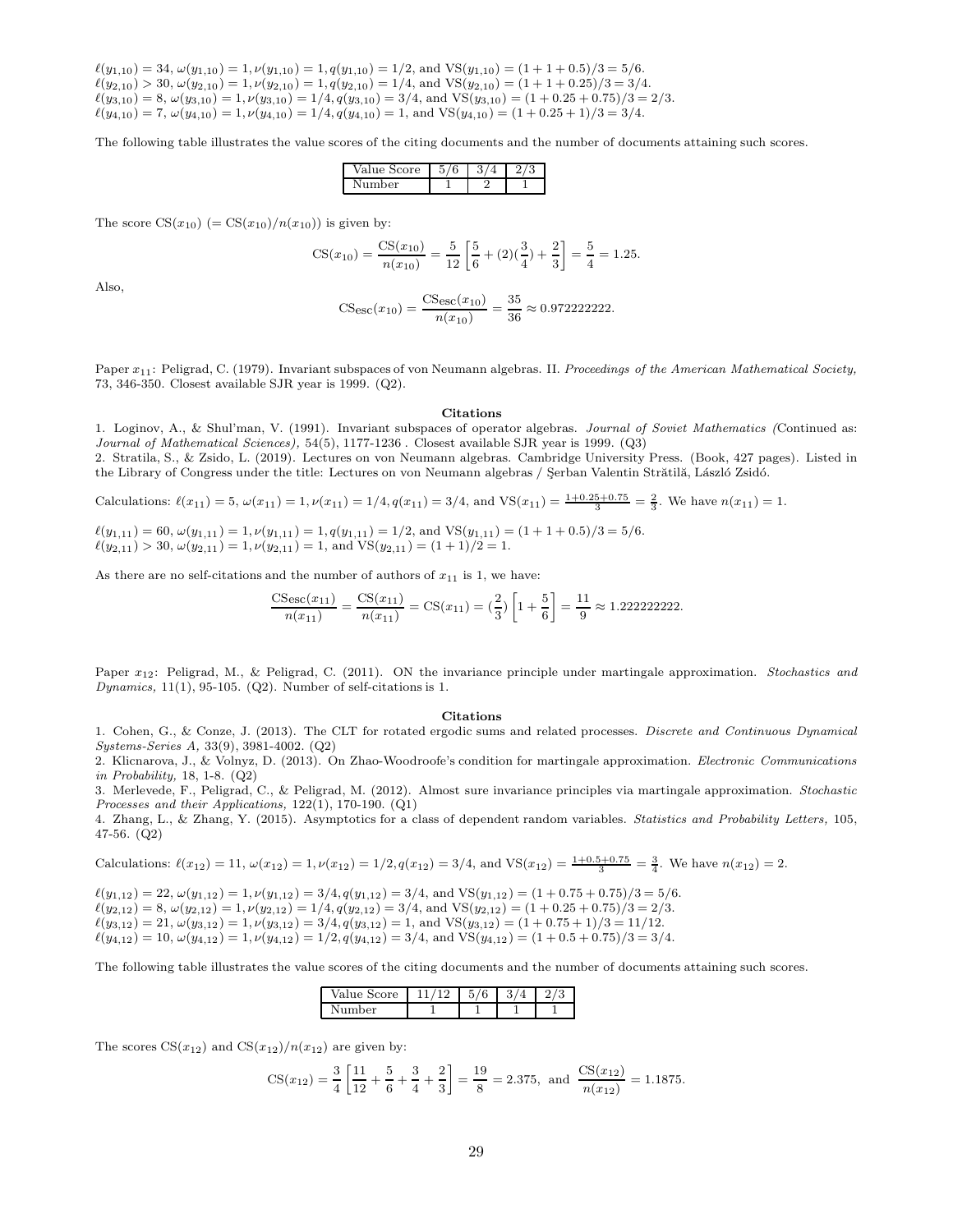Also,

$$
\text{CS}_{\text{esc}}(x_{12}) = \frac{27}{16}, \text{ and } \frac{\text{CS}_{\text{esc}}(x_{12})}{n(x_{12})} = \frac{27}{32} = 0.84375.
$$

Paper  $x_{13}$ : Osterburg, J., & Peligrad, C. (1991). A strong Connes spectrum for finite group actions of simple rings. Journal of Algebra, 142(2), 424-434. Closest available SJR year is 1999. (Q1). Number of self-citations is 1.

#### Citations

1. Alfaro, R. (1992). T-Galois extensions on rings and a submodule correspondence. Communications in Algebra, 20(6), 1777-1786. Closest available SJR year is 1999. (Q2)

2. Alfaro, R. (1992). Non-commutative separability and group actions, Publicacions Matematiques, 36(2A), 359-367. Closest available SJR year is 2003. (Q4)

3. Oinert, J. (2014). Simplicity of skew group rings of abelian groups. Communications in Algebra, 42(2), 831-841. (Q2)

4. Szymanski, W., & Peligrad, C. (1994). Saturated actions of finite dimensional Hopf\*-algebras on C\*-algebras. Mathematica Scandinavica, 75(2), 217-239. Closest available SJR year is 1999. (Q2)

Calculations:  $\ell(x_{13}) = 11$ ,  $\omega(x_{13}) = 1$ ,  $\nu(x_{13}) = 1/2$ ,  $q(x_{13}) = 1$ , and  $VS(x_{13}) = \frac{1+0.5+1}{3} = \frac{5}{6}$ . We have  $n(x_{13}) = 2$ .

 $\ell(y_{1,13}) = 10, \omega(y_{1,13}) = 1, \nu(y_{1,13}) = 1/2, q(y_{1,13}) = 3/4, \text{ and } \text{VS}(y_{1,13}) = (1 + 0.5 + 0.75)/3 = 3/4.$  $\ell(y_{2,13}) = 9, \omega(y_{2,13}) = 1, \nu(y_{2,13}) = 1/4, q(y_{2,13}) = 1/4$ , and  $\text{VS}(y_{2,13}) = (1 + 0.25 + 0.25)/3 = 1/2$ .  $\ell(y_{3,13}) = 11, \omega(y_{3,13}) = 1, \nu(y_{3,13}) = 1/2, q(y_{3,13}) = 3/4, \text{ and } \text{VS}(y_{3,13}) = (1 + 0.5 + 0.75)/3 = 3/4.$  $\ell(y_{4,13}) = 23, \omega(y_{4,13}) = 1, \nu(y_{4,13}) = 3/4, q(y_{4,13}) = 3/4, \text{ and } \text{VS}(y_{4,13}) = (1 + 0.75 + 0.75)/3 = 5/6.$ 

The following table illustrates the value scores of the citing documents and the number of documents attaining such scores.

| Value Score  | 6 |  |
|--------------|---|--|
| ımher<br>. . |   |  |

The scores  $CS(x_{13})$  of  $x_{13}$  and  $CS(x_{13})/n(x_{13})$  are given by:

$$
\text{CS}(x_{13}) = \frac{5}{6} \left[ \frac{5}{6} + (2)(\frac{3}{4}) + \frac{1}{2} \right] = \frac{85}{36} \approx 2.361111111, \text{ and } \frac{\text{CS}(x_{13})}{n(x_{13})} \approx 1.180555555.
$$

Also,

$$
CS_{\rm esc}(x_{13}) = \frac{5}{3}, \text{ and } \frac{CS_{\rm esc}(x_{13})}{n(x_{13})} = \frac{5}{6} \approx 0.83333333333.
$$

Paper  $x_{14}$ : Dumitru, R., & Peligrad, C. (2007). Compact quantum group actions on C\*-algebras and invariant derivations. Proceedings of the American Mathematical Society, 135(12), 3977-3984. (Q2). Number of self-citations is 3.

#### Citations

1. Dumitru, R. (2009). Simple and prime crossed products of C\*-algebras by compact quantum group coactions. Journal of Functional Analysis, 257(5), 1480-1492. (Q1)

2. Dumitru, R., & Peligrad, C. (2012). Spectra for compact quantum group coactions and crossed products. Transactions of the American Mathematical Society, 364(7), 3699-3713. (Q1)

3. Dumitru, R., & Peligrad, C. (2013). Nuclear and type I C\*-crossed products. Journal of Operator Theory, 69(1), 287-296. (Q2) 4. Peligrad, C. (2011). A Galois correspondence for compact group actions on C\*-algebras. Journal of Functional Analysis, 261(5), 1227-1235. (Q1)

Calculations: 
$$
\ell(x_{14}) = 8
$$
,  $\omega(x_{14}) = 1$ ,  $\nu(x_{14}) = 1/4$ ,  $q(x_{14}) = 3/4$ , and  $VS(x_{14}) = \frac{1+0.25+0.75}{3} = \frac{2}{3}$ . We have  $n(x_{14}) = 2$ .

 $\ell(y_{1,14}) = 13, \omega(y_{1,14}) = 1, \nu(y_{1,14}) = 1/2, q(y_{1,14}) = 1, \text{ and } \text{VS}(y_{1,14}) = (1 + 0.5 + 1)/3 = 5/6.$  $\ell(y_{2,14}) = 15, \omega(y_{2,14}) = 1, \nu(y_{2,14}) = 1/2, q(y_{2,14}) = 1, \text{ and } \text{VS}(y_{2,14}) = (1 + 0.5 + 1)/3 = 5/6.$  $\ell(y_{3,14}) = 10, \, \omega(y_{3,14}) = 1, \, \nu(y_{3,14}) = 1/2, \, q(y_{3,14}) = 3/4, \, \text{and } \text{VS}(y_{3,14}) = (1 + 0.5 + 0.75)/3 = 3/4.$  $\ell(y_{4,14}) = 9, \omega(y_{4,14}) = 1, \nu(y_{4,14}) = 1/4, q(y_{4,14}) = 1, \text{ and } \text{VS}(y_{4,14}) = (1 + 0.25 + 1)/3 = 3/4.$ 

The following table illustrates the value scores of the citing documents and the number of documents attaining such scores.

| score |  |
|-------|--|
| ۱er   |  |

The scores  $CS(x_{14})$  and  $CS(x_{14})/n(x_{14})$  are given by

$$
\text{CS}(x_{14}) = \frac{2}{3} \left[ (2)(\frac{5}{6}) + (2)(\frac{3}{4}) \right] = \frac{19}{9} \approx 2.111111111, \text{ and } \frac{\text{CS}(x_{14})}{n(x_{14})} = \frac{19}{18} \approx 1.055555555.
$$

Also,

$$
\text{CS}_{\text{esc}}(x_{14}) = \frac{5}{9}, \text{ and } \frac{\text{CS}_{\text{esc}}(x_{14})}{n(x_{14})} = \frac{5}{18} \approx 0.27777777777.
$$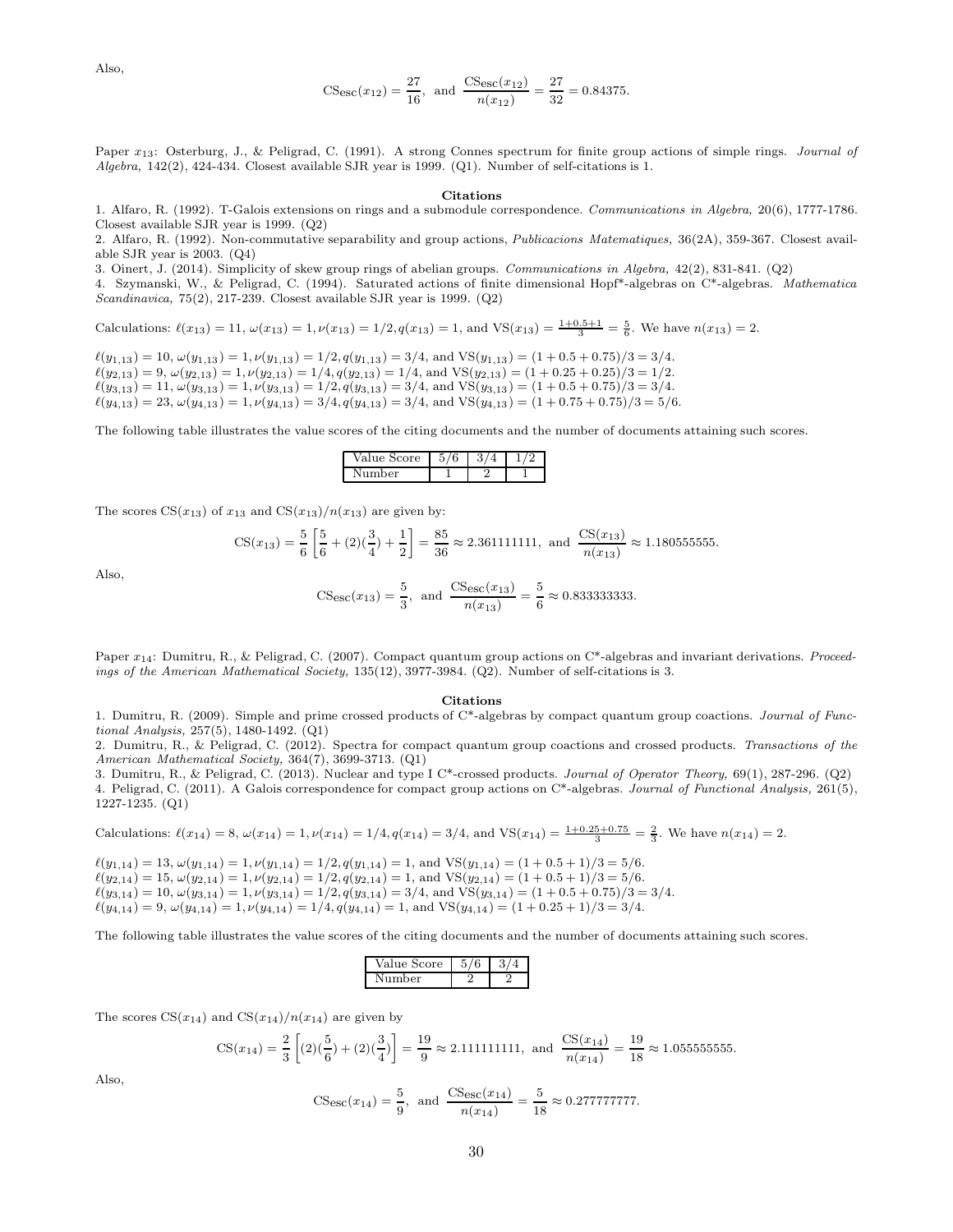Paper  $x_{15}$ : Peligrad, C. (2004). Strictly Cyclic Operator Algebras on Banach Spaces. Integral Equations and Operator Theory, 48(4), 557-560. (Q2). Number of self-citations is 1.

#### Citations

1. Chen, Q., & Fang, X. (2012). Strictly cyclic functionals, reflexivity, and hereditary reflexivity of operator algebras. Abstract and Applied Analysis, (12 pages). (Q2)

2. Dumitru, R., Peligrad, C., & Visinescu, B. (2011). Reflexivity of operator algebras of finite split strict multiplicity. Operators and Matrices, 5(2), 221-226. (Q3)

Calculations:  $\ell(x_{15}) = 4$ ,  $\omega(x_{15}) = 1$ ,  $\nu(x_{15}) = 1/4$ ,  $q(x_{15}) = 3/4$ , and  $VS(x_{15}) = \frac{1+0.25+0.75}{3} = \frac{2}{3}$ . We have  $n(x_{15}) = 1$ .

 $\ell(y_{1,15}) = 12, \omega(y_{1,15}) = 1, \nu(y_{1,15}) = 1/2, q(y_{1,15}) = 3/4$ , and  $\text{VS}(y_{1,15}) = (1 + 0.5 + 0.75)/3 = 3/4$ .  $\ell(y_{2,15}) = 6$ ,  $\omega(y_{2,15}) = 1$ ,  $\nu(y_{2,15}) = 1/4$ ,  $q(y_{2,15}) = 1/2$ , and  $VS(y_{2,15}) = (1 + 0.25 + 0.5)/3 = 7/12$ .

The score  $CS(x_{15})$  (=  $CS(x_{15})/n(x_{15})$ ) is given by:

CS(x15) = CS(x15) n(x15) = ( <sup>2</sup> 3 ) » 3 4 + 7 12 – = 8 9 ≈ 0.888888888.

Also,

$$
CS_{\rm esc}(x_{15}) = \frac{CS_{\rm esc}(x_{15})}{n(x_{15})} = 0.5.
$$

Paper  $x_{16}$ : Peligrad, C., & Rubinstein, S. (1984). Maximal subalgebras of C\*-crossed products. Pacific Journal of Mathematics, 110(2), 325-333. Closest available SJR year is 1999. (Q2). Number of self-citations is 2.

#### Citations

1. McAsey, M., Muhly, P. S., & Saito, K. S. (1984). Non-self-adjoint crossed products. III: Infinite algebras. Journal of Operator Theory,  $12(1)$ , 3-22. Closest available SJR year is 1999.  $(Q3)$ 

2. Peligrad, C., & Zsido, L. (2012). Maximal subalgebras of C\*-algebras associated with periodic flows. Journal of Functional Analysis, 262(8), 3626-3637. (Q1)

3. Peligrad, C. (2018). A solution of the maximality problem for one-parameter dynamical systems. Advances in Mathematics, 329, 742-780. (Q1)

Calculations:  $\ell(x_{16}) = 9$ ,  $\omega(x_{16}) = 1$ ,  $\nu(x_{16}) = 1/4$ ,  $q(x_{16}) = 3/4$ , and  $VS(x_{16}) = \frac{1+0.25+0.75}{3} = \frac{2}{3}$ . We have  $n(x_{16}) = 2$ .

 $\ell(y_{1,16}) = 20, \omega(y_{1,16}) = 1, \nu(y_{1,16}) = 3/4, q(y_{1,16}) = 1/2, \text{ and } \text{VS}(y_{1,16}) = (1 + 0.75 + 0.5)/3 = 3/4.$  $\ell(y_{2,16}) = 12, \omega(y_{2,16}) = 1, \nu(y_{2,16}) = 1/2, q(y_{2,16}) = 1$ , and  $\text{VS}(y_{2,16}) = (1 + 0.5 + 1)/3 = 5/6$ .  $\ell(y_{3,16}) = 39, \ \omega(y_{3,16}) = 1, \nu(y_{3,16}) = 1, q(y_{3,16}) = 1, \text{ and } \text{VS}(y_{3,16}) = (1 + 1 + 1)/3 = 1.$ 

The scores  $CS(x_{16})$  and  $CS(x_{16})/n(x_{16})$  are given by:

$$
\text{CS}(x_{16}) = \frac{2}{3} \left[ 1 + \frac{5}{6} + \frac{3}{4} \right] = \frac{31}{18} \approx 1.722222222, \text{ and } \frac{\text{CS}(x_{16})}{n(x_{16})} = \frac{31}{36} \approx 0.861111111.
$$

Also,

$$
\text{CSec}(x_{16}) = 0.5, \text{ and } \frac{\text{CSec}(x_{16})}{n(x_{16})} = 0.25.
$$

Paper  $x_{17}$ : Peligrad, C. (1986). Compact derivations of nest algebras. Proceedings of the American Mathematical Society, 97(4), 668-672. Closest available SJR year is 1999. (Q2).

#### Citations

1. Andreolas, G., & Anoussis, M. (2017). Compact multiplication operators on nest algebras. Journal of Operator Theory, 77(1), 171-189. (Q2)

2. Jiankui, L. (1999). Compact and weakly compact derivations of certain CSL algebras. Taiwanese Journal of Mathematics, 3(2), 243-249. (Q4)

Calculations: 
$$
\ell(x_{17}) = 5
$$
,  $\omega(x_{17}) = 1$ ,  $\nu(x_{17}) = 1/4$ ,  $q(x_{17}) = 3/4$ , and  $VS(x_{17}) = \frac{1+0.25+0.75}{3} = \frac{2}{3}$ . We have  $n(x_{17}) = 1$ .

 $\ell(y_{1,17}) = 19, \omega(y_{1,17}) = 1, \nu(y_{1,17}) = 1/2, q(y_{1,17}) = 3/4$ , and  $VS(y_{1,17}) = (1 + 0.5 + 0.75)/3 = 3/4$ .  $\ell(y_{2,17}) = 7$ ,  $\omega(y_{2,17}) = 1$ ,  $\nu(y_{2,17}) = 1/4$ ,  $q(y_{2,17}) = 1/4$ , and  $VS(y_{2,17}) = (1 + 0.25 + 0.25)/3 = 1/2$ .

As there are no self-citations and the number of authors of  $x_{17}$  is one, we have:

CSesc(x17) n(x17) = CS(x17) n(x17) = CS(x17) = ( <sup>2</sup> 3 ) » 3 4 + 1 2 – = 5 6 ≈ 0.833333333.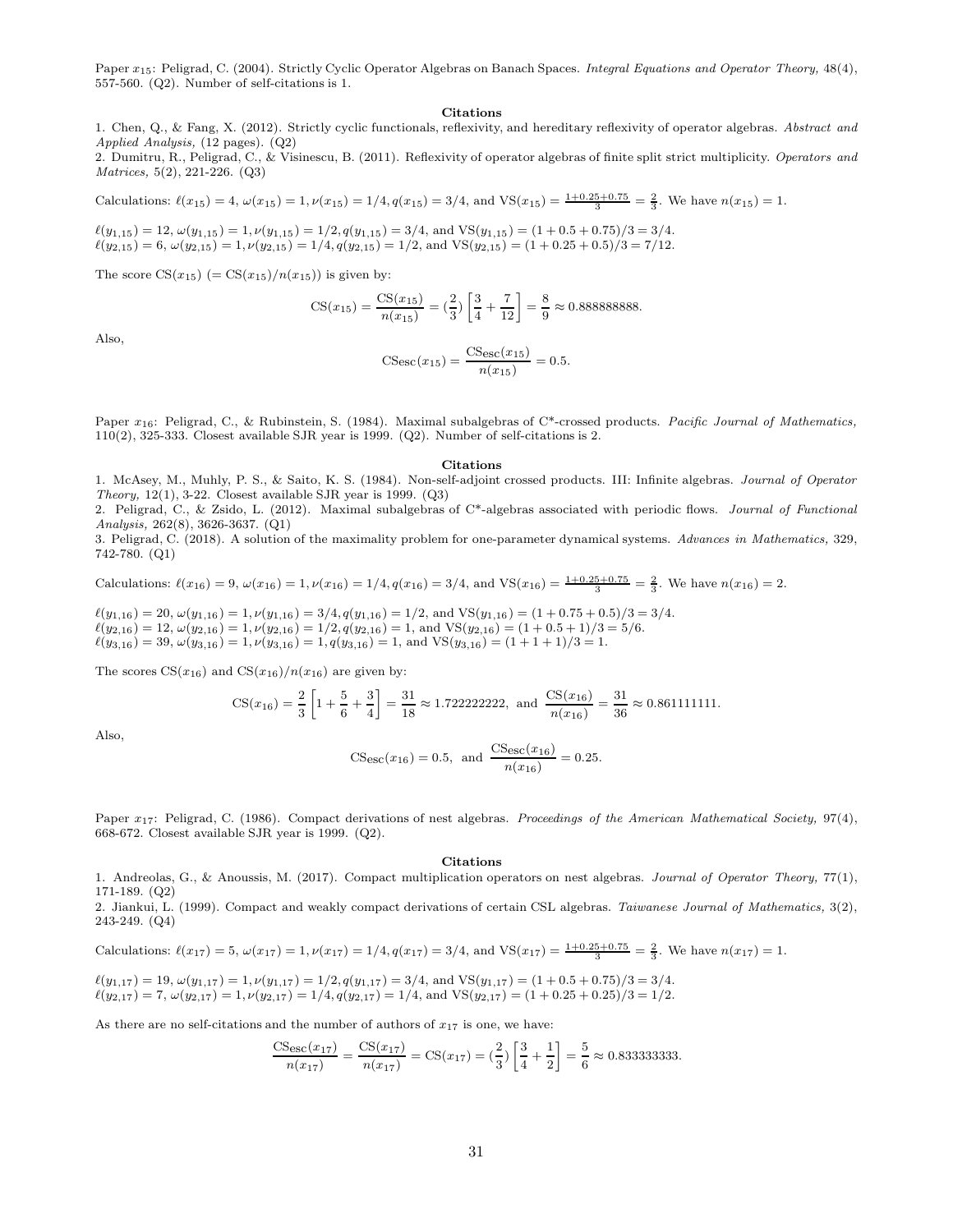Paper  $x_{18}$ : Longla, M., Peligrad, C., & Peligrad, M. (2012). On the functional central limit theorem for reversible Markov chains with nonlinear growth of the variance. Journal of Applied Probability,  $49(4)$ ,  $1091-1105$ . (Q2).

#### Citations

1. Basse-O'Connor, A., & Rosinski, J. (2013). On Levy's equivalence theorem in Skorohod space. High Dimensional Probability VI, The Banff Volume. Springer Basel, 219-225. Conference paper (not related to computer science).

See https://link.springer.com/book/10.1007/978-3-0348-0490-5 (Listed in the Library of Congress under the main title: High dimensional probability VI : the Banff volume / [edited by] Christian Houdre).

2. Deligiannidis, G., Peligrad, M., & Utev, S. (2015). Asymptotic variance of stationary reversible and normal Markov processes. Electronic Journal of Probability, 20, 26 pages. (Q1)

3. Longla, M. (2017). Remarks on limit theorems for reversible Markov processes and their applications. Journal of Statistical Planning and Inference, 187, 28-43. (Q2)

4. Peligrad, M. (2013). Asymptotic Properties for Linear Processes of Functionals of Reversible or Normal Markov Chains. High dimensional probability VI : the Banff volume. Springer Basel, 195-210. Conference paper (not related to computer science).

See https://link.springer.com/book/10.1007/978-3-0348-0490-5 (Listed in the Library of Congress under the main title: High dimensional probability VI : the Banff volume / [edited by] Christian Houdre).

5. Peligrad, M., & Utev, S. (2016). On the invariance principle for reversible Markov chains. Journal of Applied Probability, 53(2), 593-599. (Q2)

Calculations:  $\ell(x_{18}) = 15$ ,  $\omega(x_{18}) = 1$ ,  $\nu(x_{18}) = 1/2$ ,  $q(x_{18}) = 3/4$ , and  $VS(x_{18}) = \frac{1+0.5+0.75}{3} = \frac{3}{4}$ . We have  $n(x_{18}) = 3$ .

 $\ell(y_{1,18}) = 7, \ \omega(y_{1,18}) = 1/2, \nu(y_{1,18}) = 1/4, \text{ and } \text{VS}(y_{1,18}) = (0.5 + 0.25)/2 = 3/8.$  $\ell(y_{2,18}) = 26, \omega(y_{2,18}) = 1, \nu(y_{2,18}) = 3/4, q(y_{2,18}) = 1, \text{ and } \text{VS}(y_{2,18}) = (1 + 0.75 + 1)/3 = 11/12.$  $\ell(y_{3,18}) = 16, \omega(y_{3,18}) = 1, \nu(y_{3,18}) = 1/2, q(y_{3,18}) = 3/4, \text{ and } \text{VS}(y_{3,18}) = (1 + 0.5 + 0.75)/3 = 3/4.$  $\ell(y_{4,18}) = 16, \, \omega(y_{4,18}) = 3/4, \nu(y_{4,18}) = 1/2, \text{ and } \text{VS}(y_{4,18}) = (0.5 + 0.5)/2 = 1/2.$  $\ell(y_{5,18}) = 7, \omega(y_{5,18}) = 1, \nu(y_{5,18}) = 1/4, q(y_{5,18}) = 3/4, \text{ and } \text{VS}(y_{5,18}) = (1 + 0.25 + 0.75)/3 = 2/3.$ 

The following table illustrates the value scores of the citing documents and the number of documents attaining such scores.

| ore<br>΄al      | ບ | . .<br>υ | ಀ<br>◡ |
|-----------------|---|----------|--------|
| ٦.<br>.1er<br>ິ |   |          |        |

As there are no self-citations of  $x_{18}$ , we have:

$$
\text{CSec}(x_{18}) = \text{CS}(x_{18}) = \frac{3}{4} \left[ \frac{11}{12} + \frac{3}{4} + \frac{2}{3} + \frac{1}{2} + \frac{3}{8} \right] = \frac{77}{32} = 2.40625, \text{ and } \frac{\text{CSec}(x_{18})}{n(x_{18})} = \frac{\text{CS}(x_{18})}{n(x_{18})} = \frac{77}{96} \approx 0.802083333.
$$

Paper  $x_{19}$ : Peligrad, C., & Zsido, L. (2012). Maximal subalgebras of C\*-algebras associated with periodic flows. Journal of Functional Analysis, 262(8), 3626-3637. (Q1). Number of self-citations is 1.

#### Citations

1. Kishimoto, A. (2013). Maximality of the analytic subalgebras of C\*-algebras with flows. Journal of the Korean Mathematical Society, 50(6), 1333-1348. (Q3)

2. Peligrad, C. (2018). A solution of the maximality problem for one-parameter dynamical systems. Advances in Mathematics, 329, 742-780. (Q1)

Calculations:  $\ell(x_{19}) = 12$ ,  $\omega(x_{19}) = 1$ ,  $\nu(x_{19}) = 1/2$ ,  $q(x_{19}) = 1$ , and  $VS(x_{19}) = \frac{1+0.5+1}{3} = \frac{5}{6}$ . We have  $n(x_{19}) = 2$ .

 $\ell(y_{1,19}) = 16, \omega(y_{1,19}) = 1, \nu(y_{1,19}) = 1/2, q(y_{1,19}) = 1/2, \text{ and } \text{VS}(y_{1,19}) = (1 + 0.5 + 0.5)/3 = 2/3.$  $\ell(y_{2,19}) = 39, \omega(y_{2,19}) = 1, \nu(y_{2,19}) = 1, q(y_{2,19}) = 1, \text{ and } \text{VS}(y_{2,19}) = (1 + 1 + 1)/3 = 1.$ 

The scores  $CS(x_{19})$  and  $CS(x_{19})/n(x_{19})$  are given by

$$
\text{CS}(x_{19}) = \left(\frac{5}{6}\right) \left[\frac{2}{3} + 1\right] = \frac{25}{18} \approx 1.3888888888, \text{ and } \frac{\text{CS}(x_{19})}{n(x_{19})} = \frac{25}{36} \approx 0.694444444.
$$

Also,

$$
\text{CS}_{\text{esc}}(x_{19}) = \frac{5}{9}, \text{ and } \frac{\text{CS}_{\text{esc}}(x_{19})}{n(x_{19})} = \frac{5}{18} \approx 0.27777777777.
$$

Paper  $x_{20}$ : Peligrad, C. (1990). A remark on invariant operator ranges. Integral Equations and Operator Theory, 13(1), 145-147. Closest available SJR year is 1999. (Q3).

#### Citations

1. Fleming, R., Narayan, S., & Ong, S. (1992). A note on operator norm inequalities. Integral Equations and Operator Theory, 15(5), 722-729. Closest available SJR year is 1999. (Q3)

2. Ong, S. (1991). When is the range of a normal operator invariant? Integral Equations and Operator Theory, 14(3), 455-457. Closest available SJR year is 1999. (Q3)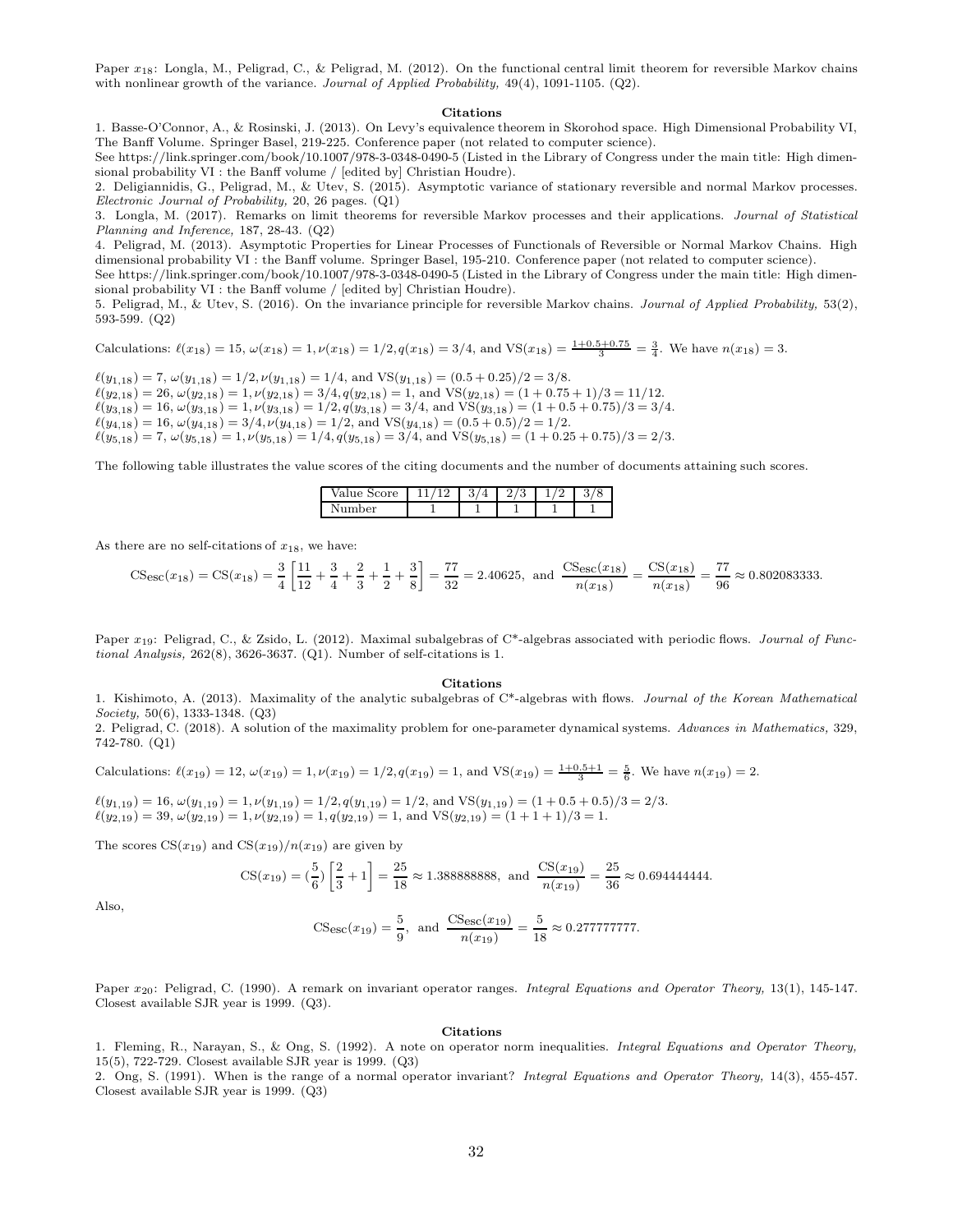Calculations: 
$$
\ell(x_{20}) = 3
$$
,  $\omega(x_{20}) = 1$ ,  $\nu(x_{20}) = 1/4$ ,  $q(x_{20}) = 1/2$ , and  $VS(x_{20}) = \frac{1+0.25+0.5}{3} = \frac{7}{12}$ . We have  $n(x_{20}) = 1$ .

$$
\ell(y_{1,20}) = 8, \omega(y_{1,20}) = 1, \nu(y_{1,20}) = 1/4, q(y_{1,20}) = 1/2, \text{ and } VS(y_{1,20}) = (1 + 0.25 + 0.5)/3 = 7/12.
$$
  

$$
\ell(y_{2,20}) = 3, \omega(y_{2,20}) = 1, \nu(y_{2,20}) = 1/4, q(y_{2,20}) = 1/2, \text{ and } VS(y_{2,20}) = (1 + 0.25 + 0.5)/3 = 7/12.
$$

As there are no self-citations of  $x_{20}$  and the number of authors of the paper is one, we have:

$$
\frac{\text{CS}_{\text{esc}}(x_{20})}{n(x_{20})} = \frac{\text{CS}(x_{20})}{n(x_{20})} = \text{CS}(x_{20}) = \left(\frac{7}{12}\right)\left[\frac{7}{12} + \frac{7}{12}\right] = \frac{49}{72} \approx 0.680555555.
$$

Paper  $x_{21}$ : Peligrad, C. (2016). Invariant subspaces of algebras of analytic elements associated with periodic flows on W\*-algebras. Houston Journal of Mathematics, 42(4), 1331-1344. (Q3).

#### Citations

1. Bickerton, R., & Kakariadis, E. (2018). Free multivariate w\*-semicrossed products: Reflexivity and the bicommutant property. Canadian Journal of Mathematics, 70(6), 1201-1235. (Q1)

Calculations: 
$$
\ell(x_{21}) = 14
$$
,  $\omega(x_{21}) = 1$ ,  $\nu(x_{21}) = 1/2$ ,  $q(x_{21}) = 1/2$ , and  $VS(x_{21}) = \frac{1+0.5+0.5}{3} = \frac{2}{3}$ . We have  $n(x_{21}) = 1$ .

$$
\ell(y_{1,21}) = 35, \, \omega(y_{1,21}) = \nu(y_{1,21}) = q(y_{1,21}) = 1, \text{ and } \text{VS}(y_{1,21}) = (1+1+1)/3 = 1.
$$

As there are no self-citations of  $x_{21}$  and the number of authors of the paper is one, we have:

CSesc(x21) n(x21) = CS(x21) n(x21) = CS(x21) = CS(x21) n(x21) = ( <sup>2</sup> 3 )(1) = <sup>2</sup> 3 ≈ 0.666666666.

Paper  $x_{22}$ : Merlevede, F., Peligrad, C., & Peligrad, M. (2015). On the universality of spectral limit for random matrices with martingale differences entries. Random Matrices: Theory and Applications, 4(1), 27 pages. Closest available SJR year is 2018. (Q2).

#### Citations

1. Chakrabarty, A., Hazra, R. S., & Sarkar, D. (2016). From random matrices to long range dependence. Random Matrices: Theory and Applications, 5(2), 50 pages. Closest available SJR year is 2018. (Q2)

2. Lowe, M., & Schubert, K. (2019). On the limiting spectral density of random matrices filled with stochastic processes. Random Operators and Stochastic Equations, 27(2), 23 pages. Closest available SJR year is 2018. (Q4)

3. Yaskov, P. (2016). Necessary and sufficient conditions for the Marchenko-Pastur theorem. Electronic Communications in Probability, 21, paper number 73, 1-8. (Q2)

Calculations: 
$$
\ell(x_{22}) = 27
$$
,  $\omega(x_{22}) = 1$ ,  $\nu(x_{22}) = 3/4$ ,  $q(x_{22}) = 3/4$ , and  $VS(x_{22}) = \frac{1+0.75+0.75}{3} = \frac{5}{6}$ . We have  $n(x_{22}) = 3$ .

 $\ell(y_{1,22}) = 50, \omega(y_{1,22}) = 1, \nu(y_{1,22}) = 1, q(y_{1,22}) = 3/4$ , and  $VS(y_{1,22}) = (1 + 1 + 0.75)/3 = 11/12$ .  $\ell(y_{2,22}) = 23, \omega(y_{2,22}) = 1, \nu(y_{2,22}) = 3/4, q(y_{2,22}) = 1/4, \text{ and } \text{VS}(y_{2,22}) = (1 + 0.75 + 0.25)/3 = 2/3.$  $\ell(y_{3,22}) = 8$ ,  $\omega(y_{3,22}) = 1$ ,  $\nu(y_{3,22}) = 1/4$ ,  $q(y_{3,22}) = 3/4$ , and VS $(y_{3,22}) = (1 + 0.25 + 0.75)/3 = 2/3$ .

As there are no self-citations of  $x_{22}$ , we have:

$$
\text{CSesc}(x_{22}) = \text{CS}(x_{22}) = \frac{5}{6} \left[ \frac{11}{12} + (2)\left(\frac{2}{3}\right) \right] = \frac{15}{8} = 1.875, \text{ and } \frac{\text{CSesc}(x_{22})}{n(x_{22})} = \frac{\text{CS}(x_{22})}{n(x_{22})} = \frac{5}{8} = 0.625.
$$

Paper  $x_{23}$ : Barrera, D., Peligrad, C., & Peligrad, M. (2016). On the functional CLT for stationary Markov chains started at a point. Stochastic Processes and their Applications, 126(7), 1885-1900. (Q1).

#### Citations

1. Giraudo, D. (2016). Integrability conditions on coboundary and transfer function for limit theorems. ALEA, Latin American Journal of Probability and Mathematical Statistics, 13(1), 399-415. (Q2)

2. Jakubowski, A., & Truszczynski P. (2018). Quenched phantom distribution functions for Markov chains. Statistics and Probability Letters, 137, 79-83. (Q3)

3. Zhang, N., Reding, L., & Peligrad, M. (2019). On the quenched central limit theorem for stationary random fields under projective criteria. Journal of Theoretical Probability, 23 pages. (Q2)

Calculations:  $\ell(x_{23}) = 6$ ,  $\omega(x_{23}) = 1$ ,  $\nu(x_{23}) = 1/4$ ,  $q(x_{23}) = 1$ , and  $VS(x_{23}) = \frac{1+0.25+1}{3} = \frac{3}{4}$ . We have  $n(x_{23}) = 3$ .

 $\ell(y_{1,23}) = 17, \omega(y_{1,23}) = 1, \nu(y_{1,23}) = 1/2, q(y_{1,23}) = 3/4$ , and  $\text{VS}(y_{1,23}) = (1 + 0.5 + 0.75)/3 = 3/4$ .  $\ell(y_{2,23}) = 5$ ,  $\omega(y_{2,23}) = 1$ ,  $\nu(y_{2,23}) = 1/4$ ,  $q(y_{2,23}) = 1/2$ , and  $\text{VS}(y_{2,23}) = (1 + 0.25 + 0.5)/3 = 7/12$ .  $\ell(y_{3,23}) = 23, \omega(y_{3,23}) = 1, \nu(y_{3,23}) = 3/4, q(y_{3,23}) = 3/4, \text{ and } \text{VS}(y_{3,23}) = (1 + 0.75 + 0.75)/3 = 5/6.$ 

The following table illustrates the value scores of the citing documents and the number of documents attaining such scores.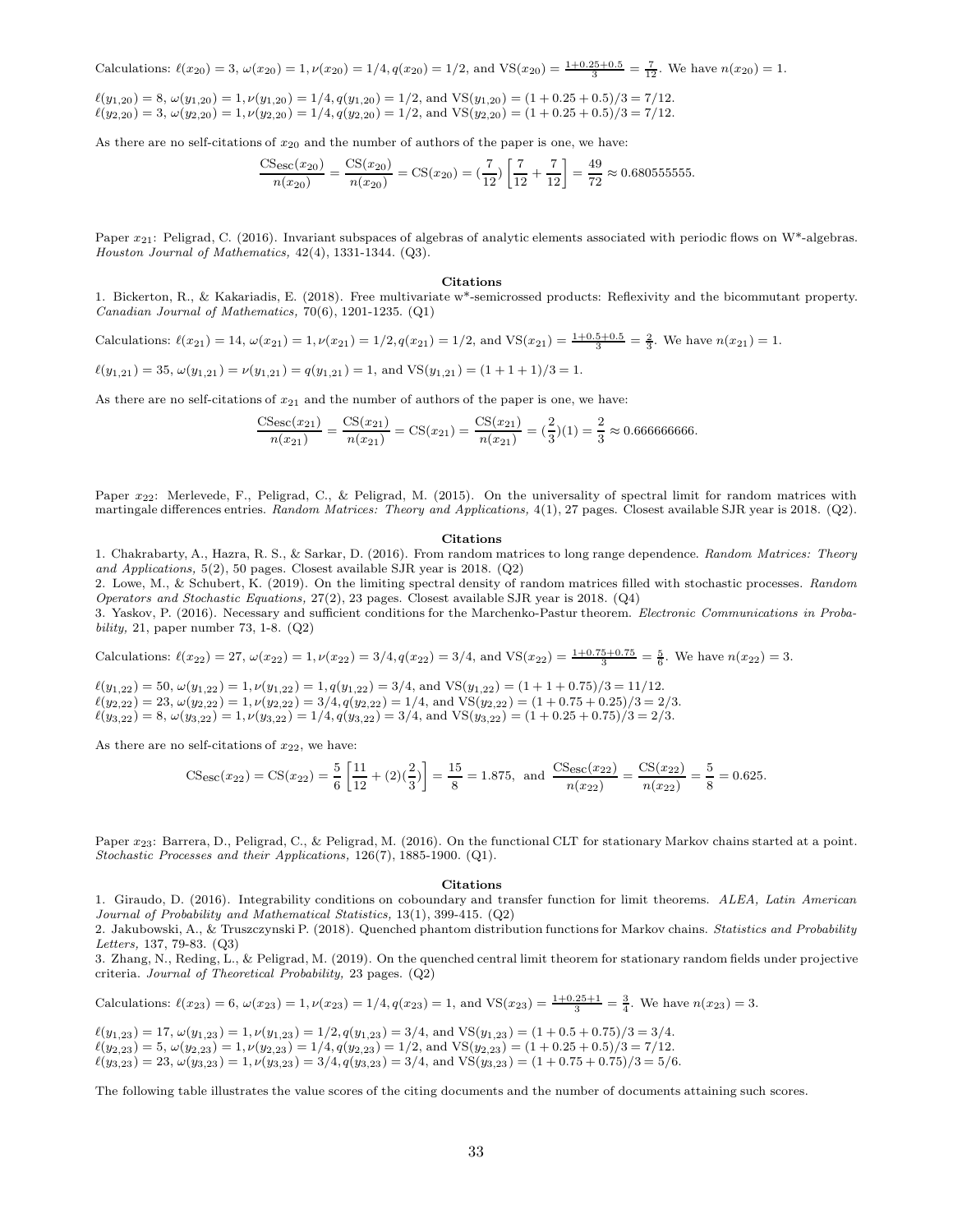| Value Score | 6 |  |
|-------------|---|--|
| Number      |   |  |

As there are no self-citations of  $x_{23}$ , we have:

$$
\text{CS}_{\text{esc}}(x_{23}) = \text{CS}(x_{23}) = \frac{3}{4} \left[ \frac{5}{6} + \frac{3}{4} + \frac{7}{12} \right] = \frac{13}{8} = 1.625, \text{ and } \frac{\text{CS}_{\text{esc}}(x_{23})}{n(x_{23})} = \frac{\text{CS}(x_{23})}{n(x_{23})} = \frac{13}{24} \approx 0.541666666.
$$

Paper  $x_{24}$ : Peligrad, C., & Peligrad, M. (2016). The limiting spectral distribution in terms of spectral density. Random Matrices: Theory and Applications, 5(1), 19 pages. Closest available SJR year is 2018. (Q2).

#### Citations

1. Che, Z. (2017). Universality of random matrices with correlated entries. Electronic Journal of Probability, 22, paper number 30, 38 pages. (Q1)

Calculations: 
$$
\ell(x_{24}) = 19
$$
,  $\omega(x_{24}) = 1$ ,  $\nu(x_{24}) = 1/2$ ,  $q(x_{24}) = 3/4$ , and  $VS(x_{24}) = \frac{1+0.5+0.75}{3} = \frac{3}{4}$ . We have  $n(x_{24}) = 2$ .

$$
\ell(y_{1,24}) = 38, \, \omega(y_{1,24}) = \nu(y_{1,24}) = q(y_{1,24}) = 1, \text{ and } \text{VS}(y_{1,24}) = (1+1+1)/3 = 1.
$$

As there are no self-citations of  $x_{24}$ , we have:

$$
\text{CSesc}(x_{24}) = \text{CS}(x_{24}) = \left(\frac{3}{4}\right)(1) = \frac{3}{4} = 0.75, \text{ and } \frac{\text{CSesc}(x_{24})}{n(x_{24})} = \frac{\text{CS}(x_{24})}{n(x_{24})} = 0.375.
$$

Paper x25: Dumitru, R., & Peligrad, C. (2012). Spectra for compact quantum group coactions and crossed products. Transactions of the American Mathematical Society, 364, 3699-3713. (Q1). Number of self-citations is 1.

#### Citations

1. Dumitru, R., & Peligrad, C. (2013). Nuclear and Type I C<sup>\*</sup>-crossed products. Journal of Operator Theory, 69(1), 287-296. (Q2)

Calculations:  $\ell(x_{25}) = 15$ ,  $\omega(x_{25}) = 1$ ,  $\nu(x_{25}) = 1/2$ ,  $q(x_{25}) = 1$ , and  $VS(x_{25}) = \frac{1+0.5+1}{3} = \frac{5}{6}$ . We have  $n(x_{25}) = 2$ .

 $\ell(y_{1,25}) = 10$ ,  $\omega(y_{1,25}) = 1$ ,  $\nu(y_{1,25}) = 1/2$ ,  $q(y_{1,25}) = 3/4$ , and  $VS(y_{1,25}) = (1 + 0.5 + 0.75)/3 = 3/4$ .

The scores  $CS(x_{25})$  and  $CS(x_{25})/n(x_{25})$  are given by:

$$
\text{CS}(x_{25}) = \left(\frac{5}{6}\right)\left(\frac{3}{4}\right) = \frac{5}{8} = 0.625, \text{ and } \frac{\text{CS}(x_{25})}{n(x_{25})} = \frac{5}{16} = 0.3125.
$$

Also, as the only citations of  $x_{25}$  is self-citation, we have:

$$
\frac{\text{CS}_{\text{esc}}(x_{25})}{n(x_{25})} = \text{CS}_{\text{esc}}(x_{25}) = 0.
$$

Paper  $x_{26}$ : Merlevede, F., Peligrad, C., & Peligrad, M. (2014). Reflexive operator algebras on Banach spaces. Pacific Journal of Mathematics, 267(2), 451-464. (Q1).

#### Citations

1. Hosseini, P. S., & Yousefi, B. (2019). On the J -reflexive sequences. Turkish Journal of Mathematics, 43(5), 2371-2376. Closest available SJR year is 2018. (Q3).

Calculations: 
$$
\ell(x_{26}) = 14
$$
,  $\omega(x_{26}) = 1$ ,  $\nu(x_{26}) = 1/2$ ,  $q(x_{26}) = 1$ , and  $VS(x_{26}) = \frac{1+0.5+1}{3} = \frac{5}{6}$ . We have  $n(x_{26}) = 3$ .

$$
\ell(y_{1,26}) = 6, \ \omega(y_{1,26}) = 1, \ \nu(y_{1,26}) = 1/4, \ q_{1,26} = 1/2, \text{ and } \text{VS}(y_{1,26}) = (1 + 0.25 + 0.5)/3 = 7/12.
$$

As there are no self-citations of  $x_{26}$ , we have

$$
\text{CSesc}(x_{26}) = \text{CS}(x_{26}) = \left(\frac{5}{6}\right)\left(\frac{7}{12}\right) = \frac{35}{72} \approx 0.486111111, \text{ and } \frac{\text{CSesc}(x_{26})}{n(x_{26})} = \frac{\text{CS}(x_{26})}{n(x_{26})} = \frac{35}{216} \approx 0.162037037.
$$

Paper x<sub>27</sub>: Peligrad, C. (2018). A solution of the maximality problem for one-parameter dynamical systems. Advances in Mathematics, 329, 742-780. (Q1). From (6), we get  $VS(x_{27}) = 1$ . We have  $n(x_{27}) = 1$ .

Paper x<sub>28</sub>: Peligrad, C. (2011). A Galois correspondence for compact group actions on C\*-algebras. Journal of Functional Analysis, 261, 1227-1235. (Q1). From (6), we obtain  $VS(x_{28}) = 3/4$ . We have  $n(x_{28}) = 1$ .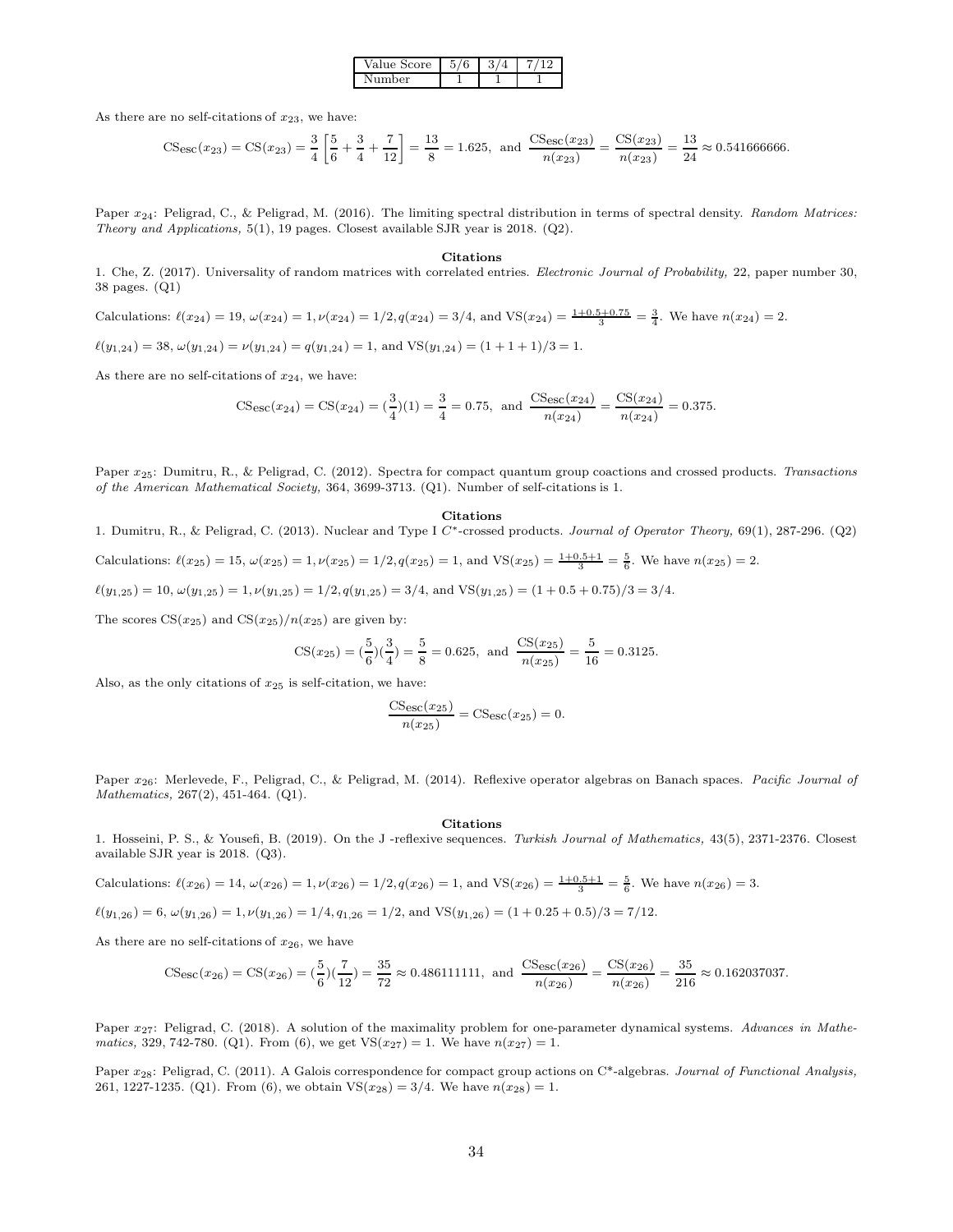Paper  $x_{29}$ : Peligrad, C. (1990). Duality type results and ergodic actions of simple lie groups on operator algebras. Rocky Mountain Journal of Mathematics,  $20(2)$ , 503-510. Closest available SJR year is 1999; a Q3 journal. From (6), we get  $VS(x_{29}) = 7/12$ . We have  $n(x_{29}) = 1$ .

Paper x30: Peligrad, C. (1975). Invariant subspaces of von Neumann algebras. Acta Scientiarum Mathematicarum (Szeged), 37(3- 4), 273-277. Closest available SJR year is 2007; a Q4 journal. From  $(6)$ , we obtain VS $(x_{30}) = 1/2$ . We have  $n(x_{30}) = 1$ .

Paper  $x_{31}$ : Dumitru, R., & Peligrad, C. (2013). Nuclear and type I C\*-crossed products. Journal of Operator Theory, 69(1), 287-296. (Q2). From (6), we get  $VS(x_{31}) = 3/4$ . We have  $n(x_{31}) = 2$ .

Paper x32: Goodman, F., Jorgensen, P., & Peligrad C. (1986). Smooth derivations commuting with lie group actions. Mathematical Proceedings of the Cambridge Philosophical Society, 99(2), 307-314. Closest available SJR year is 1999; a Q1 journal. From (6), we obtain  $VS(x_{32}) = 3/4$ . We have  $n(x_{32}) = 3$ .

Paper x<sub>33</sub>: Peligrad, C., & Zsido, L. (1973). A Riesz decomposition theorem in W<sup>\*</sup>-algebras. Acta Scientiarum Mathematicarum (Szeged), 34, 317-322. Closest available SJR year is 2007; a Q4 journal. From (6), we get VS( $x_{33}$ ) = 1/2. We have  $n(x_{33}) = 2$ .

Paper x<sub>34</sub>: Dumitru, R., Peligrad, C., & Visinescu, B. (2011). Reflexivity of operator algebras of finite split strict multiplicity. *Operators and Matrices*, 5, 221-226. (Q3). From (6), we obtain  $VS(x_{34}) = 7/12$ . We have  $n(x_{34}) = 3$ .

It follows from the value scores  $VS(x_i)$  and the number of authors  $n(x_i)$ ,  $i = 1, \ldots, 34$ , that the creative work score CWS(P) of C. Peligrad (see (10) in the paper) at the year 2019 is given by:

$$
\begin{aligned}\n\text{CWS(P)} &= \sum_{i=1}^{34} \frac{\text{VS}(x_i)}{n(x_i)} \\
&= (5/12) + (5/6) + (5/6) + (3/8) + (5/12) + (5/12) + (11/36) + (2/9) + (5/6) + (5/12) \\
&\quad + (2/3) + (3/8) + (5/12) + (1/3) + (2/3) + (1/3) + (2/3) + (1/4) + (5/12) + (7/12) \\
&\quad + (2/3) + (5/18) + (1/4) + (3/8) + (5/12) + (5/18) + 1 + (3/4) + (7/12) + (1/2) \\
&\quad + (3/8) + (1/4) + (1/4) + (7/36) \\
&= 8 + (143/18) = (287/18) \\
&\approx 15.94444444.\n\end{aligned}
$$

Also, from the calculated values  $\frac{CS(x_i)}{n(x_i)}$ ,  $i = 1, \ldots, 26$ , we see that the creative work citation score **CWCS**(P) of C. Peligrad (see (11) in the paper) at the year 2019 is given by:

$$
\begin{array}{rcl}\n\textbf{CWCS}(\text{P}) &=& \sum_{i=1}^{26} \frac{\text{CS}(x_i)}{n(x_i)} \\
&=& 10.72916666 + 8.055555555 + 4.166666666 + 3.71875 + 3.055555555 + 2.222222222 \\
&+2.189814814 + 1.703703703 + 1.319444444 + 1.25 + 1.2222222222 + 1.1875 \\
&+1.180555555 + 1.055555555 + 0.888888888 + 0.861111111 + 0.833333333 + 0.802083333 \\
&+ 0.694444444 + 0.680555555 + 0.66666666 + 0.625 + 0.54166666 + 0.375 \\
&+ 0.3125 + 0.162037037 \\
&=& 31.94791664 + 8.872685183 + 5.621527775 + 3.583333331 + 0.474537037 \\
&=& 50.49999996.\n\end{array}
$$

Furthermore, from the calculated values  $\frac{\text{CS}_{\text{esc}}(x_i)}{n(x_i)}$ ,  $i = 1, \ldots, 26$ , we deduce that the score  $\text{CWCS}_{\text{esc}}(P)$  of C. Peligrad (see (12) in the paper) at the year 2019 is given by:

$$
\begin{array}{rcl}\n\textbf{CWCS}_{\text{esc}}(P) & = & \sum_{i=1}^{26} \frac{\text{CS}_{\text{esc}}(x_i)}{n(x_i)} \\
& & 9.826388888 + 3.402777777 + 3.611111111 + 3.46875 + 2.2222222222 + 2.222222222 \\
& & + 1.960648148 + 1.333333333 + 0.972222222 + 1.222222222 + 0.84375 + 0.833333333 \\
& & + 0.277777777 + 0.5 + 0.25 + 0.833333333 + 0.802083333 + 0.277777777 + 0.68055555 \\
& & + 0.666666666 + 0.625 + 0.541666666 + 0.375 + 0.162037037 \\
& & & & 24.75347221 + 7.165509258 + 3.621527775 + 2.370370369 \\
& & & & 37.91087961.\n\end{array}
$$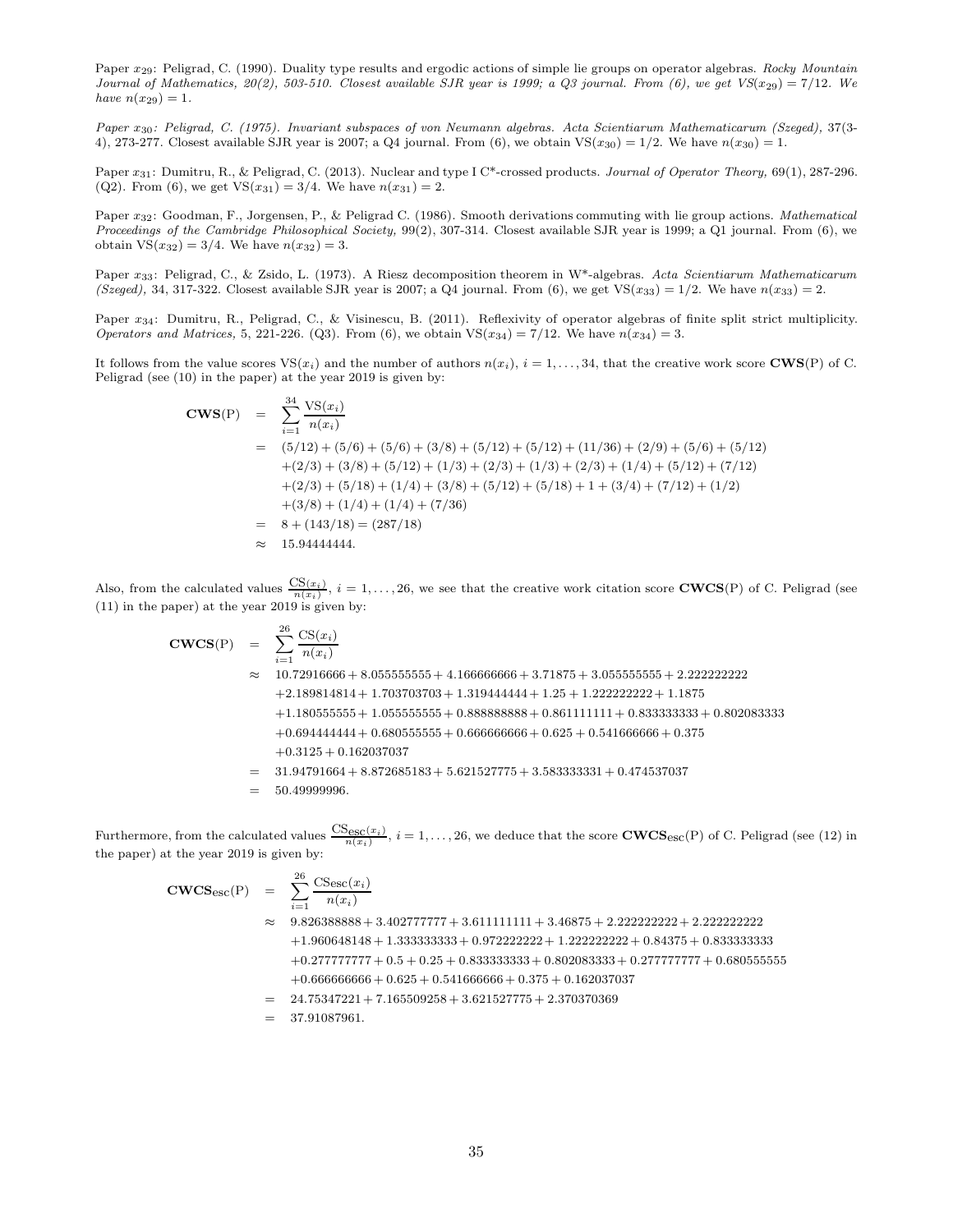#### Details of the Research Work of F. O. Farid

Paper x<sub>1</sub>: Farid, F. O. (1995). Criteria for the invertibility of diagonally dominant matrices. *Linear Algebra and Its Applications*, 215, 63-93. Closest available SJR year is 1999. (Q2). Number of self citations is four.

#### Citations

1. Bang, H. J., Gesbert, D., & Orten, P. (2012). On the rate gap between multi- and single-cell processing under opportunistic scheduling. IEEE Transactions on Signal Processing,  $60(1)$ ,  $415-425$ . (Q1)

2. Cavenagh, N. J., Donovan, D. M., & Demirkale, F. (2017). Orthogonal trades in complete sets of MOLS. The Electronic Journal of Combinatorics, 24(3), 15 pages. No SJR is available, but the journal is listed in the Library of Congress as a periodical.

3. Chen, L., Song, J.-S., & Zhang, Y. (2017). Serial inventory systems with Markov-modulated demand: Derivative bounds, asymptotic analysis, and insights. Operations Research, 65(5), 53 pages. (Q1)

4. Farid, F. O. (2005).  $\ell_p$ -Diagonally dominant symmetric operators. Positivity, 9(1), 97-114. (Q3)

5. Farid, F. O., Wang, Q.-W., & Zhang, F. (2011). On the eigenvalues of quaternion matrices. Linear and Multilinear Algebra, 59(4), 451-473. (Q2)

6. Farid, F. O. (2011). Notes on matrices with diagonally dominant properties. Linear Algebra and Its Applications, 435(11), 2793-2812. (Q2)

7. Farid, F. O. (2019). On three classes of matrices with variants of the diagonal dominance property. Linear Algebra and Its Applications, 579, 382-418. (Q1)

8. Gil, M. I. (2001). On invertibility and positive invertibility of matrices. Linear Algebra and its Applications, 327(1-3), 95-104. (Q2)

9. Gil, M. I. (2003). Invertibility conditions for block matrices and estimates for norms of inverse matrices. The Rocky Mountain Journal of Mathematics, 33(4), 1323-1335. (Q4)

10. Gil, M. I. (2003). Invertibility of Finite Matrices. In: Operator functions and localization of spectra. Lecture notes in mathematics. Springer, Berlin, Heidelberg; 2003. Volume 1830. pp. 35-48. Closest available SJR year is 2006. (Q4)

11. Moraca, N. (2017). Characterization of diagonally dominant H-matrices. Publications de l'Institut Mathematique, 101(115), 65-73. (Q4)

12. Shivakumar, P. N., Sivakumar, K. C., & Zhang, Y. (2016). Infinite Matrices and their Recent Applications. Switzerland: Springer International Publishing. (Monograph. Listed in the Library of Congress under the Main title: Infinite matrices and their recent applications / Pappur Nagappa Shivakumar).

Calculations:  $\ell(x_1) = 31$ ,  $\omega(x_1) = 1$ ,  $\nu(x_1) = 1$ ,  $q(x_1) = 3/4$ , and  $VS(x_1) = \frac{1+1+0.75}{3} = \frac{11}{12}$  (see equation (6) in the paper).

 $\ell(y_{11}) = 11, \omega(y_{11}) = 1, \nu(y_{11}) = 1/2, q(y_{11}) = 1, \text{ and } \text{VS}(y_{11}) = (1 + 0.5 + 1)/3 = 5/6.$  $\ell(y_{21}) = 15, \, \omega(y_{21}) = 1, \, \nu(y_{21}) = 1/2, \, \text{and } \text{VS}(y_{21}) = (1 + 0.5)/2 = 3/4.$  $\ell(y_{31}) = 53, \ \omega(y_{31}) = 1, \nu(y_{31}) = 1, q(y_{31}) = 1, \text{ and } \text{VS}(y_{31}) = (1 + 1 + 1)/3 = 1.$  $\ell(y_{41}) = 18, \, \omega(y_{41}) = 1, \, \nu(y_{41}) = q(y_{41}) = 1/2, \, \text{and } \text{VS}(y_{41}) = (1 + 0.5 + 0.5)/3 = 2/3.$  $\ell(y_{51}) = 23, \omega(y_{51}) = 1, \nu(y_{51}) = q(y_{51}) = 3/4, \text{ and } \text{VS}(y_{51}) = (1 + 0.75 + 0.75)/3 = 5/6.$  $\ell(y_{61}) = 20, \omega(y_{61}) = 1, \nu(y_{61}) = q(y_{61}) = 3/4$ , and  $VS(y_{61}) = (1 + 0.75 + 0.75)/3 = 5/6$ .  $\ell(y_{71}) = 37, \ \omega(y_{71}) = \nu(y_{71}) = q(y_{71}) = 1$ , and VS $(y_{71}) = (1 + 1 + 1)/3 = 1$ .  $\ell(y_{81}) = 10, \omega(y_{81}) = 1, \nu(y_{81}) = 1/2, q(y_{81}) = 3/4, \text{ and } \text{VS}(y_{81}) = (1 + 0.5 + 0.75)/3 = 3/4.$  $\ell(y_{91}) = 13, \omega(y_{91}) = 1, \nu(y_{91}) = 1/2, q(y_{91}) = 1/4$ , and  $VS(y_{91}) = (1 + 0.5 + 0.25)/3 = 7/12$ .  $\ell(y_{10,1}) = 14$ ,  $\omega(y_{10,1}) = 1$ ,  $\nu(y_{10,1}) = 1/2$ ,  $q(y_{10,1}) = 1/4$ , and VS $(y_{10,1}) = (1 + 0.5 + 0.25)/3 = 7/12$ .  $\ell(y_{11,1}) = 9, \omega(y_{11,1}) = 1, \nu(y_{11,1}) = q(y_{11,1}) = 1/4$ , and  $VS(y_{11,1}) = (1 + 0.25 + 0.25)/3 = 1/2$ .  $\ell(y_{12,1}) > 30, \omega(y_{12,1}) = \nu(y_{12,1}) = 1$ , and VS $(y_{12,1}) = (1 + 1)/2 = 1$ .

The following table illustrates the value scores of the citing documents and the number of documents attaining such scores.

| ъı<br>∼                                         |          | $\sqrt{2}$<br>-<br>u<br>v | ↶<br>ັ | ບ |  |
|-------------------------------------------------|----------|---------------------------|--------|---|--|
| $_{\alpha r}$<br>ъ.<br>$\overline{\phantom{a}}$ | c<br>منه | .,                        |        |   |  |

The score  $CS(x_1)$  (see (8) in the paper) is given by:

$$
CS(x_1) = \frac{CS(x_1)}{n(x_1)} = \frac{11}{12} \left[ (3)(1) + (3)(\frac{5}{6}) + (2)(\frac{3}{4}) + (\frac{2}{3}) + (2)(\frac{7}{12} + (\frac{1}{2})) \right] = \frac{77}{9} \approx 8.5555555555.
$$

Also,

$$
CSesc(x_1) = \frac{CSesc(x_1)}{n(x_1)} = \frac{11}{2} = 5.5.
$$

Paper  $x_2$ : Farid, F. O. (1991). Spectral properties of perturbed linear operators and their application to infinite matrices. Proceedings of the American Mathematical Society, 112(4), 1013-1022. Closest available SJR year is 1999. (Q2). Number of self-citations is three.

#### Citations

1. Farid, F. O. (1995). Criteria for invertibility of diagonally dominant matrices. Linear Algebra and Its Applications, 215, 63-93. Closest available SJR year is 1999. (Q2)

2. Farid, F. O. (2005).  $\ell_p$ -Diagonally Dominant Symmetric Operators. Positivity, 9(1), 97-114. (Q3)

3. Farid, F. O. (2019). On three classes of matrices with variants of the diagonal dominance property. Linear Algebra and Its Applications, 579, 382-418. (Q1)

4. Gupta, A., & Khammash, M. (2014). Sensitivity analysis for stochastic chemical reaction networks with multiple time-scales.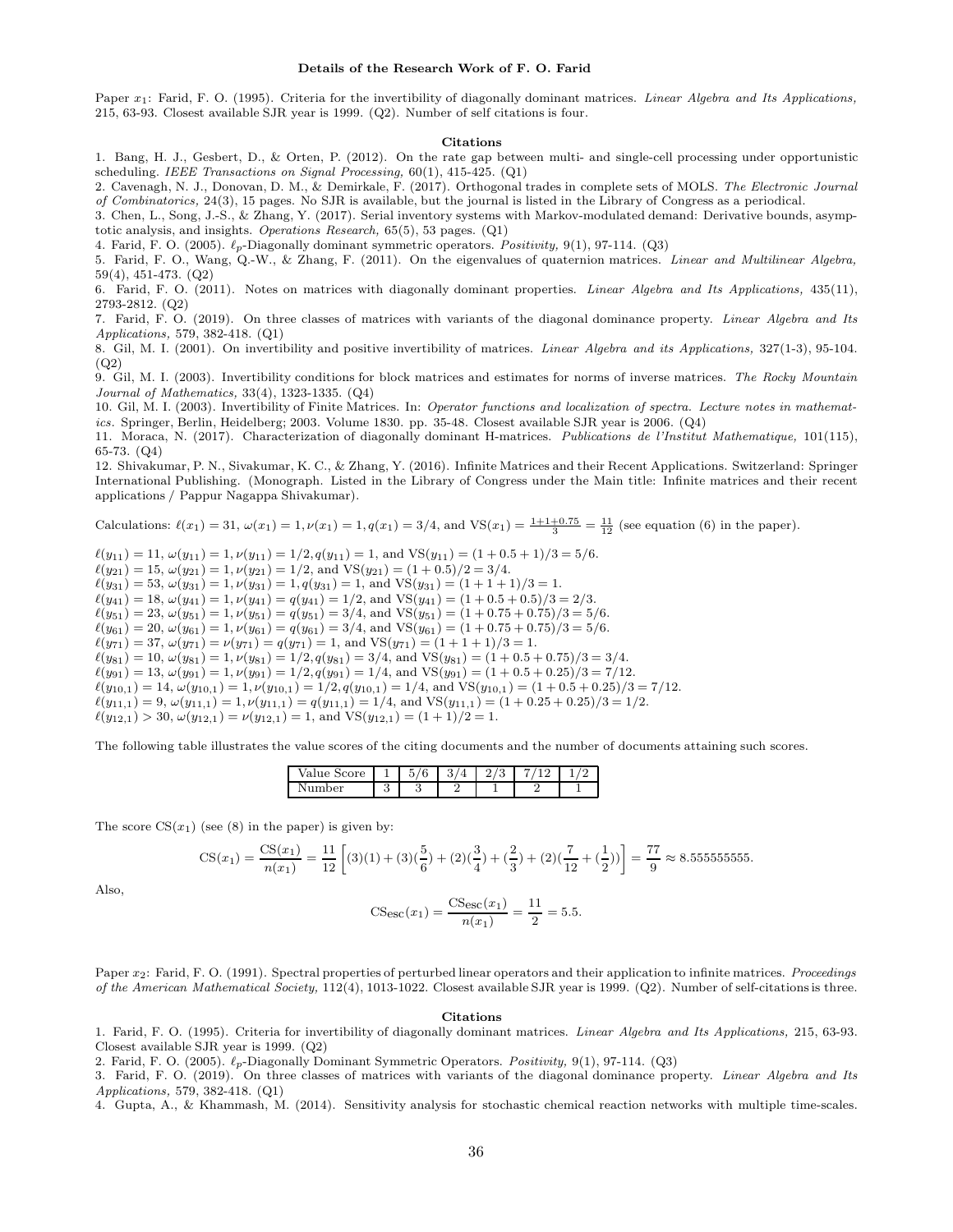Electronic Journal of Probability, 19, 53 pages. (Q1)

5. Kloeckner, B. (2019). Effective perturbation theory for simple isolated eigenvalues of linear operators. Journal of Operator Theory, 81(1), 175-194. Closest available SJR year is (2018). (Q1)

6. Linden, H. (2002). Containment regions for zeros of analytic functions. Analysis, 22, 297-318. (Q3).

7. Nair, M. T. (1995). On spectral properties of perturbed operators. Proceedings of the American Mathematical Society, 123, 1845-1850. Closest available SJR year is 1999. (Q2)

8. Sendova, T., & Walton, J. R. (2010). A new approach to the modeling and analysis of fracture through extension of continuum mechanics to the nanoscale. Mathematics and Mechanics of Solids, 15(3), 368-413. (Q1)

9. Shivakumar, P. N., Sivakumar, K.C., & Zhang, Y. (2016). Infinite Matrices and their Recent Applications. Switzerland: Springer International Publishing. (Monograph. Listed in the Library of Congress under the Main title: Infinite matrices and their recent applications / Pappur Nagappa Shivakumar).

Calculations: 
$$
\ell(x_2) = 10
$$
,  $\omega(x_2) = 1$ ,  $\nu(x_2) = 1/2$ ,  $q(x_2) = 3/4$ , and  $VS(x_2) = \frac{1+0.5+0.75}{3} = \frac{3}{4}$ .

 $\ell(y_{12}) = 31, \, \omega(y_{12}) = \nu(y_{12}) = 1, \, q(12) = 3/4, \, \text{and } \text{VS}(y_{12}) = (1 + 1 + 0.75)/3 = 11/12.$  $\ell(y_{22}) = 18, \, \omega(y_{22}) = 1, \nu(y_{22}) = q(y_{22}) = 1/2$ , and  $\text{VS}(y_{22}) = (1 + 0.5 + 0.5)/3 = 2/3$ .  $\ell(y_{32}) = 37, \, \omega(y_{32}) = \nu(y_{32}) = q(y_{32}) = 1, \text{ and } \text{VS}(y_{32}) = (1 + 1 + 1)/3 = 1.$  $\ell(y_{42}) = 53, \ \omega(y_{42}) = \nu(y_{42}) = q(y_{42}) = 1, \text{ and } \text{VS}(y_{42}) = (1 + 1 + 1)/3 = 1.$  $\ell(y_{52}) = 20, \ \omega(y_{52}) = 1, \ \nu(y_{52}) = 3/4, q(y_{52}) = 1, \text{ and } \text{VS}(y_{52}) = (1 + 0.75 + 1)/3 = 11/12.$  $\ell(y_{62}) = 22, \omega(y_{62}) = 1, \nu(y_{62}) = 3/4, q(y_{62}) = 1/2, \text{ and } \text{VS}(y_{62}) = (1 + 0.75 + 0.5)/3 = 3/4.$  $\ell(y_{72}) = 6, \omega(y_{72}) = 1, \nu(y_{72}) = 1/4, q(y_{72}) = 3/4, \text{ and } \text{VS}(y_{72}) = (1 + 0.25 + 0.75)/3 = 2/3.$  $\ell(y_{82}) = 46, \ \omega(y_{82}) = \nu(y_{82}) = q(y_{82}) = 1, \text{ and } \text{VS}(y_{82}) = (1 + 1 + 1)/3 = 1.$  $\ell(y_{92}) > 30, \, \omega(y_{92}) = 1, \, \nu(y_{92}) = 1, \, \text{and } \text{VS}(y_{92}) = (1 + 1)/2 = 1.$ 

The following table illustrates the value scores of the citing documents and the number of documents attaining such scores.

| Score<br>value |  | c | c<br>ی |
|----------------|--|---|--------|
| ٦Ar            |  |   |        |

The score  $CS(x_2)$  is given by:

$$
CS(x_2) = \frac{CS(x_2)}{n(x_2)} = \frac{3}{4} \left[ (4)(1) + (2)(\frac{11}{12}) + (2)(\frac{3}{4}) + (1)(\frac{2}{3}) \right] = 6.
$$

Also,

$$
\text{CSesc}(x_2) = \frac{\text{CSesc}(x_2)}{n(x_2)} = \frac{65}{16} = 4.0625.
$$

Paper x<sub>3</sub>: Farid, F. O., & Varadarajan, K. (1994). Isometric shift operators on C(X). Canadian Journal of Mathematics, 46(3), 532-542. Closest available SJR year is 1999. (Q1)

### Citations

1. Araujo, J., & Font, J. (1997). Linear isometries between subspaces of continuous functions. Transactions of the American Mathematical Society, 349, 413-428. Closest available SJR year is 1999. (Q1)

2. Araujo, J., & Font, J. (1999). Codimension 1 linear isometries on function algebras. Proceedings of the American Mathematical Society, 127: 2273-2281. (Q2)

3. Araujo, J. (2009). On the separability problem for isometric shifts on C(X). Journal of Functional Analysis, 256(4), 1106-1117. (Q1)

4. Araujo, A. (2012). Examples of isometric shifts on  $C(X)$ . Topology and its Applications, 159(3), 608-622. (Q3)

5. Araujo, A., & Font J. J. (2015). Finite codimensional isometries on spaces of vector-valued continuous functions. Journal of Mathematical Analysis and Applications, 421(1), 186-205. (Q2)

6. Chen, L.-S., Jeang, J.-S., & Wong, N.-C. (2007). Disjointness preserving shifts on  $C_0(X)$ . Journal of Mathematical Analysis and Applications, 325(1), 400-421. (Q1)

7. Fleming, R. J., & Jamison, J. E. (2007). Isometries in Banach Spaces: Vector-valued Function Spaces and Operator Spaces, Volume Two. Chapman and Hall/CRC Press. (Monograph, 248 pages).

8. Font, J. J. (1999). Isometries between function algebras with finite codimensional range. Manuscripta Mathematica, 100, 13-21. (Q2)

9. Gutek, A., & Norden, J. (2001). Type 1 shifts on C(X). Topology and its Applications, 114(1), 73-89. (Q2)

10. Gutek, A., Moshokoa, S. P., & Rajagopalan, M. (2012). Shifts on zero-dimensional compact metric spaces. Topology and its Applications, 159(16), 3513-3517. (Q3)

11. Jeang, J.-S., & Wong, N.-C. (2002). Isometric shifts on  $C_0(X)$ . Journal of Mathematical Analysis and Applications, 274(2), 772-787. (Q3)

12. Jeang, J.-S., & Wong, N.-C. (2003). Disjointness preserving Fredholm linear operators of  $C_0(X)$ . Journal of Operator Theory, 49(1), 61-75. (Q2)

13. Jimenez-Vargas, A., & Villegas-Vallecillos, M. (2008). Into linear isometries between spaces of Lipschitz functions. Houston Journal of Mathematics, 34(4), 20 pages. (Q3)

14. Lin, P.-K. (2011). Isometric shifts on  $(c \oplus X)_{\infty}$ . Journal of Mathematical Analysis and Applications, 384, 198-203. (Q1)

15. Moshokoa, S. P., Rajagopalan, M., & Sundaresan, K. (2011). Shifts on products of banach spaces. Quaestiones Mathematicae, 34(3), 327-333. (Q4)

16. Narici, L., & Beckenstein, E. (2010). Topological Vector Spaces. 2nd ed. Chapman and Hall/CRC Press.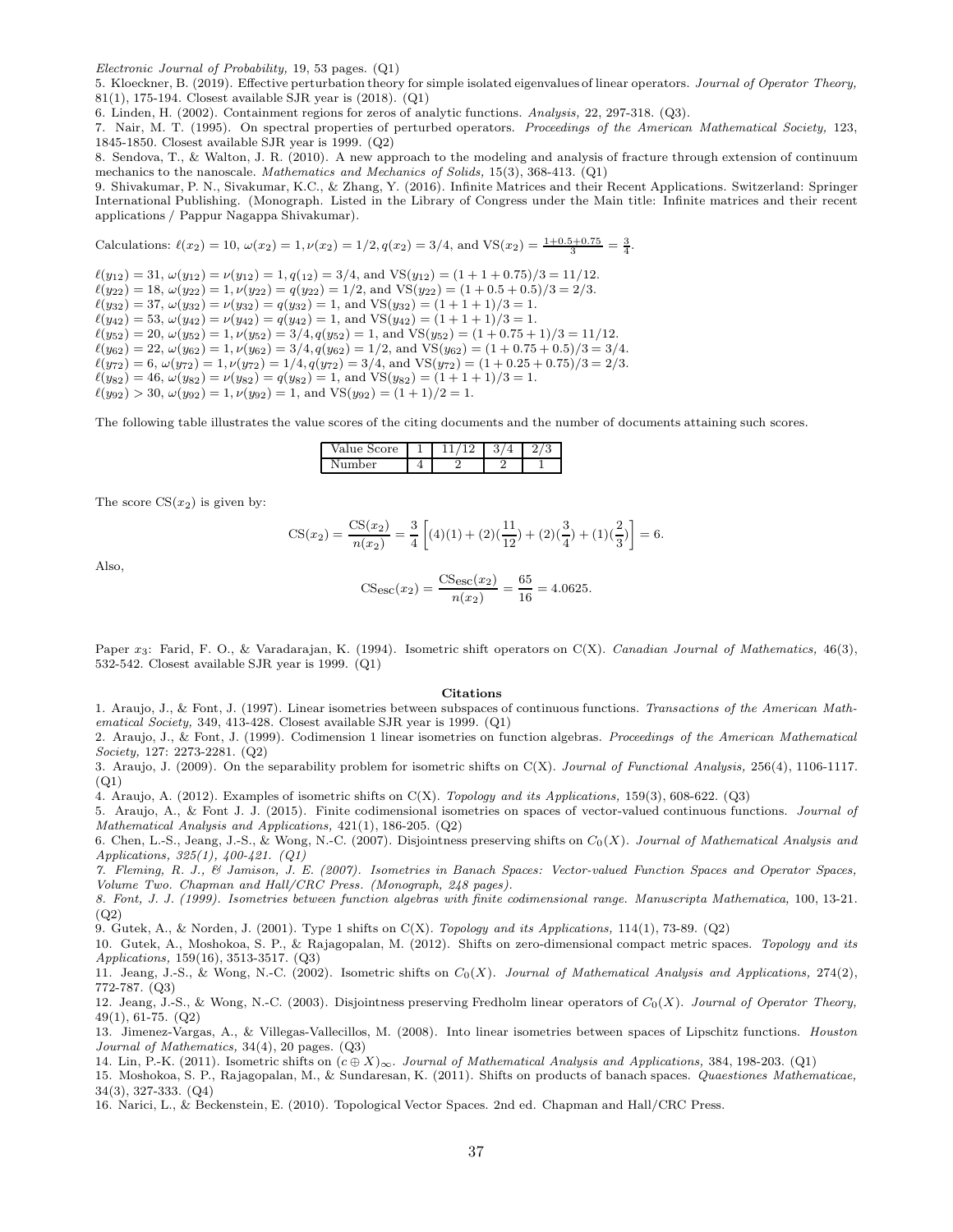17. Rassias, T. M., & Sundaresan K. (2001). Generalized backward shifts on Banach spaces. Journal of Mathematical Analysis and Applications, 260(1), 36-45. (Q3)

18. Takagi, H., Koshimizu, H., & Ariizumi, H. (2011). Backward shifts on function algebras. Journal of Mathematical Analysis and Applications, 377(1), 135-144 (Q1)

19. Takayama, T., & Junzo, W. (1998). Isometric shift operators on the disc algebra. Tokyo Journal of Mathematics, 21(1), 115-120. Closest available SJR year is 1999. (Q3)

Calculations:  $\ell(x_3) = 11$ ,  $\omega(x_3) = 1$ ,  $\nu(x_3) = 1/2$ ,  $q(x_3) = 1$ , and  $VS(x_3) = \frac{1+0.5+1}{3} = \frac{5}{6}$ .

 $\ell(y_{13}) = 16$ ,  $\omega(y_{13}) = 1$ ,  $\nu(y_{13}) = 1/2$ ,  $q(y_{13}) = 1$ , and  $VS(y_{13}) = (1 + 0.5 + 1)/3 = 5/6$ .  $\ell(y_{23}) = 9, \omega(y_{23}) = 1, \nu(y_{23}) = 1/4, q(y_{23}) = 3/4, \text{ and } \text{VS}(y_{23}) = (1 + 0.25 + 0.75)/3 = 2/3.$  $\ell(y_{33}) = 12, \, \omega(y_{33}) = 1, \, \nu(y_{33}) = 1/2, \, q(y_{33}) = 1, \, \text{and } \text{VS}(y_{33}) = (1 + 0.5 + 1)/3 = 5/6.$  $\ell(y_{43}) = 15, \ \omega(y_{43}) = 1, \ \nu(y_{43}) = 1/2, q(y_{43}) = 1/2, \text{ and } \text{VS}(y_{43}) = (1 + 0.5 + 0.5)/3 = 2/3.$  $\ell(y_{53}) = 20, \omega(y_{53}) = 1, \nu(y_{53}) = q(y_{53}) = 3/4, \text{ and } \text{VS}(y_{53}) = (1 + 0.75 + 0.75)/3 = 5/6.$  $\ell(y_{63}) = 22, \ \omega(y_{63}) = 1, \ \nu(y_{63}) = 3/4, q(y_{63}) = 1, \text{ and } \text{VS}(y_{63}) = (1 + 0.75 + 1)/3 = 11/12.$  $\ell(y_{73}) > 30, \, \omega(y_{73}) = 1, \, \nu(y_{73}) = 1, \text{ and } \text{VS}(y_{73}) = (1 + 1)/2 = 1.$  $\ell(y_{83}) = 9, \omega(y_{83}) = 1, \nu(y_{83}) = 1/4, q(y_{83}) = 3/4, \text{ and } \text{VS}(y_{83}) = (1 + 0.25 + 0.75)/3 = 2/3.$  $\ell(y_{93}) = 17, \, \omega(y_{93}) = 1, \, \nu(y_{93}) = 1/2, \, q(y_{93}) = 3/4, \, \text{and } \text{VS}(y_{93}) = (1 + 0.5 + 0.75)/3 = 3/4.$  $\ell(y_{10,3}) = 5$ ,  $\omega(y_{10,3}) = 1$ ,  $\nu(y_{10,3}) = 1/4$ ,  $q(y_{10,3}) = 1/2$ , and  $VS(y_{10,3}) = (1 + 0.25 + 0.5)/3 = 7/12$ .  $\ell(y_{11,3}) = 16$ ,  $\omega(y_{11,3}) = 1$ ,  $\nu(y_{11,3}) = q(y_{11,3}) = 1/2$ , and  $VS(y_{11,3}) = (1 + 0.5 + 0.5)/3 = 2/3$ .  $\ell(y_{12,3}) = 15, \omega(y_{12,3}) = 1, \nu(y_{12,3}) = 1/2, q(y_{12,3}) = 3/4, \text{ and } \text{VS}(y_{12,3}) = (1 + 0.5 + 0.75)/3 = 3/4.$  $\ell(y_{13,3}) = 20, \omega(y_{13,3}) = 1, \nu(y_{13,3}) = 3/4, q(y_{13,3}) = 1/2, \text{ and } \text{VS}(y_{13,3}) = (1 + 0.75 + 0.5)/3 = 3/4.$  $\ell(y_{14,3}) = 6$ ,  $\omega(y_{14,3}) = 1$ ,  $\nu(y_{14,3}) = 1/4$ ,  $q(y_{14,3}) = 1$ , and  $VS(y_{14,3}) = (1 + 0.25 + 1)/3 = 3/4$ .  $\ell(y_{15,3}) = 7, \omega(y_{15,3}) = 1, \nu(y_{15,3}) = q(y_{15,3}) = 1/4$ , and  $VS(y_{15,3}) = (1 + 0.25 + 0.25)/3 = 1/2$ .  $\ell(y_{16,3}) > 30, \, \omega(y_{16,3}) = 1, \, \nu(y_{16,3}) = 1, \text{ and } \text{VS}(y_{16,3}) = (1+1)/2 = 1.$  $\ell(y_{17,3}) = 10$ ,  $\omega(y_{17,3}) = 1$ ,  $\nu(y_{17,3}) = q(y_{17,3}) = 1/2$ , and  $VS(y_{17,3}) = (1 + 0.5 + 0.5)/3 = 2/3$ .  $\ell(y_{18,3}) = 10, \omega(y_{18,3}) = 1, \nu(y_{18,3}) = 1/2, q(y_{18,3}) = 1, \text{ and VS}(y_{18,3}) = (2.5)/3 = 5/6.$  $\ell(y_{19,3}) = 6$ ,  $\omega(y_{19,3}) = 1$ ,  $\nu(y_{19,3}) = 1/4$ ,  $q(y_{19,3}) = 1/2$ , and  $VS(y_{19,3}) = (1 + 0.25 + 0.5)/3 = 7/12$ .

The following table illustrates the value scores of the citing documents and the number of documents attaining such scores.

| ∵≏ore -<br>alue<br>∍<br>∿∪⊥<br>◡<br>∼ | - - | -<br>$\sqrt{2}$<br>ь.<br>b<br>v | ບ<br><b>.</b> | ÷<br>υ<br>∼ |  |
|---------------------------------------|-----|---------------------------------|---------------|-------------|--|
| n <sub>per</sub><br>◡<br>             |     |                                 |               |             |  |

As there are no self-citations and the number of authors of  $x_3$  is two, we have:

$$
\text{CSesc}(x_3) = \text{CS}(x_3) = \frac{5}{6} \left[ (2)(1) + (1)\left(\frac{11}{12}\right) + (4)\left(\frac{5}{6}\right) + (4)\left(\frac{3}{4}\right) + (5)\left(\frac{2}{3}\right) + (2)\left(\frac{7}{12}\right) + (1)\left(\frac{1}{2}\right) \right] = \frac{95}{8} = 11.875,
$$
\n
$$
\text{CSesc}(x_3) / n(x_3) = \text{CS}(x_3) / n(x_3) = 5.9375.
$$

Paper x<sub>4</sub>: Farid, F. O., Wang, Q.-W., & Zhang, F. (2011). On the eigenvalues of quaternion matrices. Linear and Multilinear Algebra, 59(4), 451-473. (Q2)

#### Citations

1. Ali, I. (2018). A note on quaternion matrices and split quaternion matrix pencils. Journal of Applied Mathematics and Computing, 58, 323-334. (Q3)

2. Alvarez, R., Gallardo, C., Vicent, J., & Zamora, A. (2012). A quick exponentiation algorithm for  $3 \times 3$  block upper triangular matrices. Applied Mathematics and Computation, 219(4), 2004-2016. (Q2)

3. Bektas, O. (2019). Split-type octonion matrix. Mathematical Methods in the Applied Sciences, 42(16), 5215-5232. Closest available SJR year is 2018. (Q2)

4. Cheng, D., Kou, K. I., & Xia, Y. H. (2018). A unified analysis of linear quaternion dynamic equations on time scales. Journal of Applied Analysis and Computation, 8(1), 172-201. (Q2)

5. Erdogdu, M., & Ozdemir, M. (2013). On eigenvalues of split quaternion matrices. Advances in Applied Clifford Algebras, 23, 615-623. (Q3)

6. Erdogdu, M., & Ozdemir, M. (2017). On exponential of split quaternionic matrices. Applied Mathematics and Computation, 315, 468-476. (Q1)

7. Janovska, D., & Opfer, G. (2018). The relation between the companion matrix and the companion polynomial in  $\mathbb{R}^4$  algebras. Advances in Applied Clifford Algebras, 28, 16 pages. (Q3)

8. Jiang, J., & Li, N. (2014). An efficient algorithm for the generalized (P,Q)-reflexive solution to a quaternion matrix equation and its optimal approximation. Journal of Applied Mathematics and Computing, 45, 297-326. (Q2)

9. Jiang, T., Zhang, Z., & Jiang, Z. (2018). Algebraic techniques for eigenvalues and eigenvectors of a split quaternion matrix in split quaternionic mechanics. Computer Physics Communications, 229, 1-7. (Q1)

10. Kosal, H. H., & Tosun, M. (2014). Commutative quaternion matrices. Advances in Applied Clifford Algebras, 24, 769779. (Q3) 11. Kou, K. I., & Xia, Y. H. (2018). Linear quaternion differential equations: Basic theory and fundamental results. Studies in Applied Mathematics, 141(1), 3-45. (Q1)

12. Kyrchei, I. (2014). Determinantal representations of the Drazin inverse over the quaternion skew field with applications to some matrix equations. Applied Mathematics and Computation, 238, 193-207. (Q2)

13. Kyrchei, I. (2015). Determinantal representations of the W-weighted Drazin inverse over the quaternion skew field. Applied Mathematics and Computation, 264, 453-465. (Q2)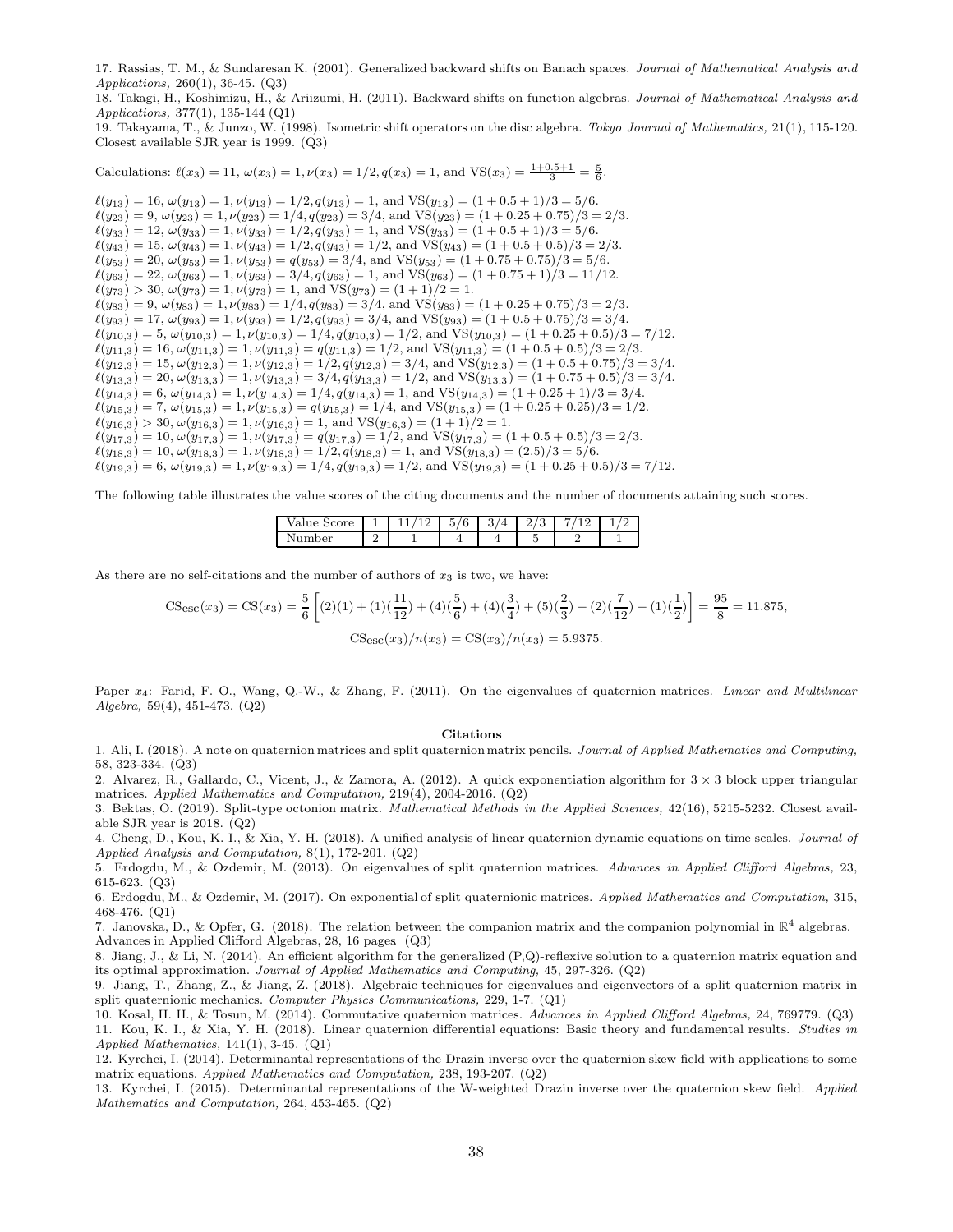14. Kyrchei, I. (2017). Weighted singular value decomposition and determinantal representations of the quaternion weighted Moore-Penrose inverse. Applied Mathematics and Computation, 309, 1-16. (Q1)

15. Kyrchei, I. (2017). Determinantal representations of the Drazin and W-Weighted Drazin inverses over the quaternion skew field. In: Quaternions: Theory and applications. Nova Science Pub Inc. (More than 30 pages). Listed in the Library of Congress under Quaternions : theory and applications / Sandra Griffin, editor). (Book Chapter).

16. Kyrchei, I. (2018). Explicit determinantal representation formulas for the solution of the two-sided restricted quaternionic matrix equation. Journal of Applied Mathematics and Computing, 58, 335-365. (Q3)

17. Li, N., & Wang, Q.-W. (2013). Iterative algorithm for solving a class of quaternion matrix equation over the generalized  $(P, Q)$ reflexive matrices. Abstract and Applied Analysis, 15 pages. (Q3)

18. Li, N., Wang, Q.-W., & Jiang, J. (2013). An efficient algorithm for the reflexive solution of the quaternion matrix equation. Journal of Applied Mathematics, 14 pages. (Q3)

19. Li, N. (2015). Iterative algorithm for the generalized  $(P,Q)$ -reflexive solution of a quaternion matrix equation with j-conjugate of the unknowns. Bulletin of the Iranian Mathematical Society,  $41(1)$ , 1-22. (Q3)

20. Macias-Virgos, E., & Pereira-Saez, M. J. (2014). A topological approach to left eigenvalues of quaternionic matrices. Linear and Multilinear Algebra, 62(2), 139-158. (Q2)

21. Macias-Virgos, E., & Pereira-Saez, M. J. (2019). On the quaternionic quadratic equation  $xax + bx + xc + d = 0$ . Advances in Applied Clifford Algebras, 29, 3 pages. Closest available SJR year is 2018. (Q3)

22. Rehman, A., Wang, Q.-W., & He, Z.-H. (2015). Solution to a system of real quaternion matrix equations encompassing  $\eta$ hermicity. Applied Mathematics and Computation, 265, 945-957. (Q2)

23. Ribeiro, G. B., & Lima, J. B. (2019). Eigenstructure and fractionalization of the quaternion discrete Fourier transform. Optik, (unknown length). Closest available SJR year is 2018. (Q2)

24. Wang, Q.-W., Zhang, X., & Zhang, Y. (2014). Algorithms for finding the roots of some quadratic octonion equations. Communications in Algebra, 42(8), 3267-3282. (Q2)

25. Xu, W., Feng, L., & Yao, B. (2014). Zeros of two-sided quadratic quaternion polynomials. Advances in Applied Clifford Algebras, 24, 883-902. (Q3)

Calculations:  $\ell(x_4) = 23$ ,  $\omega(x_4) = 1$ ,  $\nu(x_4) = 3/4$ ,  $q(x_4) = 3/4$ , and VS( $x_4$ ) =  $\frac{1+0.75+0.75}{3} = \frac{5}{6}$ .

 $\ell(y_{14}) = 12, \omega(y_{14}) = 1, \nu(y_{14}) = q(y_{14}) = 1/2, \text{ and } \text{VS}(y_{14}) = (1 + 0.5 + 0.5)/3 = 2/3.$  $\ell(y_{24}) = 13, \omega(y_{24}) = 1, \nu(y_{24}) = 1/2, q(y_{24}) = 3/4, \text{ and } \text{VS}(y_{24}) = (1 + 0.5 + 0.75)/3 = 3/4.$  $\ell(y_{34}) = 18, \omega(y_{34}) = 1, \nu(y_{34}) = 1/2, q(y_{34}) = 3/4, \text{ and } \text{VS}(y_{34}) = (1 + 0.5 + 0.75)/3 = 3/4.$  $\ell(y_{44}) = 30, \omega(y_{44}) = \nu(y_{44}) = 1, q(y_{44}) = 3/4$ , and VS $(y_{44}) = (1 + 1 + 0.75)/3 = 11/12$ .  $\ell(y_{54}) = 9, \omega(y_{54}) = 1, \nu(y_{54}) = 1/4, q(y_{54}) = 1/2, \text{ and } \text{VS}(y_{54}) = (1 + 0.25 + 0.5)/3 = 7/12.$  $\ell(y_{64}) = 9, \omega(y_{64}) = 1, \nu(y_{64}) = 1/4, q(y_{64}) = 1, \text{ and } \text{VS}(y_{64}) = (1 + 0.25 + 1)/3 = 3/4.$  $\ell(y_{74}) = 16$ ,  $\omega(y_{74}) = 1$ ,  $\nu(y_{74}) = q(y_{74}) = 1/2$ , and  $\text{VS}(y_{74}) = (1 + 0.5 + 0.5)/3 = 2/3$ .  $\ell(y_{84}) = 30, \ \omega(y_{84}) = \nu(y_{84}) = 1, q(y_{84}) = 3/4, \text{ and } \text{VS}(y_{84}) = (1 + 1 + 0.75)/3 = 11/12.$  $\ell(y_{94}) = 7, \omega(y_{94}) = 1, \nu(y_{94}) = 1/4, q(y_{94}) = 1, \text{ and } \text{VS}(y_{94}) = (1 + 0.25 + 1)/3 = 3/4.$  $\ell(y_{10,4}) = 11, \omega(y_{10,4}) = 1, \nu(y_{10,4}) = q(y_{10,4}) = 1/2$ , and  $VS(y_{10,4}) = (1 + 0.5 + 0.5)/3 = 2/3$ .  $\ell(y_{11,4}) = 43, \, \omega(y_{11,4}) = \nu(y_{11,4}) = q(y_{11,4}) = 1, \text{ and } \text{VS}(y_{11,4}) = (1 + 1 + 1)/3 = 1.$  $\ell(y_{12,4}) = 15, \omega(y_{12,4}) = 1, \nu(y_{12,4}) = 1/2, q(y_{12,4}) = 3/4, \text{ and } \text{VS}(y_{12,4}) = (1 + 0.5 + 0.75)/3 = 3/4.$  $\ell(y_{13,4}) = 13, \omega(y_{13,4}) = 1, \nu(y_{13,4}) = 1/2, q(y_{13,4}) = 3/4, \text{ and } \text{VS}(y_{13,4}) = (1 + 0.5 + 0.75)/3 = 3/4.$  $\ell(y_{14,4}) = 16, \omega(y_{14,4}) = 1, \nu(y_{14,4}) = 1/2, q(y_{14,4}) = 1, \text{ and } \text{VS}(y_{14,4}) = (1 + 0.5 + 1)/3 = 5/6.$  $\ell(y_{15,4}) > 30, \omega(y_{15,4}) = 3/4, \nu(y_{15,4}) = 1$ , and  $VS(y_{15,4}) = (0.75 + 1)/2 = 7/8$ . (Book Chapter.)  $\ell(y_{16,4}) = 31, \omega(y_{16,4}) = \nu(y_{16,4}) = 1, q(y_{16,4}) = 1/2, \text{ and } \text{VS}(y_{16,4}) = (1 + 1 + 0.5)/3 = 5/6.$  $\ell(y_{17,4}) = 15, \omega(y_{17,4}) = 1, \nu(y_{17,4}) = q(y_{17,4}) = 1/2$ , and  $\text{VS}(y_{17,4}) = (1 + 0.5 + 0.5)/3 = 2/3$ .  $\ell(y_{18,4}) = 14, \omega(y_{18,4}) = 1, \nu(y_{18,4}) = q(y_{18,4}) = 1/2$ , and VS( $y_{18,4}$ ) = (1+0.5+0.5)/3 = 2/3.  $\ell(y_{19,4}) = 22, \omega(y_{19,4}) = 1, \nu(y_{19,4}) = 3/4, q(y_{19,4}) = 1/2, \text{ and } \text{VS}(y_{19,4}) = (1 + 0.75 + 0.5)/3 = 3/4.$  $\ell(y_{20,4}) = 20, \omega(y_{20,4}) = 1, \nu(y_{20,4}) = q(y_{20,4}) = 3/4$ , and  $\text{VS}(y_{20,4}) = (1 + 0.75 + 0.75)/3 = 5/6$ .  $\ell(y_{21,4}) = 13, \omega(y_{21,4}) = 1, \nu(y_{21,4}) = q(y_{21,4}) = 1/2$ , and  $VS(y_{21,4}) = (1 + 0.5 + 0.5)/3 = 2/3$ .  $\ell(y_{22,4}) = 13, \omega(y_{22,4}) = 1, \nu(y_{22,4}) = 1/2, q(y_{22,4}) = 3/4$ , and  $VS(y_{22,4}) = (1 + 0.5 + 0.75)/3 = 3/4$ .  $\ell(y_{23,4}) = x, \omega(y_{23,4}) = 1, \nu(y_{23,4}) = 1/2, q(y_{23,4}) = 3/4, \text{ and } \text{VS}(y_{23,4}) = (1 + 0.5 + 0.75)/3 = 3/4.$ (Estimated, since the article length is not known.)  $\ell(y_{24,4}) = 16, \ \omega(y_{24,4}) = 1, \nu(y_{24,4}) = 1/2, q(y_{24,4}) = 3/4, \text{ and } \text{VS}(y_{24,4}) = (1 + 0.5 + 0.75)/3 = 3/4.$  $\ell(y_{25,4}) = 20, \omega(y_{25,4}) = 1, \nu(y_{25,4}) = 3/4, q(y_{25,4}) = 1/2, \text{ and } \text{VS}(y_{25,4}) = (1 + 0.75 + 0.5)/3 = 3/4.$ 

The following table illustrates the value scores of the citing documents and the number of documents attaining such scores.

| Score<br>alue |  | ∽ | к<br>$\sqrt{2}$<br>◡ | ັ | ⊍ |  |
|---------------|--|---|----------------------|---|---|--|
| oer           |  |   |                      |   |   |  |

As there are no self-citations of  $x_4$  and the number of authors of  $x_4$  is three, we have:

$$
\text{CSesc}(x_4) = \text{CS}(x_4) = \frac{5}{6} \left[ 1 + (2)\left(\frac{11}{12}\right) + \frac{7}{8} + (3)\left(\frac{5}{6}\right) + (11)\left(\frac{3}{4}\right) + (6)\left(\frac{2}{3}\right) + \frac{7}{12} \right] = \frac{2285}{144} \approx 15.86805555,
$$
\n
$$
\frac{\text{CSesc}(x_4)}{n(x_4)} = \frac{\text{CS}(x_4)}{n(x_4)} = \frac{2285}{432} \approx 5.289351851.
$$

Paper  $x_5$ : Farid, F. O. (2011). Notes on matrices with diagonally dominant properties. *Linear Algebra and Its Applications*, 435(11), 2793-2812. (Q2). Number of self-citations is one.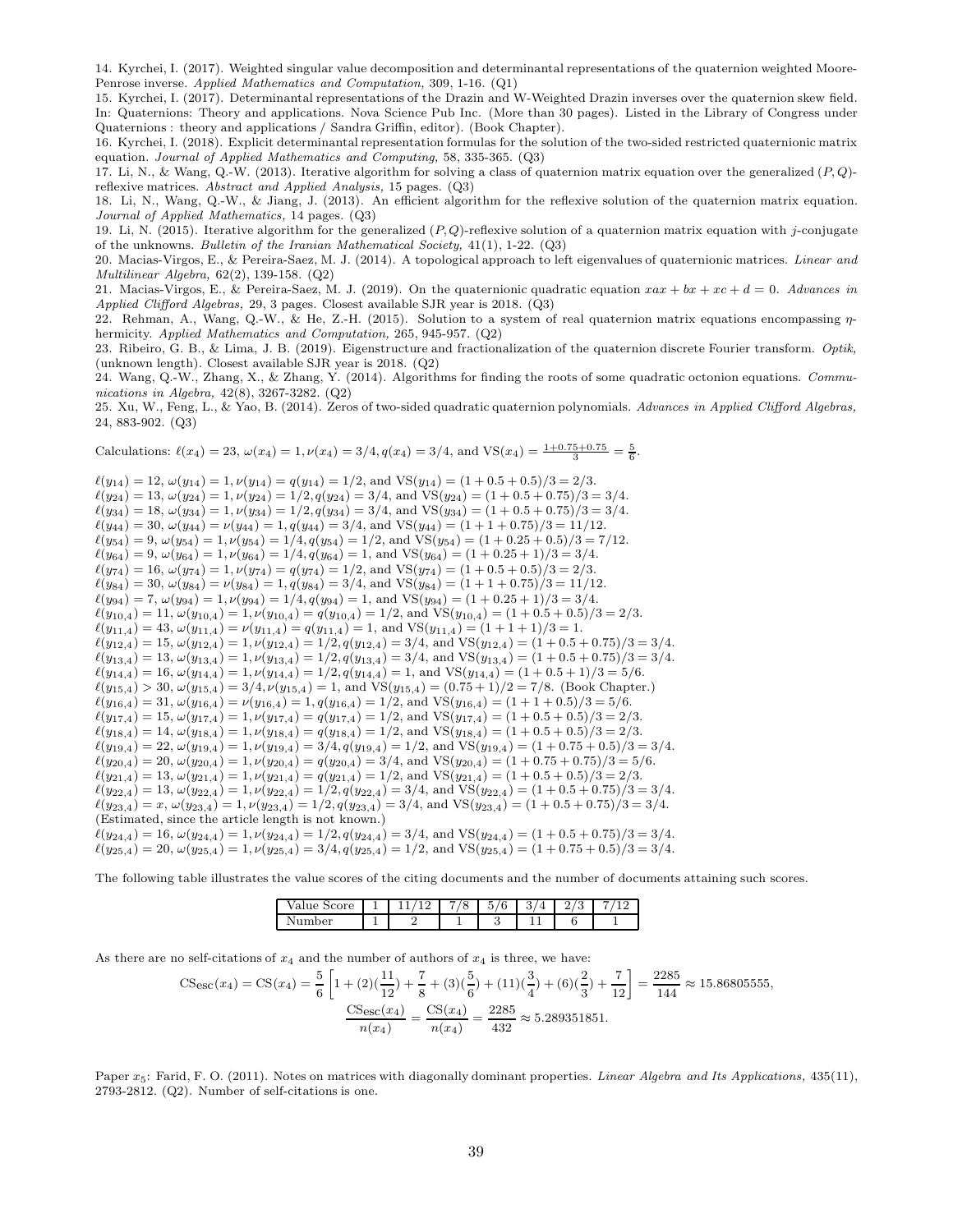#### Citations

1. Alluhaibi, O., Kampert, E., Jennings, P. A., & Higgins, M. D. (2019). Impact of overlapped AoAs on the achievable uplink rate of hybrid beamforming for massive MIMO mm-wave systems for industrial environments. IEEE Access, 7, 101178-101195. (Q1) 2. Farid, F. O. (2019). On three classes of matrices with variants of the diagonal dominance property. Linear Algebra and Its

Applications, 579, 382-418. (Q1)

3. Han, G., Yuan, X., & Gao, H. (2016). New criteria for H-matrices and spectral distribution. UPB Scientific Bulletin, Series A: Applied Mathematics and Physics, 78(3), 119-132. (Q4)

4. Liu, W., Wang, J., Li, Y., & Zhu, H. (2014). Some new sufficient conditions for generalized strictly diagonally dominant matrices. Journal of Chemical and Pharmaceutical Research, 6(7), 2717-2725. (Q2)

5. Shivakumar, P. N., Sivakumar, K. C., & Zhang, Y. (2016). Infinite Matrices and Their Recent Applications. Switzerland: Springer International Publishing. (Monograph. Listed in the Library of Congress under the Main title: Infinite matrices and their recent applications / Pappur Nagappa Shivakumar).

6. Wang, L.-L., Xi, B.-Y., & Qi, F. (2014). Necessary and sufficient conditions for identifying strictly geometrically α-bidiagonally dominant matrices. UPB Scientific Bulletin, Series A: Applied Mathematics and Physics, 76(4), 57-66. (Q4)

7. Wang, L.-L., Xi, B.-Y., & Qi, F. (2015). On α-locally doubly diagonally dominant matrices. UPB Scientific Bulletin, Series A: Applied Mathematics and Physics, 77(2):,163-172. (Q4)

Calculations:  $\ell(x_5) = 20$ ,  $\omega(x_5) = 1$ ,  $\nu(x_5) = 3/4$ ,  $q(x_5) = 3/4$ , and VS( $x_5$ ) =  $\frac{1+0.75+0.75}{3} = \frac{5}{6}$ .

 $\ell(y_{15}) = 18$ ,  $\omega(y_{15}) = 1$ ,  $\nu(y_{15}) = 1/2$ ,  $q(y_{15}) = 1$ , and  $VS(y_{15}) = (1 + 0.5 + 1)/3 = 5/6$ .  $\ell(y_{25}) = 37, \ \omega(y_{25}) = \nu(y_{25}) = q(y_{25}) = 1, \text{ and } \text{VS}(y_{25}) = (1 + 1 + 1)/3 = 1.$  $\ell(y_{35}) = 14, \omega(y_{35}) = 1, \nu(y_{35}) = 1/2, q(y_{35}) = 1/4, \text{ and } \text{VS}(y_{35}) = (1 + 0.5 + 0.25)/3 = 7/12.$  $\ell(y_{45}) = 9, \omega(y_{45}) = 1, \nu(y_{45}) = 1/4, q(y_{45}) = 3/4, \text{ and } \text{VS}(y_{45}) = (1 + 0.25 + 0.75)/3 = 2/3.$  $\ell(y_{55}) > 30, \, \omega(y_{55}) = 1, \, \nu(y_{55}) = 1, \, \text{and } \text{VS}(y_{55}) = (1 + 1)/2 = 1.$  $\ell(y_{65}) = 10$ ,  $\omega(y_{65}) = 1$ ,  $\nu(y_{65}) = 1/2$ ,  $q(y_{65}) = 1/4$ , and  $VS(y_{65}) = (1 + 0.5 + 0.25)/3 = 7/12$ .  $\ell(y_{75}) = 10, \omega(y_{75}) = 1, \nu(y_{75}) = 1/2, q(y_{75}) = 1/4$ , and VS( $y_{75}) = (1 + 0.5 + 0.25)/3 = 7/12$ .

The following table illustrates the value scores of the citing documents and the number of documents attaining such scores.

| Score<br>Value S | $\sqrt{2}$<br>t<br>v | ಀ |   |
|------------------|----------------------|---|---|
| mher             |                      |   | υ |

The score  $CS(x_5)$  (=  $CS(x_5)/n(x_5)$ ) is given by:

$$
\text{CS}(x_5) = \frac{\text{CS}(x_5)}{n(x_5)} = \frac{5}{6} \left[ (2)(1) + \frac{5}{6} + \frac{2}{3} + (3)(\frac{7}{12}) \right] = \frac{35}{8} = 4.375.
$$

Also,

$$
\text{CS}_{\text{esc}}(x_5) = \frac{\text{CS}_{\text{esc}}(x_5)}{n(x_5)} = \frac{85}{24} \approx 3.541666666.
$$

Paper  $x_6$ : Farid, F. O. (1998). Topics on a generalization of Gershgorin's theorem. *Linear Algebra and Its Applications*, 268, 91-116. Closest available SJR year is 1999. (Q2). Number of self-citations is three.

#### Citations

1. Erdogdu, M., & Ozdemir, M. (2013). On eigenvalues of split quaternion matrices. Advances in Applied Clifford Algebras, 23, 615-623. (Q3)

2. Farid, F. O., Wang, Q.-W., & Zhang, F. (2011). On the eigenvalues of quaternion matrices. Linear and Multilinear Algebra, 59(4), 451-473. (Q2)

3. Farid, F. O. (2011). Notes on matrices with diagonally dominant properties. Linear Algebra and Its Applications, 435(11), 2793-2812. (Q2)

4. Farid, F. O. (2019). On three classes of matrices with variants of the diagonal dominance property. *Linear Algebra and Its* Applications, 579, 382-418. (Q1)

5. Gil, M. I. (2001). On invertibility and positive invertibility of matrices. Linear Algebra and Its Applications, 327(1-3), 95-104.  $(Q2)$ 

6. Gil, M. I. (2003). Invertibility of finite matrices. In: Operator functions and localization of spectra. Lecture notes in mathematics, Vol. 1830, pp. 35-48. Springer, Berlin, Heidelberg. Closest available SJR year is 2006. (Q4)

Calculations: 
$$
\ell(x_6) = 26
$$
,  $\omega(x_6) = 1$ ,  $\nu(x_6) = q(x_6) = 3/4$ , and  $VS(x_6) = \frac{1+0.75+0.75}{3} = \frac{5}{6}$ .

 $\ell(y_{16}) = 9$ ,  $\omega(y_{16}) = 1$ ,  $\nu(y_{16}) = 1/4$ ,  $q_{16} = 1/2$ , and VS( $y_{16}$ ) = (1 + 0.25 + 0.5)/3 = 7/12.  $\ell(y_{26}) = 23, \ \omega(y_{26}) = 1, \ \nu(y_{26}) = q(y_{26}) = 3/4, \text{ and } \text{VS}(y_{26}) = (1 + 0.75 + 0.75)/3 = 5/6.$  $\ell(y_{36}) = 20, \, \omega(y_{36}) = 1, \, \nu(y_{36}) = q(y_{36}) = 3/4, \, \text{and } \text{VS}(y_{36}) = (1 + 0.75 + 0.75)/3 = 5/6.$  $\ell(y_{46}) = 37, \ \omega(y_{46}) = \nu(y_{46}) = q(y_{46}) = 1, \text{ and } \text{VS}(y_{46}) = (1 + 1 + 1)/3 = 1.$  $\ell(y_{56}) = 10, \omega(y_{56}) = 1, \nu(y_{56}) = 1/2, q(y_{56}) = 3/4$ , and VS $(y_{56}) = (1 + 0.5 + 0.75)/3 = 3/4$ .  $\ell(y_{66}) = 14, \ \omega(y_{66}) = 1, \ \nu(y_{66}) = 1/2, q(y_{66}) = 1/4, \text{ and } \text{VS}(y_{66}) = (1.75)/3 = 7/12.$ 

The following table illustrates the value scores of the citing documents and the number of documents attaining such scores.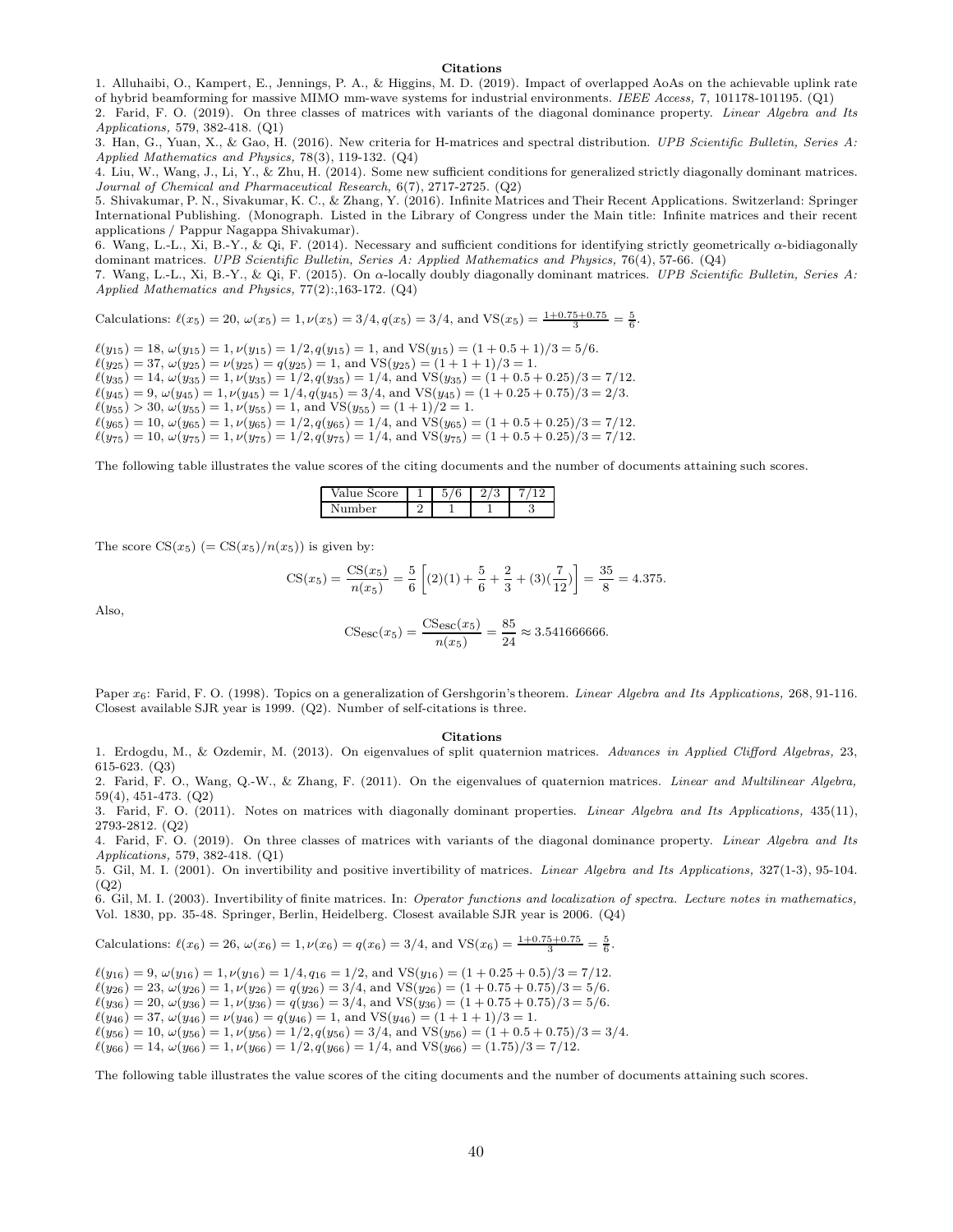| Value Score | ∽ |  |
|-------------|---|--|
| \umber      |   |  |

The score  $CS(x_6)$  (=  $CS(x_6)/n(x_6)$ ) is given by:

$$
\text{CS}(x_6) = \frac{\text{CS}(x_6)}{n(x_6)} = \frac{5}{6} \left[ (1)(1) + (2)(\frac{5}{6}) + (1)(\frac{3}{4}) + (3)(\frac{7}{12}) \right] = \frac{275}{72} \approx 3.819444444.
$$

Also,

$$
\text{CSec}(x_6) = \frac{\text{CSec}(x_6)}{n(x_6)} = \frac{115}{72} \approx 1.5972222222.
$$

Paper  $x_7$ : Farid, F. O., Moslehian, M. S., Wang, Q.-W., & Wu, Z. C. (2012). On the Hermitian solutions to a system of adjointable operator equations. Linear Algebra and Its Applications, 437(7), 1854-1891. (Q2)

#### Citations

1. Dong, C. Z., Wang, Q.-W., & Zhang, Y. P. (2012). The common positive solution to adjointable operator equations with an application. Journal of Mathematical Analysis and Applications, 396(2), 670-679. (Q1)

2. Ebadi, G., & Rashedi, S. (2016). The general solution to a system of eight quaternion matrix equations with applications. Iranian Journal of Science and Technology, Transaction A: Science, 40, 91-102. (Q4)

3. Farid, F. O., He, Z. H., & Wang, Q.-W. (2016). The consistency and the exact solutions to a system of matrix equations. Linear and Multilinear Algebra, 64(11), 2133-2158. (Q2)

4. He, Z.-H., & Wang, Q.-W. (2012). Solutions to optimization problems on ranks and inertias of a matrix function with applications. Applied Mathematics and Computation, 219(6), 2989-3001. (Q2)

5. He, Z.-H., & Wang, Q.-W. (2014). The η-bihermitian solution to a system of real quaternion matrix equations. Linear and Multilinear Algebra, 62(11), 1509-1528. (Q2)

6. He, Z.-H., & Wang, Q.-W. (2015). The general solutions to some systems of matrix equations. Linear and Multilinear Algebra, 63(10), 2017-2032. Conference Paper. (Q2)

7. He, Z., & Wang, Q.-W. (2017). A system of periodic discrete-time coupled Sylvester quaternion matrix equations. Algebra Colloquium, 24(1), 169-180. (Q3)

8. Mousavi, Z., Mirzapour, F., & Moslehian, M. S. (2016). Positive definite solutions of certain nonlinear matrix equations. Operators and Matrices, 10(1), 113-126. (Q3)

9. Mousavi, Z., Eskandari, R., Moslehian, M. S., & Mirzapour, F. (2017). Operator equations  $AX+YB=C$  and  $AXA^*+BYB^*=C$ in Hilbert  $C^*$ -modules. *Linear Algebra and Its Applications*, 517(15), 85-98. (Q1)

10. Nie, X., Wang, Q.-W., & Zhang, Y. (2017). A system of matrix equations over the quaternion algebra with applications. Algebra Colloquium, 24(2), 233-253. (Q3)

11. Rehman, A., & Wang, Q.-W. (2015). A system of matrix equations with five variables. Applied Mathematics and Computation, 271, 805-819. (Q2)

12. Rehman, A., & Akram, M. (2017). Optimization of a Nonlinear Hermitian Matrix Expression with Application. Filomat, 31(9), 2805-2819. (Q3)

13. Song, G.-J. (2013). G-positive and G-repositive solutions to some adjointable operator equations over Hilbert C\*-modules. Bulletin of The Iranian mathematical Society, 39(5), 971-992. (Q3)

14. Song, G.-J. (2014). Common solutions to some operator equations over Hilbert C\*modules and applications. Linear and Multilinear Algebra, 62(7), 895-912. (Q2)

15. Song, G.-J., & Chen, M. (2014). Common nonnegative definite solutions of some classical matrix equations. Journal of Applied Mathematics and Computing, 44, 83-97. (Q2)

16. Song, G.-J., & Yu, S. (2017). The solution of a generalized Sylvester quaternion matrix equation and its application. Advances in Applied Clifford Algebras, 27, 2473-2492. (Q2)

17. Wang, Q.-W., & He, Z.-H. (2013). A system of matrix equations and its applications. Science China Mathematics, 56(9), 1795-1820. (Q2)

18. Wang, P., Yuan, S., & Xie, X. (2016). Least-squares Hermitian problem of complex matrix equation  $(AXB,CXD) = (E, F)$ . Journal of Inequalities and Applications, 296, 13 pages. (Q4)

19. Xu, Q., & Fang, X. (2017). A note on majorization and range inclusion of adjointable operators on Hilbert C<sup>∗</sup>-modules. Linear Algebra and its Applications,  $516(1)$ ,  $118-125$ . (Q1)

20. Yu, S. W. (2013). Ranks of a constrained Hermitian matrix expression with applications. Journal of Applied Mathematics, 9 pages. (Q3)

21. Zhang, X., & Xiang S.-W. (2013). Solving optimization problems on Hermitian matrix functions with applications. Journal of Applied Mathematics, 11 pages. (Q3)

Calculations:  $\ell(x_7) = 38$ ,  $\omega(x_7) = 1$ ,  $\nu(x_7) = 1$ ,  $q(x_7) = 3/4$ , and  $\text{VS}(x_7) = \frac{1+1+0.75}{3} = \frac{11}{12}$ .

 $\ell(y_{17}) = 10$ ,  $\omega(y_{17}) = 1$ ,  $\nu(y_{17}) = 1/2$ ,  $q(y_{17}) = 1$ , and  $VS(y_{17}) = (1 + 0.5 + 1)/3 = 5/6$ .

 $\ell(y_{27}) = 12, \, \omega(y_{27}) = 1, \, \nu(y_{27}) = 1/2, \, q(y_{27}) = 1/4, \, \text{and } \text{VS}(y_{27}) = (1.75)/3 = 7/12.$ 

- $\ell(y_{37}) = 26$ ,  $\omega(y_{37}) = 1$ ,  $\nu(y_{37}) = 3/4$ ,  $q(y_{37}) = 3/4$ , and VS( $y_{37}) = (1 + 0.75 + 0.75)/3 = 5/6$ .
- $\ell(y_{47}) = 13, \omega(y_{47}) = 1, \nu(y_{47}) = 1/2, q(y_{47}) = 3/4$ , and VS $(y_{47}) = (1 + 0.5 + 0.75)/3 = 3/4$ .
- $\ell(y_{57}) = 20, \ \omega(y_{57}) = 1, \nu(y_{57}) = 3/4, q(y_{57}) = 3/4, \text{ and } \text{VS}(y_{57}) = (1 + 0.75 + 0.75)/3 = 5/6.$

 $\ell(y_{67}) = 16$ ,  $\omega(y_{67}) = 1/2$  (conference paper, not related to computer science),  $\nu(y_{67}) = 1/2$ ,  $q(y_{67}) = 3/4$ , and VS( $y_{67}) =$  $(0.5 + 0.5 + 0.75)/3 = 7/12.$ 

 $\ell(y_{77}) = 12, \ \omega(y_{77}) = 1, \nu(y_{77}) = 1/2, q(y_{77}) = 1/2, \text{ and } \text{VS}(y_{77}) = (1 + 0.5 + 0.5)/3 = 2/3.$  $\ell(y_{87}) = 14, \omega(y_{87}) = 1, \nu(y_{87}) = 1/2, q(y_{87}) = 1/2, \text{ and } \text{VS}(y_{87}) = (1 + 0.5 + 0.5)/3 = 2/3.$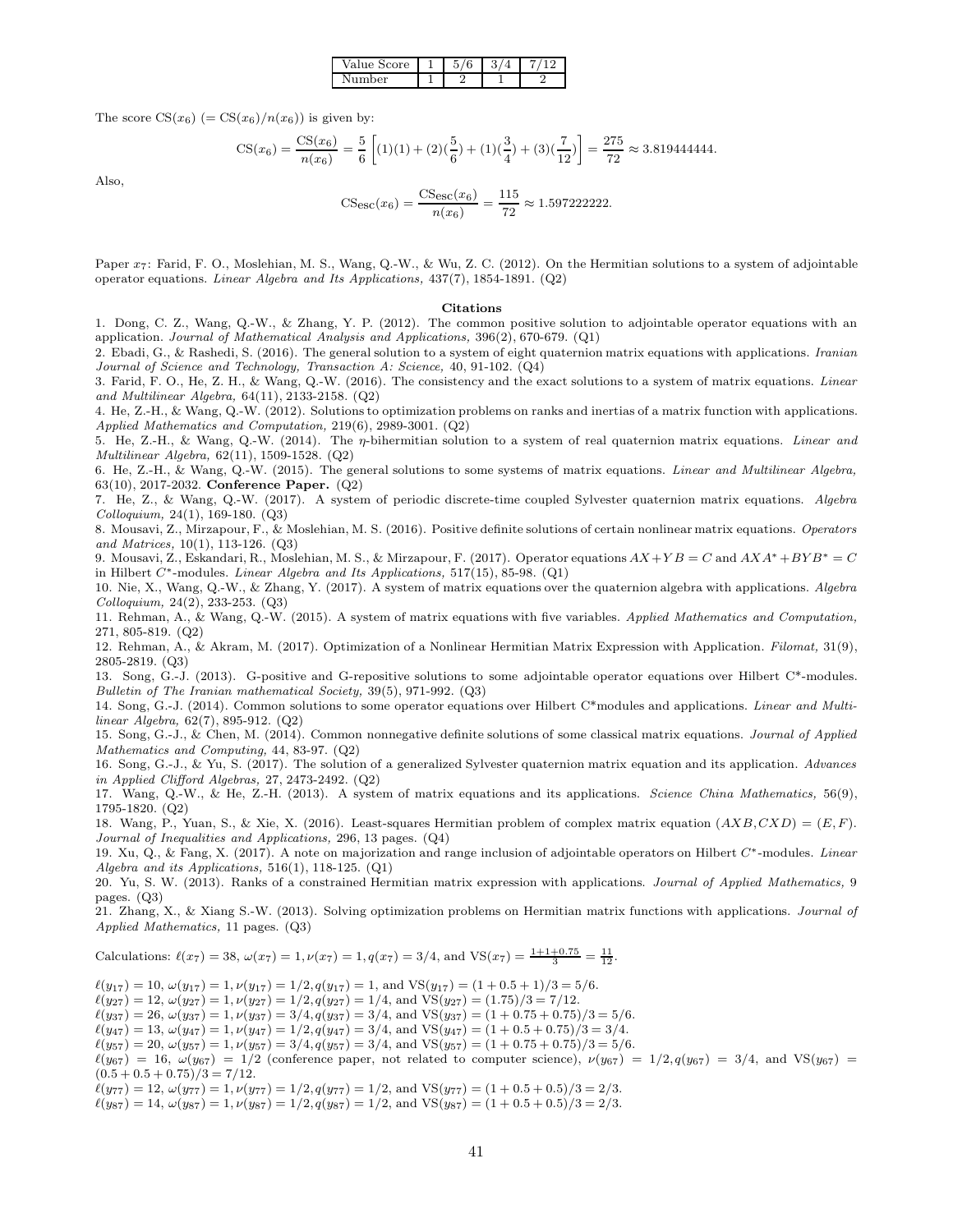$\ell(y_{97}) = 14, \omega(y_{97}) = 1, \nu(y_{97}) = 1/2, q(y_{97}) = 1, \text{ and } \text{VS}(y_{97}) = (1 + 0.5 + 1)/3 = 5/6.$  $\ell(y_{10,7}) = 21, \ \omega(y_{10,7}) = 1, \nu(y_{10,7}) = 3/4, q(y_{10,7}) = 1/2, \text{ and } \text{VS}(y_{10,7}) = (1 + 0.75 + 0.5)/3 = 3/4.$  $\ell(y_{11,7}) = 15$ ,  $\omega(y_{11,7}) = 1$ ,  $\nu(y_{11,7}) = 1/2$ ,  $q(y_{11,7}) = 3/4$ , and VS $(y_{11,7}) = (1 + 0.5 + 0.75)/3 = 3/4$ .  $\ell(y_{12,7}) = 15$ ,  $\omega(y_{12,7}) = 1$ ,  $\nu(y_{12,7}) = q(y_{12,7}) = 1/2$ , and  $VS(y_{12,7}) = (1 + 0.5 + 0.5)/3 = 2/3$ .  $\ell(y_{13,7}) = 22$ ,  $\omega(y_{13,7}) = 1$ ,  $\nu(y_{13,7}) = 3/4$ ,  $q(y_{13,7}) = 1/2$ , and VS( $y_{13,7}) = (1 + 0.75 + 0.5)/3 = 3/4$ .  $\ell(y_{14,7}) = 18$ ,  $\omega(y_{14,7}) = 1$ ,  $\nu(y_{14,7}) = 1/2$ ,  $q(y_{14,7}) = 3/4$ , and  $VS(y_{14,7}) = (1 + 0.5 + 0.75)/3 = 3/4$ .  $\ell(y_{15,7}) = 15$ ,  $\omega(y_{15,7}) = 1$ ,  $\nu(y_{15,7}) = 1/2$ ,  $q(y_{15,7}) = 3/4$ , and VS( $y_{15,7}) = (1 + 0.5 + 0.75)/3 = 3/4$ .  $\ell(y_{16,7}) = 20, \omega(y_{16,7}) = 1, \nu(y_{16,7}) = q(y_{16,7}) = 3/4$ , and VS $(y_{16,7}) = (1 + 0.75 + 0.75)/3 = 5/6$ .  $\ell(y_{17,7}) = 26$ ,  $\omega(y_{17,7}) = 1$ ,  $\nu(y_{17,7}) = q(y_{17,7}) = 3/4$ , and  $VS(y_{17,7}) = (1 + 0.75 + 0.75)/3 = 5/6$ .  $\ell(y_{18,7}) = 13, \omega(y_{18,7}) = 1, \nu(y_{18,7}) = 1/2, q(y_{18,7}) = 1/4$ , and VS $(y_{18,7}) = (1.75)/3 = 7/12$ .  $\ell(y_{19,7}) = 8$ ,  $\omega(y_{19,7}) = 1$ ,  $\nu(y_{19,7}) = 1/4$ ,  $q(y_{19,7}) = 1$ , and VS( $y_{19,7}) = (1 + 0.25 + 1)/3 = 3/4$ .  $\ell(y_{20,7}) = 9, \omega(y_{20,7}) = 1, \nu(y_{20,7}) = 1/4, q(y_{20,7}) = 1/2, \text{ and } \text{VS}(y_{20,7}) = (1.75)/3 = 7/12.$  $\ell(y_{21,7}) = 11, \omega(y_{21,7}) = 1, \nu(y_{21,7}) = q(y_{21,7}) = 1/2$ , and  $\text{VS}(y_{21,7}) = (1 + 0.5 + 0.5)/3 = 2/3$ .

The following table illustrates the value scores of the citing documents and the number of documents attaining such scores.

| <b>pre</b> | ⌒<br>U<br>ັ | . . | u |  |
|------------|-------------|-----|---|--|
|            | U           |     |   |  |

As there are no self-citations and the number of authors is four, we have:

$$
\text{CSesc}(x_7) = \text{CS}(x_7) = \frac{11}{12} \left[ (6)(\frac{5}{6}) + (7)(\frac{3}{4}) + (4)(\frac{2}{3}) + (4)(\frac{7}{12}) \right] = \frac{671}{48} \approx 13.97916666,
$$
  

$$
\text{CSesc}(x_7)/n(x_7) = \text{CS}(x_7)/n(x_7) = 671/192 \approx 3.494791666.
$$

Paper x<sub>8</sub>: Farid, F. O., & Lancaster, P. (1989). Spectral Properties of Diagonally Dominant Infinite Matrices, Part I. Proceedings of the Royal Society of Edinburgh Section A: Mathematics, 111(3-4), 301-314. Closest available SJR year is 1999. (Q1). Number of self-citations is two.

#### Citations

1. Aleksic, J., Kostic, V., & Zigic, M. (2014). Spectrum localizations for matrix operators on  $\ell^p$  spaces. Applied Mathematics and Computation, 249, 541-553. (Q2)

2. Farid, F. O., & Lancaster, P. (1991). Spectral Properties of Diagonally Dominant Infinite Matrices. II. Linear Algebra and Its Applications, 143, 7-17. Closest available SJR year is 1999. (Q2)

3. Farid, F. O. (1991). Spectral properties of perturbed linear operators and their application to infinite matrices. Proceedings of the American Mathematical Society, 112(4), 1013-1022. Closest available SJR year is 1999. (Q2)

4. Gohberg, I., & Langer, H. (2002). List of Publications of Peter Lancaster. Linear Operators and Matrices, Conference Proceedings (part of the Book Series: Operator theory: Advances and applications, Vol. 130, pp. 9-19). (Conference paper. Listed in the Library of Congress). Closest available SJR year is  $2008.$  (Q4)

5. Kreer, M. (1994). Analytic birthdeath processes: A Hilbert-space approach. Stochastic Processes and their Applications, 49(1), 65-74. Closest available SJR year is 1999. (Q1)

6. Nair, M. T. (1995). On spectral properties of perturbed operators. Proceedings of the American Mathematical Society, 123, 1845-1850. Closest available SJR year is 1999. (Q2)

7. Salas, H. N. (1999). Gershgorin's theorem for matrices of operators. Linear Algebra and Its Applications, 291(1-3), 15-36. (Q2)

8. Sendova, T., & Walton, J. R. (2010). A new approach to the modeling and analysis of fracture through extension of continuum mechanics to the nanoscale. Mathematics and Mechanics of Solids, 15(3), 368-413. (Q2)

9. Shivakumar, P. N., Sivakumar, K. C., & Zhang, Y. (2016). Infinite Matrices and their Recent Applications. Switzerland: Springer International Publishing. (Monograph. Listed in the Library of Congress under the Main title: Infinite matrices and their recent applications / Pappur Nagappa Shivakumar).

Calculations: 
$$
\ell(x_8) = 14
$$
,  $\omega(x_8) = 1$ ,  $\nu(x_8) = 1/2$ ,  $q(x_8) = 1$ , and  $VS(x_8) = \frac{1+0.5+1}{3} = \frac{5}{6}$ .

 $\ell(y_{18}) = 13, \omega(y_{18}) = 1, \nu(y_{18}) = 1/2, q(y_{18}) = 3/4, \text{ and } \text{VS}(y_{18}) = (1 + 0.5 + 0.75)/3 = 3/4.$  $\ell(y_{28}) = 11, \omega(y_{28}) = 1, \nu(y_{28}) = 1/2, q(y_{28}) = 3/4, \text{ and } \text{VS}(y_{28}) = (1 + 0.5 + 0.75)/3 = 3/4.$  $\ell(y_{38}) = 10, \, \omega(y_{38}) = 1, \, \nu(y_{38}) = 1/2, \, q(y_{38}) = 3/4, \, \text{and } \, \text{VS}(y_{38}) = (1 + 0.5 + 0.75)/3 = 3/4.$  $\ell(y_{48}) = 11, \, \omega(y_{48}) = \nu(y_{48}) = 1/2, q(y_{48}) = 1/4, \, \text{and } \text{VS}(y_{48}) = (0.5 + 0.5 + 0.25)/3 = 5/12.$  $\ell(y_{58}) = 10, \omega(y_{58}) = 1, \nu(y_{58}) = 1/2, q(y_{58}) = 1, \text{ and } \text{VS}(y_{58}) = (1 + 0.5 + 1)/3 = 5/6.$  $\ell(y_{68}) = 6, \omega(y_{68}) = 1, \nu(y_{68}) = 1/4, q(y_{68}) = 3/4, \text{ and VS}(y_{68}) = (1 + 0.25 + 0.75)/3 = 2/3.$  $\ell(y_{78}) = 22, \omega(y_{78}) = 1, \nu(y_{78}) = q(y_{78}) = 3/4, \text{ and } \text{VS}(y_{78}) = (1 + 0.75 + 0.75)/3 = 5/6.$  $\ell(y_{88}) = 46, \omega(y_{88}) = \nu(y_{88}) = 1, q(y_{88}) = 3/4$  and VS( $y_{88}) = (1 + 1 + 0.75)/3 = 11/12$ .  $\ell(y_{98}) > 30, \omega(y_{98}) = 1, \nu(y_{98}) = 1, \text{ and } \text{VS}(y_{98}) = (1 + 1)/2 = 1.$ 

The following table illustrates the value scores of the citing documents and the number of documents attaining such scores.

| ore<br>alue<br>◡<br>ີ | $\Omega$ | $\overline{\phantom{a}}$<br>◡<br>v | o<br>ູ | ບ<br>- | -<br>ı. |
|-----------------------|----------|------------------------------------|--------|--------|---------|
| $n\rho r$<br>ິ        |          |                                    |        |        |         |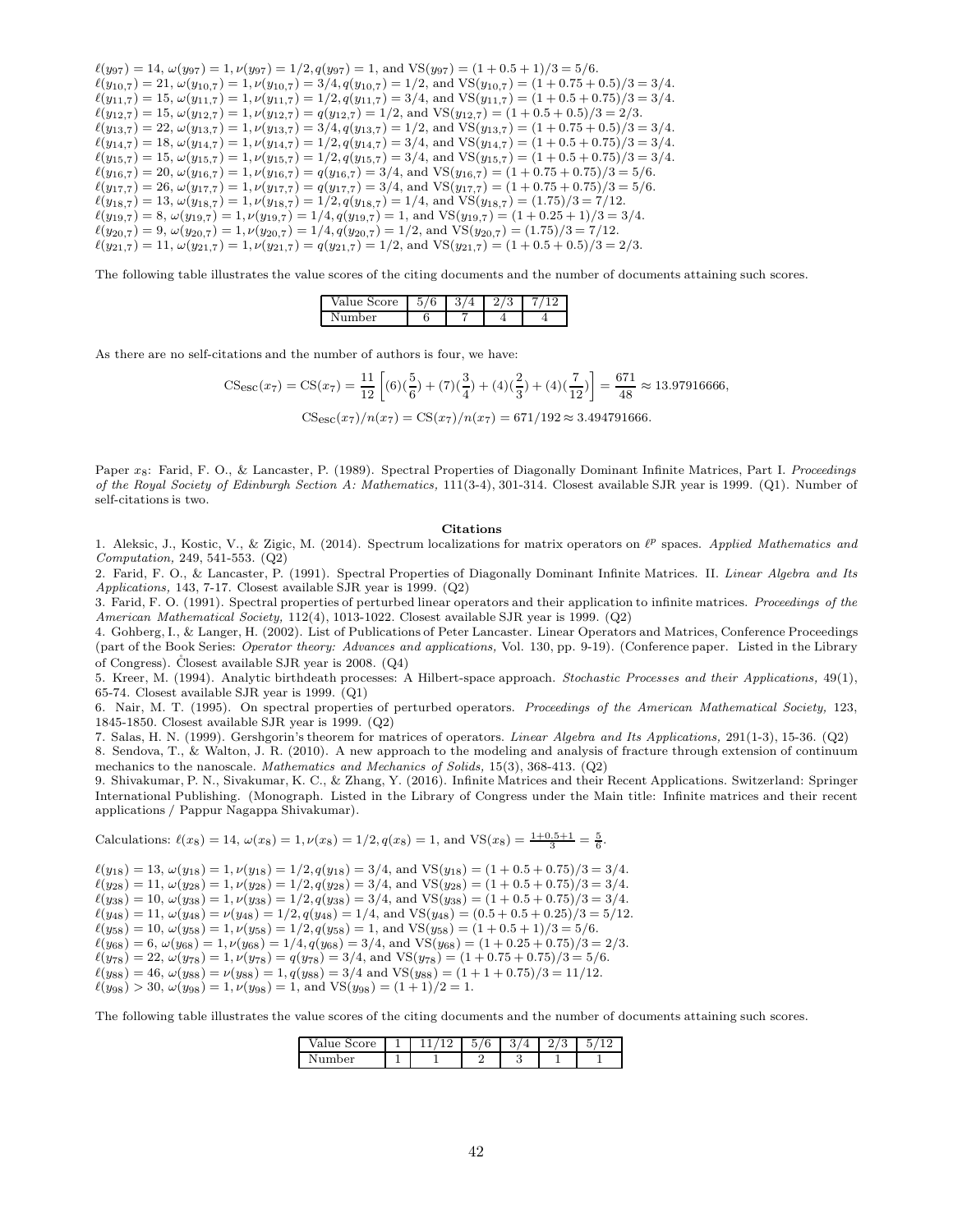The scores  $CS(x_8)$  and  $CS(x_8)/n(x_8)$  are given by:

$$
\text{CS}(x_8) = \frac{5}{6} \left[ 1 + \frac{11}{12} + (2)\left(\frac{5}{6}\right) + (3)\left(\frac{3}{4}\right) + \frac{2}{3} + \frac{5}{12} \right] = \frac{415}{72}, \text{ and } \frac{\text{CS}(x_8)}{n(x_8)} = \frac{415}{144} \approx 2.881944444.
$$

Also,

$$
\text{CS}_{\text{esc}}(x_8) = \frac{325}{72}, \text{ and } \frac{\text{CS}_{\text{esc}}(x_8)}{n(x_8)} = \frac{325}{144} \approx 2.256944444.
$$

Paper  $x_9$ : Farid, F. O., & Lancaster, P. (1991). Spectral Properties of Diagonally Dominant Infinite Matrices. II. Linear Algebra and Its Applications, 143, 7-17. Closest available SJR year is 1999. (Q2). Number of self-citations is one.

#### Citations

1. Aleksic, J., Kostic, V., & Zigic, M. (2014). Spectrum localizations for matrix operators on  $\ell^p$  spaces. Applied Mathematics and Computation, 249, 541-553. (Q2)

2. Farid, F. O. (1991). Spectral properties of perturbed linear operators and their application to infinite matrices. Proceedings of the American Mathematical Society, 112(4), 1013-1022. Closest available SJR year is 1999. (Q2)

3. Gohberg, I., & Langer, H. (2002). List of Publications of Peter Lancaster. Linear Operators and Matrices, Conference Proceedings (part of the Book Series: Operator theory: Advances and applications, Vol. 130, pp. 9-19). (Conference paper. Listed in the Library of Congress). Closest available SJR year is  $2008.$  (Q4)

4. Linden, H. (2002). Containment regions for zeros of analytic functions. Analysis, 22, 297-318. (Q3).

5. Nair, M. T. (1995). On spectral properties of perturbed operators. Proceedings of the American Mathematical Society, 123, 1845-1850. Closest available SJR year is 1999. (Q2)

6. Salas, H. N. (1999). Gershgorin's theorem for matrices of operators. Linear Algebra and its Applications, 291(1-3), 15-36. (Q2) 7. Shivakumar, P. N., Sivakumar, K. C., & Zhang, Y. (2016). Infinite Matrices and their Recent Applications. Switzerland: Springer International Publishing. (Monograph. Listed in the Library of Congress under the Main title: Infinite matrices and their recent applications / Pappur Nagappa Shivakumar).

8. Velasquez-Rodriguez, J. P. (2019). On Some Spectral Properties of Pseudo-differential Operators on T. Journal of Fourier Analysis and Applications, 25, 2703-2732. (Q1)

Calculations: 
$$
\ell(x_9) = 11
$$
,  $\omega(x_9) = 1$ ,  $\nu(x_9) = 1/2$ ,  $q(x_9) = 3/4$ , and  $VS(x_9) = \frac{1+0.5+0.75}{3} = \frac{3}{4}$ .

 $\ell(y_{19}) = 13, \omega(y_{19}) = 1, \nu(y_{19}) = 1/2, q(y_{19}) = 3/4, \text{ and } \text{VS}(y_{19}) = (1 + 0.5 + 0.75)/3 = 3/4.$  $\ell(y_{29}) = 10, \omega(y_{29}) = 1, \nu(y_{29}) = 1/2, q(y_{29}) = 3/4$ , and VS $(y_{29}) = (1 + 0.5 + 0.75)/3 = 3/4$ .  $\ell(y_{39}) = 11, \, \omega(y_{39}) = \nu(y_{39}) = 1/2, \, q(y_{39}) = 1/4, \, \text{and } \text{VS}(y_{39}) = (0.5 + 0.5 + 0.25)/3 = 5/12.$  $\ell(y_{49}) = 22, \omega(y_{49}) = 1, \nu(y_{49}) = 3/4, q(y_{49}) = 1/2, \text{ and } \text{VS}(y_{49}) = (1 + 0.75 + 0.5)/3 = 3/4.$  $\ell(y_{59}) = 6, \omega(y_{59}) = 1, \nu(y_{59}) = 1/4, q(y_{59}) = 3/4, \text{ and VS}(y_{59}) = (1 + 0.25 + 0.75)/3 = 2/3.$  $\ell(y_{69}) = 22, \omega(y_{69}) = 1, \nu(y_{69}) = q(y_{69}) = 3/4, \text{ and } \text{VS}(y_{69}) = (1 + 0.75 + 0.75)/3 = 5/6.$  $\ell(y_{79}) > 30, \ \omega(y_{79}) = 1, \ \nu(y_{79}) = 1, \text{ and } \text{VS}(y_{79}) = (1 + 1)/2 = 1.$  $\ell(y_{89}) = 30, \, \omega(y_{89}) = \nu(y_{89}) = q(y_{89}) = 1, \text{ and } \text{VS}(y_{89}) = (1 + 1 + 1)/3 = 1.$ 

The following table illustrates the value scores of the citing documents and the number of documents attaining such scores.

| 'ore<br>alue | $\sim$<br>r.<br>U | $\Omega$<br>ಀ | £.<br>υ<br>_ | c<br>ь<br>v |
|--------------|-------------------|---------------|--------------|-------------|
| her<br>\ 11  |                   |               |              |             |

The scores  $CS(x_9)$  and  $CS(x_9)/n(x_9)$  are given by:

$$
\text{CS}(x_9) = \frac{3}{4} \left[ (2)(1) + \frac{5}{6} + (3)(\frac{3}{4}) + \frac{2}{3} + \frac{5}{12} \right] = \frac{37}{8} = 4.625, \text{ and } \frac{\text{CS}(x_9)}{n(x_9)} = \frac{37}{16} = 2.1325.
$$

Also,

$$
\text{CSesc}(x_9) = \frac{65}{16}, \text{ and } \frac{\text{CSesc}(x_9)}{n(x_9)} = \frac{65}{32} = 2.03125.
$$

Paper  $x_{10}$ : Farid, F. O., He, Z.-H., & Wang, Q.-W. (2016). The consistency and the exact solutions to a system of matrix equations. Linear and Multilinear Algebra, 64(11), 2133-2158. (Q2)

#### Citations

1. He, Z.-H., & Wang, Q.-W. (2017). A system of periodic discrete-time coupled Sylvester quaternion matrix equations. Algebra Colloquium, 24(1), 169-180. (Q3)

2. He, Z.-H., Wang, Q.-W., & Zhang, Y. (2017). Simultaneous decomposition of quaternion matrices involving  $\eta$ -hermicity with applications. Applied Mathematics and Computation, 298, 13-35. (Q1)

3. Kyrchei, I. (2018). Cramer's rules for Sylvester quaternion matrix equation and its special cases. Advances in Applied Clifford Algebras, 28, (unknown length). (Q3)

4. Kyrchei, I. (2018). Determinantal representations of solutions and Hermitian solutions to some system of two-sided quaternion matrix equations. Journal of Mathematics, 2018, 12 pages.  $(Q_4)$ 

5. Rehman, A., Wang, Q.-W., Ali, I., Akram, M., & Ahmad, MO. (2017). A constraint system of generalized Sylvester quaternion matrix equations. Advances in Applied Clifford Algebras, 27, 3183-3196. (Q2)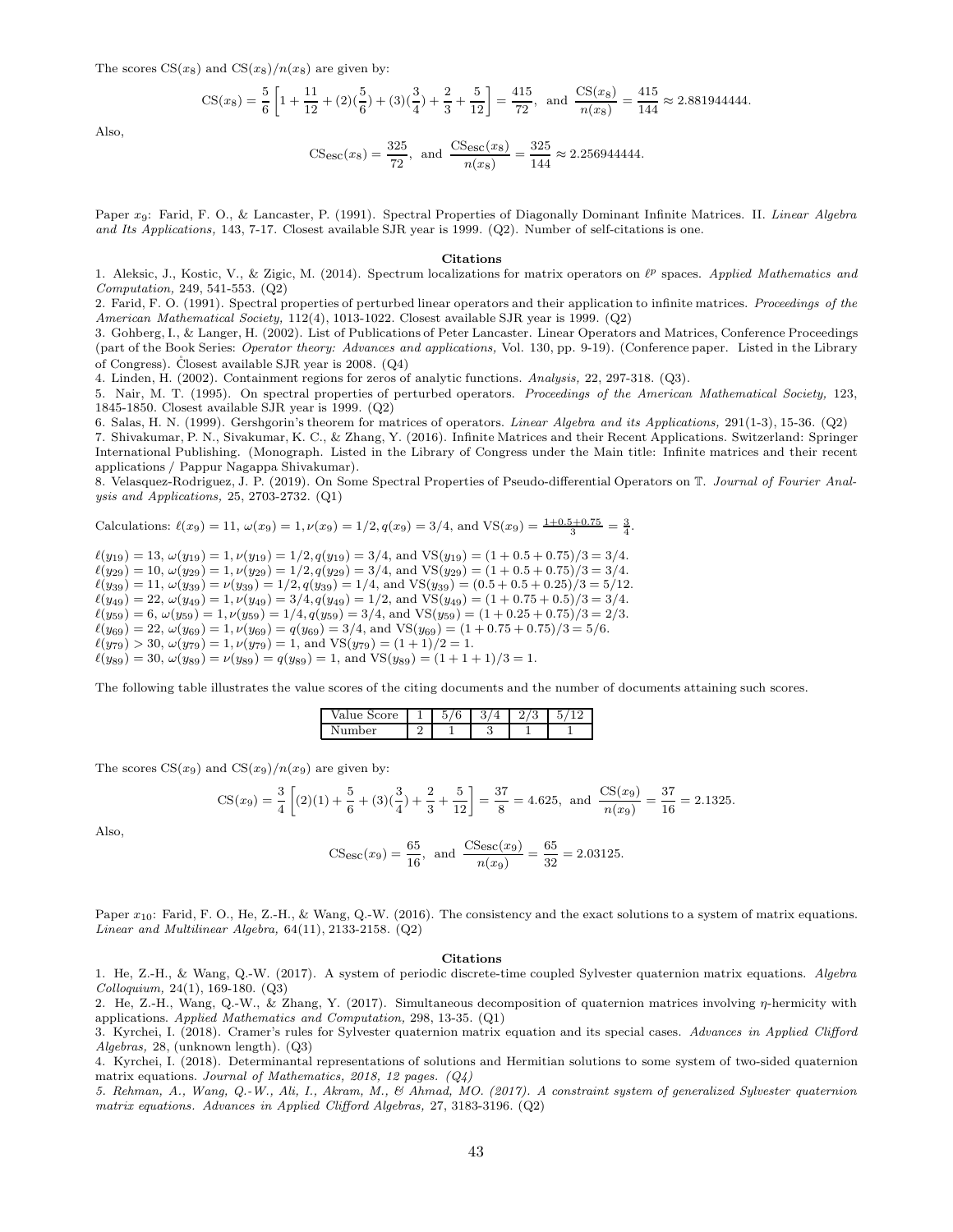6. Sheng, X., & Sun, W. (2017). The relaxed gradient based iterative algorithm for solving matrix equations  $A_i X B_i = F_i$ . Computers & Mathematics with Applications, 74(3), 597-604. (Q1)

Calculations: 
$$
\ell(x_{10}) = 26
$$
,  $\omega(x_{10}) = 1$ ,  $\nu(x_{10}) = 3/4$ ,  $q(x_{10}) = 3/4$ , and  $VS(x_{10}) = \frac{1+0.75+0.75}{3} = \frac{5}{6}$ .

 $\ell(y_{1,10}) = 12, \omega(y_{1,10}) = 1, \nu(y_{1,10}) = q(y_{1,10}) = 1/2$ , and  $\text{VS}(y_{1,10}) = (1 + 0.5 + 0.5)/3 = 2/3$ .  $\ell(y_{2,10}) = 23, \, \omega(y_{2,10}) = 1, \, \nu(y_{2,10}) = 3/4, \, q(y_{2,10}) = 1, \, \text{and } \text{VS}(y_{2,10}) = (1 + 0.75 + 1)/3 = 11/12.$  $\ell(y_{3,10}) = x, \omega(y_{3,10}) = 1, \nu(y_{3,10}) = 1/2$  (estimated),  $q(y_{3,10}) = 1/2$ , and VS $(y_{3,10}) = (1 + 0.5 + 0.5)/3 = 2/3$  (estimated).  $\ell(y_{4,10}) = 12, \omega(y_{4,10}) = 1, \nu(y_{4,10}) = 1/2, q(y_{4,10}) = 1/4, \text{ and } \text{VS}(y_{4,10}) = (1 + 0.5 + 0.25)/3 = 7/12.$  $\ell(y_{5,10}) = 14, \omega(y_{5,10}) = 1, \nu(y_{5,10}) = 1/2, q(y_{5,10}) = 3/4$ , and VS $(y_{5,10}) = (1 + 0.5 + 0.75)/3 = 3/4$ .  $\ell(y_{6,10}) = 8$ ,  $\omega(y_{6,10}) = 1$ ,  $\nu(y_{6,10}) = 1/4$ ,  $q(y_{6,10}) = 1$ , and  $VS(y_{6,10}) = (1 + 0.25 + 1)/3 = 3/4$ .

The following table illustrates the value scores of the citing documents and the number of documents attaining such scores.

| Value<br>core | - | c<br>↩ | U |  |
|---------------|---|--------|---|--|
| Number        |   | ٠      |   |  |

As there are no self-citations and the number of authors is three, we have:

$$
\text{CS}_{\text{esc}}(x_{10}) = \text{CS}(x_{10}) = \frac{5}{6} \left[ (1)(\frac{11}{12}) + (2)(\frac{3}{4}) + (2)(\frac{2}{3}) + (1)(\frac{7}{12}) \right] = \frac{65}{18}, \text{ and } \frac{\text{CS}_{\text{esc}}(x_{10})}{n(x_{10})} = \frac{\text{CS}(x_{10})}{n(x_{10})} = \frac{65}{54} \approx 1.203703703.
$$

Paper  $x_{11}$ : Farid, F. O. (1999). On a conjecture of Hubner. Proceedings of the Indian Academy of Sciences (Mathematical Sciences), 109(4), 373-378. (Q4)

#### Citations

1. Hansmann, M. (2015). An Observation Concerning boundary points of the numerical range. Operators and Matrices, 9(3), 545-548. (Q3)

2. Hansmann, M. (2015). On non-round points of the boundary of the numerical range and an application to non-selfadjoint Schrodinger operators. Journal of Spectral Theory, 5(4), 731-750. (Q1)

3. Spitkovsky, I. M., & Weis, S. (2018). Signatures of quantum phase transitions from the boundary of the numerical range. Journal of Mathematical Physics, 59(12), 25 pages. (Q2)

Calculations:  $\ell(x_{11}) = 6$ ,  $\omega(x_{11}) = 1$ ,  $\nu(x_{11}) = q(x_{11}) = 1/4$ , and  $VS(x_{11}) = \frac{1+0.25+0.25}{3} = \frac{1}{2}$ .

 $\ell(y_{1,11}) = 4$ ,  $\omega(y_{1,11}) = 1$ ,  $\nu(y_{1,11}) = 1/4$ ,  $q(y_{1,11}) = 1/2$ , and  $VS(y_{1,11}) = (1 + 0.25 + 0.5)/3 = 7/12$ .  $\ell(y_{2,11}) = 20, \ \omega(y_{2,11}) = 1, \nu(y_{2,11}) = 3/4, q(y_{2,11}) = 1, \ and \ VS(y_{2,11}) = (1 + 0.75 + 1)/3 = 11/12.$  $\ell(y_{3,11}) = 25, \, \omega(y_{3,11}) = 1, \, \nu(y_{3,11}) = q(y_{3,11}) = 3/4, \, \text{and } \, VS(y_{3,11}) = (1 + 0.75 + 0.75)/3 = 5/6.$ 

The following table illustrates the value scores of the citing documents and the number of documents attaining such scores.

| <i>Value Score</i> | ÷ | 6 |
|--------------------|---|---|
| $_{Number}$        |   |   |

As there are no self-citations of  $x_{11}$  and the number of authors of  $x_{11}$  is one, we have:

$$
\frac{CS_{esc}(x_{11})}{n(x_{11})} = \frac{CS(x_{11})}{n(x_{11})} = CS(x_{11}) = \frac{1}{2} \left[ \frac{11}{12} + \frac{5}{6} + \frac{7}{12} \right] = \frac{7}{6} \approx 1.166666666.
$$

Paper  $x_{12}$ : Farid, F. O. (2002). On the numerical range of operator polynomials. Linear and Multilinear Algebra, 50(3), 222-239. (Q3)

#### Citations

1. Ito, N., & Wimmer, H. K. (2016). Self-inversive Hilbert space operator polynomials with spectrum on the unit circle. Journal of Mathematical Analysis and Applications, 436(2), 683-691. (Q2)

2. Swoboda, J., & Wimmer, H. K. (2010). Spectraloid operator polynomials, the approximate numerical range and an Enestrom-Kakeya theorem in Hilbert space. Studia Mathematica, 198, 279-300. (Q1)

Calculations: 
$$
\ell(x_{12}) = 18
$$
,  $\omega(x_{12}) = 1$ ,  $\nu(x_{12}) = 1/2$ ,  $q(x_{12}) = 1/2$ , and  $VS(x_{12}) = \frac{2}{3}$ .

$$
\ell(y_{1,12}) = 9, \omega(y_{1,12}) = 1, \nu(y_{1,12}) = 1/4, q(y_{1,12}) = 3/4, \text{ and } \text{VS}(y_{1,12}) = (1 + 0.25 + 0.75)/3 = 2/3.
$$
  

$$
\ell(y_{2,12}) = 22, \omega(y_{2,12}) = 1, \nu(y_{2,12}) = 3/4, q(y_{2,12}) = 1, \text{ and } \text{VS}(y_{2,12}) = (1 + 0.75 + 1)/3 = 11/12.
$$

The following table illustrates the value scores of the citing documents and the number of documents attaining such scores.

| Value Score |  |
|-------------|--|
| mher        |  |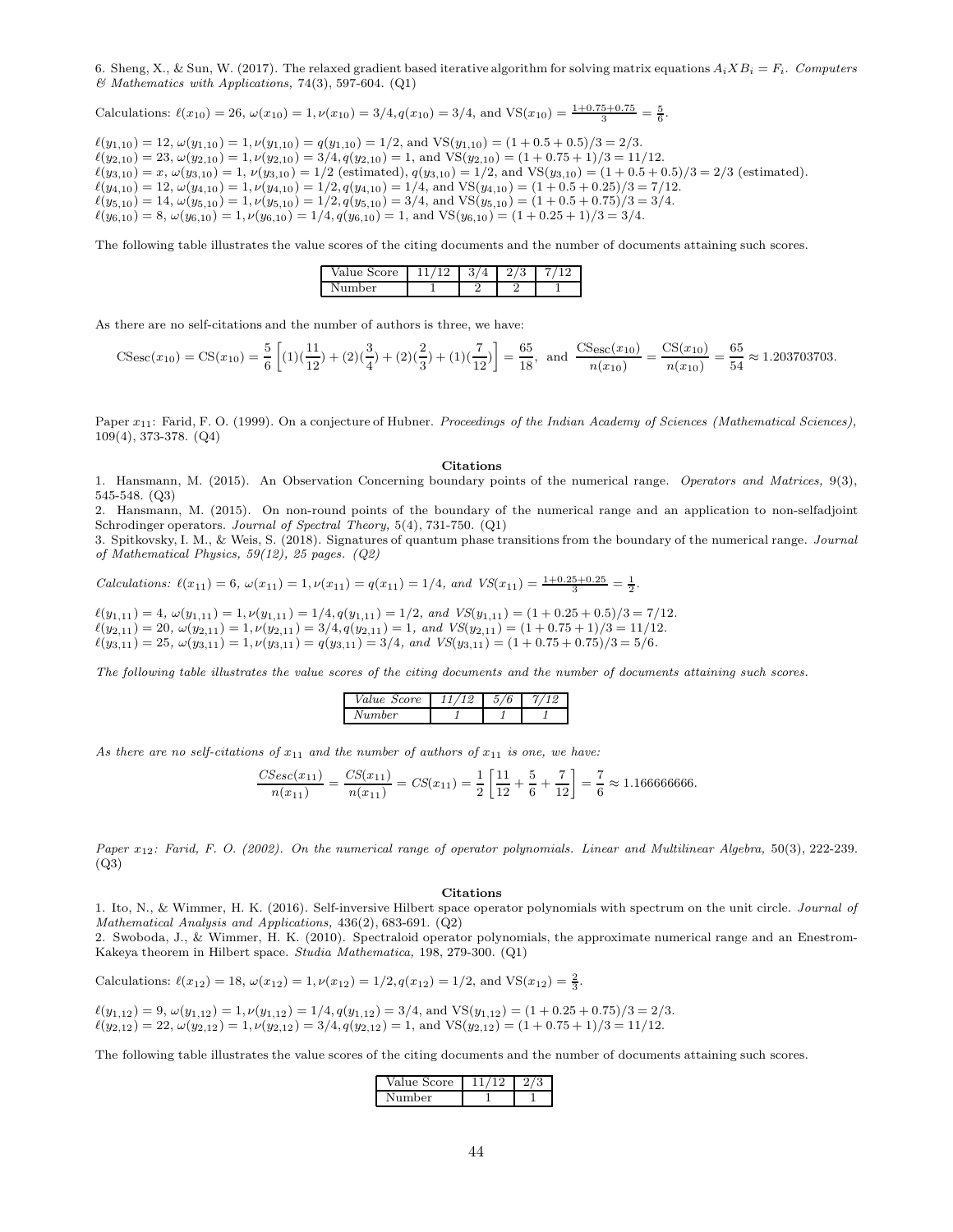As there are no self-citations of  $x_{12}$  and the number of authors of  $x_{12}$  is one, we have:

$$
\frac{\text{CSec}(x_{12})}{n(x_{12})} = \frac{\text{CS}(x_{12})}{n(x_{12})} = \text{CS}(x_{12}) = \left(\frac{2}{3}\right) \left[\frac{11}{12} + \frac{2}{3}\right] = \frac{19}{18} \approx 1.0555555555.
$$

Paper x<sub>13</sub>: Farid, F. O. (1992). The spectral variation for two matrices with spectra on two intersecting lines. *Linear Algebra and* Its Applications, 177, 251-273. Closest available SJR year is 1999. (Q2)

#### Citations

1. Holbrook, J. A. (1994). Perturbation for Eigenvalues for Normal Matrices. In: Linear and complex analysis problem book 3: Part 1. Lecture notes in mathematics, Vol. 1573, pp. 214-216. (The paper is in a Chapter with the title "General Operator Theory" edited by Peter Rosenthal. The chapter is in a book with the title "Linear and Complex Analysis Problem Book 3: Part 1", which is part of the book series "Lecture Notes in Mathematics", Volume 1573. Listed in the Library of Congress under the main title: Linear and complex analysis problem book 3 / V.P. Havin, N.K. Nikolski (eds.)). Closest available SJR year is 2006. (Q4) 2. Gil, M. I. (2002). A bound for the spectral variation of two matrices. Applied Mathematics E-Notes, 2, 72-77. (Q4)

Calculations:  $\ell(x_{13}) = 23$ ,  $\omega(x_{13}) = 1$ ,  $\nu(x_{13}) = 3/4$ ,  $q(x_{13}) = 3/4$ , and VS( $x_{13}$ ) =  $\frac{5}{6}$ .

 $\ell(y_{1,13}) = 3, \omega(y_{1,13}) = 1, \nu(y_{1,13}) = q(y_{1,13}) = 1/4$ , and  $\text{VS}(y_{1,13}) = (1 + 0.25 + 0.25)/3 = 1/2$ .  $\ell(y_{2,13}) = 6, \ \omega(y_{2,13}) = 1, \nu(y_{2,13}) = q(y_{2,13}) = 1/4, \text{ and } \text{VS}(y_{2,13}) = (1 + 0.25 + 0.25)/3 = 1/2.$ 

The following table illustrates the value scores of the citing documents and the number of documents attaining such scores.

| /alue Score |  |
|-------------|--|
| umber       |  |

As there are no self-citations of  $x_{13}$  and the number of authors of  $x_{13}$  is one, we have:

$$
\frac{\text{CSec}(x_{13})}{n(x_{13})} = \frac{\text{CS}(x_{13})}{n(x_{13})} = \text{CS}(x_{13}) = \frac{5}{6} \approx 0.8333333333.
$$

Paper  $x_{14}$ : Farid, F. O., Khan, I. A., & Wang, Q.-W. (2013). On matrices over an arbitrary semiring and their generalized inverses. Linear Algebra and Its Applications, 439(7), 2085-2105. (Q1)

#### Citations

1. Guterman, A. E., Kreines, E. M., & Wang, Q.-W. (2018). Monotone linear transformations on matrices over semirings. Journal of Mathematical Sciences, 233(5), 675-686. (Q3)

2. Kyrchei, I. (2017). Weighted singular value decomposition and determinantal representations of the quaternion weighted Moore-Penrose inverse. Applied Mathematics and Computation, 309, 1-16. (Q1)

Calculations: 
$$
\ell(x_{14}) = 21
$$
,  $\omega(x_{14}) = 1$ ,  $\nu(x_{14}) = 3/4$ ,  $q(x_{14}) = 1$ , and  $VS(x_{14}) = \frac{11}{12}$ .

$$
\ell(y_{1,14}) = 12, \omega(y_{1,14}) = 1, \nu(y_{1,14}) = 1/2, q(y_{1,14}) = 1/2, \text{ and } \text{VS}(y_{1,14}) = (1 + 0.5 + 0.5)/3 = 2/3.
$$
  

$$
\ell(y_{2,14}) = 16, \omega(y_{2,14}) = 1, \nu(y_{2,14}) = 1/2, q(y_{2,14}) = 1, \text{ and } \text{VS}(y_{2,14}) = (1 + 0.5 + 1)/3 = 5/6.
$$

The following table illustrates the value scores of the citing documents and the number of documents attaining such scores.

| Value Score |  |
|-------------|--|
| Number      |  |

As there are no self-citations of  $x_{14}$  and the number of authors of  $x_{14}$  is three, we have:

$$
\text{CSesc}(x_{14}) = \text{CS}(x_{14}) = \left(\frac{11}{12}\right) \left[\frac{5}{6} + \frac{2}{3}\right] = \frac{11}{8} = 1.375, \text{ and } \frac{\text{CSesc}(x_{14})}{n(x_{14})} = \frac{\text{CS}(x_{14})}{n(x_{14})} = \frac{11}{24} \approx 0.458333333.
$$

Paper  $x_{15}$ : Farid, F. O., Nie, X.-R., & Wang, Q.-W. (2018). On the solutions of two systems of quaternion matrix equations. Linear and Multilinear Algebra, 66(12), 2355-2388. (Q2)

#### Citations

1. Kyrchei, I. (2018). Determinantal representations of solutions to systems of quaternion matrix equations. Advances in Applied Clifford Algebras, 28, 17 pages. (Q3)

2. Kyrchei, I. (2018). Cramer's rules for Sylvester quaternion matrix equation and its special cases. Advances in Applied Clifford Algebras, 28, 26 pages. (Q3)

Calculations: 
$$
\ell(x_{15}) = 34
$$
,  $\omega(x_{15}) = 1$ ,  $\nu(x_{15}) = 1$ ,  $q(x_{15}) = 3/4$ , and  $VS(x_{15}) = \frac{11}{12}$ .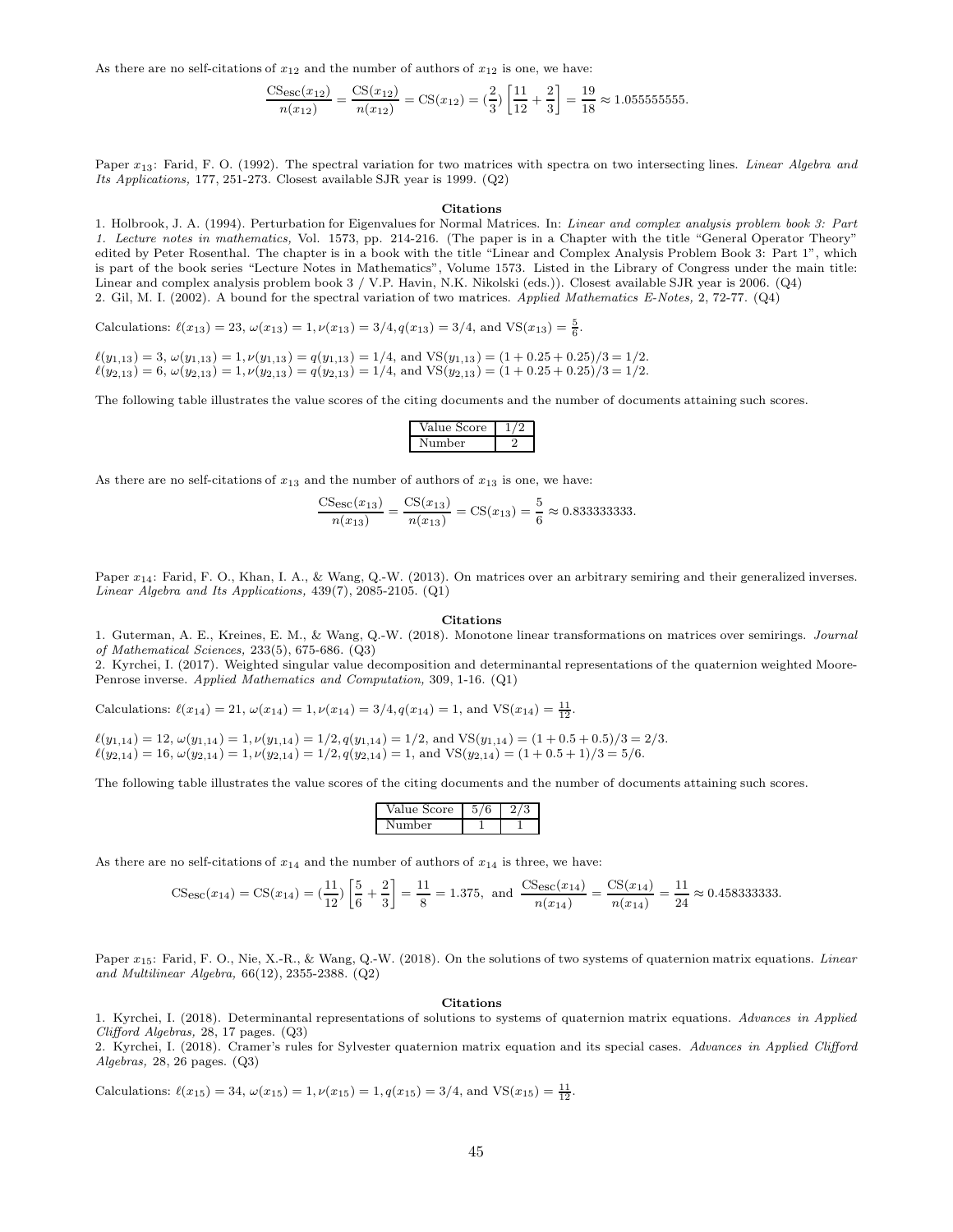$\ell(y_{1,15}) = 17, \, \omega(y_{1,15}) = 1, \, \nu(y_{1,15}) = 1/2, \, q(y_{1,15}) = 1/2, \, \text{and } \text{VS}(y_{1,15}) = (1 + 0.5 + 0.5)/3 = 2/3.$  $\ell(y_{2,15}) = 26, \ \omega(y_{2,15}) = 1, \nu(y_{2,15}) = 3/4, q(y_{2,15}) = 1/2, \text{ and } \text{VS}(y_{2,15}) = 3/4.$ 

The following table illustrates the value scores of the citing documents and the number of documents attaining such scores.

| 'alue Score |  |
|-------------|--|
| ımher       |  |

As there are no self-citations of  $x_{15}$  and the number of authors of  $x_{15}$  is three, we have:

$$
\text{CS}_{\text{esc}}(x_{15}) = \text{CS}(x_{15}) = \left(\frac{11}{12}\right) \left[\frac{3}{4} + \frac{2}{3}\right] = \frac{187}{144} \approx 1.298611111, \text{ and } \frac{\text{CS}_{\text{esc}}(x_{15})}{n(x_{15})} = \frac{\text{CS}(x_{15})}{n(x_{15})} = \frac{187}{432} \approx 0.43287037.
$$

Paper  $x_{16}$ : Farid, F. O. (2019). On three classes of matrices with variants of the diagonal dominance property. Linear Algebra and Its Applications, 579, 382-418. (Q1)

From (6), we get  $VS(x_{16}) = 1$ .

Paper  $x_{17}$ : Farid, F. O. (2008). On the deformation of linear  $r$  – fields. Linear Algebra and Its Applications, 429(1), 249-265. (Q2) From (6), we obtain  $VS(x_{17}) = (1 + 0.5 + 0.75)/3 = 3/4$ .

Paper  $x_{18}$ : Farid, F. O. (2005).  $\ell_p$ -Diagonally dominant symmetric operators. Positivity, 9(1), 97-114. (Q3) From (6), we get  $VS(x_{18}) = (1 + 0.5 + 0.5)/3 = 2/3$ .

It follows from the value scores  $VS(x_i)$  and the number of authors  $n(x_i)$ ,  $i = 1, \ldots, 18$ , that the creative work score **CWS**(F) of F. O. Farid in the year 2019 (see (10) in the paper) is given by:

$$
\begin{aligned}\n\text{CWS(F)} &= \sum_{i=1}^{18} \frac{\text{VS}(x_i)}{n(x_i)} \\
&= (11/12) + (3/4) + (5/12) + (5/18) + (5/6) + (5/6) + (11/48) + (5/12) + (3/8) \\
&\quad + (5/18) + (1/2) + (2/3) + (5/6) + (11/36) + (11/36) + 1 + (3/4) + (2/3) \\
&= 1 + (449/48) = (497/48) \\
&\approx 10.35416666.\n\end{aligned}
$$

Also, from the calculated values  $\frac{CS(x_i)}{n(x_i)}$ ,  $i = 1, \ldots, 15$ , we see that the creative work citation score **CWCS**(F) of F. O. Farid in the year 2019 (see (11) in the paper) is given by:

$$
\begin{aligned}\n\text{CWCS}(F) &= \sum_{i=1}^{15} \frac{\text{CS}(x_i; t)}{n(x_i)} \\
&\approx 8.555555555 + 6 + 5.9375 + 5.497685183 + 4.375 + 3.819444444 \\
&\quad + 3.494791665 + 2.881944444 + 2.3125 + 1.203703703 + 1.166666666 + 1.055555555 \\
&\quad + 0.833333333 + 0.458333333 + 0.43287037 \\
&= 48.02488422\n\end{aligned}
$$

Furthermore, from the calculated values  $\frac{\text{CS}_{\text{esc}}(x_i)}{n(x_i)}$ ,  $i = 1, \ldots, 15$ , we deduce that the score  $\text{CWCS}_{\text{esc}}(F)$  of F. O. Farid in the year 2019 (see (12) in the paper) is given by

$$
\begin{aligned}\n\text{CWCS}_{\text{esc}}(F) &= \sum_{i=1}^{15} \frac{\text{NCS}(x_i; t)}{n(x_i)} \\
&\approx 5.5 + 4.0625 + 5.9375 + 5.28935185 + 3.541666666 + 1.597222222 + 3.494791665 + 2.256944444 \\
&\quad + 2.03125 + 1.203703703 + 1.166666666 + 1.05555555 + 0.83333333 + 0.458333333 + 0.43287037 \\
&= 31.67997683 + 7.17671296 \\
&= 38.85668979.\n\end{aligned}
$$

Calculation of publication counts adjusted to co-authorship, citation counts, the h-index, the fractional h-index, the g-index, and the fractional g-index for C. Peligrad and F. O. Farid:

For C. Peligrad: Number of publications is 34. For publication counts adjusted to co-authorship, there are 14 articles with one author, 12 articles with two authors, and eight articles with three authors. So, the publication counts adjusted to co-authorship for C. Peligrad is approximately equal to 22.664. The h-index for C. Peligrad is calculated from papers  $x_1, x_2, x_4, x_5, x_7, x_8$ . This gives him an h-index of 6. The fractional h-index for C. Peligrad is calculated from papers  $x_1, x_2, x_5, x_4, x_3$ . This gives him a fractional